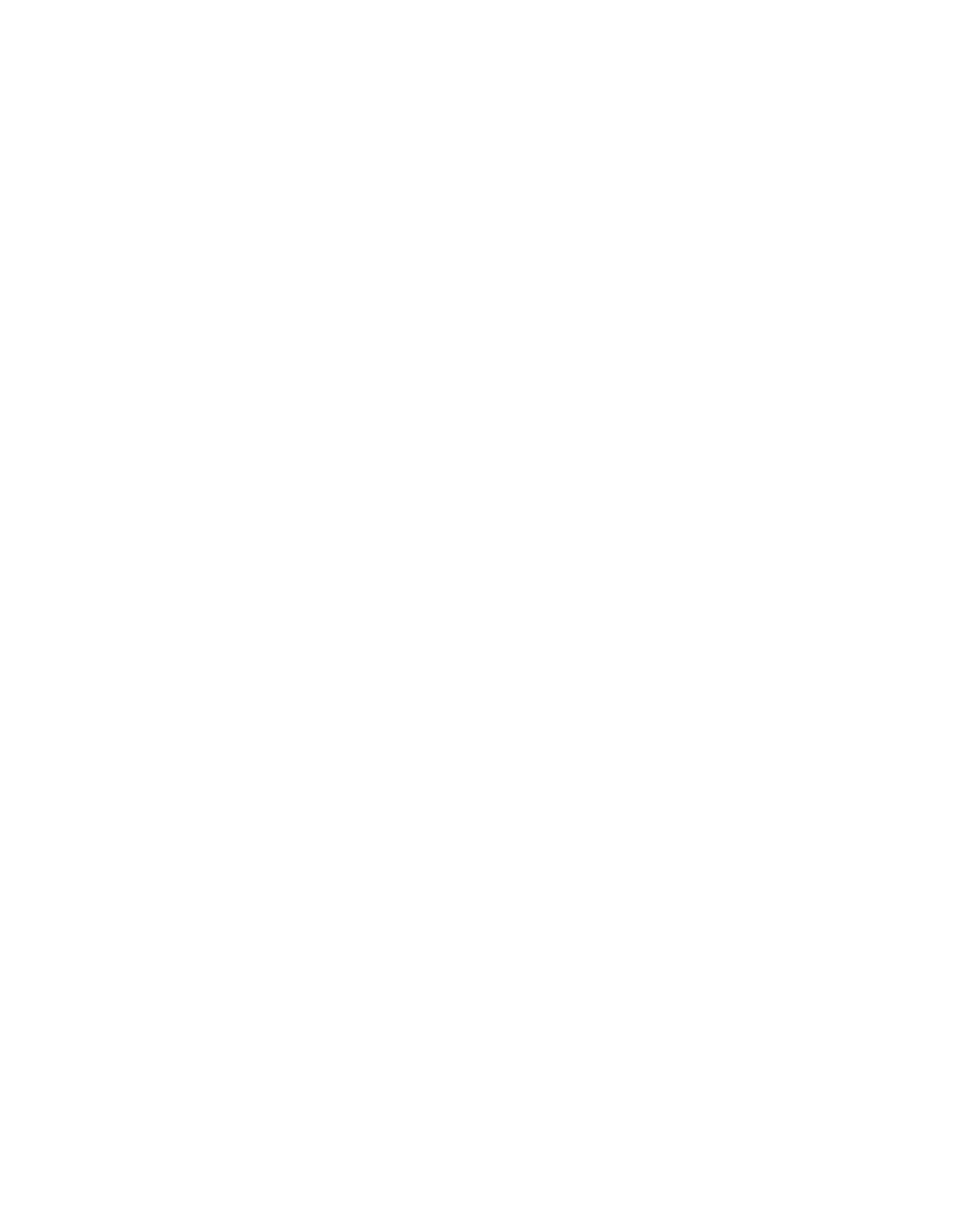# $108\text{TH CONGRESS}\over 1\text{ST} \text{Session}$ H. R. 2738

# **AN ACT**

To implement the United States-Chile Free Trade Agreement.

- 1 *Be it enacted by the Senate and House of Representa-*
- 2 *tives of the United States of America in Congress assembled*,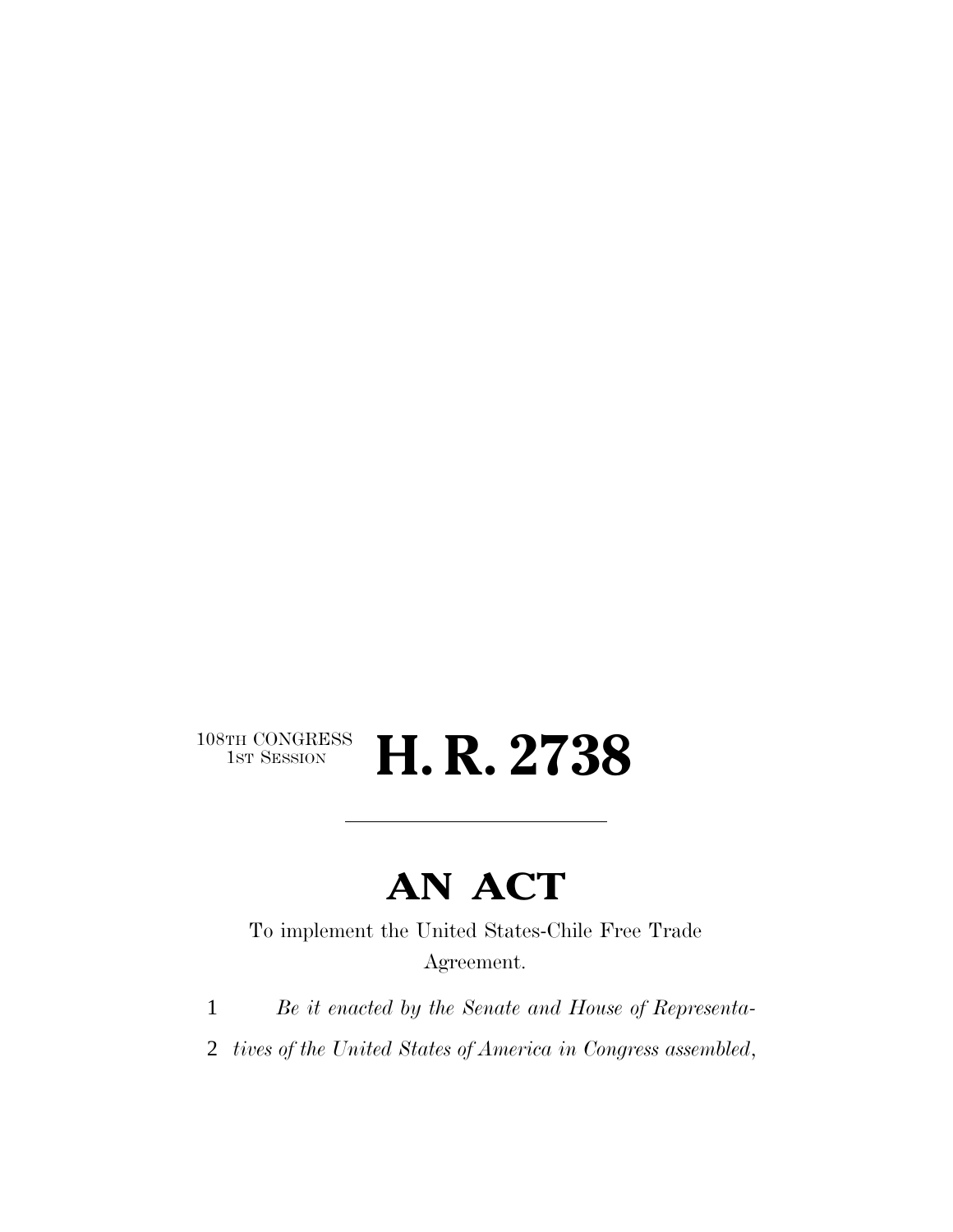## $\mathfrak{D}$

## 1 **SECTION 1. SHORT TITLE; TABLE OF CONTENTS.**

- 2 (a) SHORT TITLE.—This Act may be cited as the
- 3 ''United States-Chile Free Trade Agreement Implementa-
- 4 tion Act''.

## 5 (b) TABLE OF CONTENTS.—

- Sec. 1. Short title; table of contents.
- Sec. 2. Purposes.
- Sec. 3. Definitions.

### TITLE I—APPROVAL OF, AND GENERAL PROVISIONS RELATING TO, THE AGREEMENT

- Sec. 101. Approval and entry into force of the Agreement.
- Sec. 102. Relationship of the agreement to United States and State law.
- Sec. 103. Consultation and layover provisions for, and effective date of, proclaimed actions.
- Sec. 104. Implementing actions in anticipation of entry into force and initial regulations.
- Sec. 105. Administration of dispute settlement proceedings.
- Sec. 106. Arbitration of claims.
- Sec. 107. Effective dates; effect of termination.

#### TITLE II—CUSTOMS PROVISIONS

- Sec. 201. Tariff modifications.
- Sec. 202. Rules of origin.
- Sec. 203. Drawback.
- Sec. 204. Customs user fees.
- Sec. 205. Disclosure of incorrect information; denial of preferential tariff treatment; false certificates of origin.
- Sec. 206. Reliquidation of entries.
- Sec. 207. Recordkeeping requirements.
- Sec. 208. Enforcement of textile and apparel rules of origin.
- Sec. 209. Conforming amendments.
- Sec. 210. Regulations.

#### TITLE III—RELIEF FROM IMPORTS

Sec. 301. Definitions.

#### Subtitle A—Relief From Imports Benefiting From the Agreement

- Sec. 311. Commencing of action for relief.
- Sec. 312. Commission action on petition.
- Sec. 313. Provision of relief.
- Sec. 314. Termination of relief authority.
- Sec. 315. Compensation authority.
- Sec. 316. Confidential business information.

#### Subtitle B—Textile and Apparel Safeguard Measures

Sec. 321. Commencement of action for relief.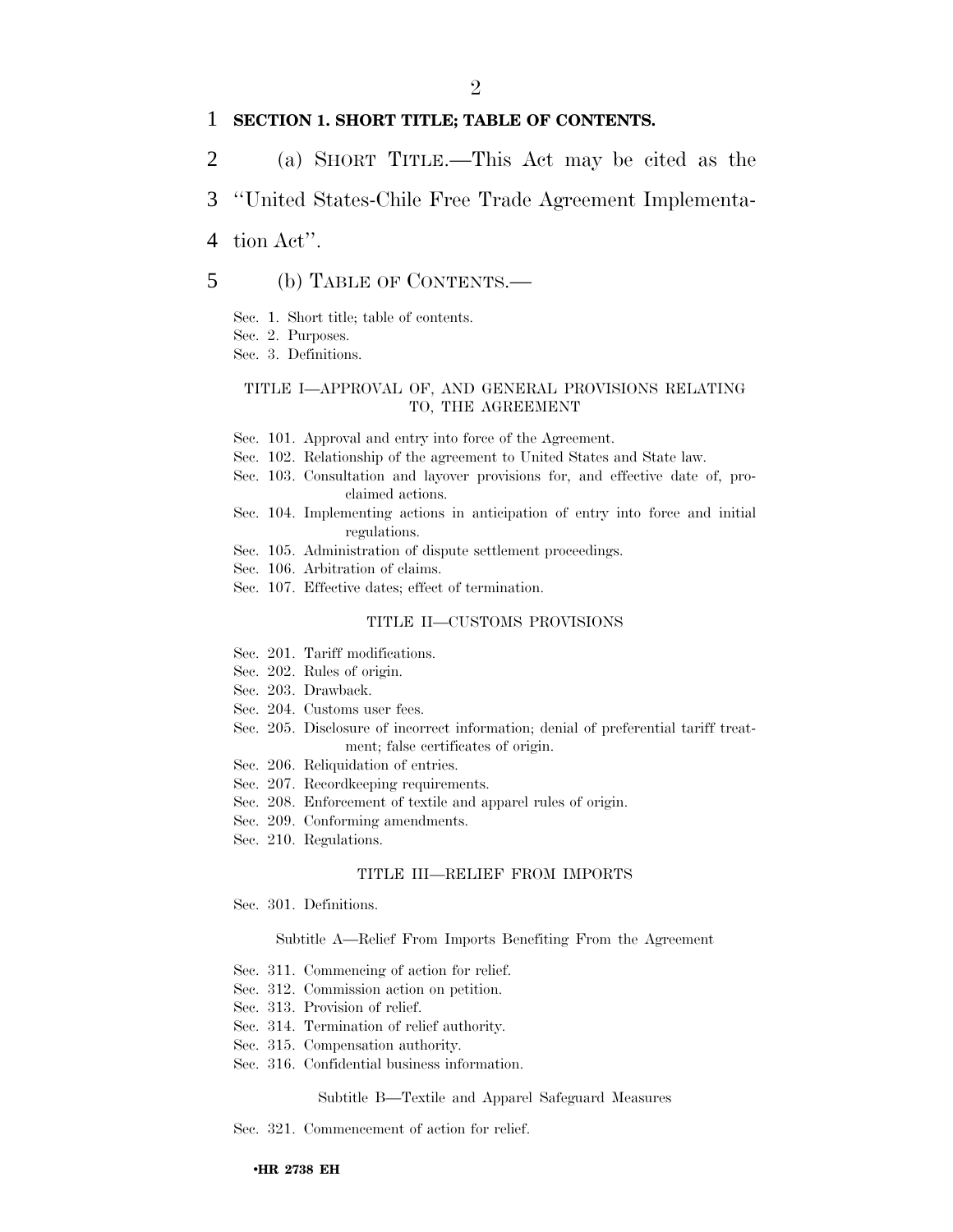- Sec. 322. Determination and provision of relief.
- Sec. 323. Period of relief.
- Sec. 324. Articles exempt from relief.
- Sec. 325. Rate after termination of import relief.
- Sec. 326. Termination of relief authority.
- Sec. 327. Compensation authority.
- Sec. 328. Business confidential information.

#### TITLE IV—TEMPORARY ENTRY OF BUSINESS PERSONS

- Sec. 401. Nonimmigrant traders and investors.
- Sec. 402. Nonimmigrant professionals; labor attestation.
- Sec. 403. Labor disputes.
- Sec. 404. Conforming amendments.

## **SEC. 2. PURPOSES.**

- The purposes of this Act are—
- (1) to approve and implement the Free Trade Agreement between the United States and the Re- public of Chile entered into under the authority of section 2103(b) of the Bipartisan Trade Promotion Authority Act of 2002;
- (2) to strengthen and develop economic rela- tions between the United States and Chile for their mutual benefit;
- (3) to establish free trade between the two na- tions through the reduction and elimination of bar- riers to trade in goods and services and to invest-ment; and
- (4) to lay the foundation for further coopera- tion to expand and enhance the benefits of such Agreement.

## **SEC. 3. DEFINITIONS.**

In this Act: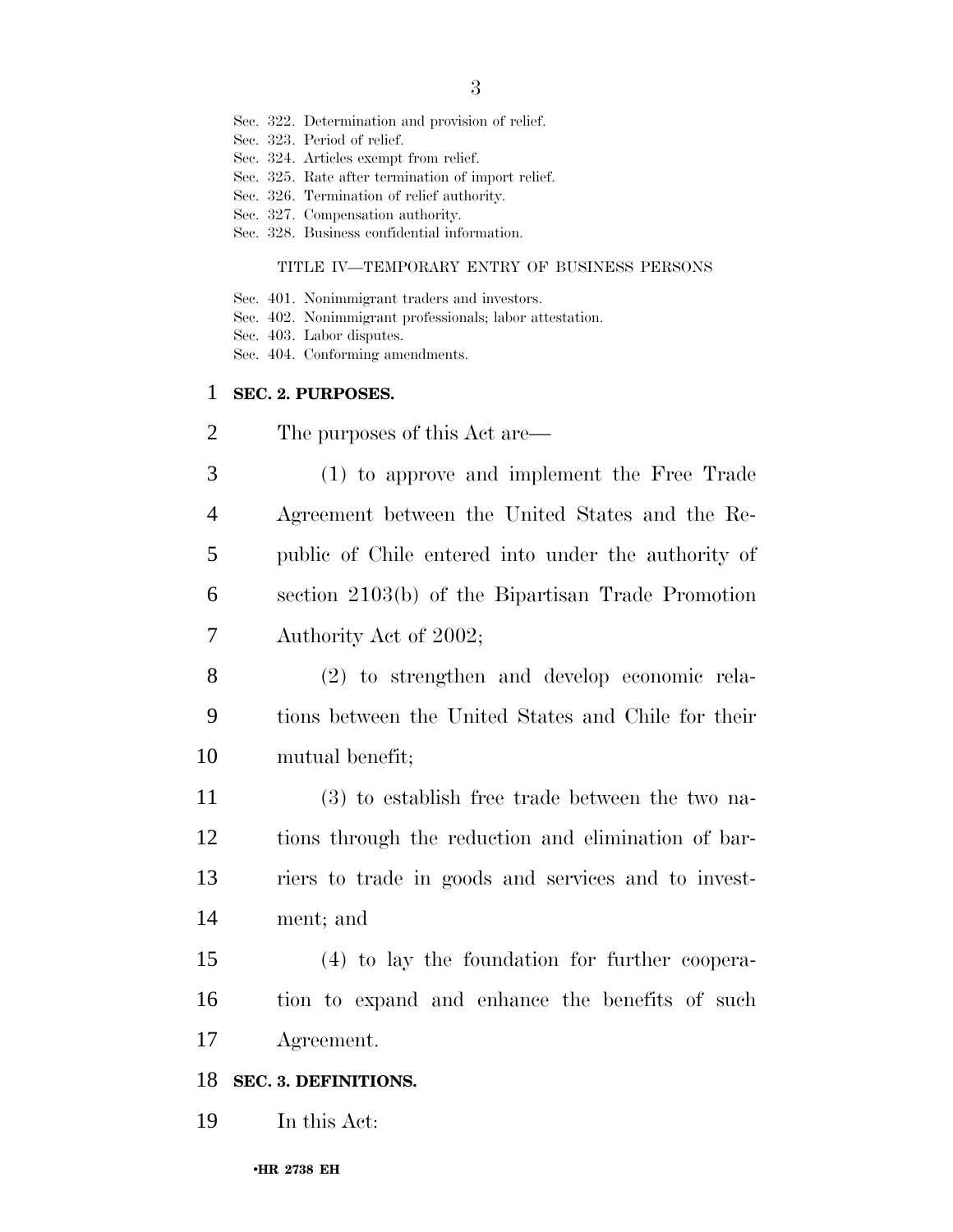(1) AGREEMENT.—The term ''Agreement'' means the United States-Chile Free Trade Agree- ment approved by the Congress under section  $101(a)(1)$ .

 (2) HTS.—The term ''HTS'' means the Har-monized Tariff Schedule of the United States.

 (3) TEXTILE OR APPAREL GOOD.—The term ''textile or apparel good'' means a good listed in the Annex to the Agreement on Textiles and Clothing 10 referred to in section  $101(d)(4)$  of the Uruguay Round Agreements Act (19 U.S.C. 3511(d)(4)).

# **TITLE I—APPROVAL OF, AND GENERAL PROVISIONS RE- LATING TO, THE AGREEMENT SEC. 101. APPROVAL AND ENTRY INTO FORCE OF THE AGREEMENT.**

 (a) APPROVAL OF AGREEMENT AND STATEMENT OF ADMINISTRATIVE ACTION.—Pursuant to section 2105 of the Bipartisan Trade Promotion Authority Act of 2002 (19 U.S.C. 3805) and section 151 of the Trade Act of 1974 (19 U.S.C. 2191), the Congress approves—

 (1) the United States-Chile Free Trade Agree- ment entered into on June 6, 2003, with the Gov- ernment of Chile and submitted to the Congress on July 15, 2003; and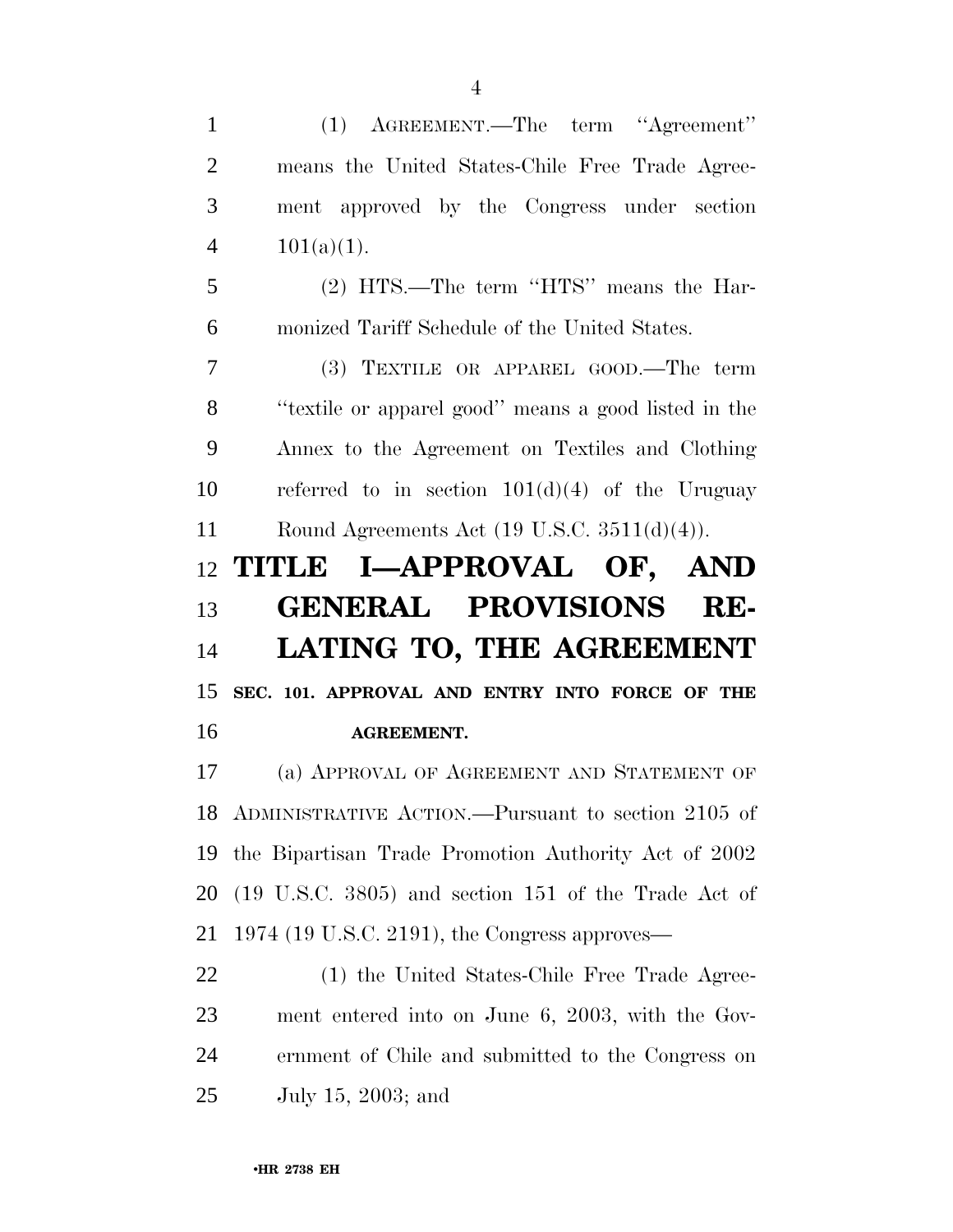(2) the statement of administrative action pro- posed to implement the Agreement that was sub-mitted to the Congress on July 15, 2003.

 (b) CONDITIONS FOR ENTRY INTO FORCE OF THE AGREEMENT.—At such time as the President determines that Chile has taken measures necessary to bring it into compliance with the provisions of the Agreement that take effect on the date on which the Agreement enters into force, the President is authorized to exchange notes with the Government of Chile providing for the entry into force, on or after January 1, 2004, of the Agreement for the United States.

# **SEC. 102. RELATIONSHIP OF THE AGREEMENT TO UNITED STATES AND STATE LAW.**

(a) RELATIONSHIP TO UNITED STATES LAW.—

16 (1) UNITED STATES LAW TO PREVAIL IN CON- FLICT.—No provision of the Agreement, nor the ap- plication of any such provision to any person or cir- cumstance, which is inconsistent with any law of the United States shall have effect.

 (2) CONSTRUCTION.—Nothing in this Act shall be construed—

 (A) to amend or modify any law of the United States, or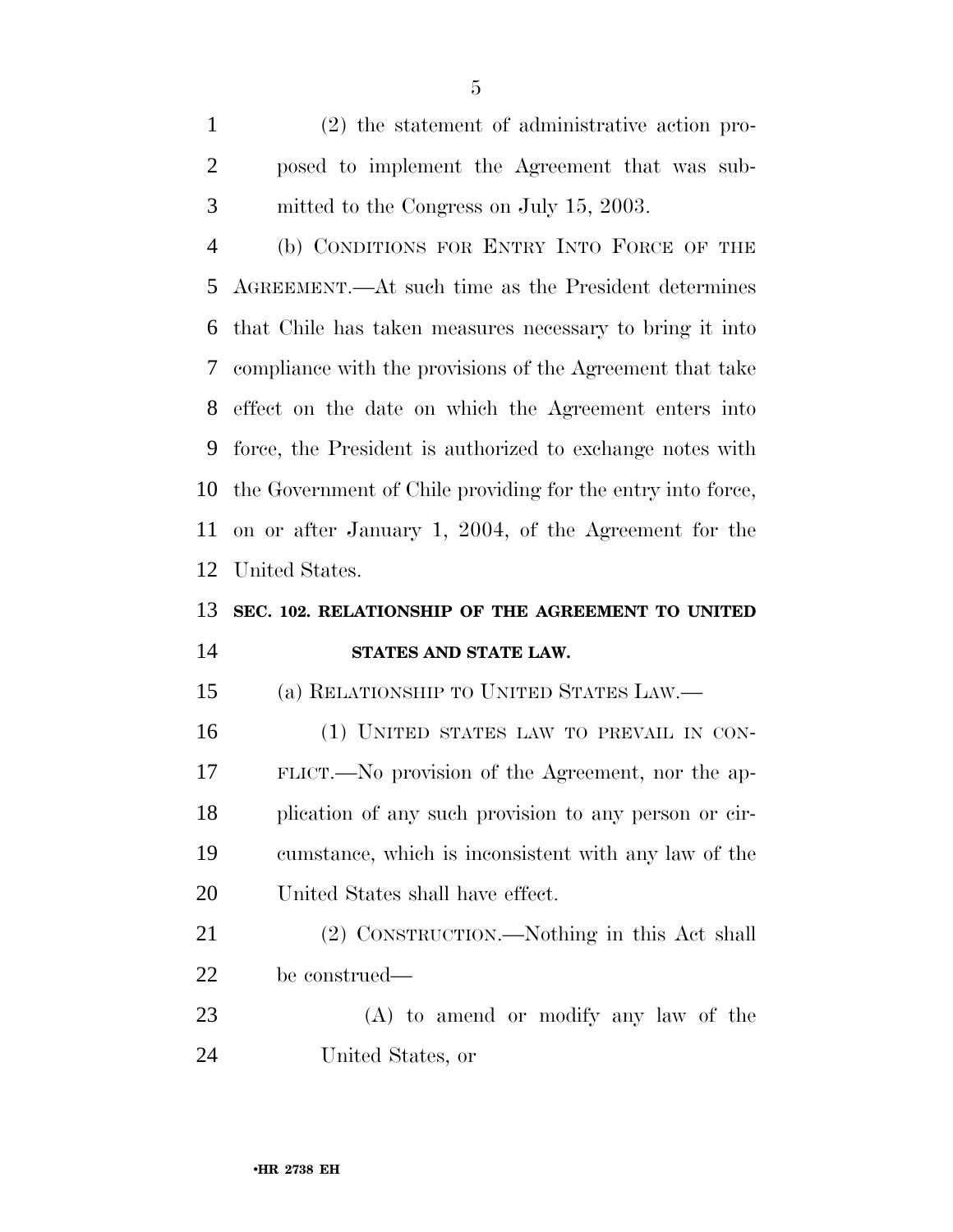| $\mathbf{1}$   | (B) to limit any authority conferred under             |
|----------------|--------------------------------------------------------|
| $\overline{2}$ | any law of the United States,                          |
| 3              | unless specifically provided for in this Act.          |
| $\overline{4}$ | RELATIONSHIP OF AGREEMENT<br>STATE<br>(b)<br><b>TO</b> |
| 5              | $\text{Law}$ .                                         |
| 6              | (1) LEGAL CHALLENGE.—No State law, or the              |
| 7              | application thereof, may be declared invalid as to     |
| 8              | any person or circumstance on the ground that the      |
| 9              | provision or application is inconsistent with the      |
| 10             | Agreement, except in an action brought by the          |
| 11             | United States for the purpose of declaring such law    |
| 12             | or application invalid.                                |
| 13             | (2) DEFINITION OF STATE LAW.—For purposes              |
| 14             | of this subsection, the term "State law" includes—     |
| 15             | (A) any law of a political subdivision of a            |
| 16             | State; and                                             |
| 17             | (B) any State law regulating or taxing the             |
| 18             | business of insurance.                                 |
| 19             | (c) EFFECT OF AGREEMENT WITH RESPECT TO PRI-           |
| 20             | VATE REMEDIES. No person other than the United         |
| 21             | States—                                                |
| 22             | (1) shall have any cause of action or defense          |
| 23             | under the Agreement or by virtue of Congressional      |
| 24             | approval thereof; or                                   |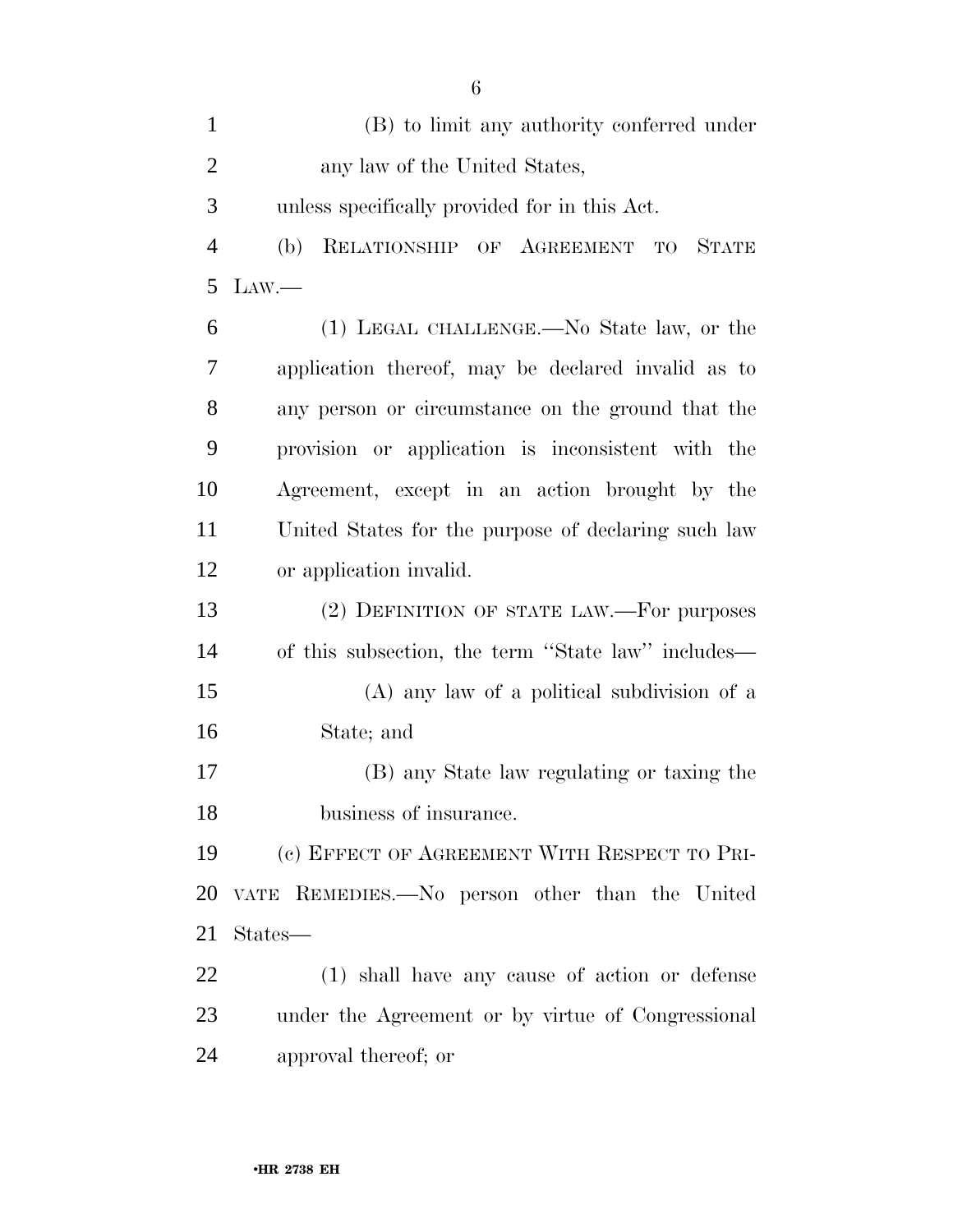(2) may challenge, in any action brought under any provision of law, any action or inaction by any department, agency, or other instrumentality of the United States, any State, or any political subdivision of a State on the ground that such action or inaction is inconsistent with the Agreement. **SEC. 103. CONSULTATION AND LAYOVER PROVISIONS FOR, AND EFFECTIVE DATE OF, PROCLAIMED AC- TIONS.** (a) CONSULTATION AND LAYOVER REQUIRE- MENTS.—If a provision of this Act provides that the imple- mentation of an action by the President by proclamation is subject to the consultation and layover requirements of this section, such action may be proclaimed only if— (1) the President has obtained advice regarding the proposed action from— (A) the appropriate advisory committees established under section 135 of the Trade Act of 1974 (19 U.S.C. 2155); and (B) the United States International Trade Commission; (2) the President has submitted a report to the Committee on Ways and Means of the House of Representatives and the Committee on Finance of

the Senate that sets forth—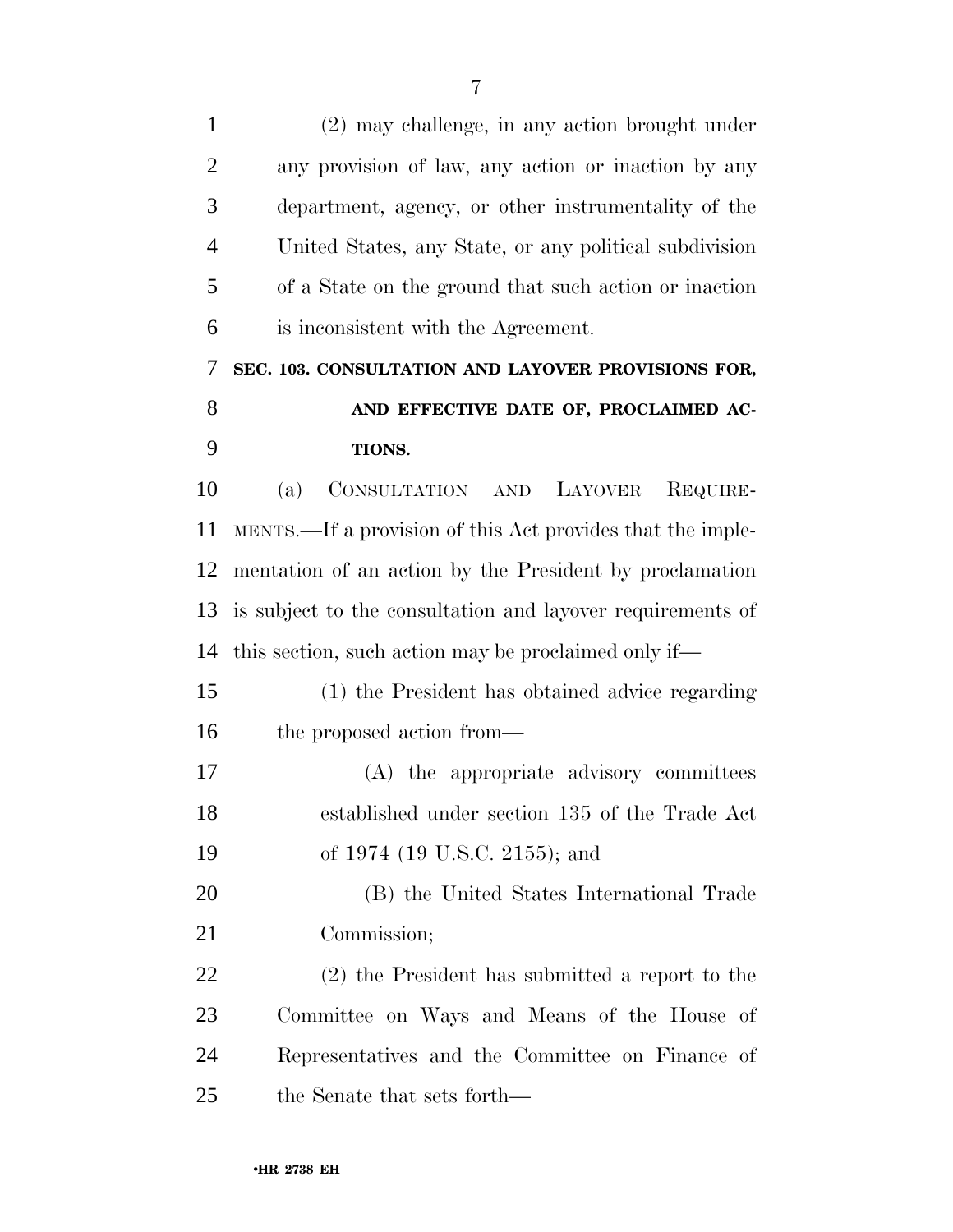| $\mathbf{1}$   | (A) the action proposed to be proclaimed                      |
|----------------|---------------------------------------------------------------|
| $\overline{2}$ | and the reasons therefor; and                                 |
| 3              | (B) the advice obtained under paragraph                       |
| $\overline{4}$ | (1);                                                          |
| 5              | $(3)$ a period of 60 calendar days, beginning on              |
| 6              | the first day on which the requirements set forth in          |
| 7              | paragraphs $(1)$ and $(2)$ have been met has expired;         |
| 8              | and                                                           |
| 9              | (4) the President has consulted with such Com-                |
| 10             | mittees regarding the proposed action during the pe-          |
| 11             | riod referred to in paragraph $(3)$ .                         |
| 12             | (b) EFFECTIVE DATE OF CERTAIN PROCLAIMED AC-                  |
| 13             | TIONS.—Any action proclaimed by the President under the       |
| 14             | authority of this Act that is not subject to the consultation |
| 15             | and layover provisions under subsection (a) may not take      |
| 16             | effect before the 15th day after the date on which the text   |
| 17             | of the proclamation is published in the Federal Register.     |
| 18             | SEC. 104. IMPLEMENTING ACTIONS IN ANTICIPATION OF             |
| 19             | ENTRY INTO FORCE AND INITIAL REGULA-                          |
| 20             | TIONS.                                                        |
| 21             | (a) IMPLEMENTING ACTIONS.—                                    |
| 22             | (1) PROCLAMATION AUTHORITY.—After the                         |
| 23             | date of enactment of this Act—                                |
| 24             | (A) the President may proclaim such ac-                       |
| 25             | tions, and                                                    |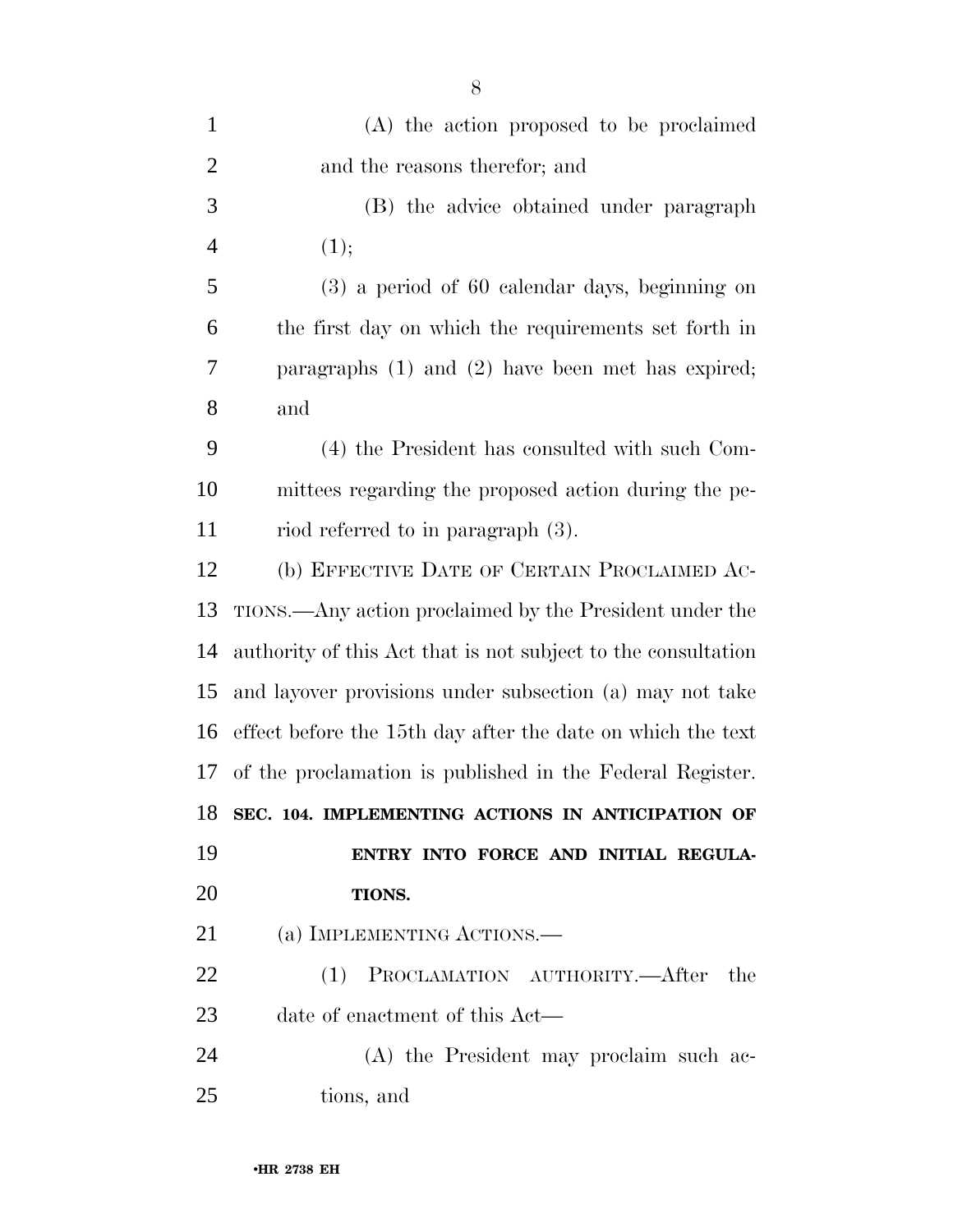(B) other appropriate officers of the United States Government may issue such reg-ulations,

 as may be necessary to ensure that any provision of this Act, or amendment made by this Act, that takes effect on the date the Agreement enters into force is appropriately implemented on such date, but no such proclamation or regulation may have an effec-tive date earlier than the date of entry into force.

 (2) WAIVER OF 15-DAY RESTRICTION.—The 15- day restriction contained in section 103(b) on the taking effect of proclaimed actions is waived to the extent that the application of such restriction would prevent the taking effect on the date the Agreement enters into force of any action proclaimed under this section.

 (b) INITIAL REGULATIONS.—Initial regulations nec- essary or appropriate to carry out the actions required by or authorized under this Act or proposed in the statement 20 of administrative action referred to in section  $101(a)(2)$  to implement the Agreement shall, to the maximum extent feasible, be issued within 1 year after the date of entry into force of the Agreement. In the case of any imple- menting action that takes effect on a date after the date of entry into force of the Agreement, initial regulations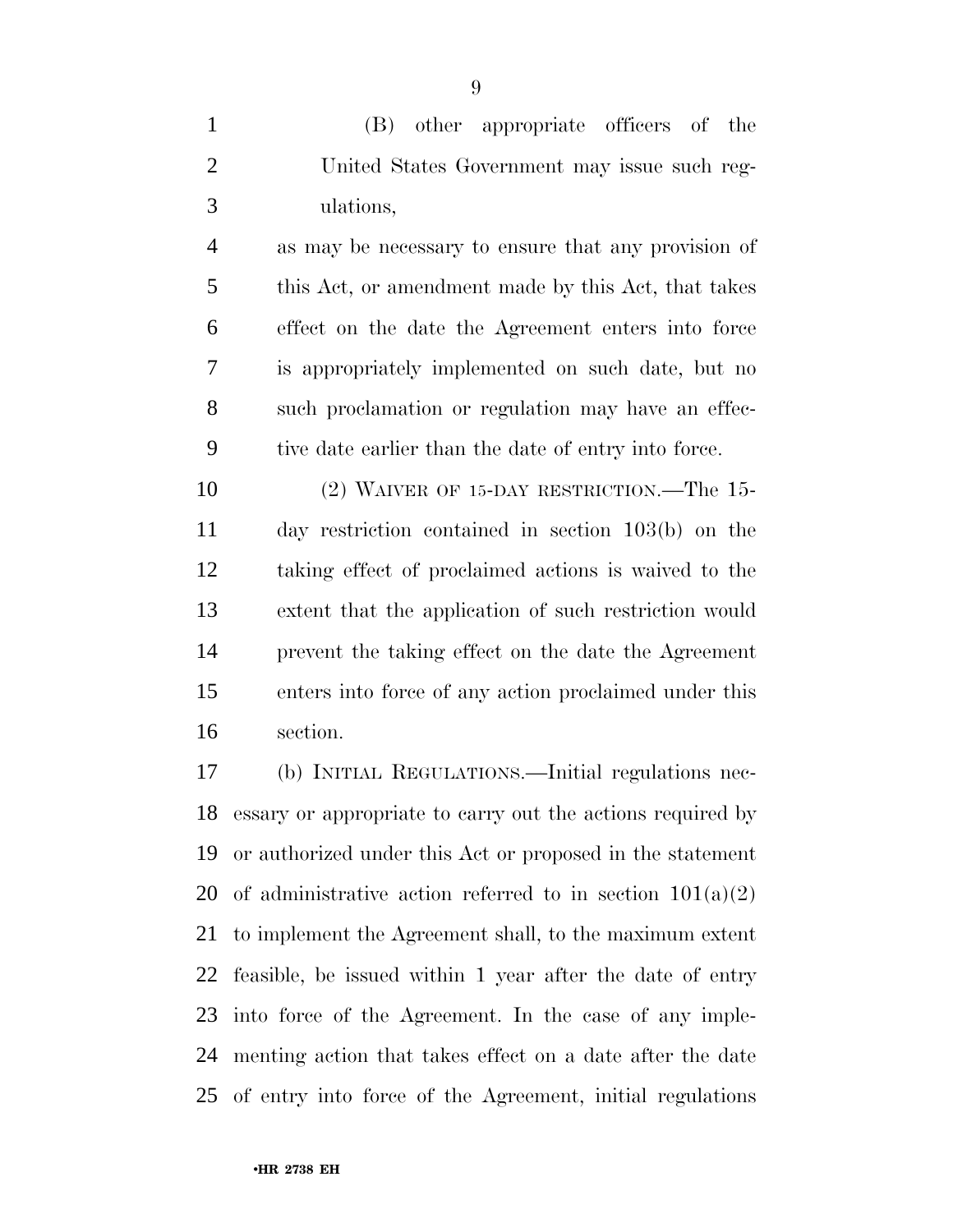to carry out that action shall, to the maximum extent fea-sible, be issued within 1 year after such effective date.

# **SEC. 105. ADMINISTRATION OF DISPUTE SETTLEMENT PRO-CEEDINGS.**

 (a) ESTABLISHMENT OR DESIGNATION OF OFFICE.— The President is authorized to establish or designate with- in the Department of Commerce an office that shall be responsible for providing administrative assistance to pan- els established under chapter 22 of the Agreement. The office may not be considered to be an agency for purposes of section 552 of title 5, United States Code.

 (b) AUTHORIZATION OF APPROPRIATIONS.—There are authorized to be appropriated for each fiscal year after fiscal year 2003 to the Department of Commerce such sums as may be necessary for the establishment and oper- ations of the office under subsection (a) and for the pay- ment of the United States share of the expenses of panels established under chapter 22 of the Agreement.

## **SEC. 106. ARBITRATION OF CLAIMS.**

 (a) SUBMISSION OF CERTAIN CLAIMS.—The United States is authorized to resolve any claim against the 22 United States covered by article  $10.15(1)(a)(i)(C)$  or 23 10.15(1)(b)(i)(C) of the Agreement, pursuant to the In- vestor-State Dispute Settlement procedures set forth in section B of chapter 10 of the Agreement.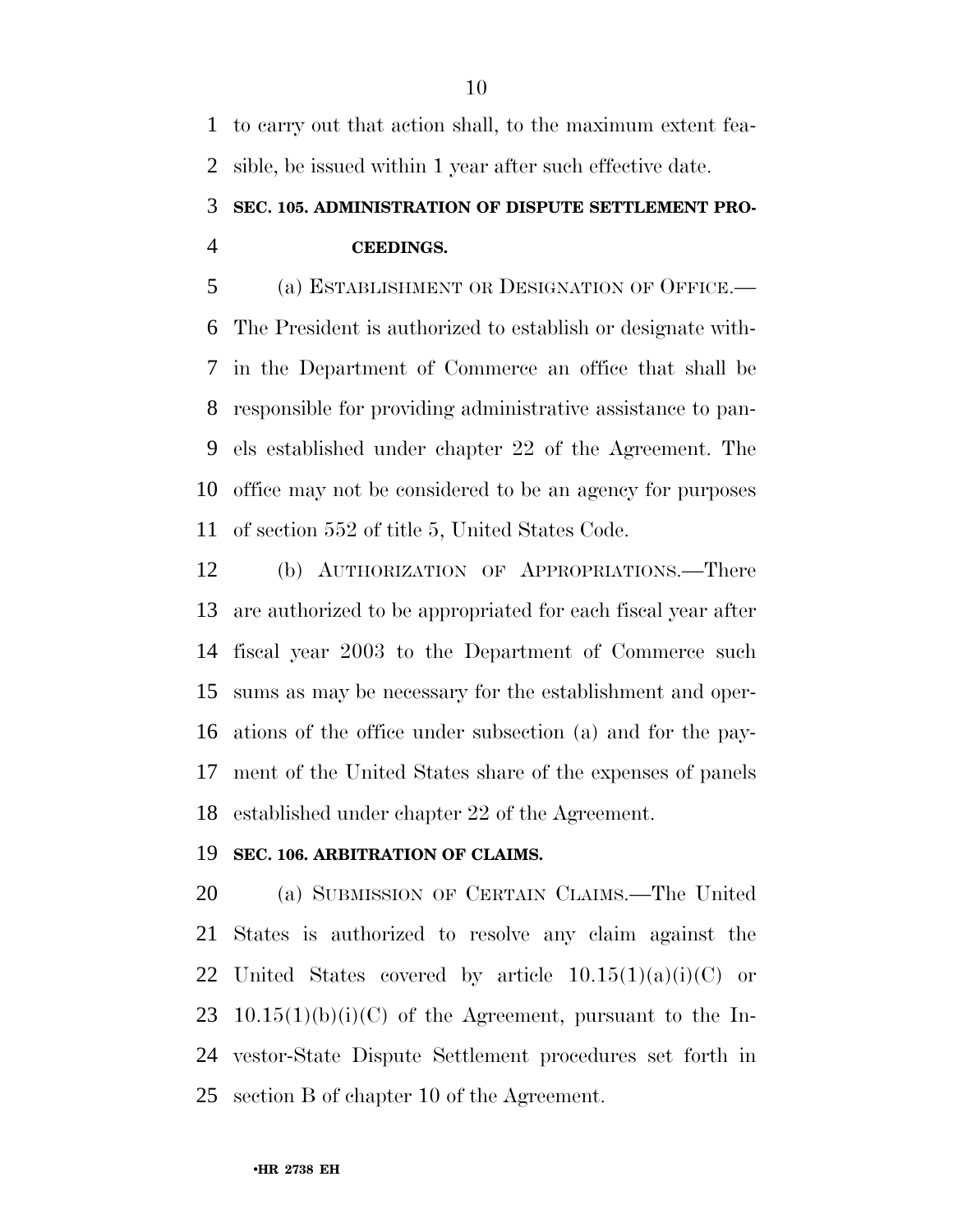(b) CONTRACT CLAUSES.—All contracts executed by any agency of the United States on or after the date of entry into force of the Agreement shall contain a clause specifying the law that will apply to resolve any breach of contract claim.

# **SEC. 107. EFFECTIVE DATES; EFFECT OF TERMINATION.**

 (a) EFFECTIVE DATES.—Except as provided in sub- section (b), the provisions of this Act and the amendments made by this Act take effect on the date the Agreement enters into force.

 (b) EXCEPTIONS.—Sections 1 through 3 and this title take effect on the date of the enactment of this Act. (c) TERMINATION OF THE AGREEMENT.—On the date on which the Agreement ceases to be in force, the provisions of this Act (other than this subsection) and the amendments made by this Act shall cease to be effective.

# **TITLE II—CUSTOMS PROVISIONS**

# **SEC. 201. TARIFF MODIFICATIONS.**

 (a) TARIFF MODIFICATIONS PROVIDED FOR IN THE AGREEMENT.—

 (1) PROCLAMATION AUTHORITY.—The Presi-dent may proclaim—

 (A) such modifications or continuation of any duty,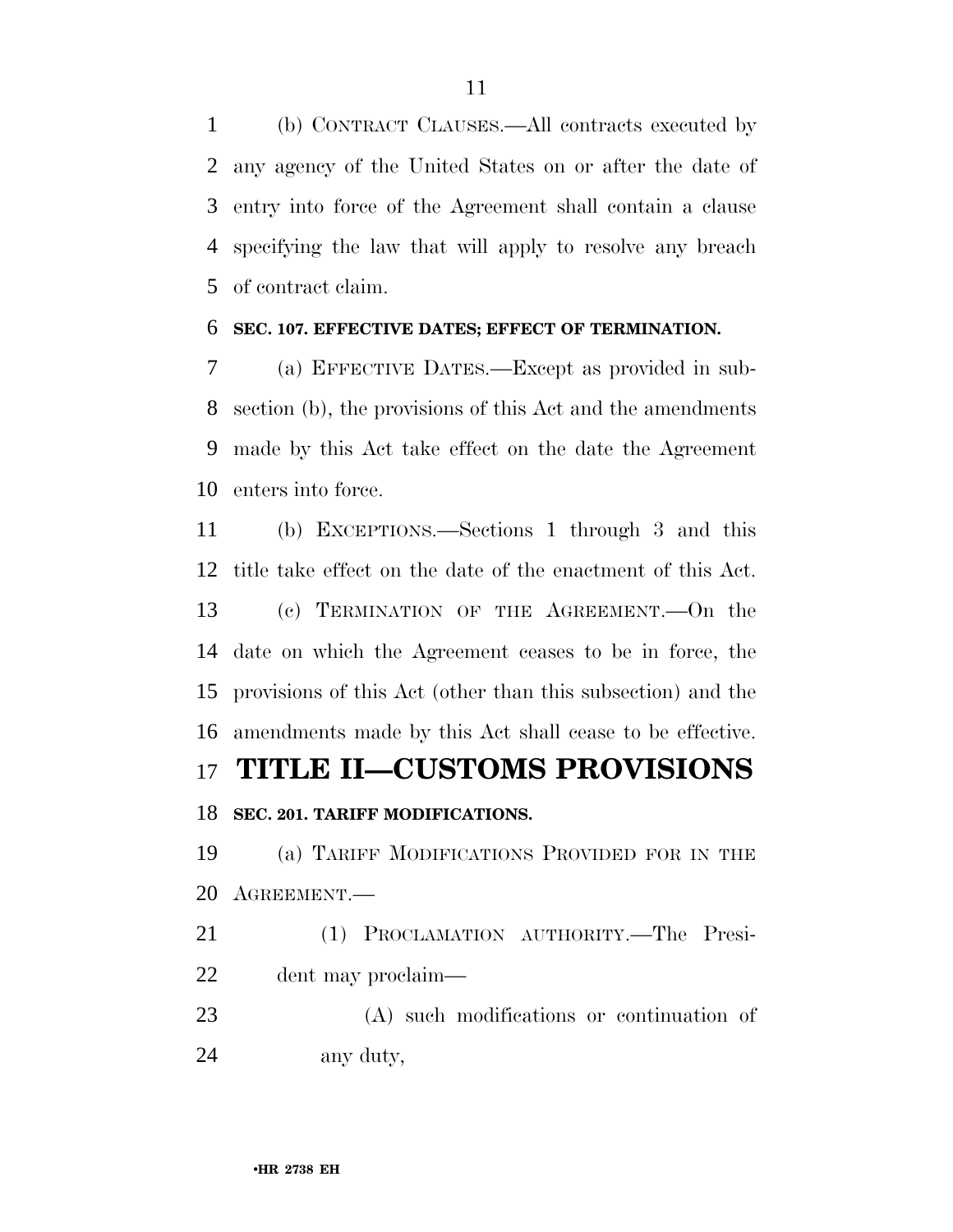| $\mathbf{1}$   | (B) such continuation of duty-free or ex-                        |
|----------------|------------------------------------------------------------------|
| $\overline{2}$ | cise treatment, or                                               |
| 3              | (C) such additional duties,                                      |
| $\overline{4}$ | as the President determines to be necessary or ap-               |
| 5              | propriate to carry out or apply articles $3.3, 3.7, 3.9,$        |
| 6              | article 3.20 $(8)$ , $(9)$ , $(10)$ , and $(11)$ , and Annex 3.3 |
| 7              | of the Agreement.                                                |
| 8              | (2) EFFECT ON CHILEAN GSP STATUS.-Not-                           |
| 9              | withstanding section $502(a)(1)$ of the Trade Act of             |
| 10             | 1974 (19 U.S.C. 2462(a)(1)), the President shall                 |
| 11             | terminate the designation of Chile as a beneficiary              |
| 12             | developing country for purposes of title V of the                |
| 13             | Trade Act of 1974 on the date of entry into force                |
| 14             | of the Agreement.                                                |
| 15             | (b) OTHER TARIFF MODIFICATIONS.—Subject to the                   |
| 16             | consultation and layover provisions of section $103(a)$ , the    |
| 17             | President may proclaim—                                          |
| 18             | (1) such modifications or continuation of any                    |
| 19             | duty,                                                            |
| <b>20</b>      | such modifications as the United States<br>(2)                   |
| 21             | may agree to with Chile regarding the staging of any             |
| 22             | duty treatment set forth in Annex 3.3 of the Agree-              |
| 23             | ment,                                                            |
| 24             | such continuation of duty-free or excise<br>(3)                  |
| 25             | treatment, or                                                    |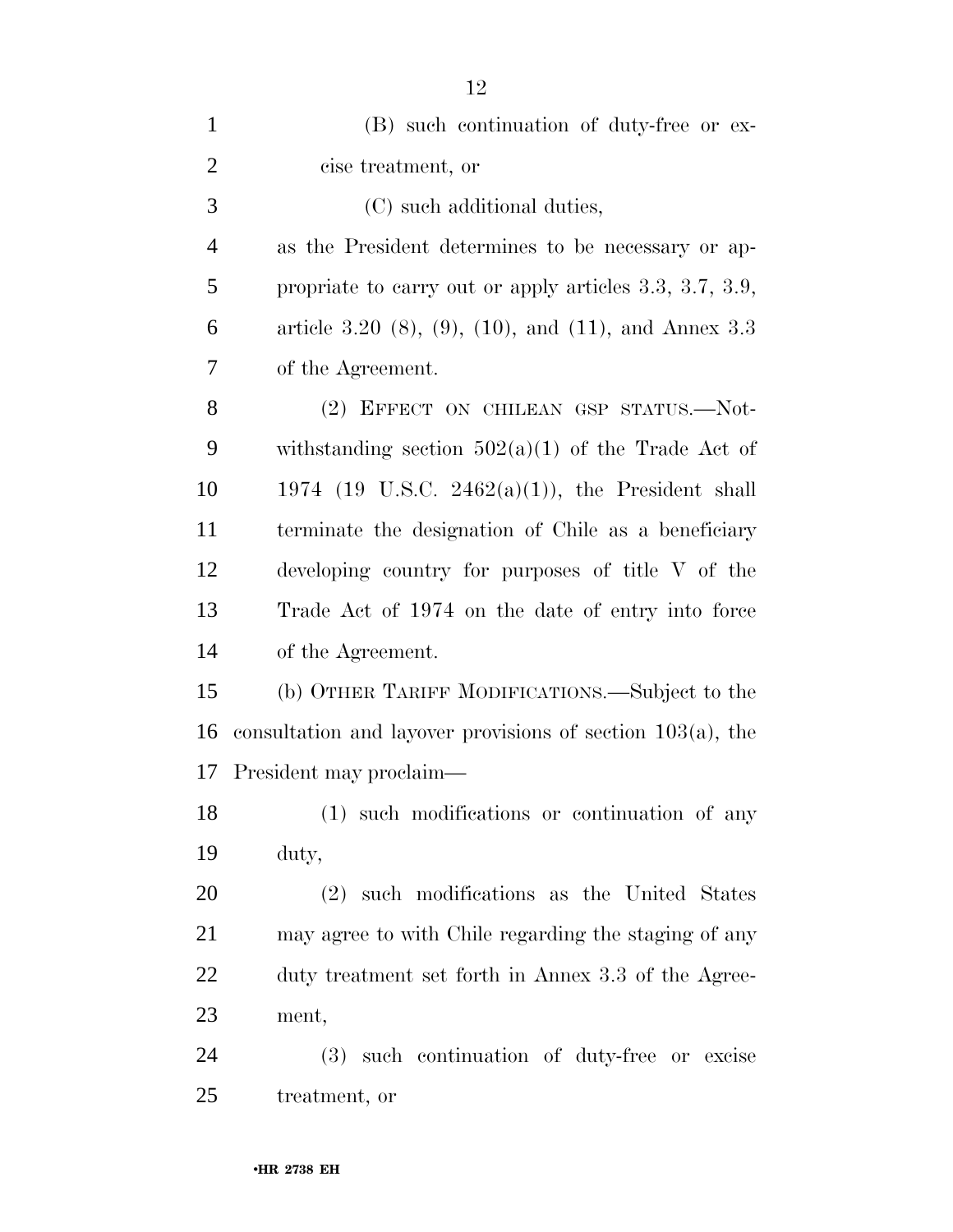(4) such additional duties,

 as the President determines to be necessary or appropriate to maintain the general level of reciprocal and mutually advantageous concessions with respect to Chile provided for by the Agreement.

 (c) ADDITIONAL TARIFFS ON AGRICULTURAL SAFE-GUARD GOODS.—

 (1) IN GENERAL.—In addition to any duty pro- claimed under subsection (a) or (b), and subject to paragraphs (3) through (5), the Secretary of the Treasury shall assess a duty, in the amount pre- scribed under paragraph (2), on an agricultural safe- guard good if the Secretary of the Treasury deter- mines that the unit import price of the good when it enters the United States, determined on an F.O.B. basis, is less than the trigger price indicated for that good in Annex 3.18 of the Agreement or any amendment thereto.

 (2) CALCULATION OF ADDITIONAL DUTY.—The amount of the additional duty assessed under this subsection shall be determined as follows:

 (A) If the difference between the unit im- port price and the trigger price is less than, or equal to, 10 percent of the trigger price, no ad-ditional duty shall be imposed.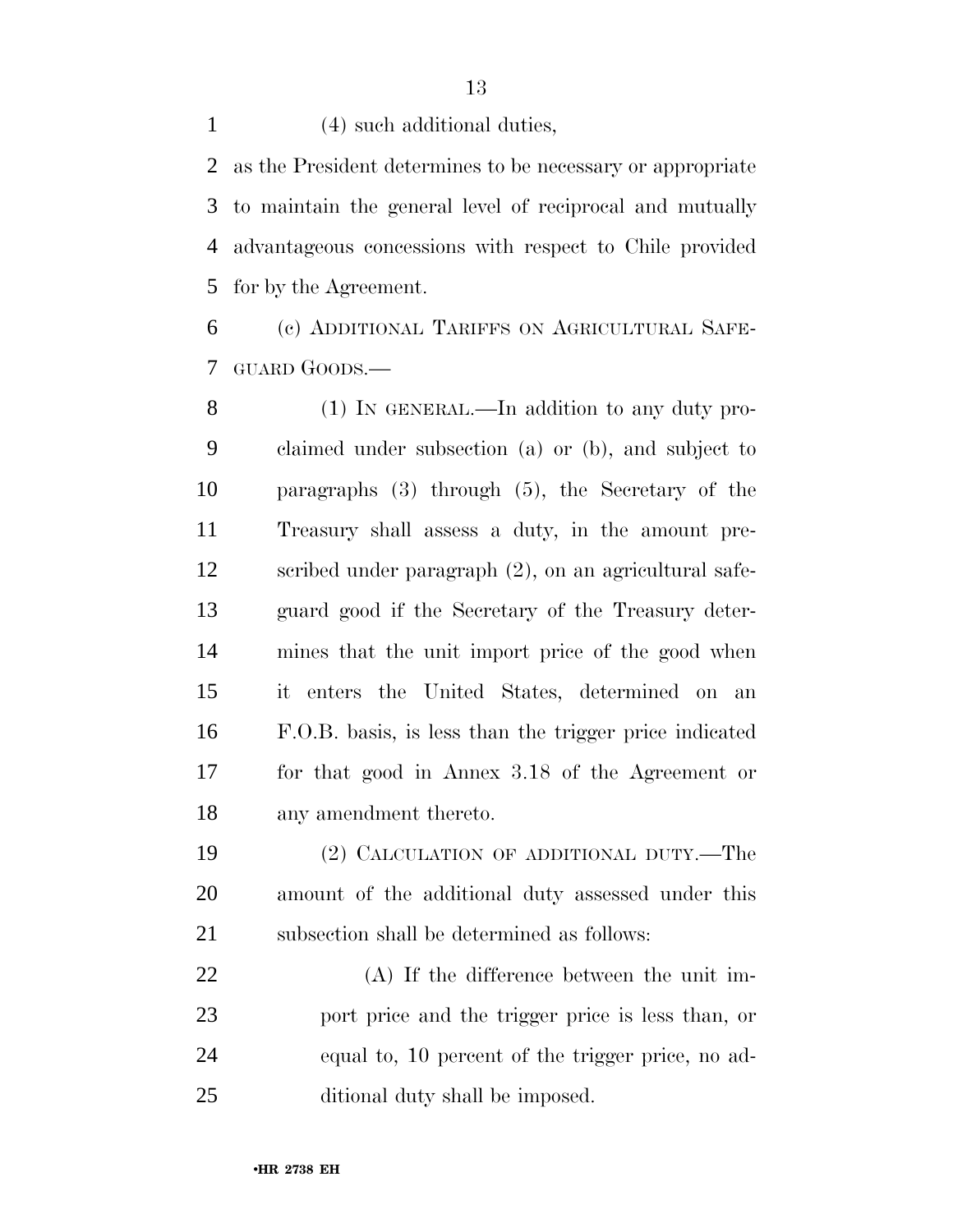| $\mathbf{1}$   | (B) If the difference between the unit im-        |
|----------------|---------------------------------------------------|
| $\overline{2}$ | port price and the trigger price is greater than  |
| 3              | 10 percent, but less than or equal to 40 per-     |
| $\overline{4}$ | cent, of the trigger price, the additional duty   |
| 5              | shall be equal to 30 percent of the difference    |
| 6              | between the preferential tariff rate and the col- |
| 7              | umn 1 general rate of duty imposed under the      |
| 8              | HTS on like articles at the time the additional   |
| 9              | duty is imposed.                                  |
| 10             | (C) If the difference between the unit im-        |
| 11             | port price and the trigger price is greater than  |
| 12             | 40 percent, but less than or equal to 60 per-     |
| 13             | cent, of the trigger price, the additional duty   |
| 14             | shall be equal to 50 percent of the difference    |
| 15             | between the preferential tariff rate and the col- |
| 16             | umn 1 general rate of duty imposed under the      |
| 17             | HTS on like articles at the time the additional   |
| 18             | duty is imposed.                                  |
| 19             | (D) If the difference between the unit im-        |
| 20             | port price and the trigger price is greater than  |
| 21             | 60 percent, but less than or equal to 75 per-     |
| 22             | cent, of the trigger price, the additional duty   |
| 23             | shall be equal to 70 percent of the difference    |

umn 1 general rate of duty imposed under the

between the preferential tariff rate and the col-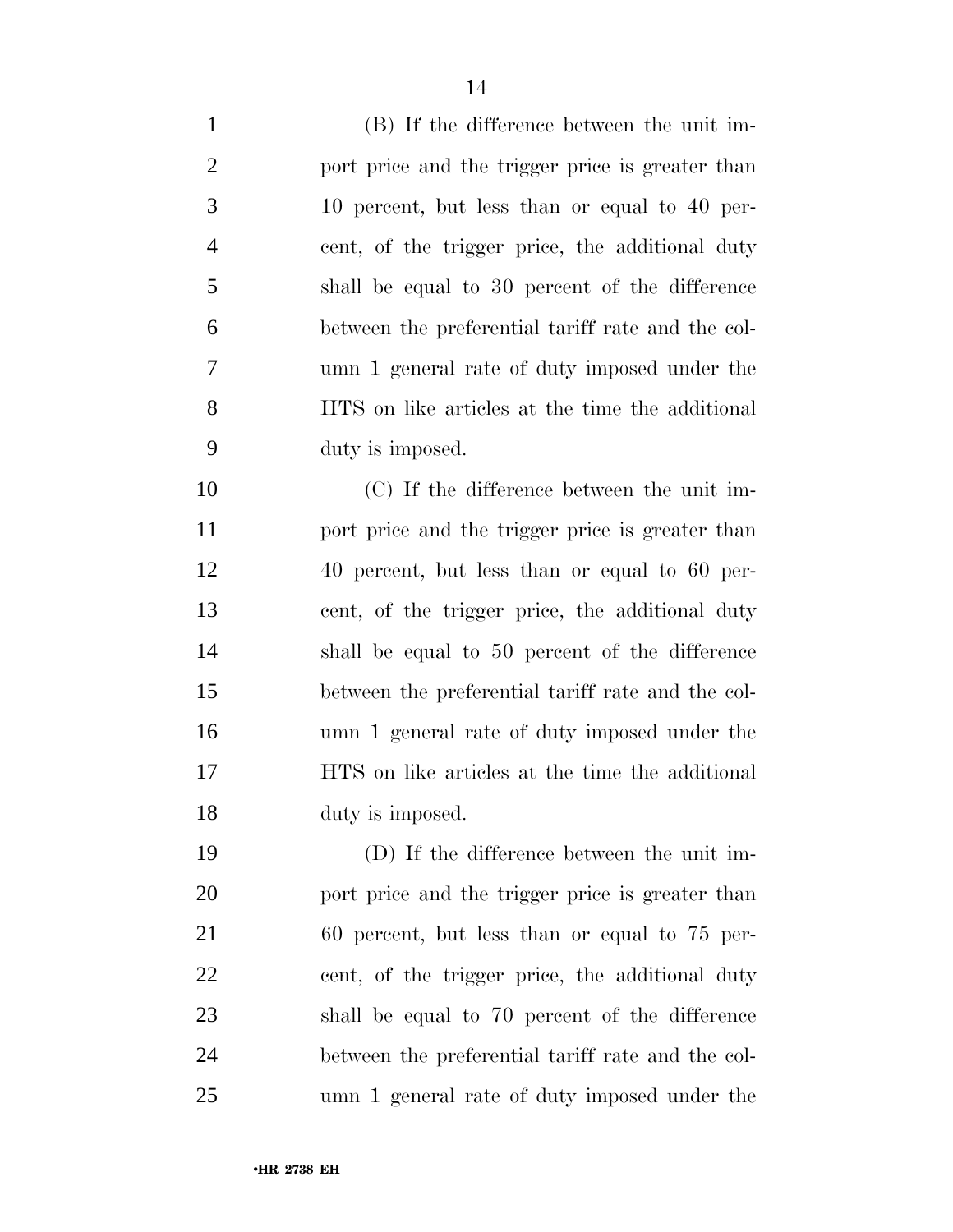HTS on like articles at the time the additional 2 duty is imposed.

 (E) If the difference between the unit im- port price and the trigger price is greater than 75 percent of the trigger price, the additional duty shall be equal to 100 percent of the dif- ference between the preferential tariff rate and the column 1 general rate of duty imposed under the HTS on like articles at the time the additional duty is imposed.

 (3) EXCEPTIONS.—No additional duty under this subsection shall be assessed on an agricultural safeguard good if, at the time of entry, the good is subject to import relief under—

 (A) subtitle A of title III of this Act; or (B) chapter 1 of title II of the Trade Act 17 of 1974 (19 U.S.C. 2251 et seq.).

 (4) TERMINATION.—This subsection shall cease to apply on the date that is 12 years after the date on which the Agreement enters into force.

 (5) TARIFF-RATE QUOTAS.—If an agricultural safeguard good is subject to a tariff-rate quota, and the in-quota duty rate for the good proclaimed pur-suant to subsection (a) or (b) is zero, any additional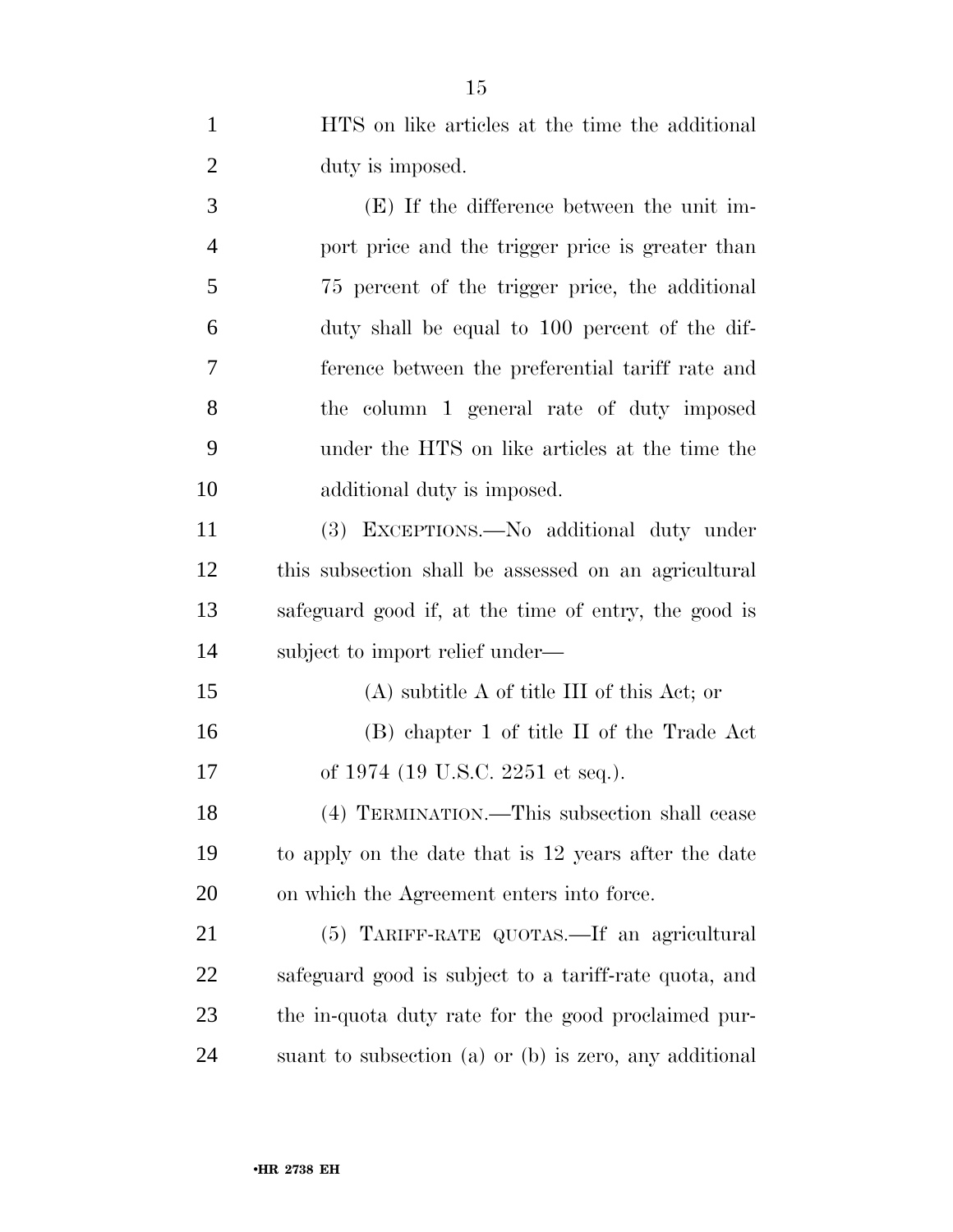| $\mathbf{1}$   | duty assessed under this subsection shall be applied |
|----------------|------------------------------------------------------|
| $\overline{2}$ | only to over-quota imports of the good.              |
| 3              | $(6)$ NOTICE.—Not later than 60 days after the       |
| $\overline{4}$ | Secretary of the Treasury first assesses additional  |
| 5              | duties on an agricultural safeguard good under this  |
| 6              | subsection, the Secretary shall notify the Govern-   |
| 7              | ment of Chile in writing of such action and shall    |
| 8              | provide to the Government of Chile data supporting   |
| 9              | the assessment of additional duties.                 |
| 10             | (7) MODIFICATION OF TRIGGER PRICES.-Not              |
| 11             | later than 60 calendar days before agreeing with the |
| 12             | Government of Chile pursuant to article $3.18(2)(b)$ |
| 13             | of the Agreement on a modification to a trigger      |
| 14             | price for a good listed in Annex 3.18 of the Agree-  |
| 15             | ment, the President shall notify the Committees on   |
| 16             | Ways and Means and Agriculture of the House of       |
| 17             | Representatives and the Committees on Finance and    |
| 18             | Agriculture of the Senate of the proposed modifica-  |
| 19             | tion and the reasons therefor.                       |
| 20             | (8) DEFINITIONS.—In this subsection:                 |
| 21             | (A) AGRICULTURAL SAFEGUARD GOOD.-                    |
| 22             | The term "agricultural safeguard good" means         |
| 23             | a good—                                              |

 (i) that qualifies as an originating 25 good under section 202;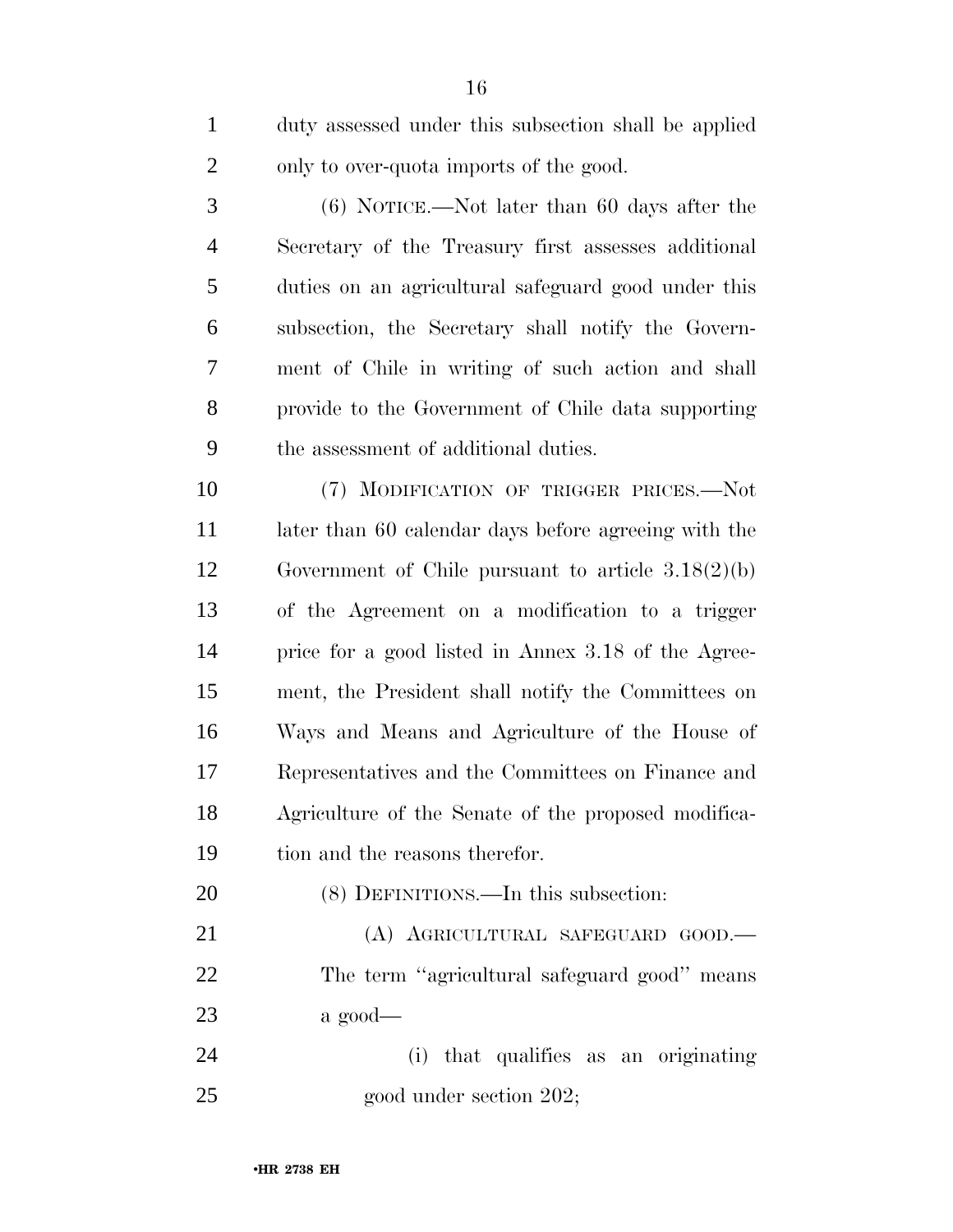| $\mathbf{1}$   | (ii) that is included in the United                        |
|----------------|------------------------------------------------------------|
| $\overline{2}$ | States Agricultural Safeguard Product List                 |
| 3              | set forth in Annex 3.18 of the Agreement;                  |
| $\overline{4}$ | and                                                        |
| 5              | (iii) for which a claim for preferential                   |
| 6              | tariff treatment under the Agreement has                   |
| 7              | been made.                                                 |
| 8              | (B) F.O.B.—The term 'F.O.B.' means                         |
| 9              | free on board, regardless of the mode of trans-            |
| 10             | portation, at the point of direct shipment by the          |
| 11             | seller to the buyer.                                       |
| 12             | (C) UNIT IMPORT PRICE.—The term "unit"                     |
| 13             | import price" means the price expressed in dol-            |
| 14             | lars per kilogram.                                         |
| 15             | (d) CONVERSION TO AD VALOREM RATES.—For pur-               |
| 16             | poses of subsections (a) and (b), with respect to any good |
| 17             | for which the base rate in the Schedule of the United      |
| 18             | States to Annex 3.3 of the Agreement is a specific or com- |
| 19             | pound rate of duty, the President may substitute for the   |
| 20             | base rate an ad valorem rate that the President deter-     |
| 21             | mines to be equivalent to the base rate.                   |
| 22             | SEC. 202. RULES OF ORIGIN.                                 |
|                |                                                            |

(a) ORIGINATING GOODS.—

 (1) IN GENERAL.—For purposes of this Act and for purposes of implementing the tariff treat-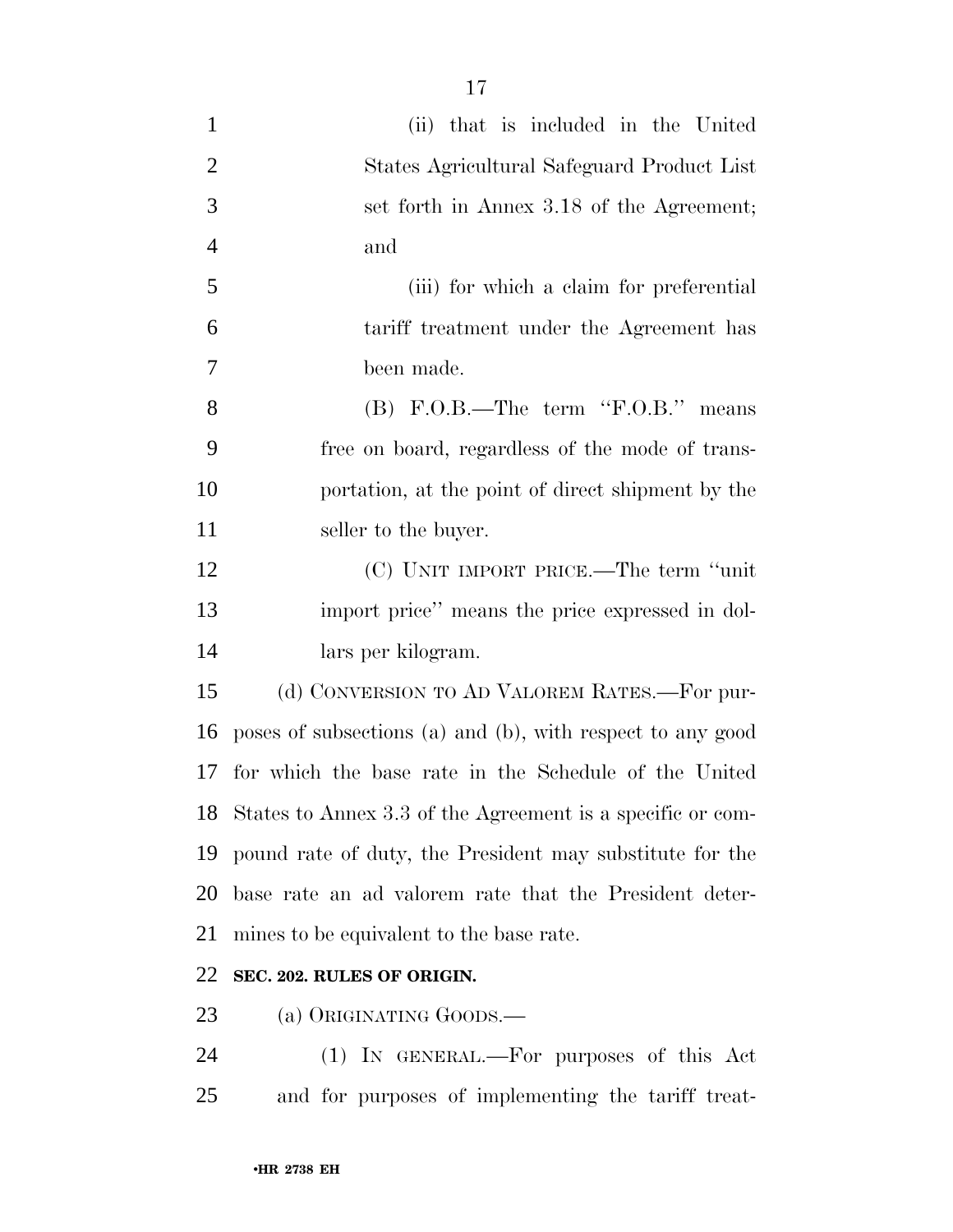| $\mathbf{1}$   | ment provided for under the Agreement, except as        |
|----------------|---------------------------------------------------------|
| $\overline{2}$ | otherwise provided in this section, a good is an origi- |
| 3              | nating good if—                                         |
| $\overline{4}$ | (A) the good is wholly obtained or pro-                 |
| 5              | duced entirely in the territory of Chile, the           |
| 6              | United States, or both;                                 |
| 7              | $(B)$ the good—                                         |
| 8              | (i) is produced entirely in the territory               |
| 9              | of Chile, the United States, or both, and               |
| 10             | (I) each of the nonoriginating                          |
| 11             | materials used in the production of                     |
| 12             | the good undergoes an applicable                        |
| 13             | change in tariff classification specified               |
| 14             | in Annex 4.1 of the Agreement, or                       |
| 15             | (II) the good otherwise satisfies                       |
| 16             | any applicable regional value-content                   |
| 17             | other requirements specified in<br><b>or</b>            |
| 18             | Annex 4.1 of the Agreement; and                         |
| 19             | satisfies all other applicable re-<br>(ii)              |
| 20             | quirements of this section; or                          |
| 21             | (C) the good is produced entirely in the                |
| 22             | territory of Chile, the United States, or both,         |
| 23             | exclusively from materials described in subpara-        |
| 24             | graph $(A)$ or $(B)$ .                                  |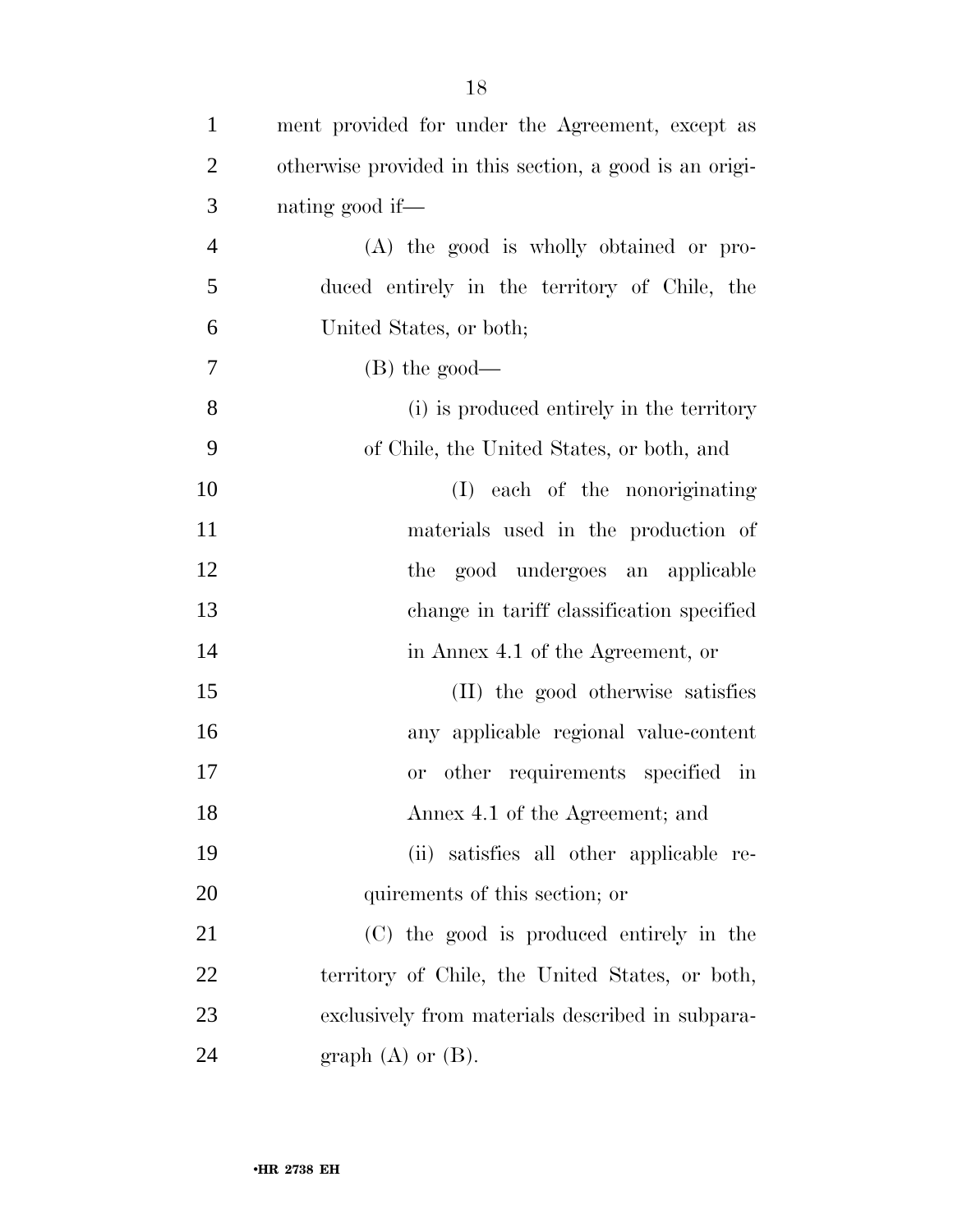| $\mathbf{1}$   | (2) SIMPLE COMBINATION OR MERE DILU-                    |
|----------------|---------------------------------------------------------|
| $\overline{2}$ | TION.—A good shall not be considered to be an orig-     |
| 3              | inating good and a material shall not be considered     |
| $\overline{4}$ | to be an originating material by virtue of having       |
| 5              | undergone—                                              |
| 6              | (A) simple combining or packaging oper-                 |
| 7              | ations; or                                              |
| 8              | (B) mere dilution with water or another                 |
| 9              | substance that does not materially alter the            |
| 10             | characteristics of the good or material.                |
| 11             | (b) DE MINIMIS AMOUNTS OF NONORIGINATING MA-            |
| 12             | TERIALS.                                                |
| 13             | (1) IN GENERAL.—Except as provided in para-             |
| 14             | graphs $(2)$ and $(3)$ , a good that does not undergo a |
| 15             | change in tariff classification pursuant to Annex 4.1   |
| 16             | of the Agreement is an originating good if—             |
| 17             | (A) the value of all nonoriginating mate-               |
| 18             | rials that are used in the production of the good       |
| 19             | and do not undergo the applicable change in             |
| 20             | tariff classification does not exceed 10 percent        |
| 21             | of the adjusted value of the good;                      |
| 22             | (B) the value of such nonoriginating mate-              |
| 23             | rials is included in the value of nonoriginating        |
| 24             | materials for any applicable regional value-con-        |
| 25             | tent requirement; and                                   |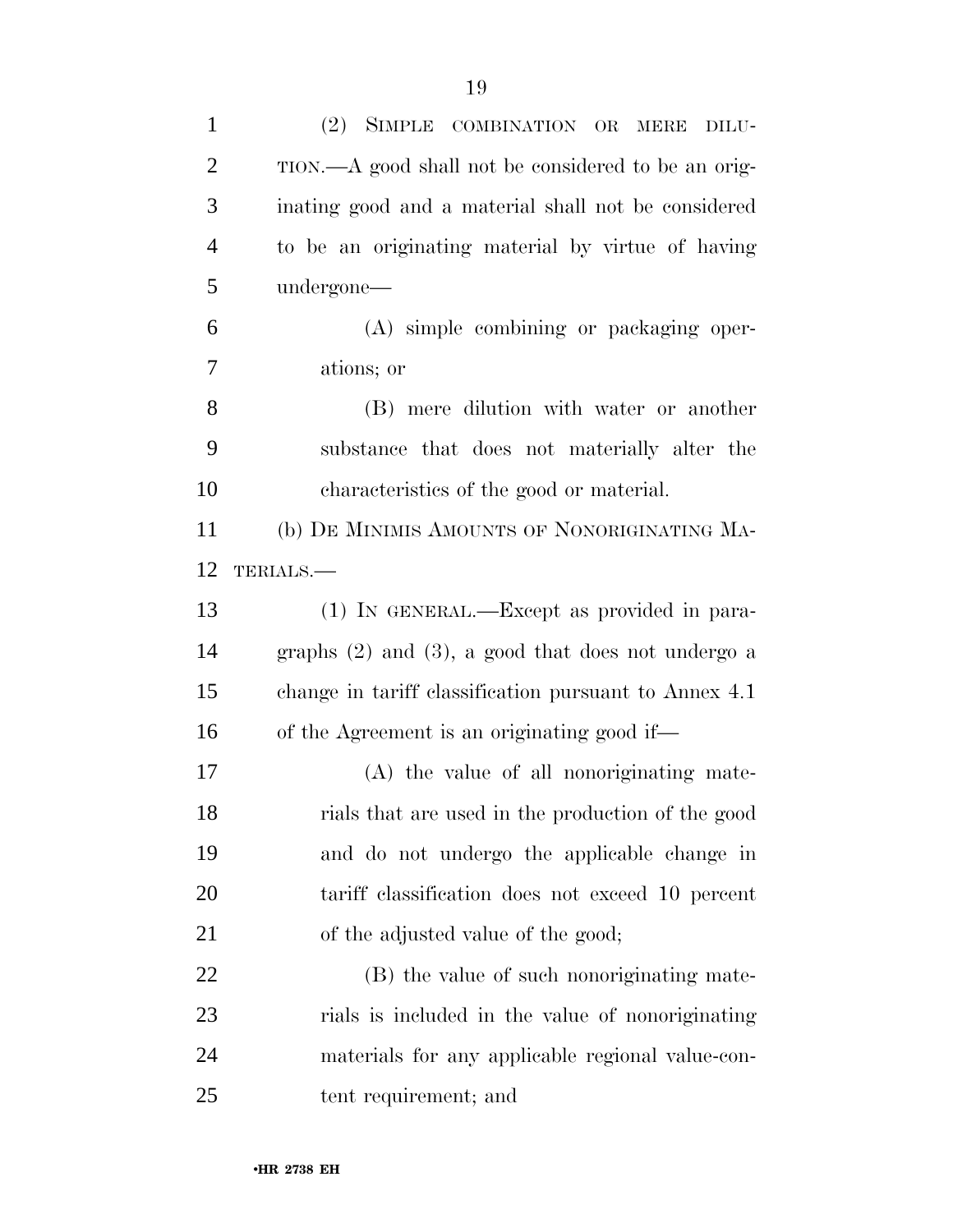| $\mathbf{1}$   | (C) the good meets all other applicable re-      |
|----------------|--------------------------------------------------|
| $\overline{2}$ | quirements of this section.                      |
| 3              | (2) EXCEPTIONS.—Paragraph (1) does<br>not        |
| $\overline{4}$ | apply to the following:                          |
| 5              | (A) A nonoriginating material provided for       |
| 6              | in chapter 4 of the HTS, or a nonoriginating     |
| 7              | dairy preparation containing over 10 percent by  |
| 8              | weight of milk solids provided for in subheading |
| 9              | $1901.90$ or $2106.90$ of the HTS, that is used  |
| 10             | in the production of a good provided for in      |
| 11             | chapter 4 of the HTS.                            |
| 12             | (B) A nonoriginating material provided for       |
| 13             | in chapter 4 of the HTS, or nonoriginating       |
| 14             | dairy preparations containing over 10 percent    |
| 15             | by weight of milk solids provided for in sub-    |
| 16             | heading 1901.90 of the HTS, that are used in     |
| 17             | the production of the following goods:           |
| 18             | Infant preparations containing<br>(i)            |
| 19             | over 10 percent in weight of milk solids         |
| 20             | provided for in subheading 1901.10 of the        |
| 21             | HTS.                                             |
| 22             | (ii) Mixes and doughs, containing over           |
| 23             | 25 percent by weight of butterfat, not put       |
| 24             | up for retail sale, provided for in sub-         |
| 25             | heading 1901.20 of the HTS.                      |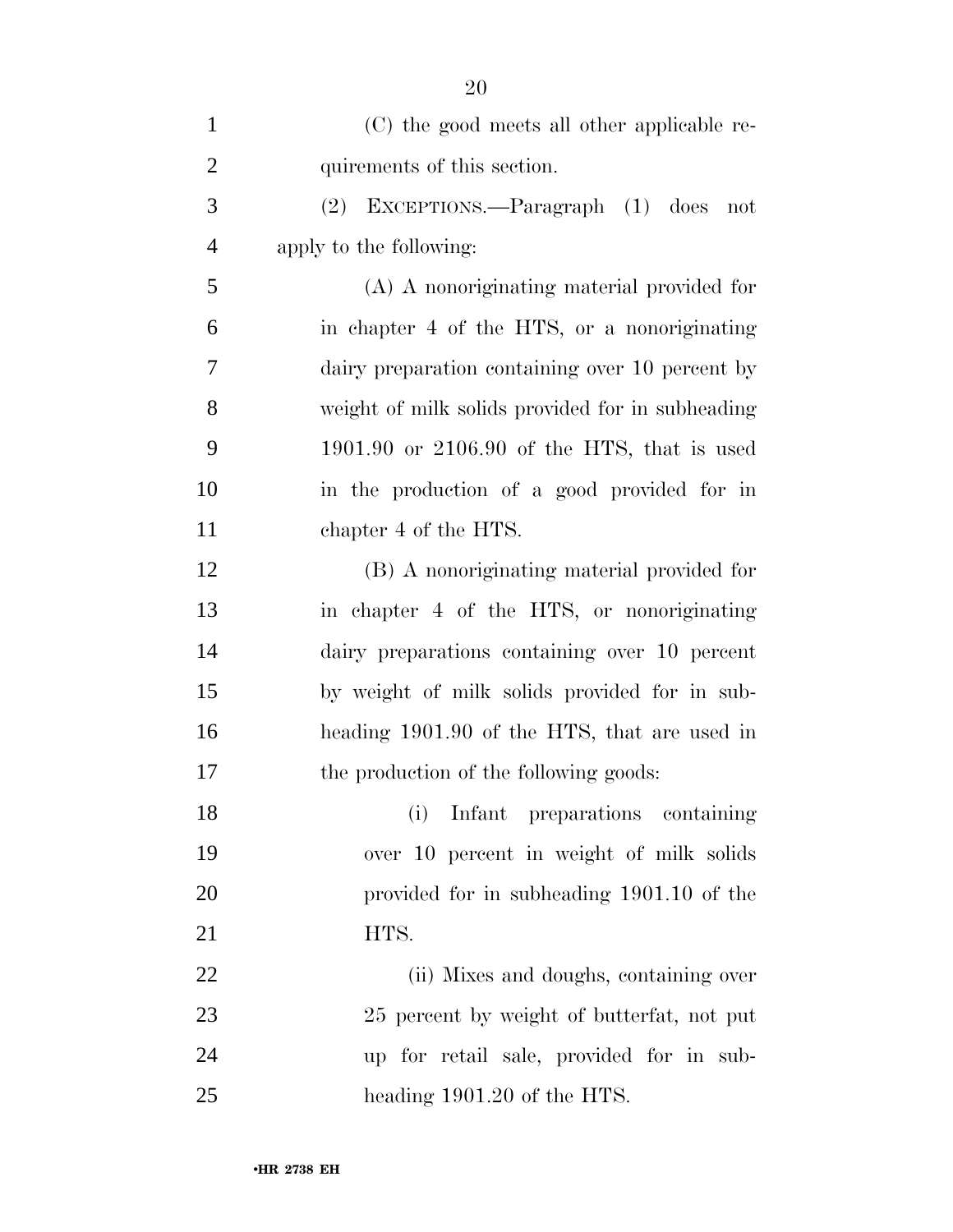| $\mathbf{1}$   | (iii) Dairy preparations containing                 |
|----------------|-----------------------------------------------------|
| $\overline{2}$ | over 10 percent by weight of milk solids            |
| 3              | provided for in subheading 1901.90 or               |
| $\overline{4}$ | 2106.90 of the HTS.                                 |
| 5              | (iv) Goods provided for in heading                  |
| 6              | $2105$ of the HTS.                                  |
| $\tau$         | (v) Beverages containing milk pro-                  |
| 8              | vided for in subheading 2202.90 of the              |
| 9              | HTS.                                                |
| 10             | (vi) Animal feeds containing over 10                |
| 11             | percent by weight of milk solids provided           |
| 12             | for in subheading 2309.90 of the HTS.               |
| 13             | (C) A nonoriginating material provided for          |
| 14             | in heading 0805 of the HTS, or any of sub-          |
| 15             | headings $2009.11.00$ through $2009.39$ of the      |
| 16             | HTS, that is used in the production of a good       |
| 17             | provided for in any of subheadings 2009.11.00       |
| 18             | through 2009.39 of the HTS, or in fruit or veg-     |
| 19             | etable juice of any single fruit or vegetable, for- |
| 20             | tified with minerals or vitamins, concentrated      |
| 21             | or unconcentrated, provided for in subheading       |
| 22             | 2106.90 or 2202.90 of the HTS.                      |
| 23             | (D) A nonoriginating material provided for          |
| 24             | in chapter 15 of the HTS that is used in the        |
| 25             | production of a good provided for in any of         |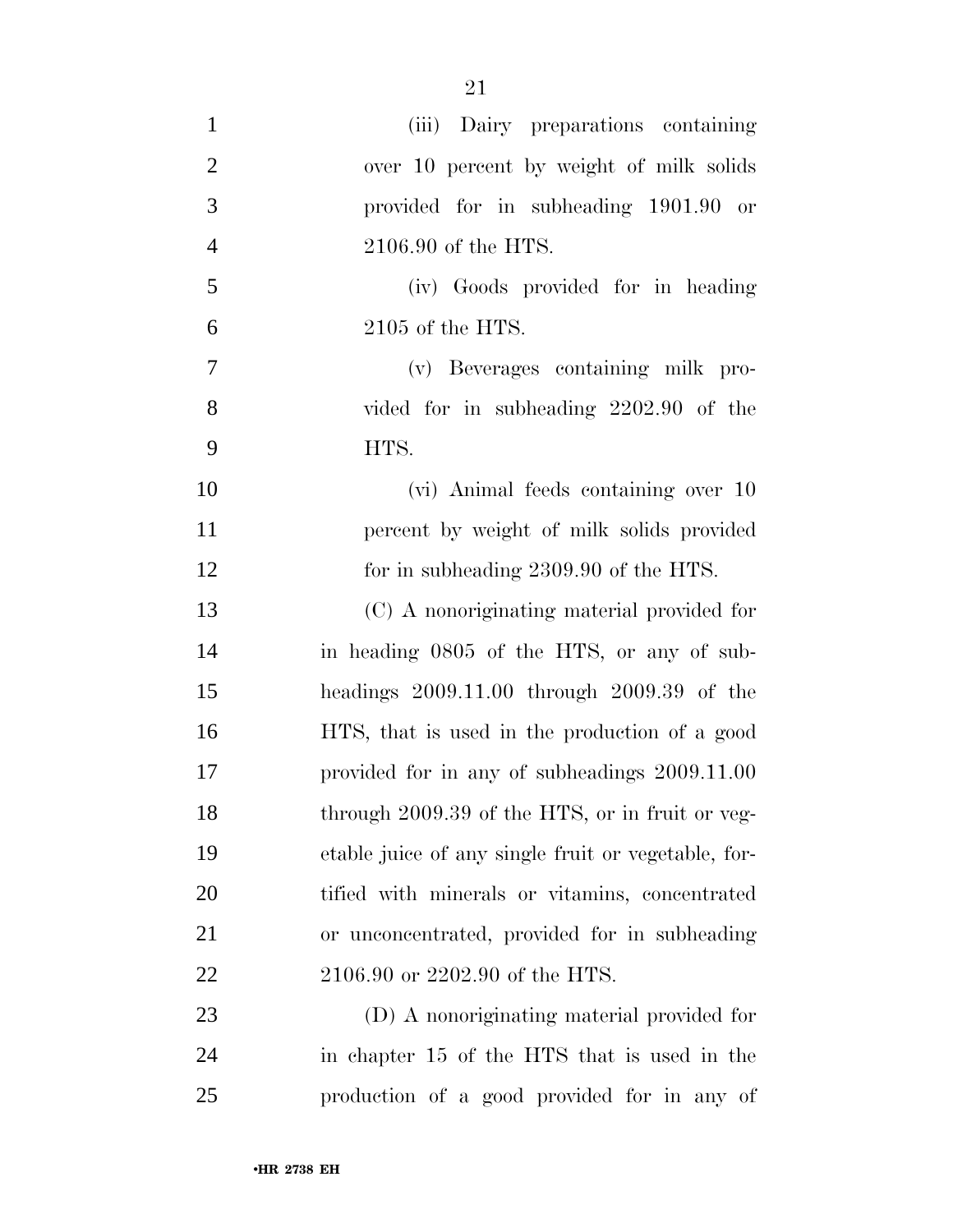| $\mathbf{1}$   | headings 1501.00.00 through 1508, 1512,           |
|----------------|---------------------------------------------------|
| $\overline{2}$ | 1514, and 1515 of the HTS.                        |
| 3              | (E) A nonoriginating material provided for        |
| $\overline{4}$ | in heading 1701 of the HTS that is used in the    |
| 5              | production of a good provided for in any of       |
| 6              | headings 1701 through 1703 of the HTS.            |
| $\tau$         | (F) A nonoriginating material provided for        |
| 8              | in chapter 17 of the HTS or in heading            |
| 9              | 1805.00.00 of the HTS that is used in the pro-    |
| 10             | duction of a good provided for in subheading      |
| 11             | 1806.10 of the HTS.                               |
| 12             | (G) A nonoriginating material provided for        |
| 13             | in any of headings 2203 through 2208 of the       |
| 14             | HTS that is used in the production of a good      |
| 15             | provided for in heading 2207 or 2208 of the       |
| 16             | HTS.                                              |
| 17             | (H) A nonoriginating material used in the         |
| 18             | production of a good provided for in any of       |
| 19             | chapters 1 through 21 of the HTS, unless the      |
| 20             | nonoriginating material is provided for in a dif- |
| 21             | ferent subheading than the good for which ori-    |
| 22             | gin is being determined under this section.       |
| 23             | (3) GOODS PROVIDED FOR IN CHAPTERS<br>50          |
| 24             | THROUGH 63 OF THE HTS.-                           |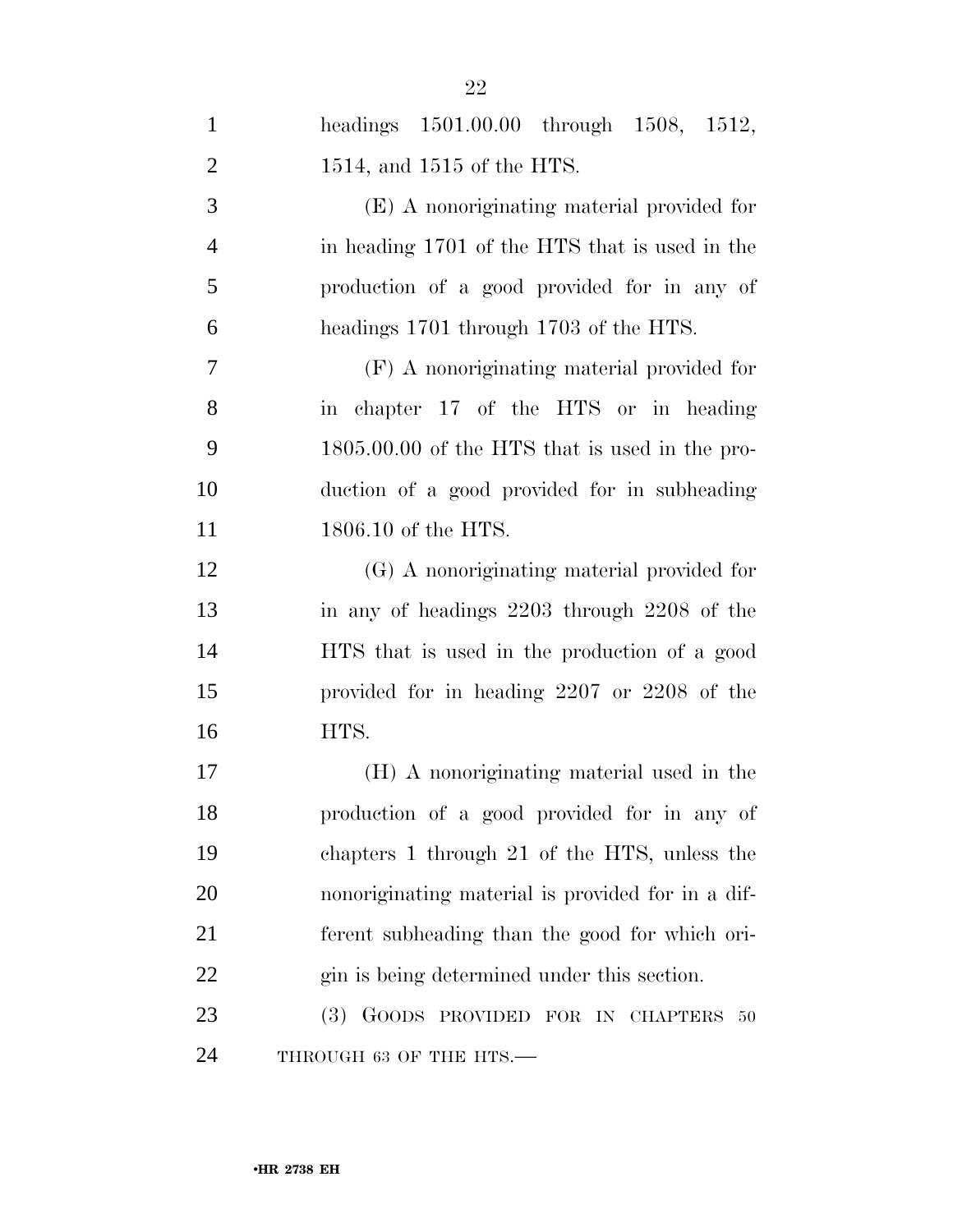(A) IN GENERAL.—Except as provided in subparagraph (B), a good provided for in any of chapters 50 through 63 of the HTS that is not an originating good because certain fibers or yarns used in the production of the compo- nent of the good that determines the tariff clas- sification of the good do not undergo an appli- cable change in tariff classification set out in Annex 4.1 of the Agreement, shall be consid- ered to be an originating good if the total weight of all such fibers or yarns in that com- ponent is not more than 7 percent of the total weight of that component.

 (B) CERTAIN TEXTILE OR APPAREL GOODS.—A textile or apparel good containing elastomeric yarns in the component of the good that determines the tariff classification of the good shall be considered to be an originating good only if such yarns are wholly formed in 20 the territory of Chile or the United States.

21 (c) ACCUMULATION.—

 (1) ORIGINATING GOODS INCORPORATED IN GOODS OF OTHER COUNTRY.—Originating goods or materials of Chile or the United States that are in-corporated into a good in the territory of the other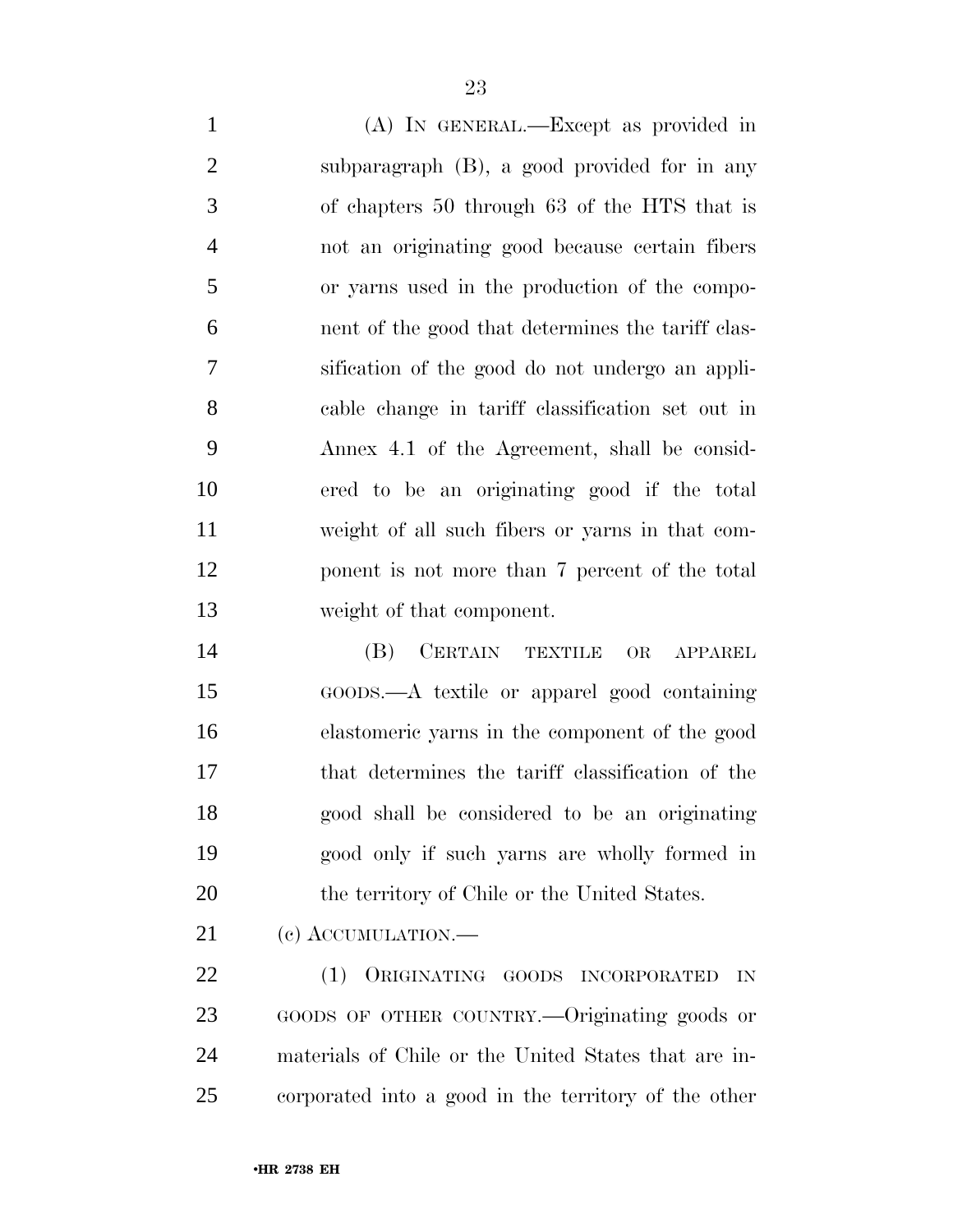| $\mathbf{1}$   | country shall be considered to originate in the terri-   |
|----------------|----------------------------------------------------------|
| $\overline{2}$ | tory of the other country.                               |
| 3              | (2) MULTIPLE PROCEDURES.—A good that is                  |
| $\overline{4}$ | produced in the territory of Chile, the United States,   |
| 5              | or both, by 1 or more producers, is an originating       |
| 6              | good if the good satisfies the requirements of sub-      |
| 7              | section (a) and all other applicable requirements of     |
| 8              | this section.                                            |
| 9              | (d) REGIONAL VALUE-CONTENT.—                             |
| 10             | (1) IN GENERAL.—For purposes of subsection               |
| 11             | $(a)(2)$ , the regional value-content of a good referred |
| 12             | to in Annex 4.1 of the Agreement shall be cal-           |
| 13             | culated, at the choice of the person claiming pref-      |
| 14             | erential tariff treatment for the good, on the basis     |
| 15             | of the build-down method described in paragraph (2)      |
| 16             | or the build-up method described in paragraph $(3)$ ,    |
| 17             | unless otherwise provided in Annex 4.1 of the Agree-     |
| 18             | ment.                                                    |
| 19             | (2) BUILD-DOWN METHOD.—                                  |
| 20             | (A) IN GENERAL.—The regional value-con-                  |
| 21             | tent of a good may be calculated on the basis            |
| 22             | of the following build-down method:                      |
|                |                                                          |

$$
RVC = \frac{AV - VNM}{AV} \times 100
$$

 (B) DEFINITIONS.—For purposes of sub-paragraph (A):

•**HR 2738 EH**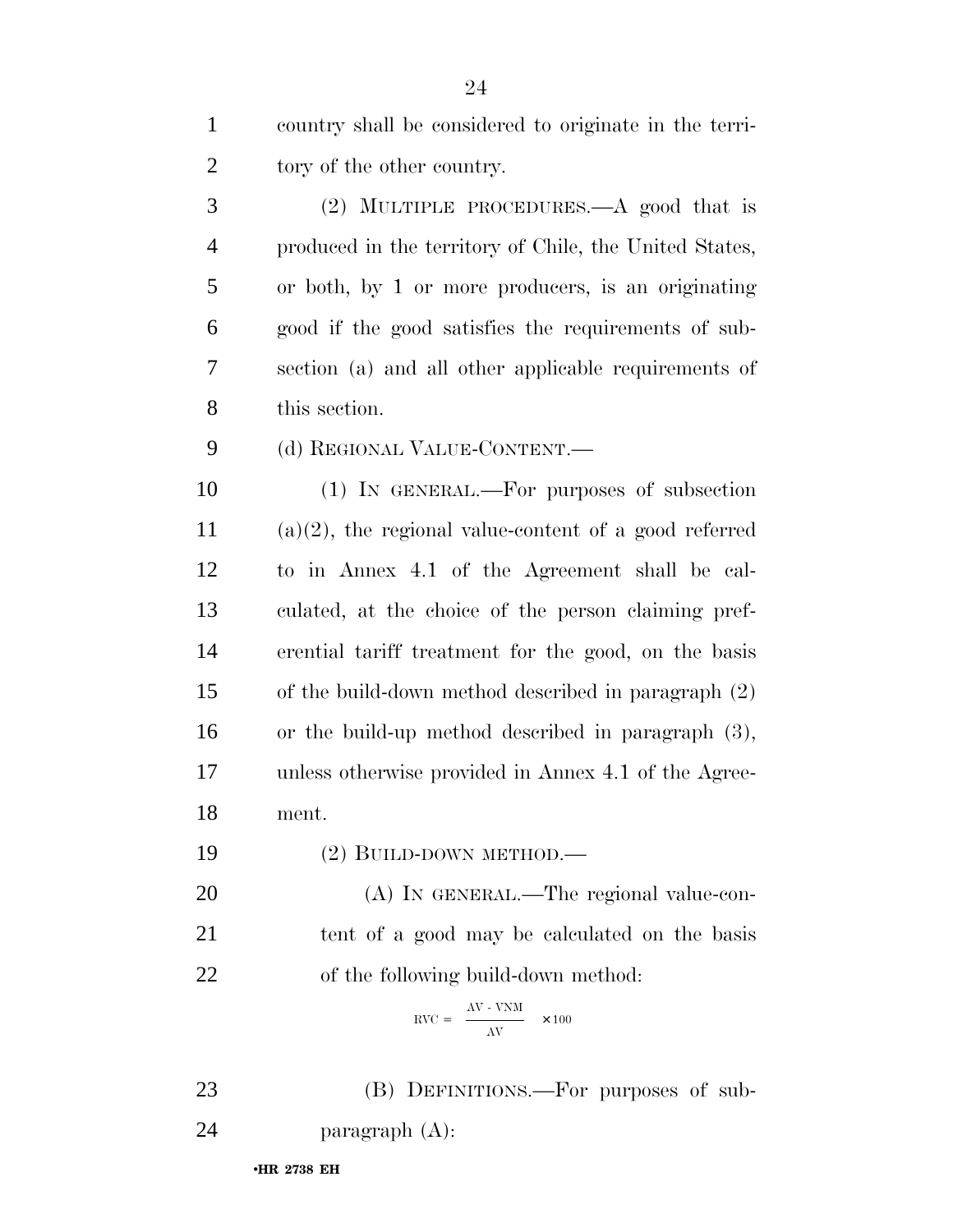| $\mathbf{1}$     | (i) The term "RVC" means the re-                       |
|------------------|--------------------------------------------------------|
| $\overline{2}$   | gional value-content, expressed as a per-              |
| 3                | centage.                                               |
| $\overline{4}$   | (ii) The term "AV" means the ad-                       |
| 5                | justed value.                                          |
| 6                | (iii) The term "VNM" means the                         |
| $\boldsymbol{7}$ | value of nonoriginating materials used by              |
| 8                | the producer in the production of the good.            |
| 9                | $(3)$ BUILD-UP METHOD.—                                |
| 10               | (A) IN GENERAL.—The regional value-con-                |
| 11               | tent of a good may be calculated on the basis          |
| 12               | of the following build-up method:                      |
|                  | $\text{RVC} = \frac{\text{VOM}}{\text{AV}} \times 100$ |
| 13               | (B) DEFINITIONS.—For purposes of sub-                  |
| 14               | paragraph $(A)$ :                                      |
| 15               | (i) The term "RVC" means the re-                       |
| 16               | gional value-content, expressed as a per-              |
| 17               | centage.                                               |
| 18               | (ii) The term "AV" means the ad-                       |
| 19               | justed value.                                          |
| 20               | (iii) The term "VOM" means the                         |
| 21               | value of originating materials used by the             |
| 22               | producer in the production of the good.                |
| 23               | (e) VALUE OF MATERIALS.—                               |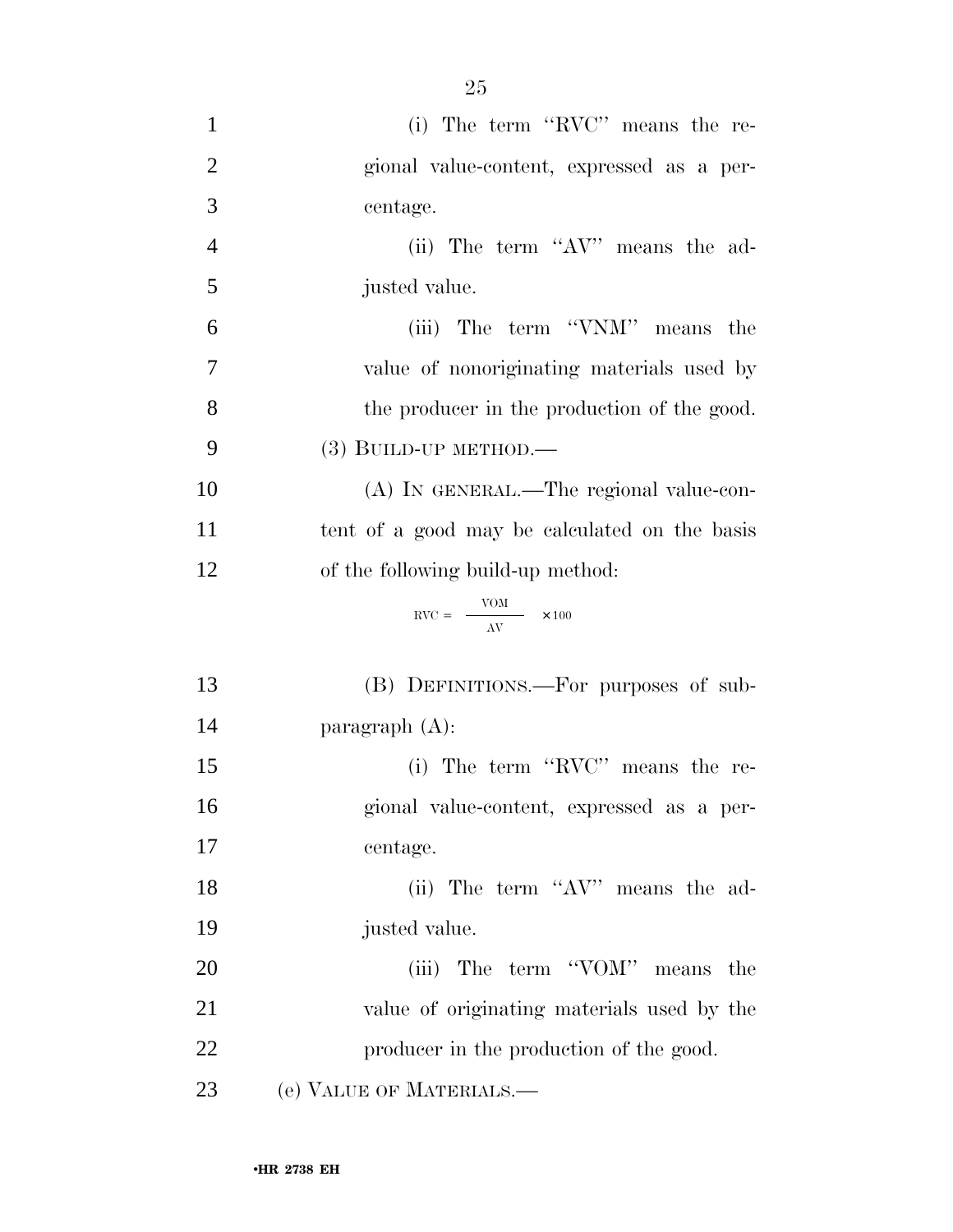| $\mathbf{1}$   | (1) IN GENERAL.—For purposes of calculating        |
|----------------|----------------------------------------------------|
| $\overline{2}$ | the regional value-content of a good under sub-    |
| 3              | section (d), and for purposes of applying the de   |
| $\overline{4}$ | minimis rules under subsection (b), the value of a |
| 5              | material is—                                       |
| 6              | $(A)$ in the case of a material that is im-        |
| 7              | ported by the producer of the good, the ad-        |
| 8              | justed value of the material with respect to that  |
| 9              | importation;                                       |
| 10             | (B) in the case of a material acquired in          |
| 11             | the territory in which the good is produced, ex-   |
| 12             | cept for a material to which subparagraph (C)      |
| 13             | applies, the producer's price actually paid or     |
| 14             | payable for the material;                          |
| 15             | (C) in the case of a material provided to          |
| 16             | the producer without charge, or at a price re-     |
| 17             | flecting a discount or similar reduction, the sum  |
| 18             | $of$ —                                             |
| 19             | all expenses incurred in the<br>(i)                |
| 20             | growth, production, or manufacture of the          |
| 21             | material, including general expenses; and          |
| 22             | (ii) an amount for profit; or                      |
| 23             | (D) in the case of a material that is self-        |
| 24             | produced, the sum of—                              |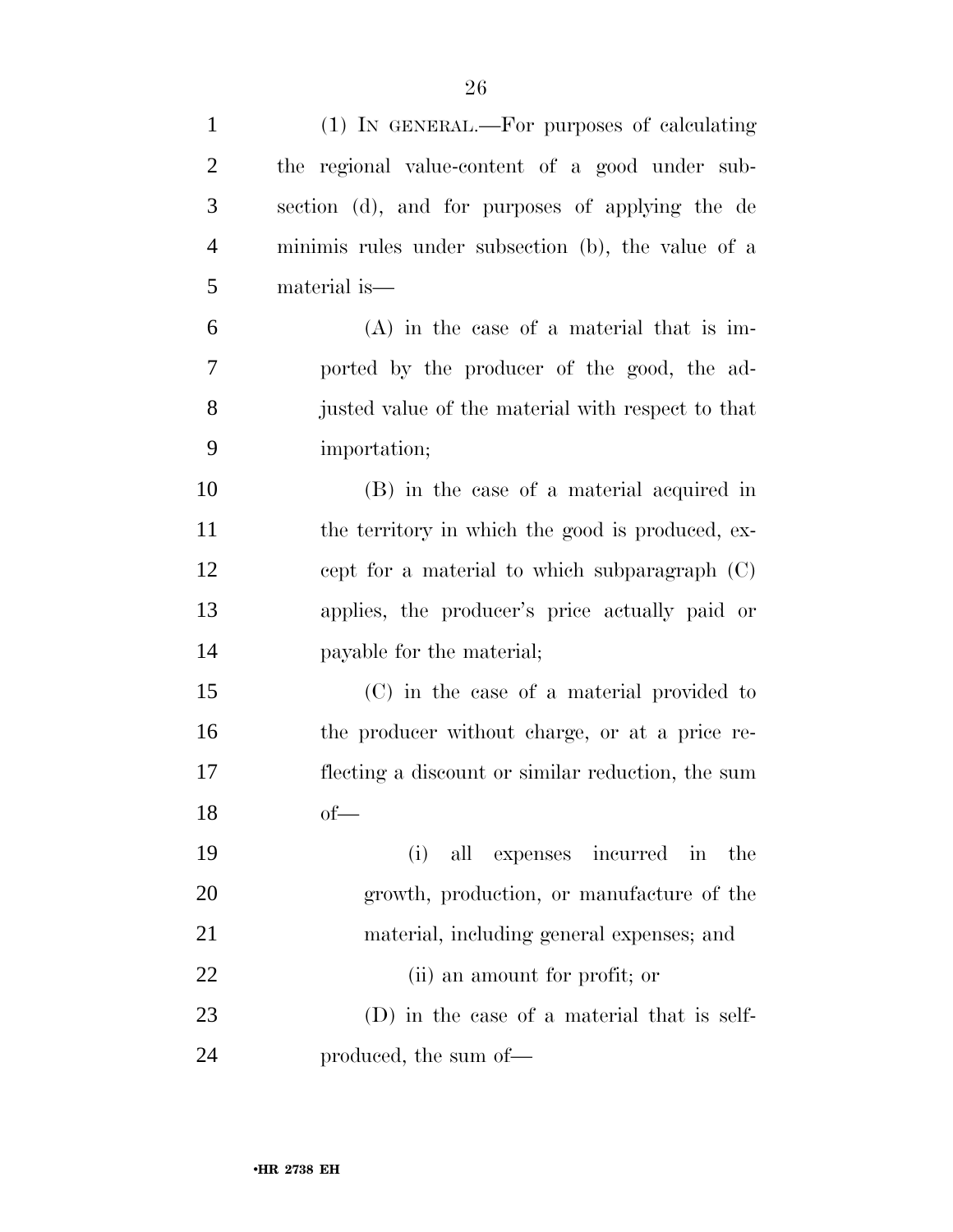| $\mathbf{1}$   | (i) all expenses incurred in the pro-            |
|----------------|--------------------------------------------------|
| $\overline{2}$ | duction of the material, including general       |
| 3              | expenses; and                                    |
| $\overline{4}$ | (ii) an amount for profit.                       |
| 5              | (2) FURTHER ADJUSTMENTS TO THE VALUE OF          |
| 6              | MATERIALS.-                                      |
| 7              | (A) ORIGINATING MATERIALS.—The fol-              |
| 8              | lowing expenses, if not included in the value of |
| 9              | an originating material calculated under para-   |
| 10             | graph $(1)$ , may be added to the value of the   |
| 11             | originating material:                            |
| 12             | The costs of freight, insurance,<br>(i)          |
| 13             | packing, and all other costs incurred in         |
| 14             | transporting the material to the location of     |
| 15             | the producer.                                    |
| 16             | (ii) Duties, taxes, and customs broker-          |
| 17             | age fees on the material paid in the terri-      |
| 18             | tory of Chile, the United States, or both,       |
| 19             | duties and taxes that<br>other<br>than<br>are    |
| 20             | waived, refunded, refundable, or otherwise       |
| 21             | recoverable, including credit against duty       |
| 22             | or tax paid or payable.                          |
| 23             | (iii) The cost of waste and spoilage re-         |
| 24             | sulting from the use of the material in the      |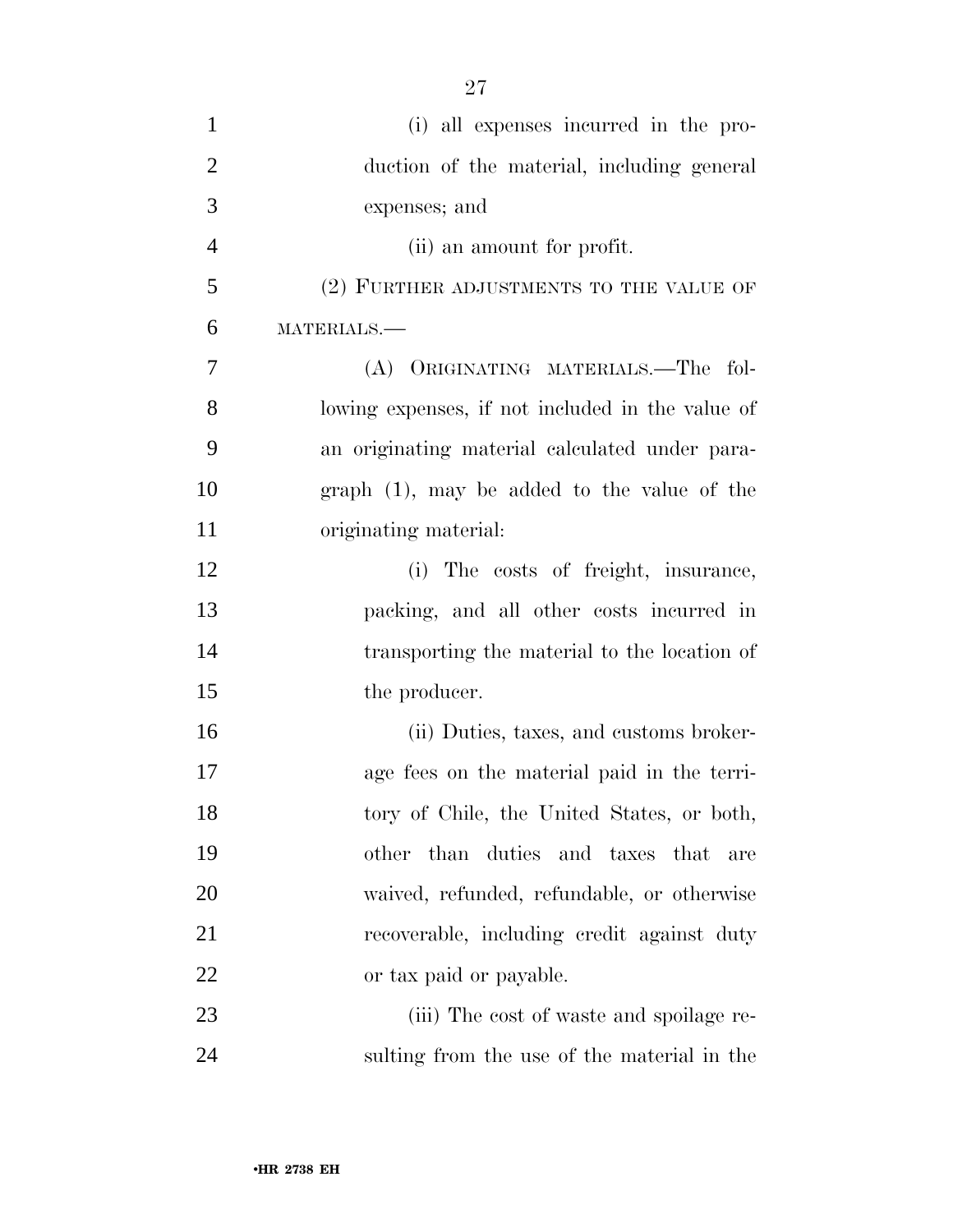| $\mathbf{1}$   | production of the good, less the value of         |
|----------------|---------------------------------------------------|
| $\overline{2}$ | renewable scrap or byproduct.                     |
| 3              | (B) NONORIGINATING MATERIALS.—The                 |
| $\overline{4}$ | following expenses, if included in the value of a |
| 5              | nonoriginating material calculated under para-    |
| 6              | $graph(1)$ , may be deducted from the value of    |
| 7              | the nonoriginating material:                      |
| 8              | (i) The costs of freight, insurance,              |
| 9              | packing, and all other costs incurred in          |
| 10             | transporting the material to the location of      |
| 11             | the producer.                                     |
| 12             | (ii) Duties, taxes, and customs broker-           |
| 13             | age fees on the material paid in the terri-       |
| 14             | tory of Chile, the United States, or both,        |
| 15             | other than duties and taxes that are              |
| 16             | waived, refunded, refundable, or otherwise        |
| 17             | recoverable, including credit against duty        |
| 18             | or tax paid or payable.                           |
| 19             | (iii) The cost of waste and spoilage re-          |
| 20             | sulting from the use of the material in the       |
| 21             | production of the good, less the value of         |
| 22             | renewable scrap or byproducts.                    |
| 23             | (iv) The cost of originating materials            |
| 24             | used in the production of the nonorigi-           |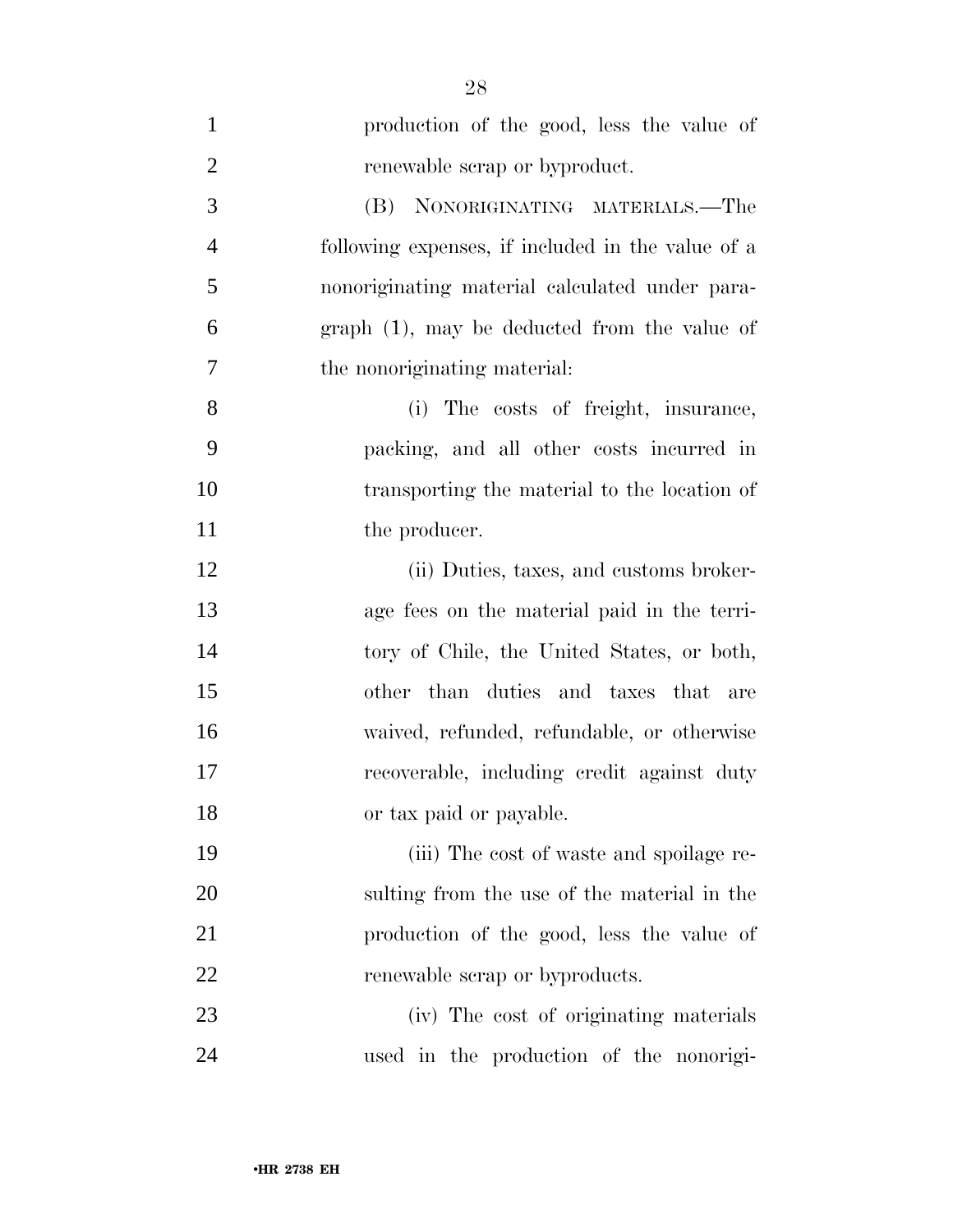| $\mathbf{1}$   | nating material in the territory of Chile or                 |
|----------------|--------------------------------------------------------------|
| $\overline{2}$ | the United States.                                           |
| 3              | (f) ACCESSORIES, SPARE PARTS, OR TOOLS.—Acces-               |
| $\overline{4}$ | sories, spare parts, or tools delivered with a good that     |
| 5              | form part of the good's standard accessories, spare parts,   |
| 6              | or tools shall be regarded as a material used in the produc- |
| 7              | tion of the good, if—                                        |
| 8              | (1) the accessories, spare parts, or tools are               |
| 9              | classified with and not invoiced separately from the         |
| 10             | good; and                                                    |
| 11             | $(2)$ the quantities and value of the accessories,           |
| 12             | spare parts, or tools are customary for the good.            |
| 13             | (g) FUNGIBLE GOODS AND MATERIALS.—                           |
| 14             | $(1)$ IN GENERAL.—                                           |
| 15             | (A) CLAIM FOR PREFERENTIAL TREAT-                            |
| 16             | MENT.—A person claiming preferential tariff                  |
| 17             | treatment for a good may claim that a fungible               |
| 18             | good or material is originating either based on              |
| 19             | the physical segregation of each fungible good               |
| 20             | or material or by using an inventory manage-                 |
| 21             | ment method.                                                 |
| 22             | (B) INVENTORY MANAGEMENT METHOD.-                            |
| 23             | In this subsection, the term "inventory manage-              |
| 24             | ment method" means—                                          |
| 25             | (i) averaging;                                               |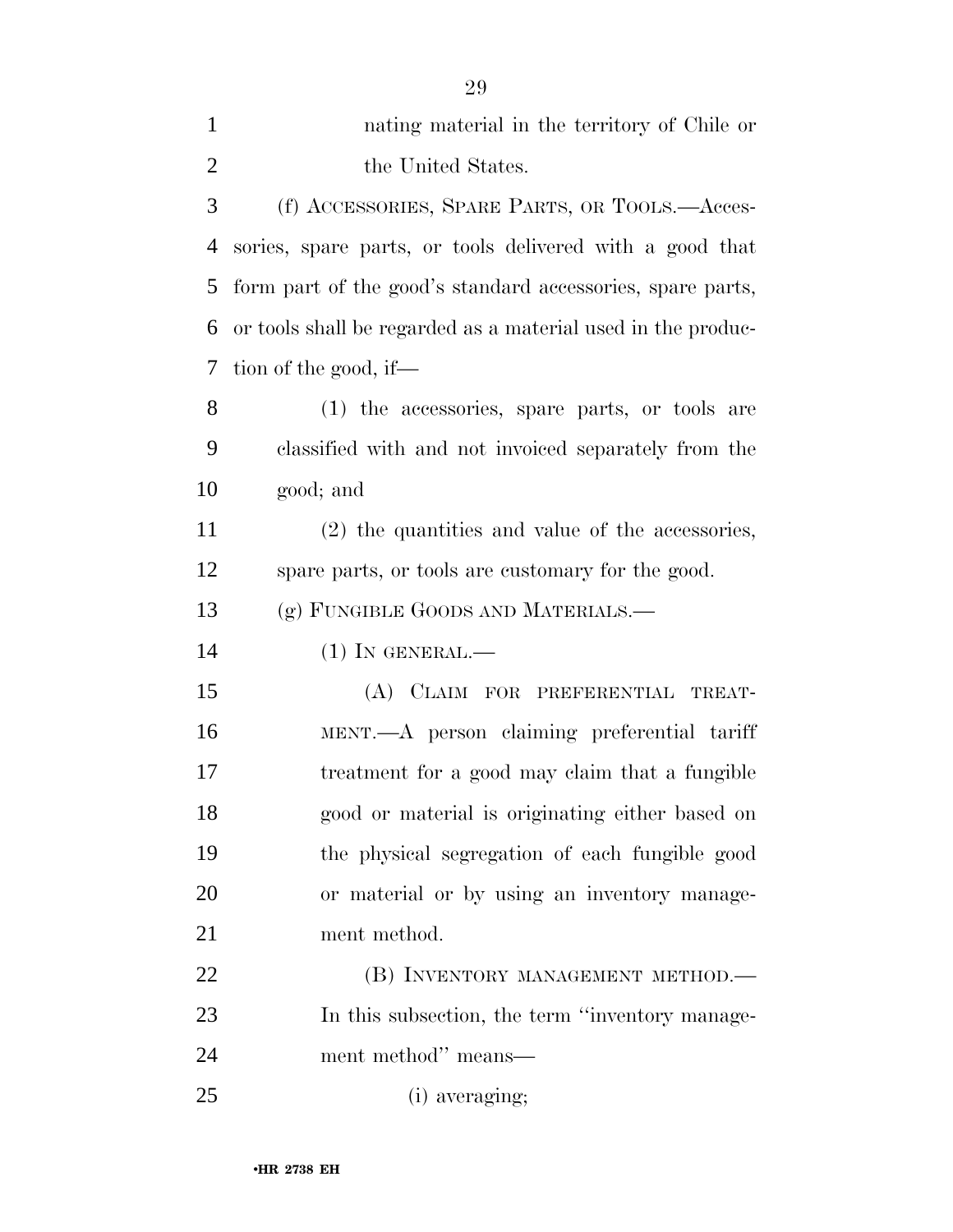$30^{\circ}$ 

|                | ov                                                           |
|----------------|--------------------------------------------------------------|
| $\mathbf{1}$   | $(ii)$ "last-in, first-out";                                 |
| $\overline{2}$ | $(iii)$ "first-in, first-out"; or                            |
| 3              | (iv) any other method—                                       |
| $\overline{4}$ | (I) recognized in the generally                              |
| 5              | accepted accounting principles of the                        |
| 6              | country in which the production is                           |
| $\overline{7}$ | performed (whether Chile or<br>the                           |
| 8              | United States); or                                           |
| 9              | (II) otherwise accepted by that                              |
| 10             | country.                                                     |
| 11             | (2) ELECTION OF INVENTORY METHOD.—A                          |
| 12             | person selecting an inventory management method              |
| 13             | under paragraph (1) for particular fungible goods or         |
| 14             | materials shall continue to use that method for those        |
| 15             | goods or materials throughout the fiscal year of that        |
| 16             | person.                                                      |
| 17             | (h) PACKAGING MATERIALS AND CONTAINERS FOR                   |
| 18             | RETAIL SALE.—Packaging materials and containers in           |
| 19             | which a good is packaged for retail sale, if classified with |
| 20             | the good, shall be disregarded in determining whether all    |
| 21             | nonoriginating materials used in the production of the       |
| 22             | good undergo the applicable change in tariff classification  |
| 23             | set out in Annex 4.1 of the Agreement, and, if the good      |
| 24             | is subject to a regional value-content requirement, the      |
| 25             | value of such packaging materials and containers shall be    |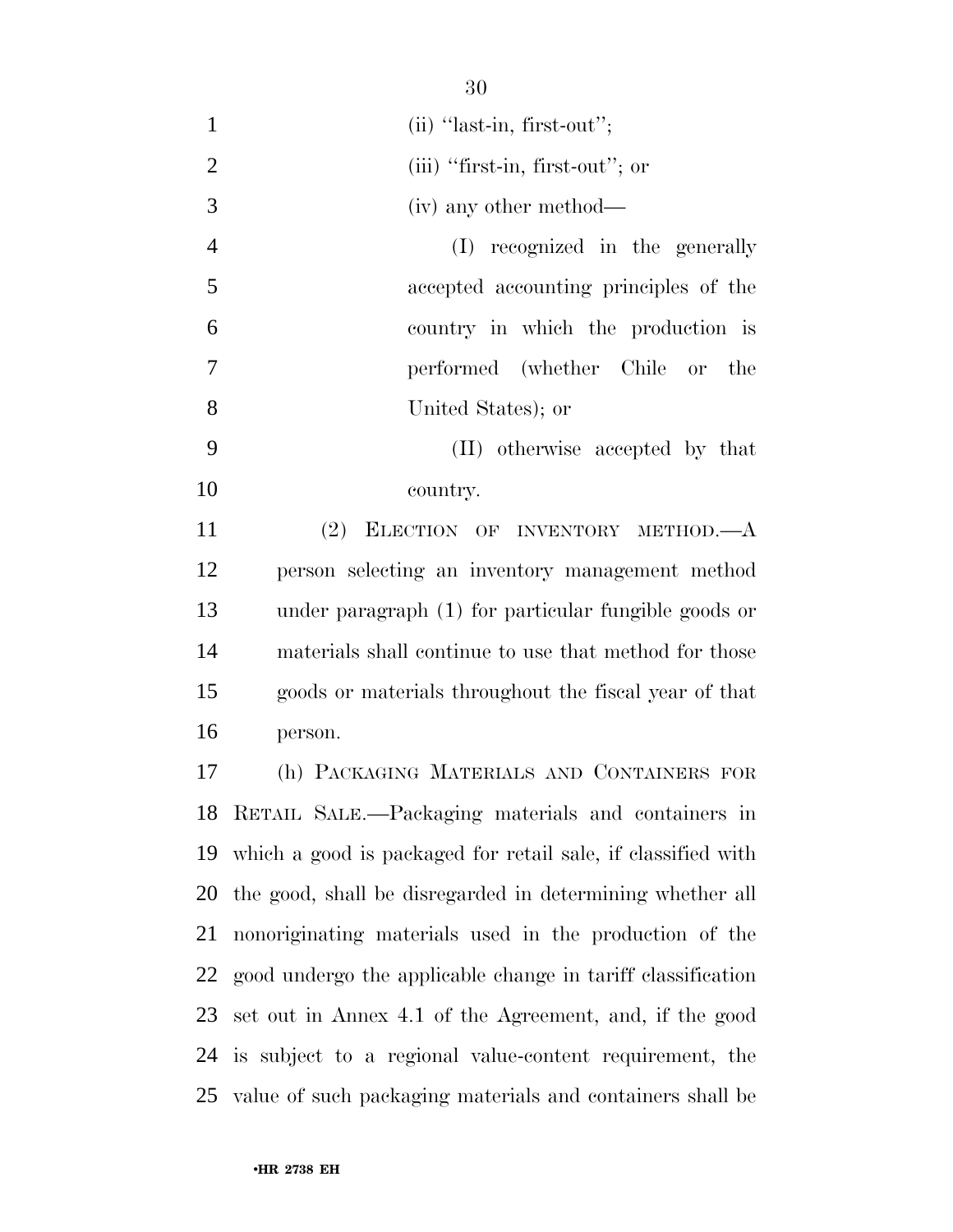taken into account as originating or nonoriginating mate- rials, as the case may be, in calculating the regional value-content of the good.

 (i) PACKING MATERIALS AND CONTAINERS FOR SHIPMENT.—Packing materials and containers for ship-ment shall be disregarded in determining whether—

 (1) the nonoriginating materials used in the production of the good undergo an applicable change in tariff classification set out in Annex 4.1 of the Agreement; and

 (2) the good satisfies a regional value-content requirement.

 (j) INDIRECT MATERIALS.—An indirect material shall be considered to be an originating material without regard to where it is produced.

 (k) TRANSIT AND TRANSSHIPMENT.—A good that has undergone production necessary to qualify as an origi- nating good under subsection (a) shall not be considered to be an originating good if, subsequent to that produc- tion, the good undergoes further production or any other operation outside the territory of Chile or the United States, other than unloading, reloading, or any other proc- ess necessary to preserve the good in good condition or to transport the good to the territory of Chile or the United States.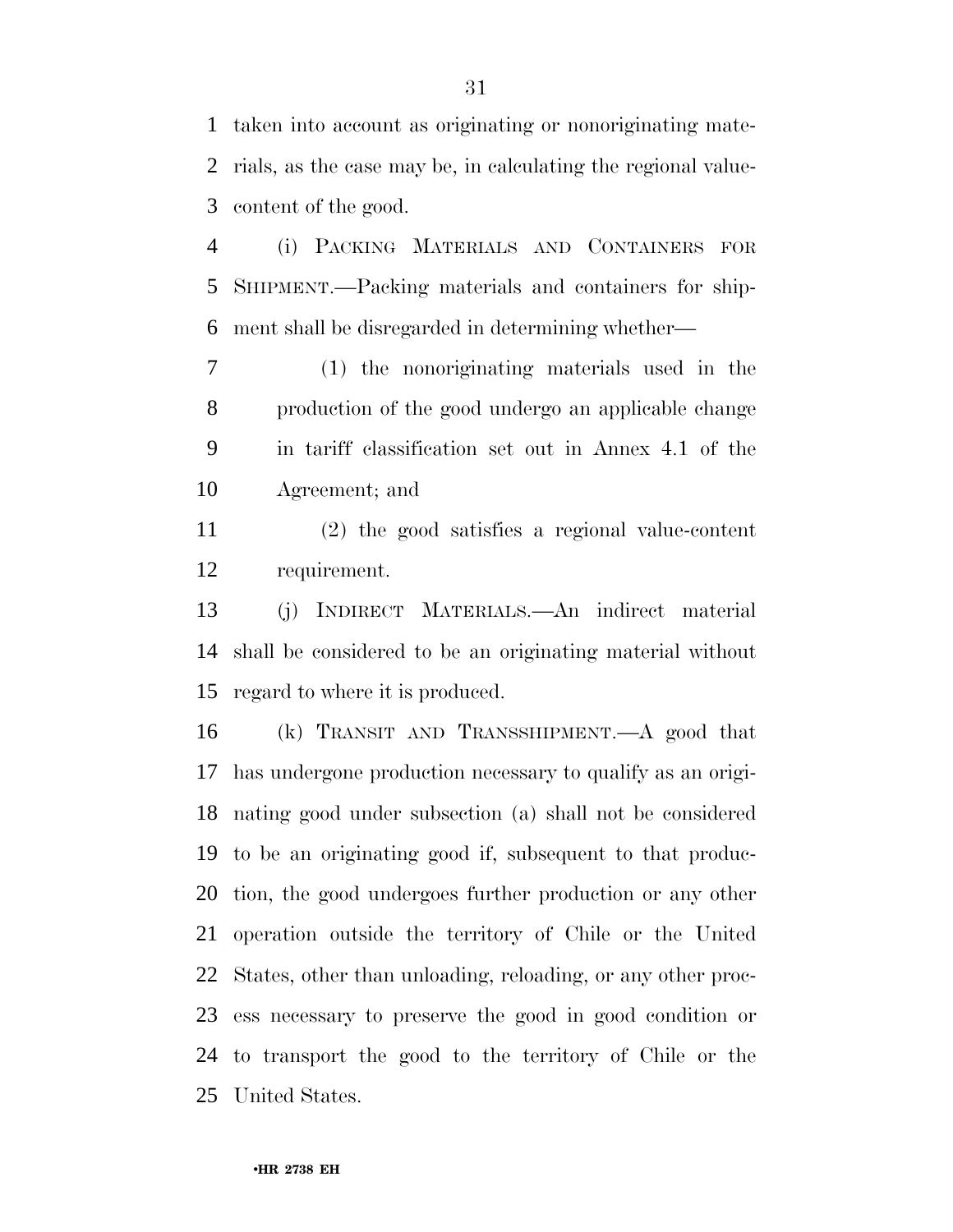(l) TEXTILE AND APPAREL GOODS CLASSIFIABLE AS GOODS PUT UP IN SETS.—Notwithstanding the rules set forth in Annex 4.1 of the Agreement, textile and apparel goods classifiable as goods put up in sets for retail sale as provided for in General Rule of Interpretation 3 of the Harmonized System shall not be considered to be origi- nating goods unless each of the goods in the set is an origi- nating good or the total value of the nonoriginating goods in the set does not exceed 10 percent of the value of the set determined for purposes of assessing customs duties. (m) APPLICATION AND INTERPRETATION.—In this section:

 (1) The basis for any tariff classification is the HTS.

 (2) Any cost or value referred to in this section shall be recorded and maintained in accordance with the generally accepted accounting principles applica- ble in the territory of the country in which the good is produced (whether Chile or the United States).

(n) DEFINITIONS.—In this section:

 (1) ADJUSTED VALUE.—The term ''adjusted value'' means the value determined in accordance with articles 1 through 8, article 15, and the cor- responding interpretive notes of the Agreement on Implementation of Article VII of the General Agree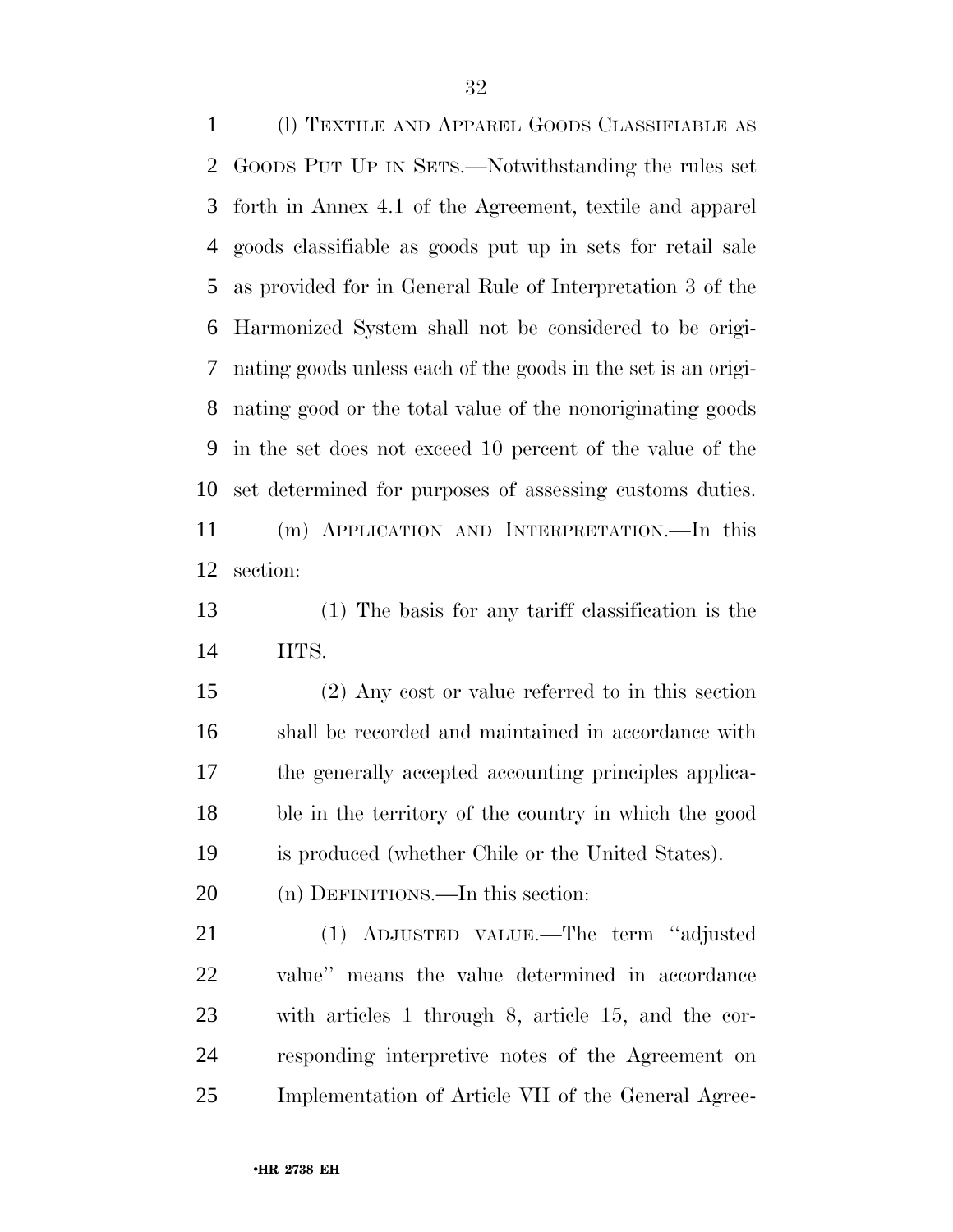ment on Tariffs and Trade 1994 referred to in sec- tion 101(d)(8) of the Uruguay Round Agreements Act, except that such value may be adjusted to ex- clude any costs, charges, or expenses incurred for transportation, insurance, and related services inci- dent to the international shipment of the merchan-dise from the country of exportation to the place of

 (2) FUNGIBLE GOODS OR FUNGIBLE MATE- RIALS.—The terms ''fungible goods'' and ''fungible materials'' mean goods or materials, as the case may be, that are interchangeable for commercial purposes and the properties of which are essentially identical. (3) GENERALLY ACCEPTED ACCOUNTING PRIN- CIPLES.—The term ''generally accepted accounting principles'' means the principles, rules, and proce- dures, including both broad and specific guidelines, that define the accounting practices accepted in the territory of Chile or the United States, as the case may be.

 (4) GOODS WHOLLY OBTAINED OR PRODUCED ENTIRELY IN THE TERRITORY OF CHILE, THE UNITED STATES, OR BOTH.—The term ''goods whol- ly obtained or produced entirely in the territory of Chile, the United States, or both'' means—

importation.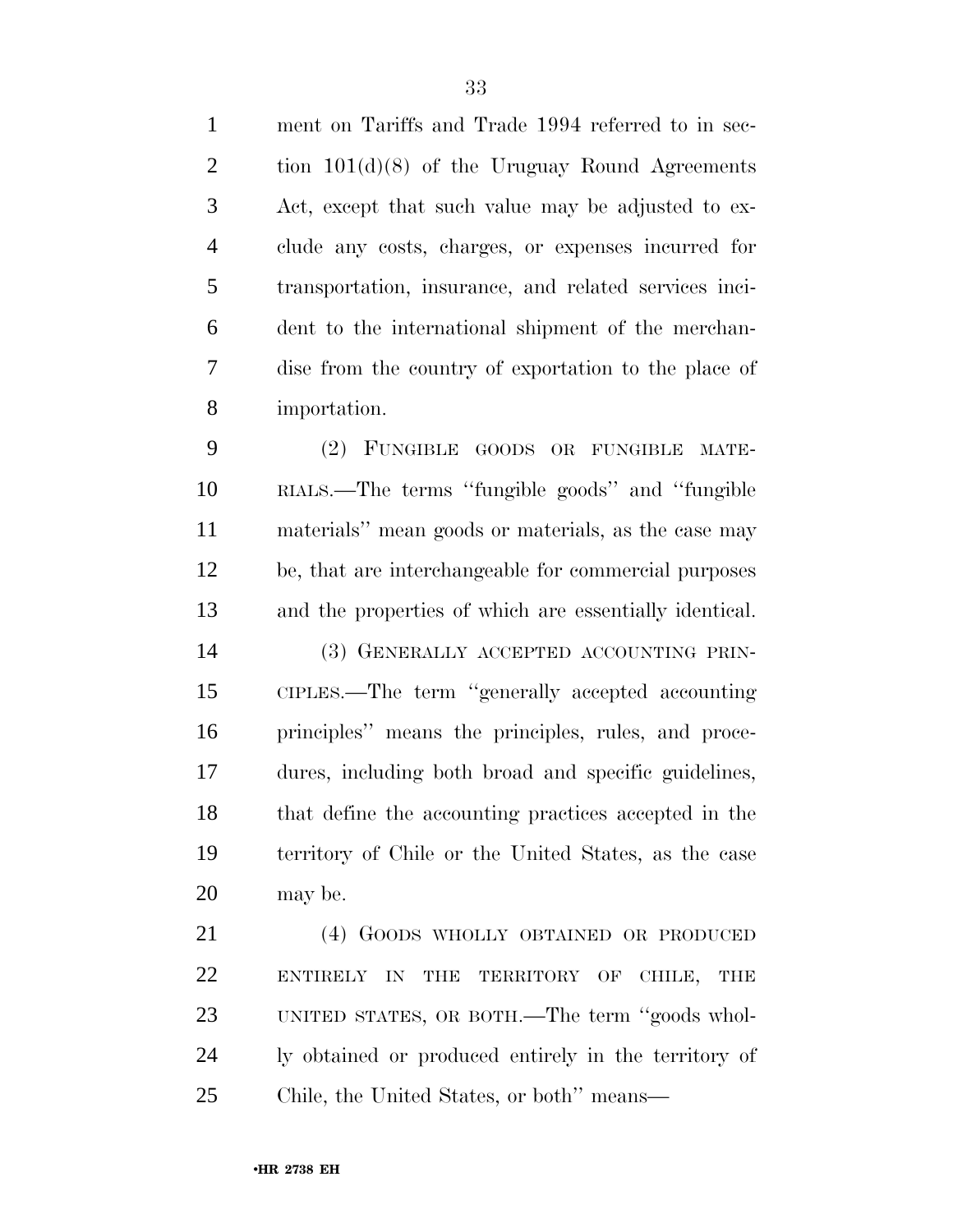| $\mathbf{1}$   | (A) mineral goods extracted in the terri-         |
|----------------|---------------------------------------------------|
| $\overline{2}$ | tory of Chile, the United States, or both;        |
| 3              | (B) vegetable goods, as such goods are de-        |
| $\overline{4}$ | fined in the Harmonized System, harvested in      |
| 5              | the territory of Chile, the United States, or     |
| 6              | both;                                             |
| 7              | (C) live animals born and raised in the ter-      |
| 8              | ritory of Chile, the United States, or both;      |
| 9              | (D) goods obtained from hunting, trap-            |
| 10             | ping, or fishing in the territory of Chile, the   |
| 11             | United States, or both;                           |
| 12             | (E) goods (fish, shellfish, and other marine      |
| 13             | life) taken from the sea by vessels registered or |
| 14             | recorded with Chile or the United States and      |
| 15             | flying the flag of that country;                  |
| 16             | (F) goods produced on board factory ships         |
| 17             | from the goods referred to in subparagraph        |
| 18             | (E), if such factory ships are registered or re-  |
| 19             | corded with Chile or the United States and fly    |
| 20             | the flag of that country;                         |
| 21             | (G) goods taken by Chile or the United            |
| 22             | States or a person of Chile or the United States  |
| 23             | from the seabed or beneath the seabed outside     |
| 24             | territorial waters, if Chile or the United States |
| 25             | has rights to exploit such seabed;                |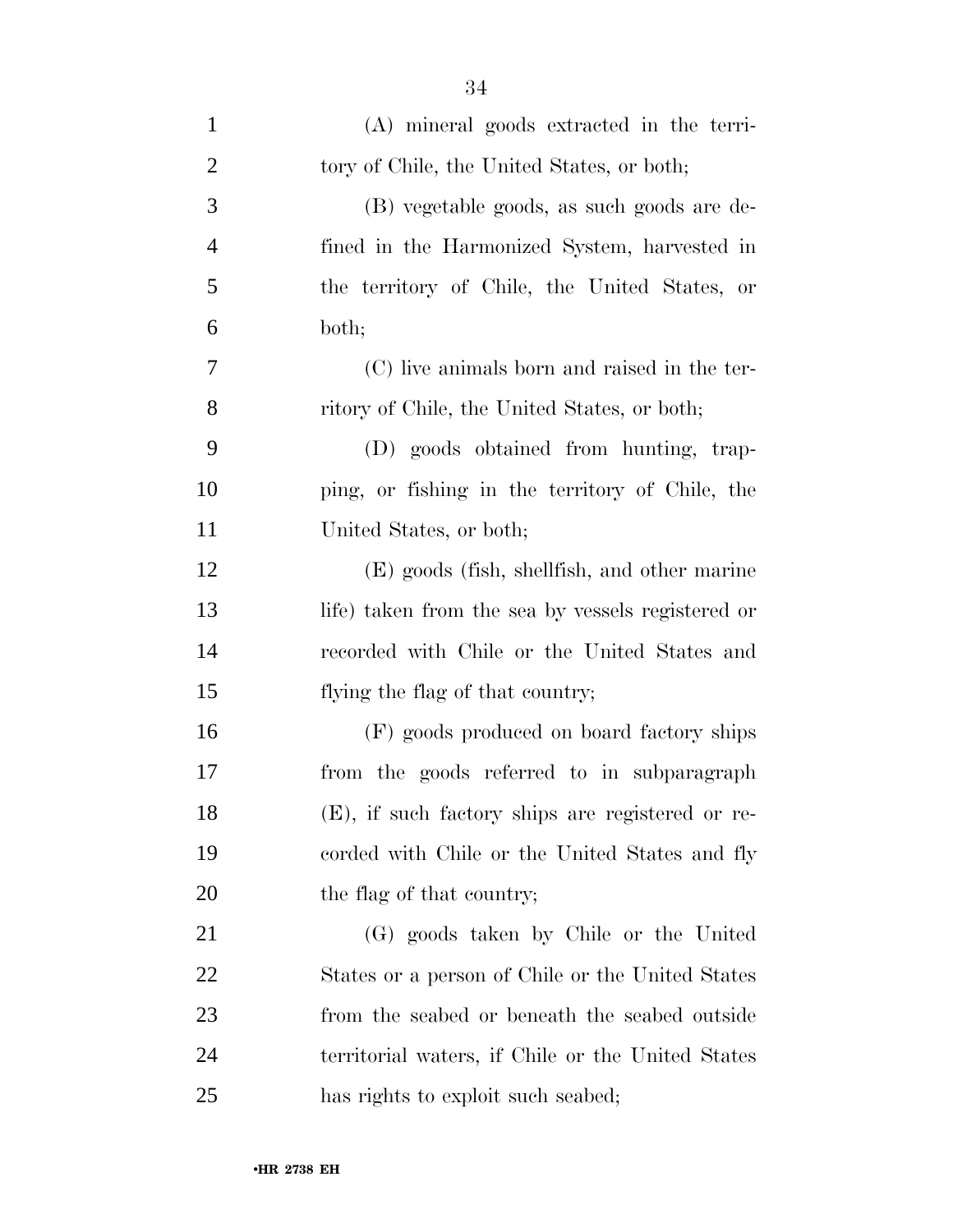| $\mathbf{1}$   | (H) goods taken from outer space, if the         |
|----------------|--------------------------------------------------|
| $\overline{2}$ | goods are obtained by Chile or the United        |
| 3              | States or a person of Chile or the United States |
| $\overline{4}$ | and not processed in the territory of a country  |
| 5              | other than Chile or the United States;           |
| 6              | (I) waste and scrap derived from—                |
| $\tau$         | (i) production in the territory of Chile,        |
| 8              | the United States, or both; or                   |
| 9              | (ii) used goods collected in the terri-          |
| 10             | tory of Chile, the United States, or both,       |
| 11             | if such goods are fit only for the recovery      |
| 12             | of raw materials;                                |
| 13             | (J) recovered goods derived in the territory     |
| 14             | of Chile or the United States from used goods,   |
| 15             | and used in the territory of that country in the |
| 16             | production of remanufactured goods; and          |
| 17             | (K) goods produced in the territory of           |
| 18             | Chile, the United States, or both, exclusively—  |
| 19             | (i) from goods referred to in any of             |
| 20             | subparagraphs $(A)$ through $(I)$ , or           |
|                |                                                  |

21 (ii) from the derivatives of goods re- ferred to in clause (i), at any stage of production.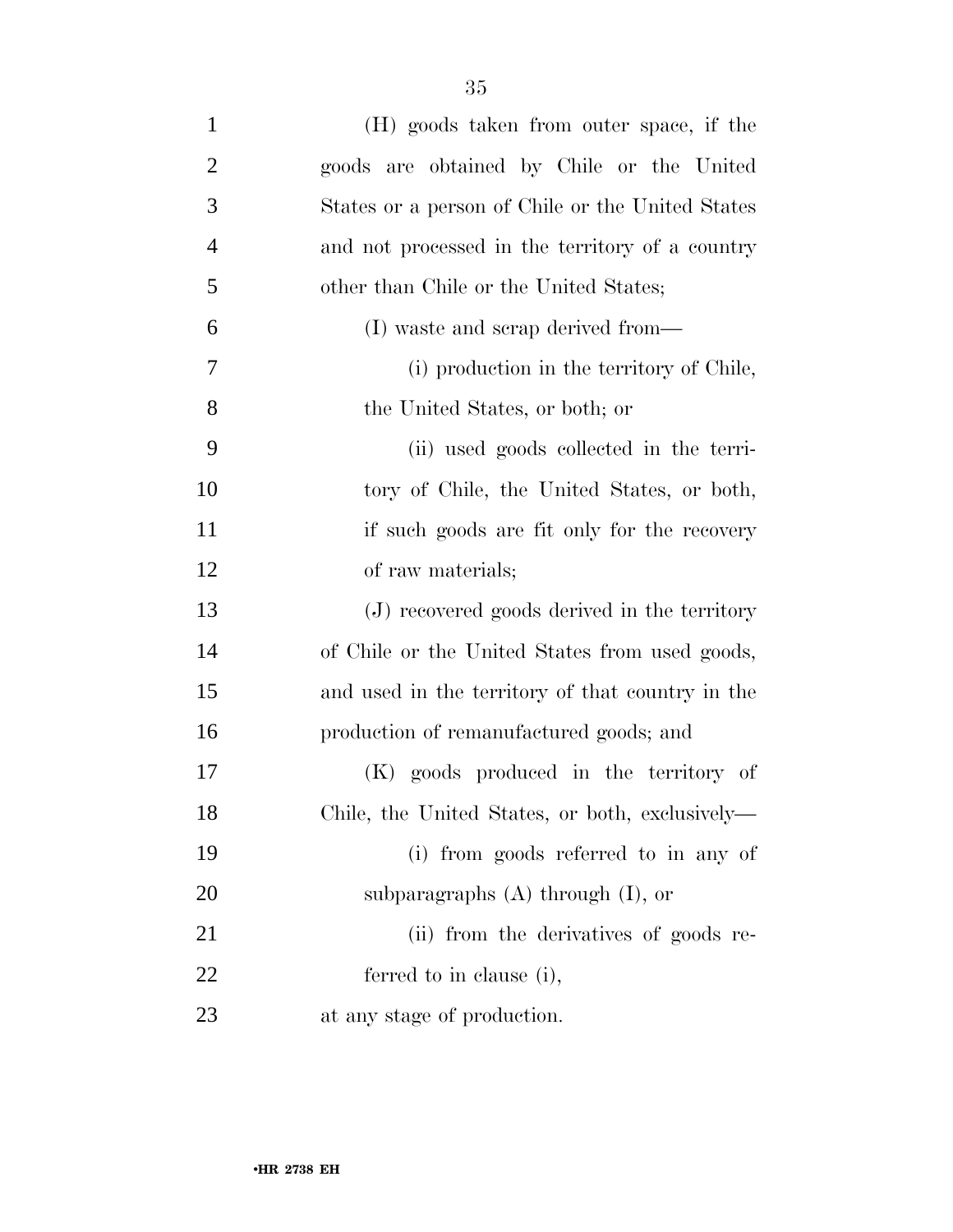| $\mathbf{1}$   | (5) HARMONIZED SYSTEM.—The term "Har-                  |
|----------------|--------------------------------------------------------|
| $\overline{2}$ | monized System" means the Harmonized Com-              |
| 3              | modity Description and Coding System.                  |
| $\overline{4}$ | (6) INDIRECT MATERIAL.—The term "indirect"             |
| 5              | material" means a good used in the production, test-   |
| 6              | ing, or inspection of a good but not physically incor- |
| 7              | porated into the good, or a good used in the mainte-   |
| 8              | nance of buildings or the operation of equipment as-   |
| 9              | sociated with the production of a good, including-     |
| 10             | $(A)$ fuel and energy;                                 |
| 11             | (B) tools, dies, and molds;                            |
| 12             | (C) spare parts and materials used in the              |
| 13             | maintenance of equipment or buildings;                 |
| 14             | (D) lubricants, greases, compounding ma-               |
| 15             | terials, and other materials used in production        |
| 16             | or used to operate equipment or buildings;             |
| 17             | (E) gloves, glasses, footwear, clothing,               |
| 18             | safety equipment, and supplies;                        |
| 19             | (F) equipment, devices, and supplies used              |
| 20             | for testing or inspecting the good;                    |
| 21             | (G) catalysts and solvents; and                        |
| $22\,$         | (H) any other goods that are not incor-                |
| 23             | porated into the good but the use of which in          |
| 24             | the production of the good can reasonably be           |
| 25             | demonstrated to be a part of that production.          |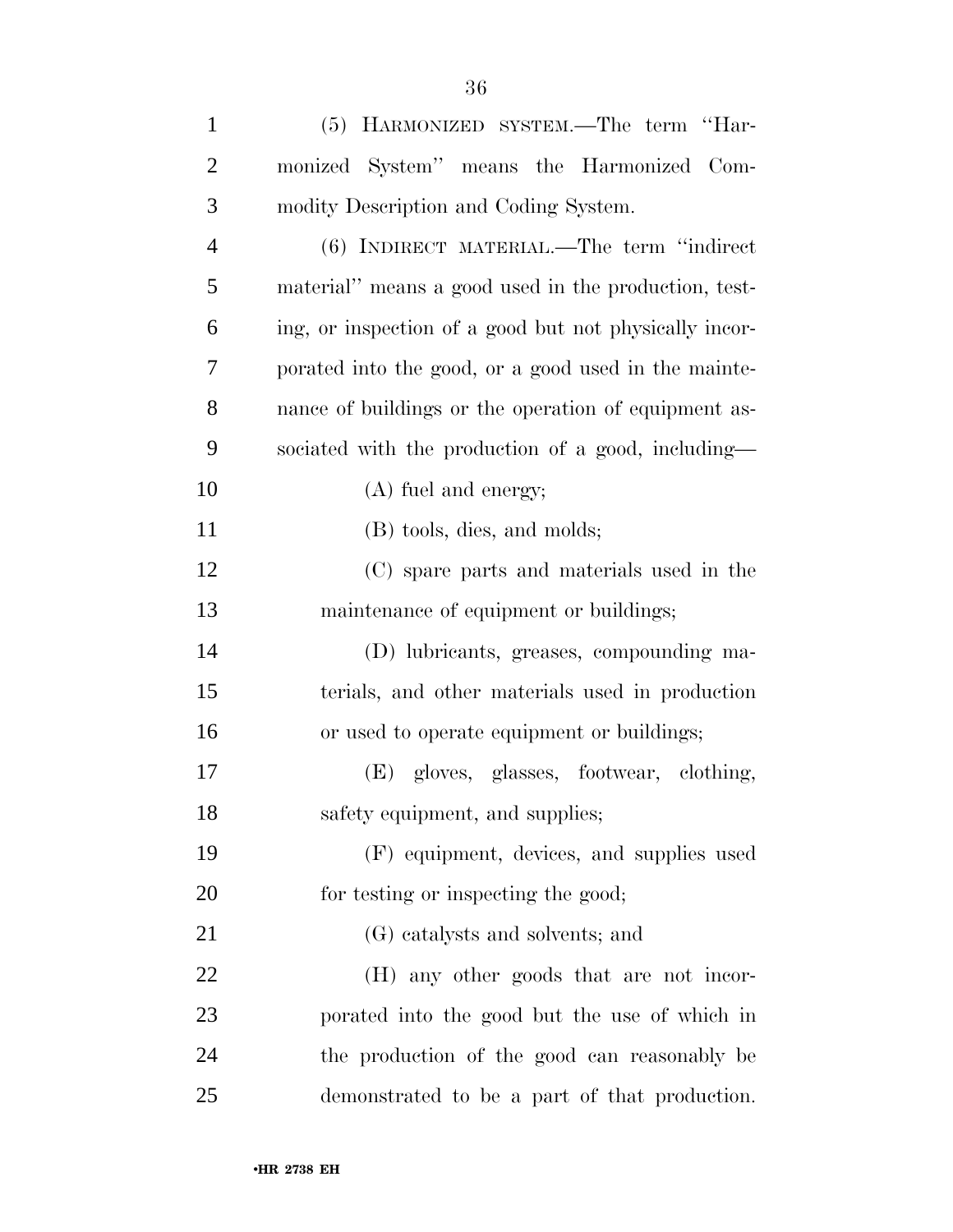(7) MATERIAL.—The term ''material'' means a good that is used in the production of another good, including a part, ingredient, or indirect material.

 (8) MATERIAL THAT IS SELF-PRODUCED.—The term ''material that is self-produced'' means a mate- rial that is an originating good produced by a pro- ducer of a good and used in the production of that good.

 (9) NONORIGINATING GOOD OR NONORIGI- NATING MATERIAL.—The terms ''nonoriginating good'' and ''nonoriginating material'' mean a good or material, as the case may be, that does not qual-ify as an originating good under this section.

 (10) PACKING MATERIALS AND CONTAINERS FOR SHIPMENT.—The term ''packing materials and containers for shipment'' means the goods used to protect a good during its transportation, and does not include the packaging materials and containers in which a good is packaged for retail sale.

20 (11) PREFERENTIAL TARIFF TREATMENT. The term ''preferential tariff treatment'' means the customs duty rate that is applicable to an origi- nating good pursuant to chapter 3 of the Agree-ment.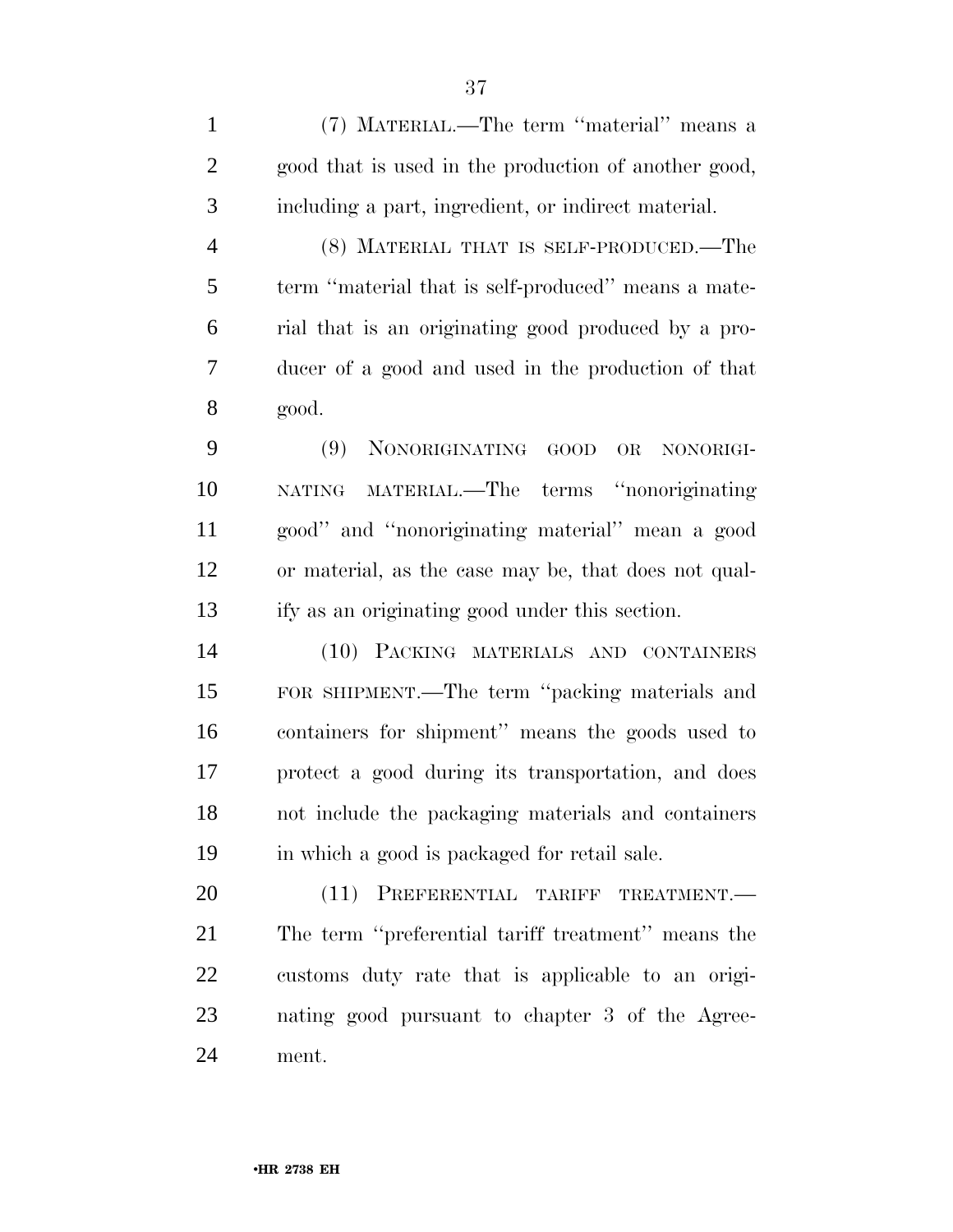| $\mathbf{1}$   | (12) PRODUCER.—The term "producer" means             |
|----------------|------------------------------------------------------|
| $\overline{2}$ | a person who engages in the production of a good     |
| 3              | in the territory of Chile or the United States.      |
| $\overline{4}$ | (13) PRODUCTION.—The term "production"               |
| 5              | means growing, mining, harvesting, fishing, raising, |
| 6              | trapping, hunting, manufacturing, processing, as-    |
| 7              | sembling, or disassembling a good.                   |
| 8              | (14) RECOVERED GOODS.—                               |
| 9              | (A) IN GENERAL.—The term "recovered                  |
| 10             | goods" means materials in the form of indi-          |
| 11             | vidual parts that are the result of—                 |
| 12             | (i) the complete disassembly of used                 |
| 13             | goods into individual parts; and                     |
| 14             | (ii) the cleaning, inspecting, testing,              |
| 15             | or other processing of those parts as nec-           |
| 16             | essary for improvement to sound working              |
| 17             | condition by one or more of the processes            |
| 18             | described in subparagraph (B), in order              |
| 19             | for such parts to be assembled with other            |
| 20             | parts, including other parts that have un-           |
| 21             | dergone the processes described in this              |
| 22             | paragraph, in the production of a remanu-            |
| 23             | factured good.                                       |
| 24             | (B) PROCESSES.—The processes referred                |
| 25             | to in subparagraph $(A)(ii)$ are welding, flame      |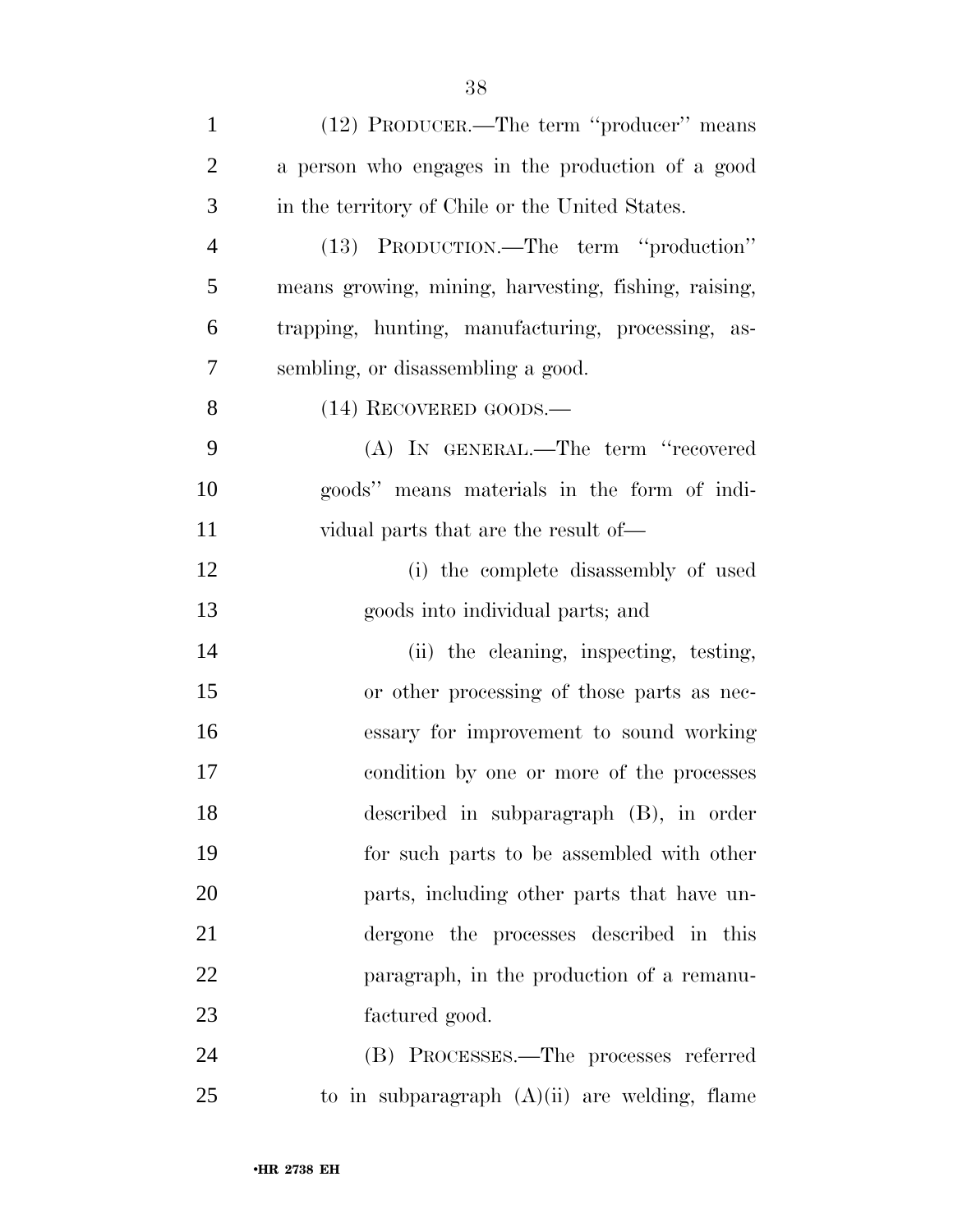| $\mathbf{1}$   | spraying, surface machining, knurling, plating,    |
|----------------|----------------------------------------------------|
| $\overline{2}$ | sleeving, and rewinding.                           |
| 3              | (15) REMANUFACTURED GOOD.—The term "re-            |
| $\overline{4}$ | manufactured good" means an industrial good as-    |
| 5              | sembled in the territory of Chile or the United    |
| 6              | States, that is listed in Annex 4.18 of the Agree- |
| 7              | ment, and—                                         |
| 8              | $(A)$ is entirely or partially comprised of re-    |
| 9              | covered goods;                                     |
| 10             | (B) has the same life expectancy and               |
| 11             | meets the same performance standards as a          |
| 12             | new good; and                                      |
| 13             | (C) enjoys the same factory warranty as            |
| 14             | such a new good.                                   |
| 15             | (o) PRESIDENTIAL PROCLAMATION AUTHORITY.-          |
| 16             | (1) IN GENERAL.—The President is authorized        |
| 17             | to proclaim, as part of the HTS—                   |
| 18             | $(A)$ the provisions set out in Annex 4.1 of       |
| 19             | the Agreement; and                                 |
| 20             | (B) any additional subordinate category            |
| 21             | necessary to carry out this title consistent with  |
| 22             | the Agreement.                                     |
| 23             | (2) MODIFICATIONS.—                                |
| 24             | (A) IN GENERAL.—Subject to the consulta-           |
| 25             | tion and layover provisions of section $103(a)$ ,  |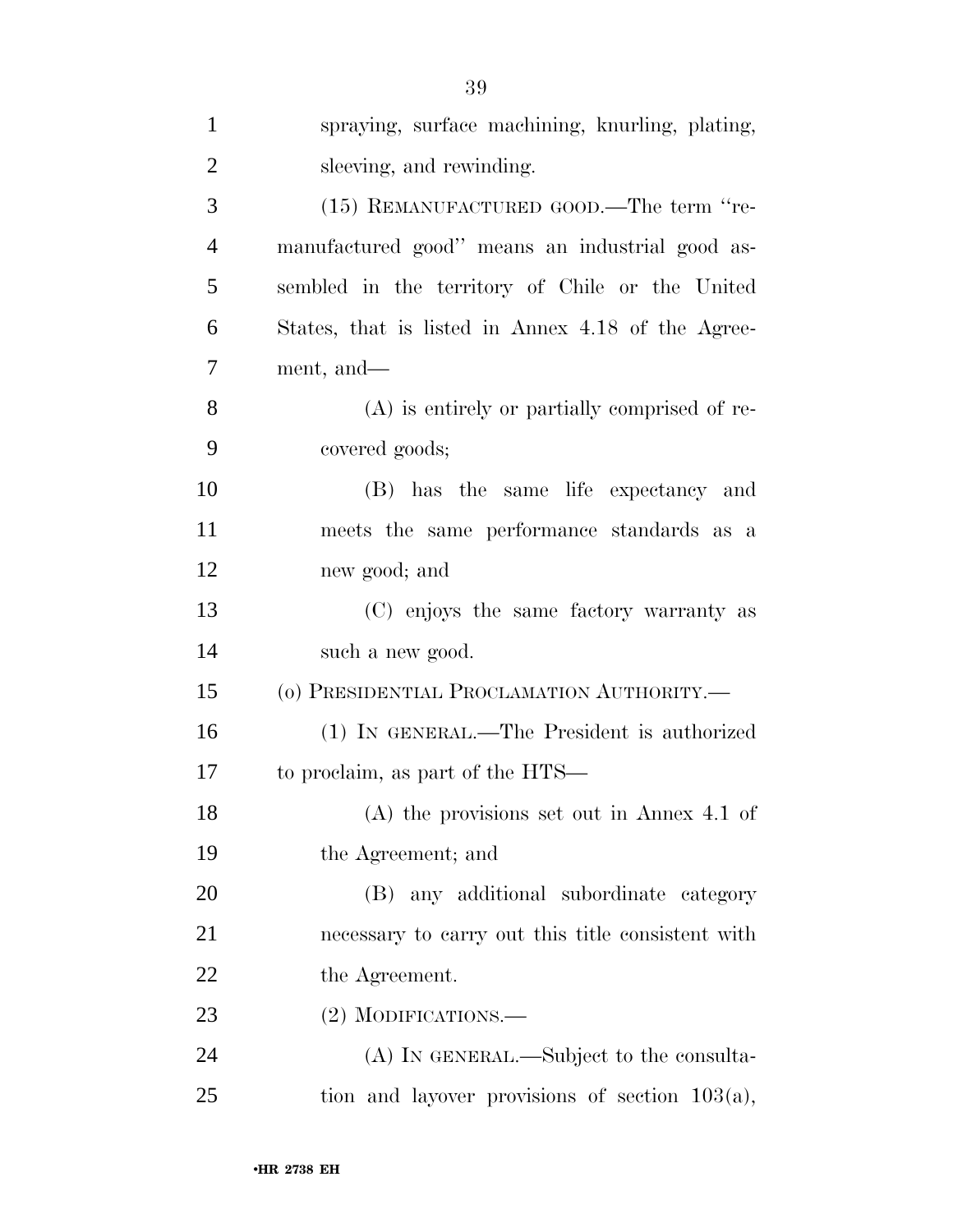| $\mathbf{1}$   | the President may proclaim modifications to the  |
|----------------|--------------------------------------------------|
| $\overline{2}$ | provisions proclaimed under the authority of     |
| 3              | paragraph $(1)(A)$ , other than provisions of    |
| $\overline{4}$ | chapters 50 through 63 of the HTS, as in-        |
| 5              | cluded in Annex 4.1 of the Agreement.            |
| 6              | (B) ADDITIONAL PROCLAMATIONS.-Not-               |
| 7              | withstanding subparagraph $(A)$ , and subject to |
| 8              | the consultation and layover provisions of sec-  |
| 9              | tion $103(a)$ , the President may proclaim—      |
| 10             | (i) modifications to the provisions pro-         |
| 11             | claimed under the authority of paragraph         |
| 12             | $(1)(A)$ that are necessary to implement an      |
| 13             | agreement with Chile pursuant to article         |
| 14             | $3.20(5)$ of the Agreement; and                  |
| 15             | (ii) before the 1st anniversary of the           |
| 16             | date of the enactment of this Act, modi-         |
| 17             | fications to correct any typographical, eler-    |
| 18             | ical, or other nonsubstantive technical          |
| 19             | error regarding the provisions of chapters       |
| 20             | 50 through 63 of the HTS, as included in         |
| 21             | Annex 4.1 of the Agreement.                      |
| 22             | SEC. 203. DRAWBACK.                              |

 (a) DEFINITION OF A GOOD SUBJECT TO CHILE FTA DRAWBACK.—For purposes of this Act and the amend-ments made by subsection (b), the term ''good subject to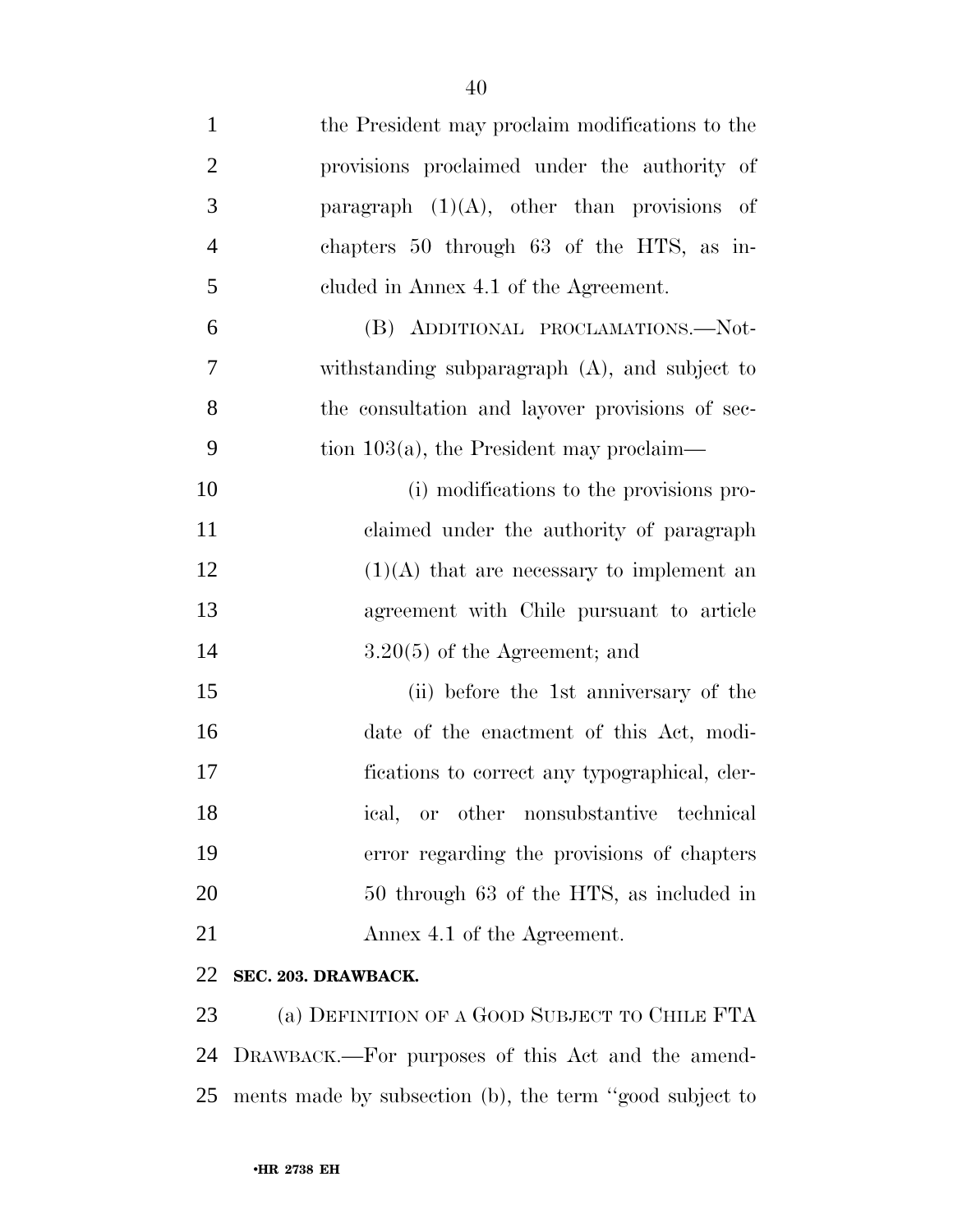|                | 1 Chile FTA drawback" means any imported good other |
|----------------|-----------------------------------------------------|
| 2              | than the following:                                 |
| 3              | $(1)$ A good entered under bond for transpor-       |
| $\overline{4}$ | tation and exportation to Chile.                    |
| 5              | $(2)(A)$ A good exported to Chile in the same       |
| 6              | condition as when imported into the United States.  |
| 7              | $(B)$ For purposes of subparagraph $(A)$ —          |
| $8\,$          | (i) processes such as testing, cleaning, re-        |
| 9              | packing, inspecting, sorting, or marking a good,    |
| 10             | or preserving it in its same condition, shall not   |
| 11             | be considered to change the condition of the        |
| 12             | good; and                                           |
| 13             | (ii) if a good described in subparagraph            |
| 14             | $(A)$ is commingled with fungible goods and ex-     |
| 15             | ported in the same condition, the origin of the     |
| 16             | good for the purposes of subsection $(j)(1)$ of     |
| 17             | section 313 of the Tariff Act of 1930 (19           |
| 18             | U.S.C. $1313(j)(1)$ may be determined on the        |
| 19             | basis of the inventory methods provided for in      |
| 20             | the regulations implementing this title.            |
| 21             | $(3)$ A good—                                       |
| 22             | $(A)$ that is —                                     |
| 23             | (i) deemed to be exported from the                  |
| 24             | United States;                                      |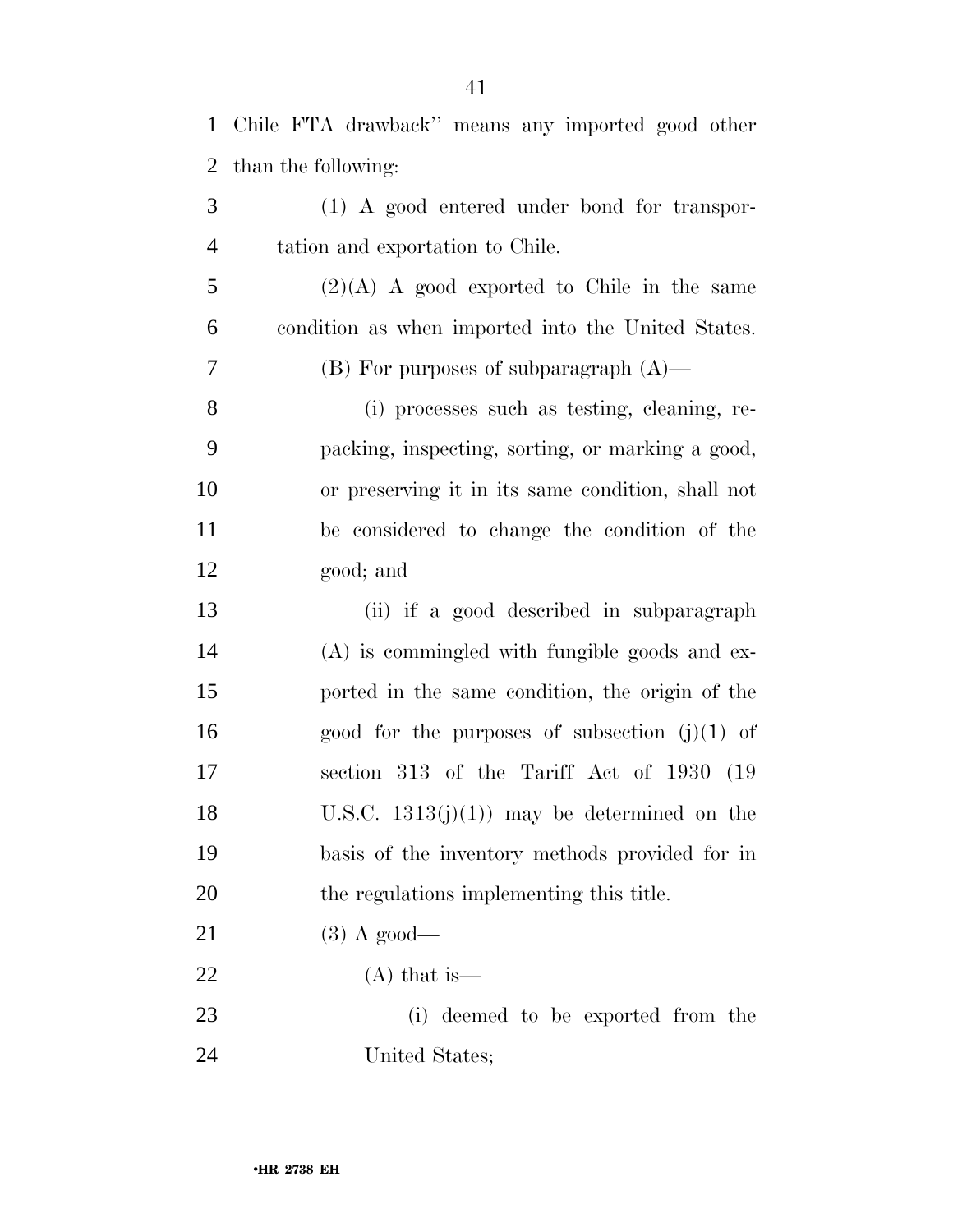| $\mathbf{1}$   | (ii) used as a material in the produc-              |
|----------------|-----------------------------------------------------|
| $\overline{2}$ | tion of another good that is deemed to be           |
| 3              | exported to Chile; or                               |
| $\overline{4}$ | (iii) substituted for by a good of the              |
| 5              | same kind and quality that is used as a             |
| 6              | material in the production of another good          |
| 7              | that is deemed to be exported to Chile; and         |
| 8              | (B) that is delivered—                              |
| 9              | $(i)$ to a duty-free shop;                          |
| 10             | (ii) for ship's stores or supplies for a            |
| 11             | ship or aircraft; or                                |
| 12             | (iii) for use in a project undertaken               |
| 13             | jointly by the United States and Chile and          |
| 14             | destined to become the property of the              |
| 15             | United States.                                      |
| 16             | $(4)$ A good exported to Chile for which a refund   |
| 17             | of customs duties is granted by reason of—          |
| 18             | (A) the failure of the good to conform to           |
| 19             | sample or specification; or                         |
| 20             | (B) the shipment of the good without the            |
| 21             | consent of the consignee.                           |
| 22             | $(5)$ A good that qualifies under the rules of ori- |
| 23             | gin set out in section 202 that is—                 |
| 24             | (A) exported to Chile;                              |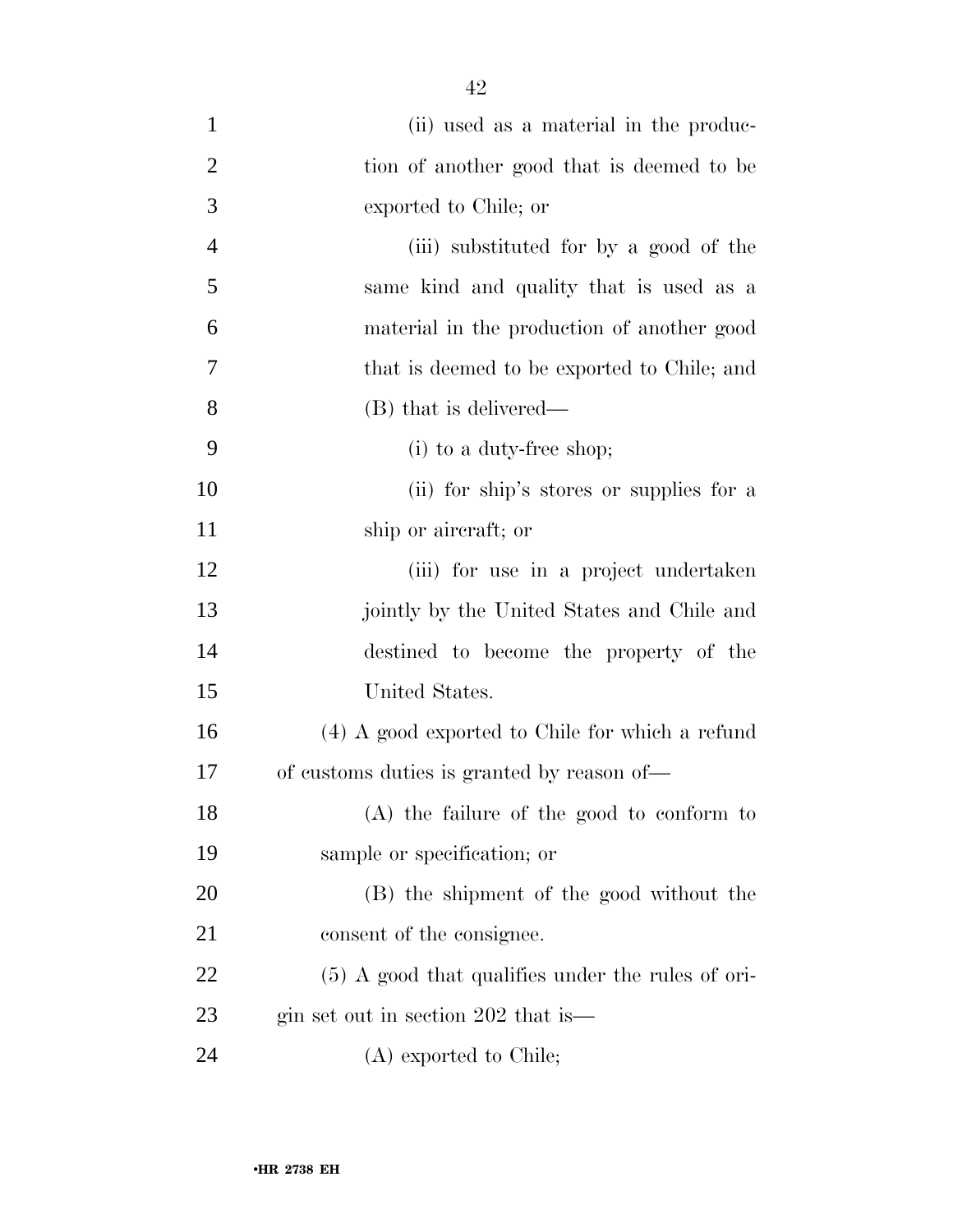| $\mathbf{1}$   | (B) used as a material in the production of                   |
|----------------|---------------------------------------------------------------|
| $\overline{2}$ | another good that is exported to Chile; or                    |
| 3              | (C) substituted for by a good of the same                     |
| $\overline{4}$ | kind and quality that is used as a material in                |
| 5              | the production of another good that is exported               |
| 6              | to Chile.                                                     |
| 7              | (b) CONSEQUENTIAL AMENDMENTS.—                                |
| 8              | (1) BONDED MANUFACTURING WAREHOUSES.—                         |
| 9              | Section 311 of the Tariff Act of 1930 (19 U.S.C.              |
| 10             | 1311) is amended by adding at the end the following           |
| 11             | new paragraph:                                                |
| 12             | "No article manufactured in a bonded warehouse                |
| 13             | from materials that are goods subject to Chile FTA draw-      |
| 14             | back, as defined in section $203(a)$ of the United States-    |
| 15             | Chile Free Trade Agreement Implementation Act, may be         |
| 16             | withdrawn from warehouse for exportation to Chile with-       |
| 17             | out assessment of a duty on the materials in their condi-     |
|                | 18 tion and quantity, and at their weight, at the time of im- |
| 19             | portation into the United States. The duty shall be paid      |
| 20             | before the 61st day after the date of exportation, except     |
| 21             | that the duty may be waived or reduced by—                    |
| 22             | $\degree$ (1) 100 percent during the 8-year period be-        |
| 23             | ginning on January 1, 2004;                                   |
| 24             | $\lq(2)$ 75 percent during the 1-year period begin-           |

ning on January 1, 2012;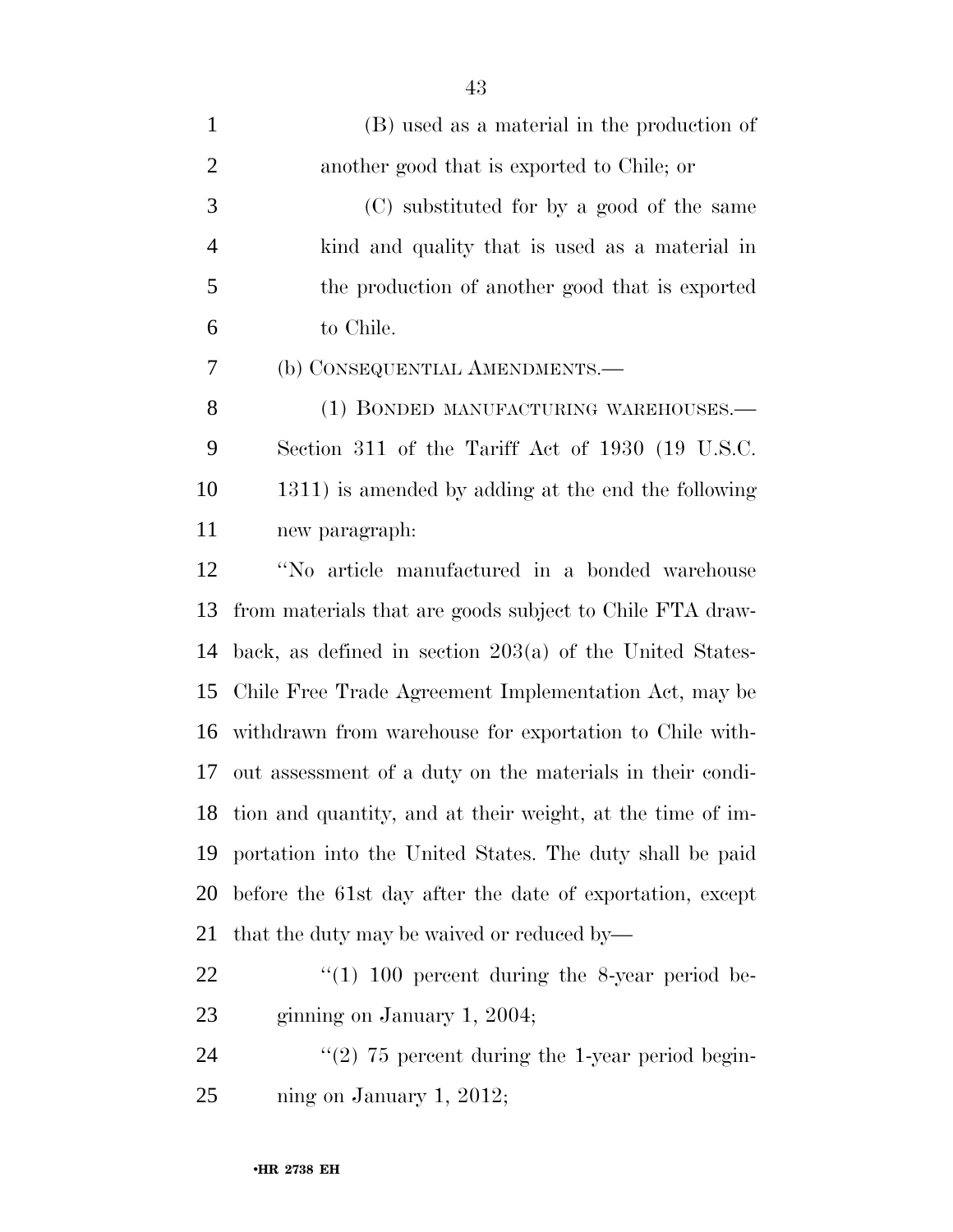| $\mathbf{1}$   | $\lq(3)$ 50 percent during the 1-year period begin-             |
|----------------|-----------------------------------------------------------------|
| $\overline{2}$ | ning on January 1, 2013; and                                    |
| 3              | $\cdot\cdot\cdot(4)$ 25 percent during the 1-year period begin- |
| $\overline{4}$ | ning on January 1, 2014.".                                      |
| 5              | (2) BONDED SMELTING AND REFINING WARE-                          |
| 6              | HOUSES.—Section 312 of the Tariff Act of 1930 (19               |
| 7              | U.S.C. 1312) is amended—                                        |
| 8              | $(A)$ in paragraph $(1)$ of subsection $(b)$ , by               |
| 9              | striking "except that" and all that follows                     |
| 10             | through subparagraph (B) and inserting the                      |
| 11             | following: "except that—                                        |
| 12             | $\lq\lq$ in the case of a withdrawal for expor-                 |
| 13             | tation of such a product to a NAFTA country,                    |
| 14             | as defined in section $2(4)$ of the North Amer-                 |
| 15             | ican Free Trade Agreement Implementation                        |
| 16             | Act, if any of the imported metal-bearing mate-                 |
| 17             | rials are goods subject to NAFTA drawback, as                   |
| 18             | defined in section $203(a)$ of that Act, the duties             |
| 19             | on the materials shall be paid, and the charges                 |
| 20             | against the bond canceled, before the 61st day                  |
| 21             | after the date of exportation; but upon the pres-               |
| <u>22</u>      | entation, before such 61st day, of satisfactory                 |
| 23             | evidence of the amount of any customs duties                    |
| 24             | paid to the NAFTA country on the product, the                   |
| 25             | duties on the materials may be waived or re-                    |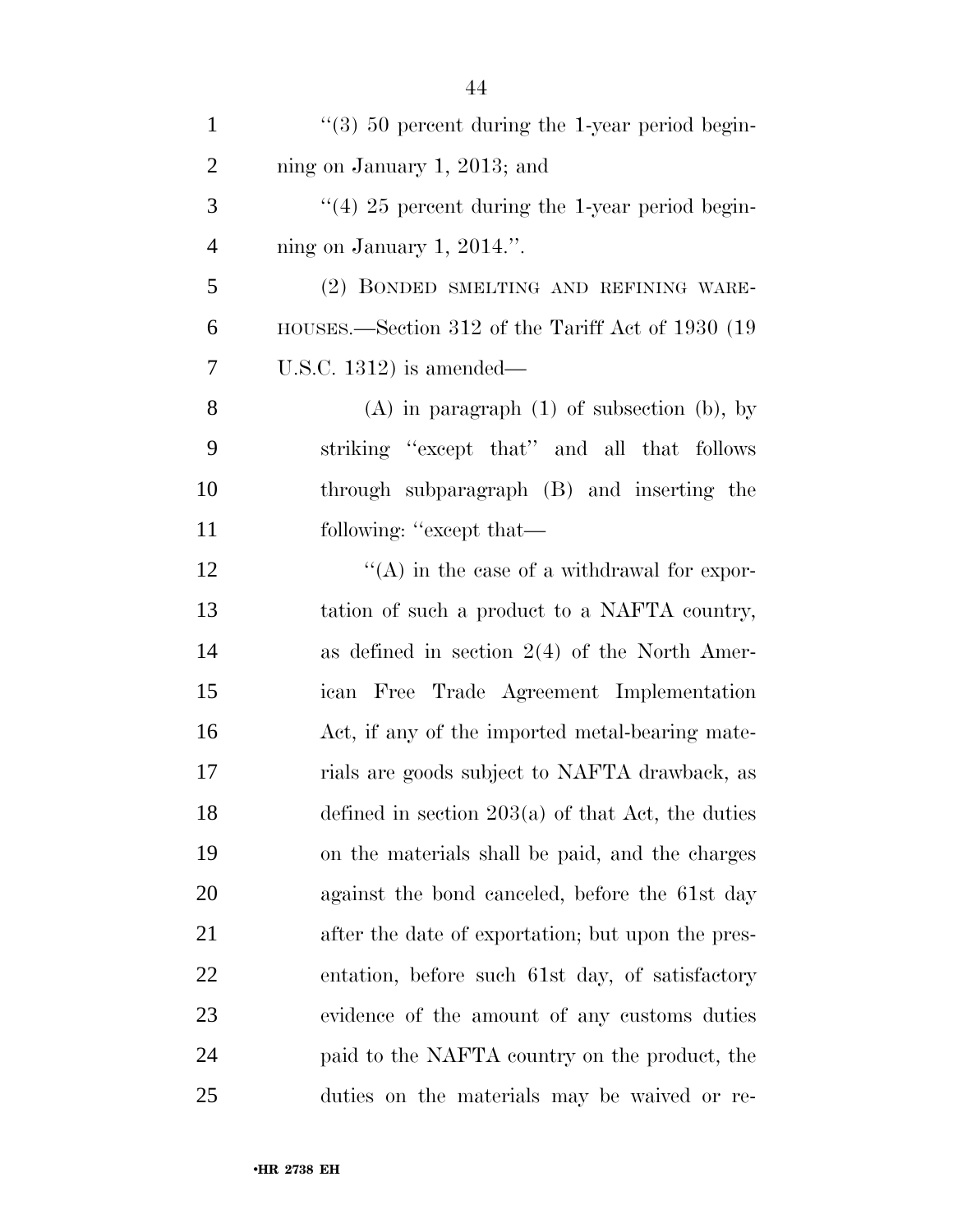| $\mathbf{1}$   | duced (subject to section $508(b)(2)(B)$ ) in an    |
|----------------|-----------------------------------------------------|
| $\overline{2}$ | amount that does not exceed the lesser of—          |
| 3              | "(i) the total amount of customs du-                |
| $\overline{4}$ | ties owed on the materials on importation           |
| 5              | into the United States, or                          |
| 6              | "(ii) the total amount of customs du-               |
| 7              | ties paid to the NAFTA country on the               |
| 8              | product, and                                        |
| 9              | $\lq\lq (B)$ in the case of a withdrawal for expor- |
| 10             | tation of such a product to Chile, if any of the    |
| 11             | imported metal-bearing materials are goods          |
| 12             | subject to Chile FTA drawback, as defined in        |
| 13             | section 203(a) of the United States-Chile Free      |
| 14             | Trade Agreement Implementation Act, the du-         |
| 15             | ties on the materials shall be paid, and the        |
| 16             | charges against the bond canceled, before the       |
| 17             | 61st day after the date of exportation, except      |
| 18             | that the duties may be waived or reduced by-        |
| 19             | "(i) $100$ percent during the 8-year pe-            |
| 20             | riod beginning on January 1, 2004,                  |
| 21             | "(ii) $75$ percent during the 1-year pe-            |
| 22             | riod beginning on January 1, 2012,                  |
| 23             | "(iii) 50 percent during the 1-year pe-             |
| 24             | riod beginning on January 1, 2013, and              |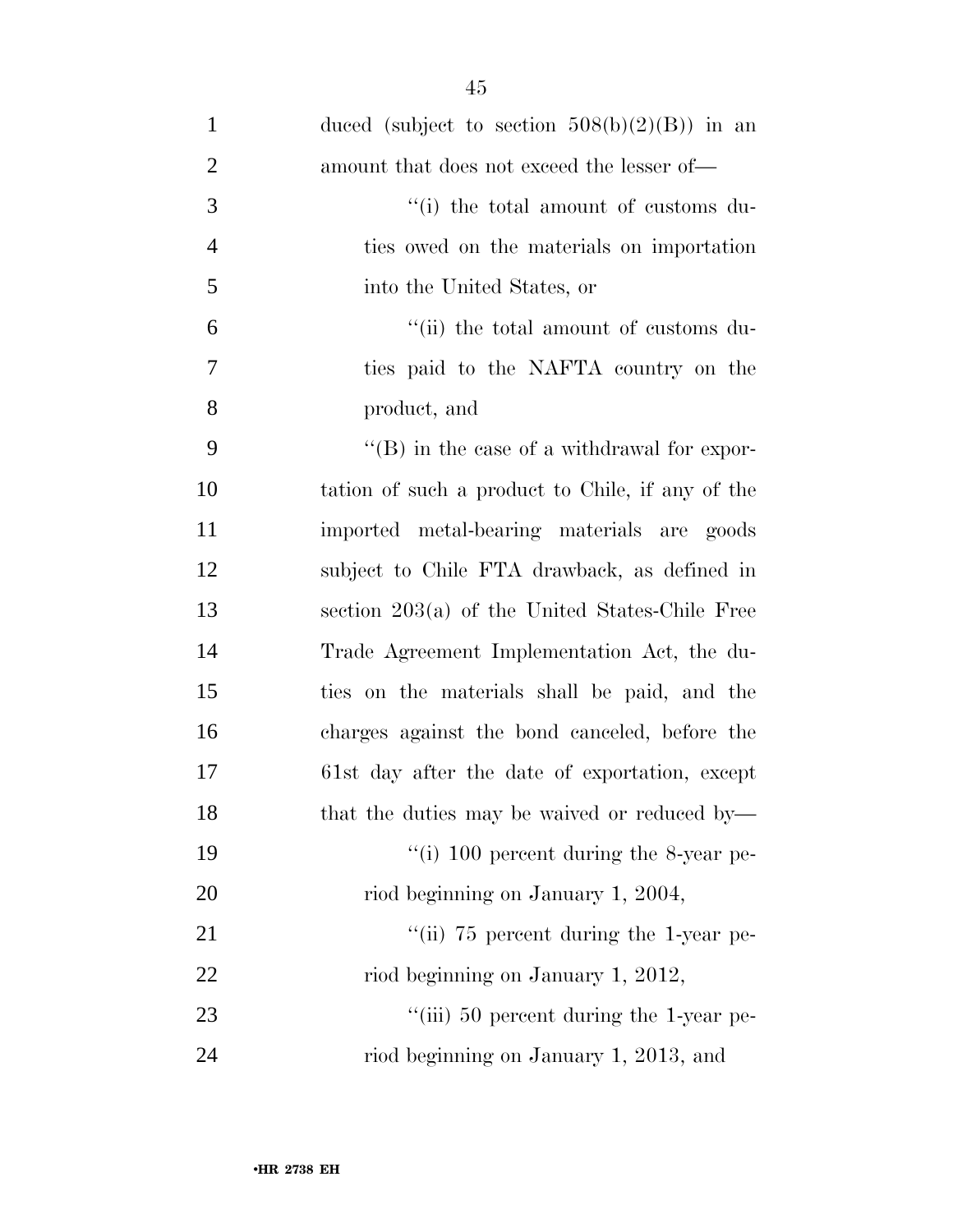$''(iv)$  25 percent during the 1-year pe-2 riod beginning on January 1, 2014, or"; (B) in paragraph (4) of subsection (b), by striking ''except that'' and all that follows through subparagraph (B) and inserting the following: ''except that—  $\mathcal{T}$  ''(A) in the case of a withdrawal for expor- tation of such a product to a NAFTA country, as defined in section 2(4) of the North Amer- ican Free Trade Agreement Implementation Act, if any of the imported metal-bearing mate- rials are goods subject to NAFTA drawback, as defined in section 203(a) of that Act, the duties on the materials shall be paid, and the charges against the bond canceled, before the 61st day after the date of exportation; but upon the pres- entation, before such 61st day, of satisfactory evidence of the amount of any customs duties paid to the NAFTA country on the product, the duties on the materials may be waived or re-21 duced (subject to section  $508(b)(2)(B)$ ) in an amount that does not exceed the lesser of— 23 ''(i) the total amount of customs du-

 ties owed on the materials on importation into the United States, or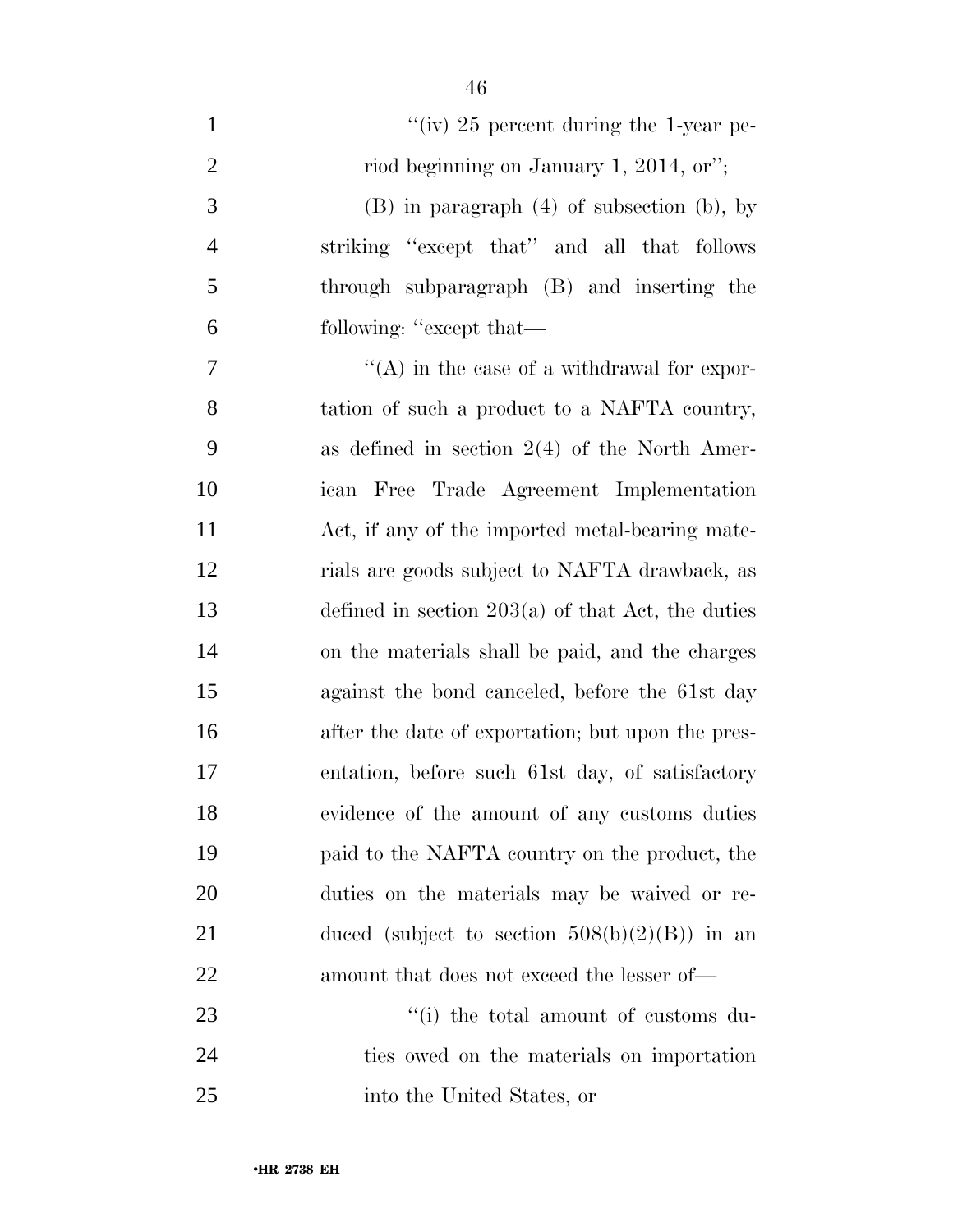| $\mathbf{1}$   | "(ii) the total amount of customs du-               |
|----------------|-----------------------------------------------------|
| $\overline{2}$ | ties paid to the NAFTA country on the               |
| 3              | product, and                                        |
| $\overline{4}$ | $\lq\lq (B)$ in the case of a withdrawal for expor- |
| 5              | tation of such a product to Chile, if any of the    |
| 6              | imported metal-bearing materials are goods          |
| 7              | subject to Chile FTA drawback, as defined in        |
| 8              | section $203(a)$ of the United States-Chile Free    |
| 9              | Trade Agreement Implementation Act, the du-         |
| 10             | ties on the materials shall be paid, and the        |
| 11             | charges against the bond canceled, before the       |
| 12             | 61st day after the date of exportation, except      |
| 13             | that the duties may be waived or reduced by—        |
| 14             | "(i) 100 percent during the 8-year pe-              |
| 15             | riod beginning on January 1, 2004,                  |
| 16             | "(ii) $75$ percent during the 1-year pe-            |
| 17             | riod beginning on January 1, 2012,                  |
| 18             | "(iii) 50 percent during the 1-year pe-             |
| 19             | riod beginning on January 1, 2013, and              |
| 20             | "(iv) 25 percent during the 1-year pe-              |
| 21             | riod beginning on January 1, 2014, or";             |
| 22             | and                                                 |
| 23             | $(C)$ in subsection $(d)$ , in the matter pre-      |
| 24             | ceding paragraph (1), by striking "except that"     |
| 25             | and all that follows through the end of para-       |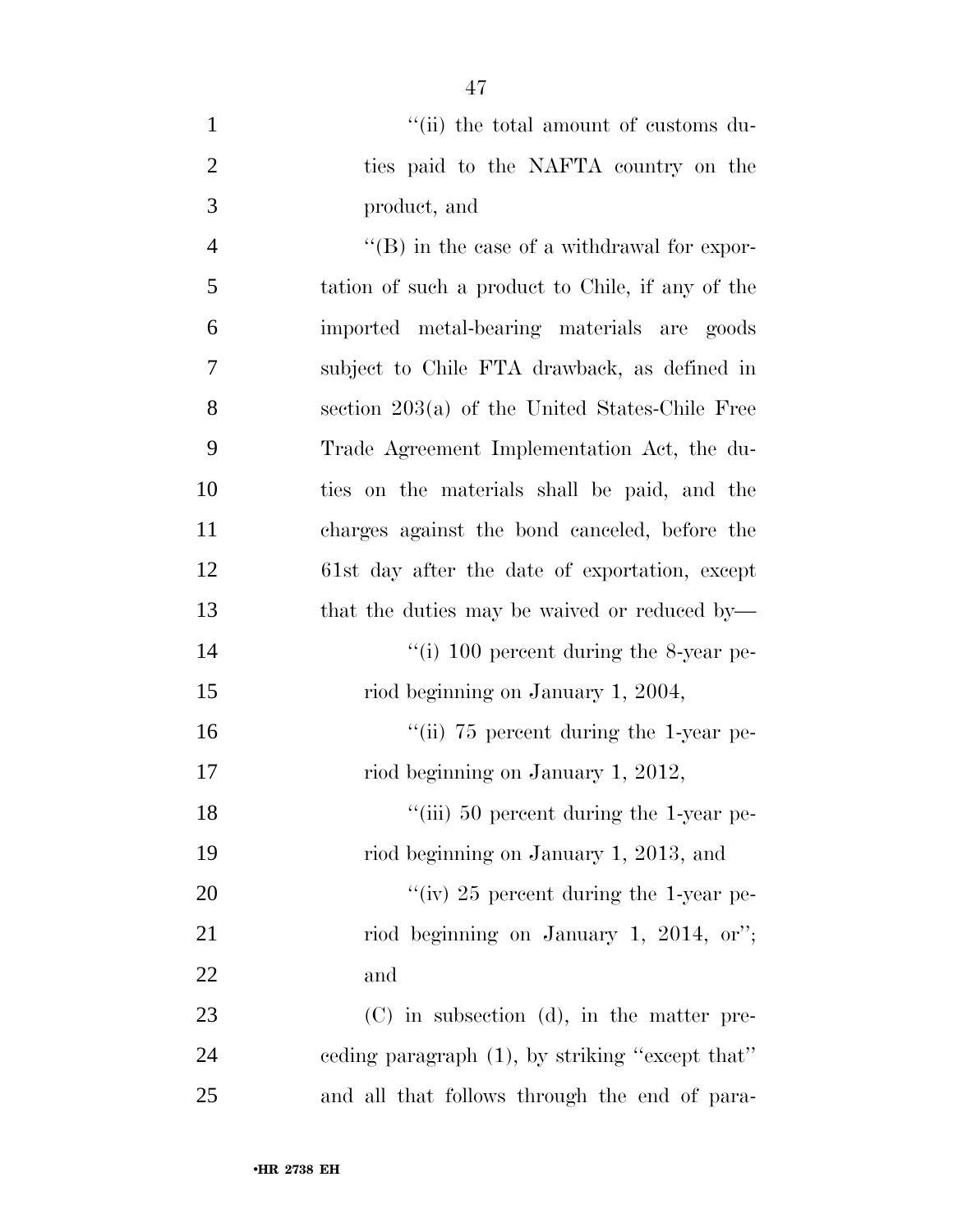graph (2) and inserting the following: ''except 2 that—

 ''(1) in the case of a withdrawal for exportation to a NAFTA country, as defined in section 2(4) of the North American Free Trade Agreement Imple- mentation Act, if any of the imported metal-bearing materials are goods subject to NAFTA drawback, as defined in section 203(a) of that Act, charges against the bond shall be paid before the 61st day after the date of exportation; but upon the presen- tation, before such 61st day, of satisfactory evidence of the amount of any customs duties paid to the NAFTA country on the product, the bond shall be credited (subject to section 508(b)(2)(B)) in an amount not to exceed the lesser of—

16 "(A) the total amount of customs duties paid or owed on the materials on importation into the United States, or

19 ''(B) the total amount of customs duties paid to the NAFTA country on the product; and

 $\langle \langle 2 \rangle$  in the case of a withdrawal for exportation to Chile, if any of the imported metal-bearing mate- rials are goods subject to Chile FTA drawback, as defined in section 203(a) of the United States-Chile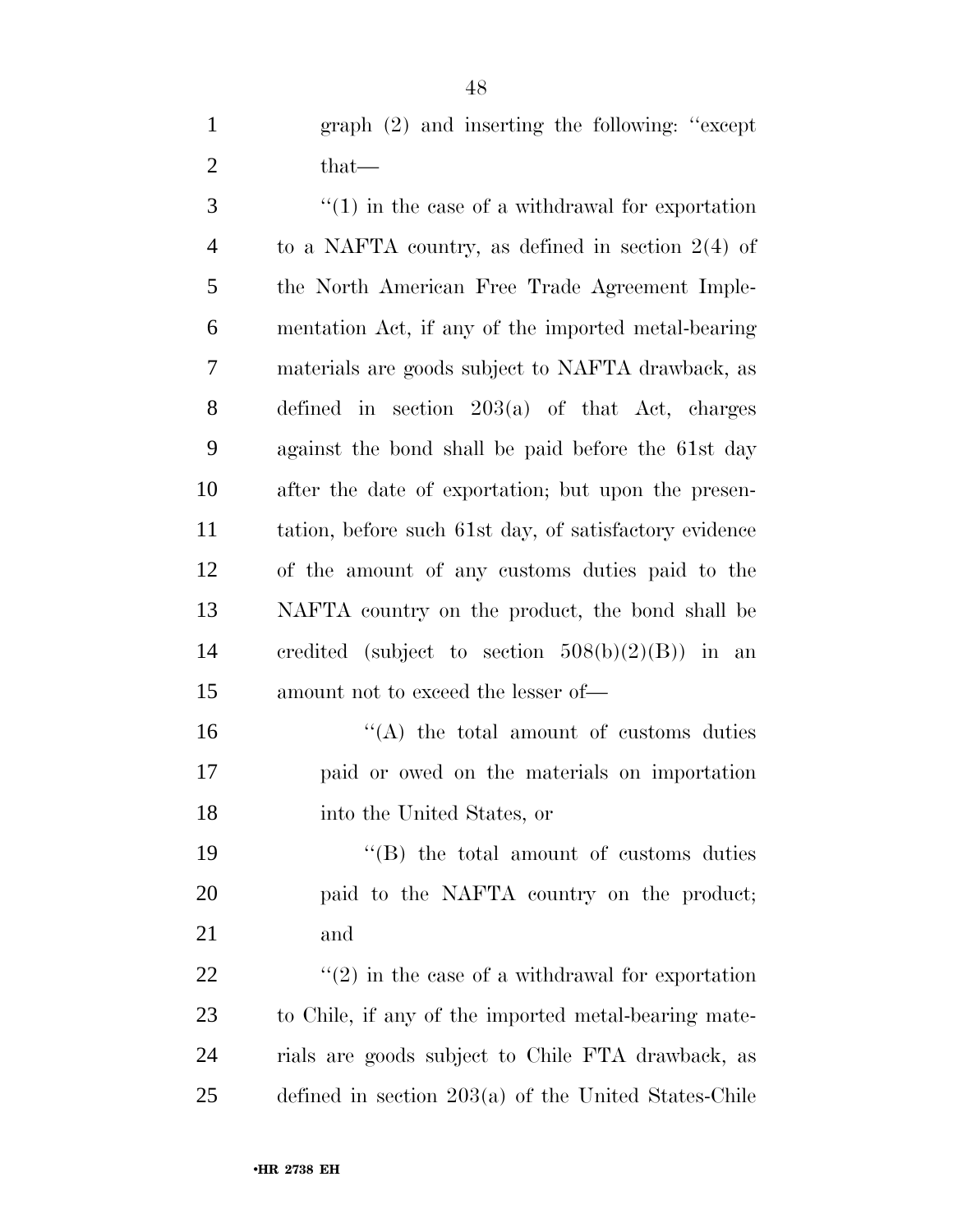| $\mathbf{1}$   | Free Trade Agreement Implementation Act, charges     |
|----------------|------------------------------------------------------|
| $\overline{2}$ | against the bond shall be paid before the 61st day   |
| 3              | after the date of exportation, and the bond shall be |
| $\overline{4}$ | eredited in an amount equal to-                      |
| 5              | "(A) 100 percent of the total amount of              |
| 6              | customs duties paid or owed on the materials         |
| 7              | on importation into the United States during         |
| 8              | the 8-year period beginning on January 1,            |
| 9              | 2004,                                                |
| 10             | "(B) $75$ percent of the total amount of             |
| 11             | customs duties paid or owed on the materials         |
| 12             | on importation into the United States during         |
| 13             | the 1-year period beginning on January 1,            |
| 14             | 2012,                                                |
| 15             | " $(C)$ 50 percent of the total amount of            |
| 16             | customs duties paid or owed on the materials         |
| 17             | on importation into the United States during         |
| 18             | the 1-year period beginning on January 1,            |
| 19             | $2013$ , and                                         |
| 20             | "(D) $25$ percent of the total amount of             |
| 21             | customs duties paid or owed on the materials         |
| 22             | on importation into the United States during         |
| 23             | the 1-year period beginning on January 1,            |
| 24             | $2014."$ .                                           |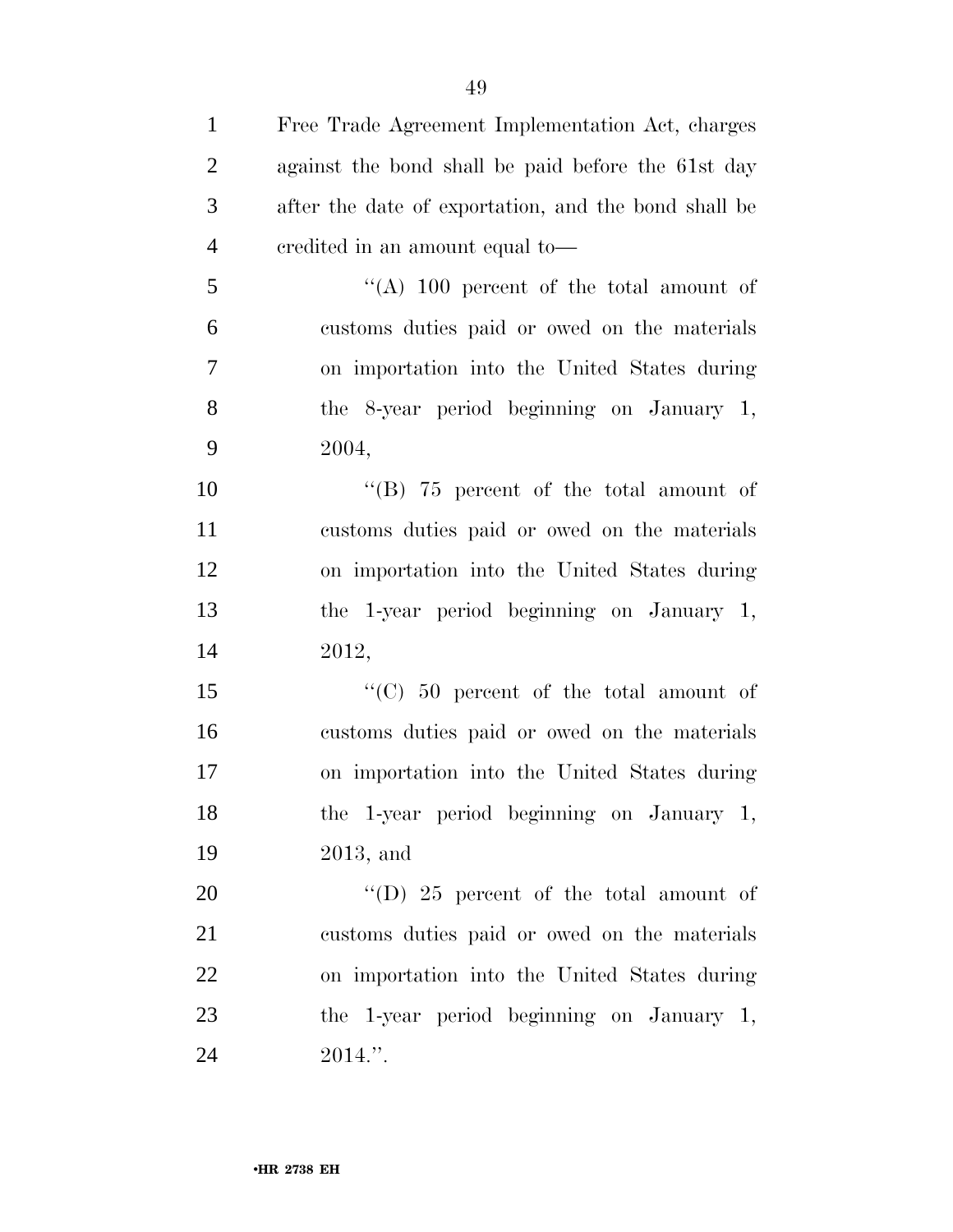| $\mathbf{1}$   | (3) DRAWBACK.—Section 313 of the Tariff Act             |
|----------------|---------------------------------------------------------|
| $\overline{2}$ | of 1930 $(19 \text{ U.S.C. } 1313)$ is amended—         |
| 3              | (A) in paragraph $(4)$ of subsection $(j)$ —            |
| $\overline{4}$ | (i) by striking " $(4)$ " and inserting                 |
| 5              | $``(4)(A)''$ ; and                                      |
| 6              | (ii) by adding at the end the following                 |
| 7              | new subparagraph:                                       |
| 8              | "(B) Beginning on January 1, 2015, the expor-           |
| 9              | tation to Chile of merchandise that is fungible with    |
| 10             | and substituted for imported merchandise, other         |
| 11             | than merchandise described in paragraphs (1)            |
| 12             | through $(5)$ of section $203(a)$ of the United States- |
| 13             | Chile Free Trade Agreement Implementation Act,          |
| 14             | shall not constitute an exportation for purposes of     |
| 15             | paragraph $(2)$ . The preceding sentence shall not be   |
| 16             | construed to permit the substitution of unused draw-    |
| 17             | back under paragraph (2) of this subsection with re-    |
| 18             | spect to merchandise described in paragraph (2) of      |
| 19             | section 203(a) of the United States-Chile<br>Free       |
| 20             | Trade Agreement Implementation Act.";                   |
| 21             | $(B)$ in subsection $(n)$ —                             |
| 22             | (i) by striking " $(n)$ " and inserting the             |
| 23             | following:                                              |
| 24             | "(n) REFUNDS, WAIVERS, OR REDUCTIONS UNDER              |
| 25             | CERTAIN FREE TRADE AGREEMENTS.-";                       |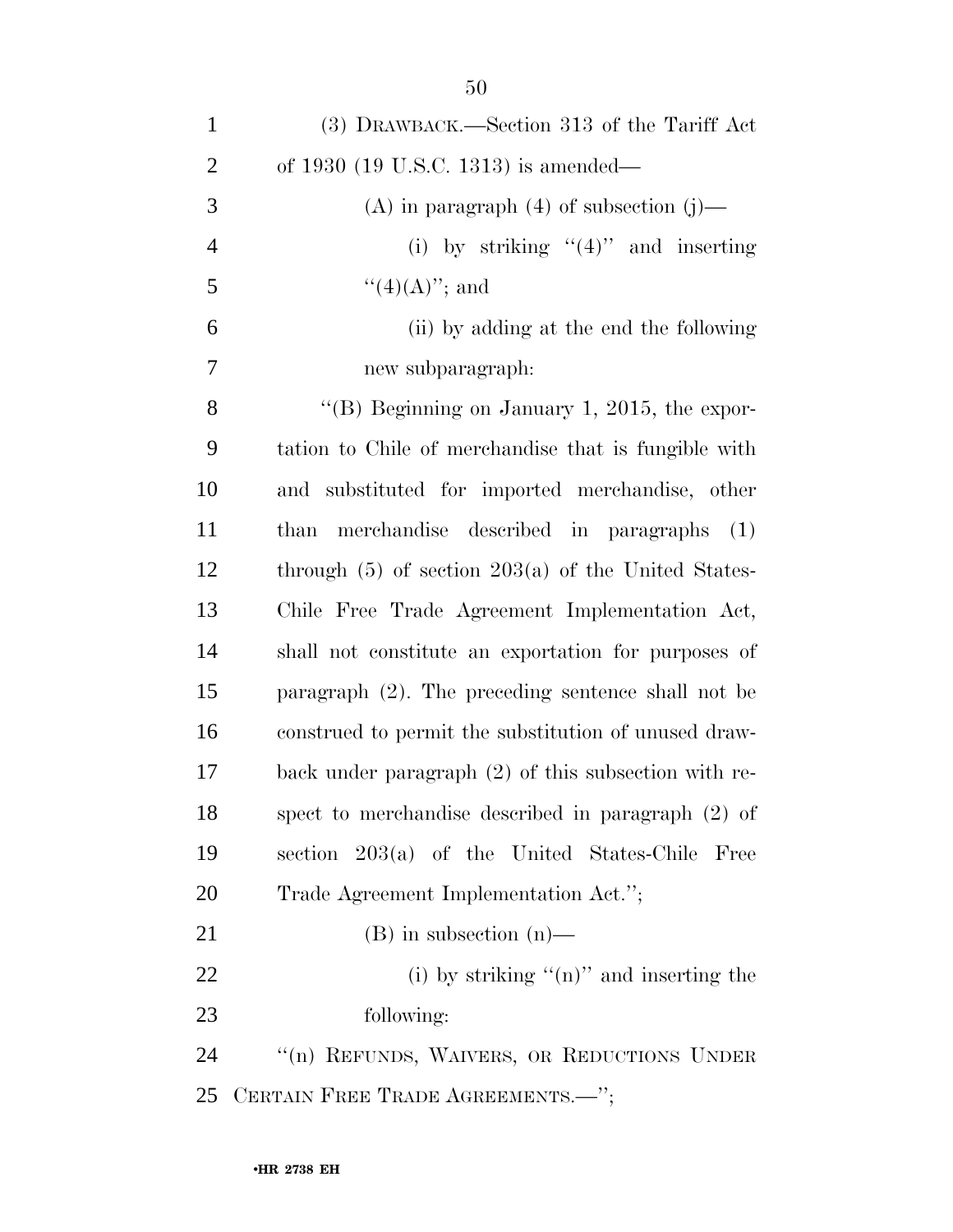| $\mathbf{1}$   | (ii) in paragraph $(1)$ —                                              |
|----------------|------------------------------------------------------------------------|
| $\overline{2}$ | (I) by striking "; and" at the end                                     |
| 3              | of subparagraph $(B)$ ;                                                |
| $\overline{4}$ | (II) by striking the period at the                                     |
| 5              | end of subparagraph (C) and insert-                                    |
| 6              | ing "; and"; and                                                       |
| 7              | (III) by adding at the end the                                         |
| 8              | following new subparagraph:                                            |
| 9              | "(D) the term 'good subject to Chile FTA                               |
| 10             | drawback' has the meaning given that term in sec-                      |
| 11             | tion 203(a) of the United States-Chile Free Trade                      |
| 12             | Agreement Implementation Act."; and                                    |
| 13             | (iii) by adding the following new para-                                |
| 14             | graph at the end:                                                      |
| 15             | " $(4)(A)$ For purposes of subsections (a), (b), (f), (h),             |
| 16             | $(j)(2)$ , $(p)$ , and $(q)$ , if an article that is exported to Chile |
| 17             | is a good subject to Chile FTA drawback, no customs du-                |
| 18             | ties on the good may be refunded, waived, or reduced, ex-              |
| 19             | cept as provided in subparagraph (B).                                  |
| 20             | "(B) The customs duties referred to in subparagraph                    |
| 21             | (A) may be refunded, waived, or reduced by-                            |
| 22             | "(i) 100 percent during the 8-year period begin-                       |
| 23             | ning on January 1, 2004;                                               |
| 24             | "(ii) 75 percent during the 1-year period begin-                       |
| 25             | ning on January 1, 2012;                                               |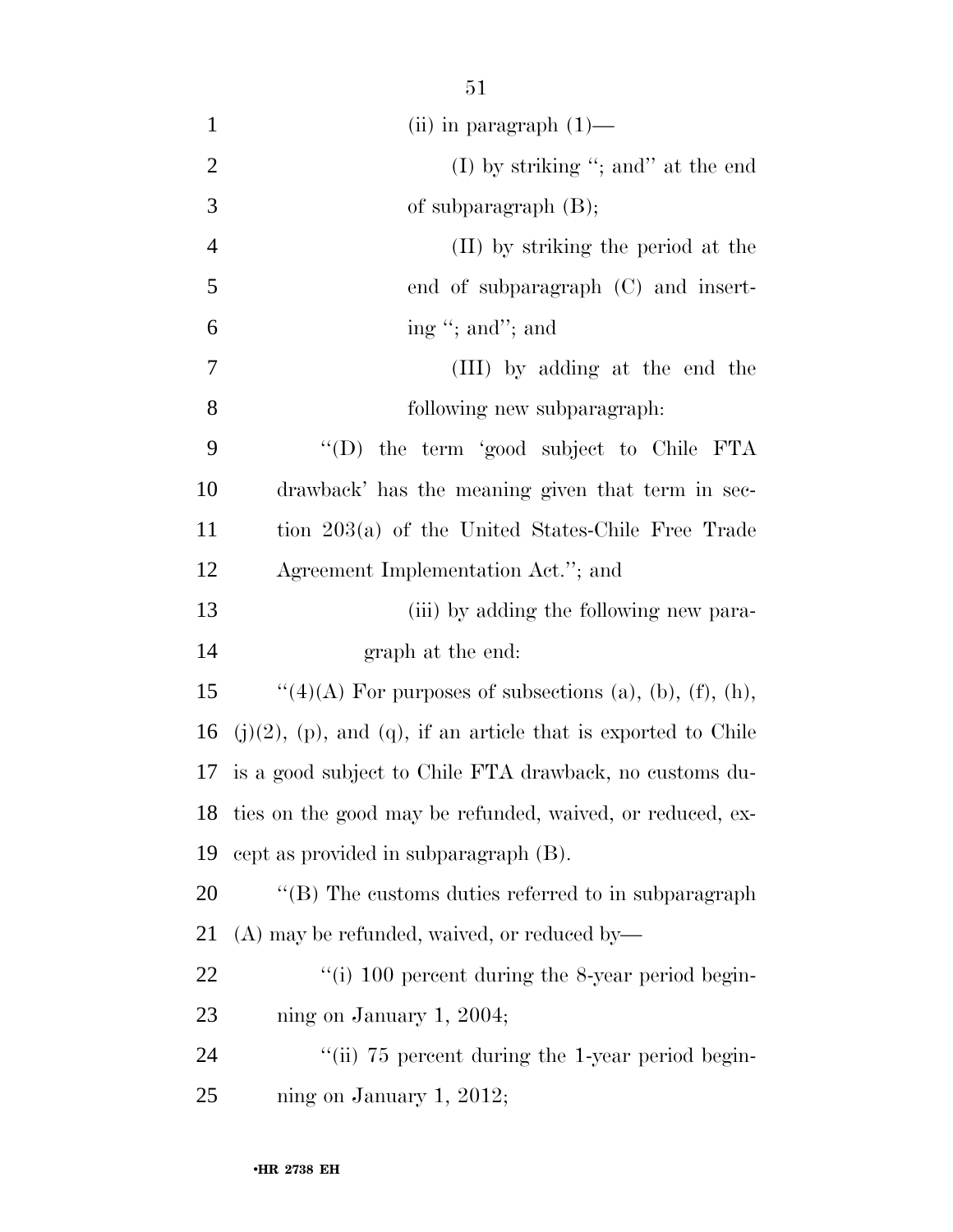| $\mathbf{1}$   | "(iii) 50 percent during the 1-year period begin-        |
|----------------|----------------------------------------------------------|
| $\overline{2}$ | ning on January 1, 2013; and                             |
| 3              | "(iv) $25$ percent during the 1-year period begin-       |
| $\overline{4}$ | ning on January 1, 2014."; and                           |
| 5              | $(C)$ in subsection $(o)$ —                              |
| 6              | (i) by striking " $(o)$ " and inserting the              |
| 7              | following:                                               |
| 8              | $\lq\lq o)$ SPECIAL RULES FOR CERTAIN VESSELS AND        |
| 9              | IMPORTED MATERIALS.—"; and                               |
| 10             | (ii) by adding at the end the following                  |
| 11             | new paragraphs:                                          |
| 12             | "(3) For purposes of subsection (g), if—                 |
| 13             | "(A) a vessel is built for the account and own-          |
| 14             | ership of a resident of Chile or the Government of       |
| 15             | Chile, and                                               |
| 16             | "(B) imported materials that are used in the             |
| 17             | construction and equipment of the vessel are goods       |
| 18             | subject to Chile FTA drawback, as defined in sec-        |
|                |                                                          |
| 19             | tion 203(a) of the United States-Chile Free Trade        |
| 20             | Agreement Implementation Act,                            |
| 21             | no customs duties on such materials may be refunded,     |
| 22             | waived, or reduced, except as provided in paragraph (4). |
| 23             | $\lq(4)$ The customs duties referred to in paragraph (3) |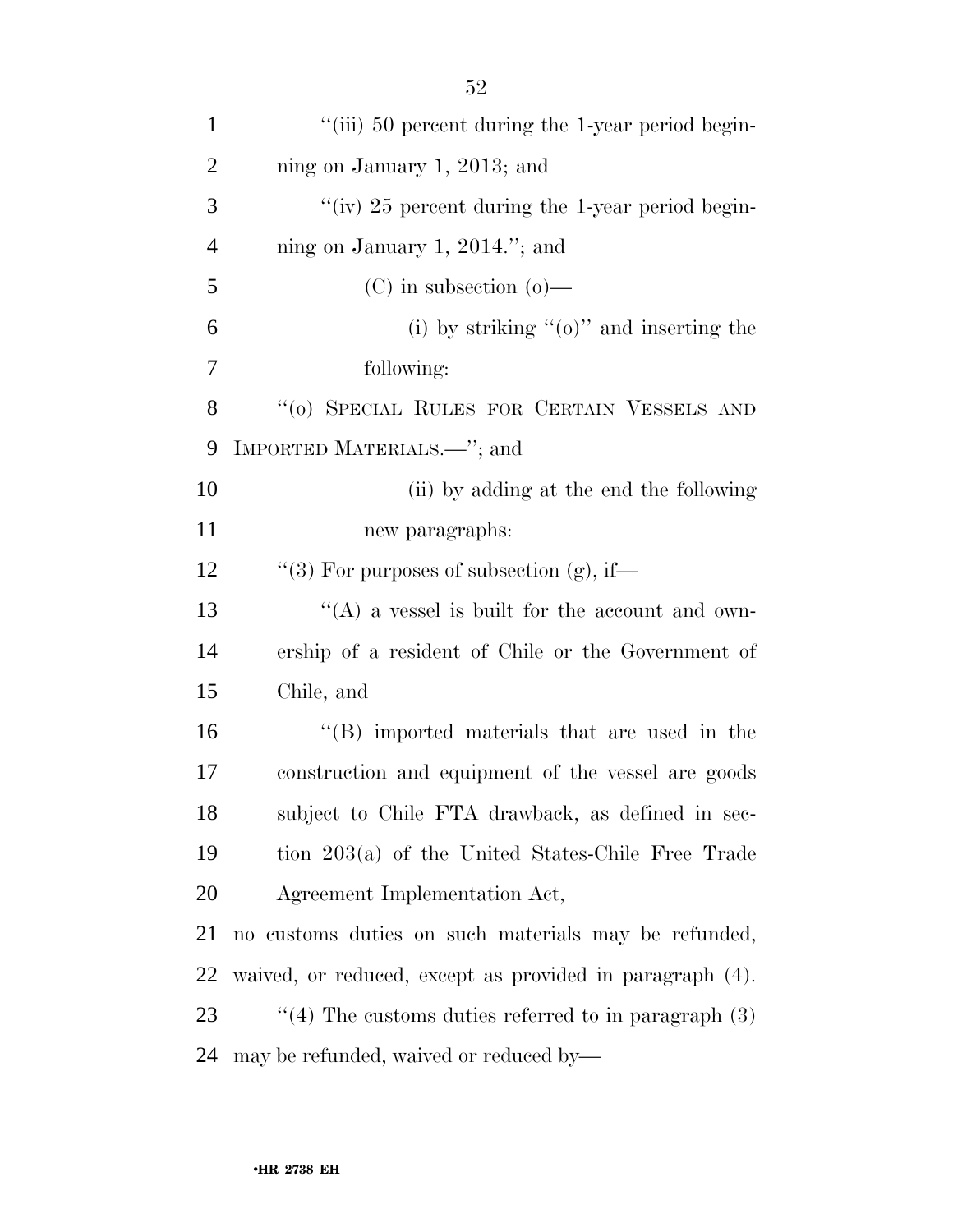| $\mathbf{1}$   | "(A) 100 percent during the 8-year period be-            |
|----------------|----------------------------------------------------------|
| $\overline{2}$ | ginning on January 1, 2004;                              |
| 3              | "(B) $75$ percent during the 1-year period begin-        |
| $\overline{4}$ | ning on January 1, 2012;                                 |
| 5              | $\lq\lq$ (C) 50 percent during the 1-year period begin-  |
| 6              | ning on January 1, 2013; and                             |
| 7              | "(D) 25 percent during the 1-year period begin-          |
| 8              | ning on January 1, $2014$ .".                            |
| 9              | (4) MANIPULATION IN WAREHOUSE.—Section                   |
| 10             | 562 of the Tariff Act of 1930 (19 U.S.C. 1562) is        |
| 11             | amended-                                                 |
| 12             | $(A)$ in paragraph $(3)$ , by striking "to a             |
| 13             | NAFTA country" and inserting "to Chile, to a             |
| 14             | NAFTA country,";                                         |
| 15             | (B) by striking "and" at the end of para-                |
| 16             | graph $(4)(B)$ ;                                         |
| 17             | (C) by striking the period at the end of                 |
| 18             | paragraph $(5)$ and inserting "; and"; and               |
| 19             | $(D)$ by inserting after paragraph $(5)$ the             |
| 20             | following:                                               |
| 21             | $``(6)(A)$ without payment of duties for expor-          |
| 22             | tation to Chile, if the merchandise is of a kind de-     |
| 23             | scribed in any of paragraphs $(1)$ through $(5)$ of sec- |
| 24             | tion 203(a) of the United States-Chile Free Trade        |
| 25             | Agreement Implementation Act; and                        |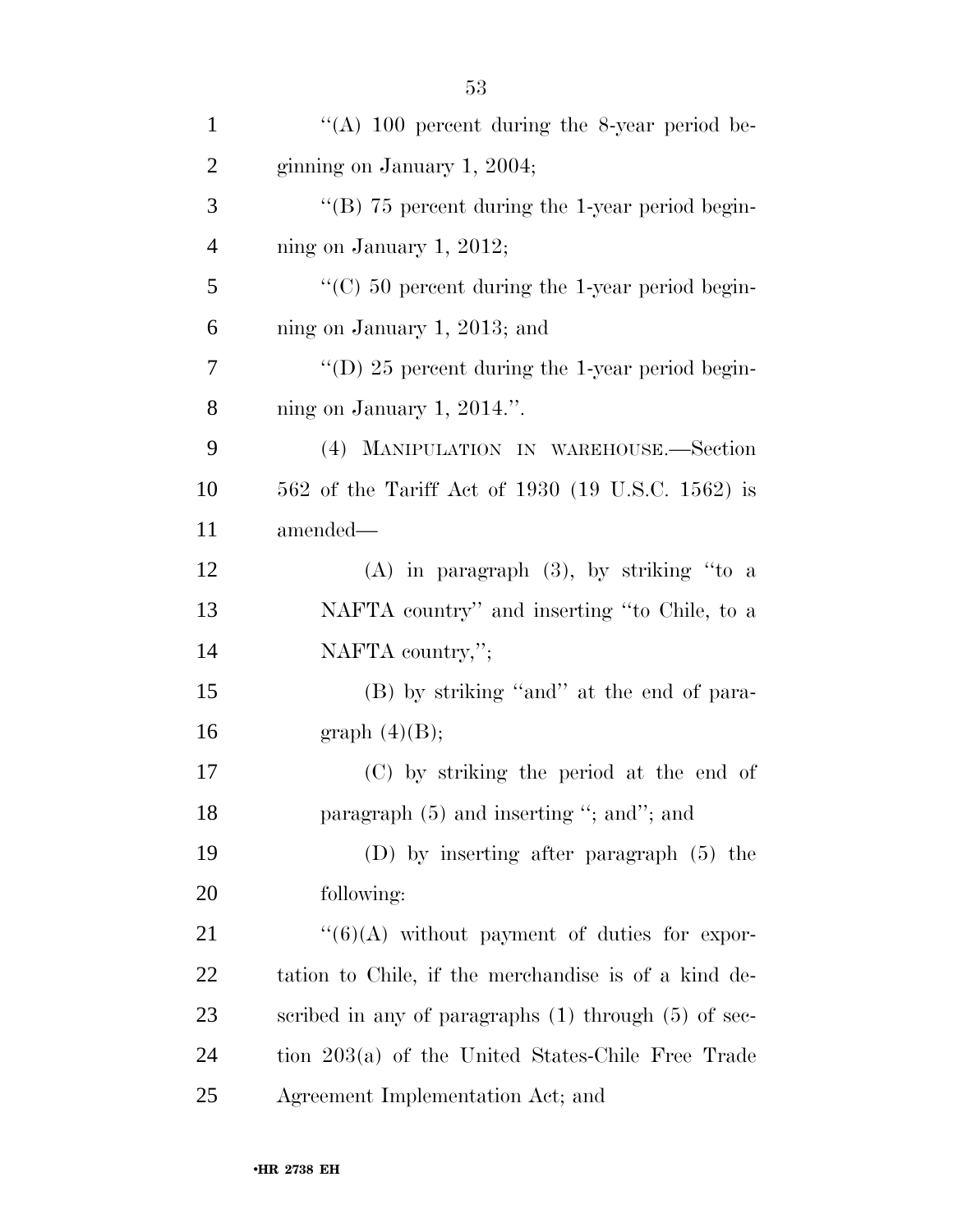| $\mathbf{1}$   | $\lq\lq (B)$ for exportation to Chile if the merchandise |
|----------------|----------------------------------------------------------|
| $\overline{2}$ | consists of goods subject to Chile FTA drawback, as      |
| 3              | defined in section $203(a)$ of the United States-Chile   |
| $\overline{4}$ | Free Trade Agreement Implementation Act, except          |
| 5              | that-                                                    |
| 6              | "(i) the merchandise may not be with-                    |
| 7              | drawn from warehouse without assessment of a             |
| 8              | duty on the merchandise in its condition and             |
| 9              | quantity, and at its weight, at the time of with-        |
| 10             | drawal from the warehouse with such additions            |
| 11             | to, or deductions from, the final appraised value        |
| 12             | as may be necessary by reason of a change in             |
| 13             | condition, and                                           |
| 14             | "(ii) duty shall be paid on the merchandise              |
| 15             | before the 61st day after the date of expor-             |
| 16             | tation, except that such duties may be waived            |
| 17             | or reduced by—                                           |
| 18             | "(I) 100 percent during the 8-year pe-                   |
| 19             | riod beginning on January 1, 2004,                       |
| 20             | "(II) 75 percent during the 1-year pe-                   |
| 21             | riod beginning on January 1, 2012,                       |
| 22             | "(III) $50$ percent during the 1-year                    |
| 23             | period beginning on January 1, 2013, and                 |
| 24             | "(IV) 25 percent during the 1-year                       |
| 25             | period beginning on January 1, 2014.".                   |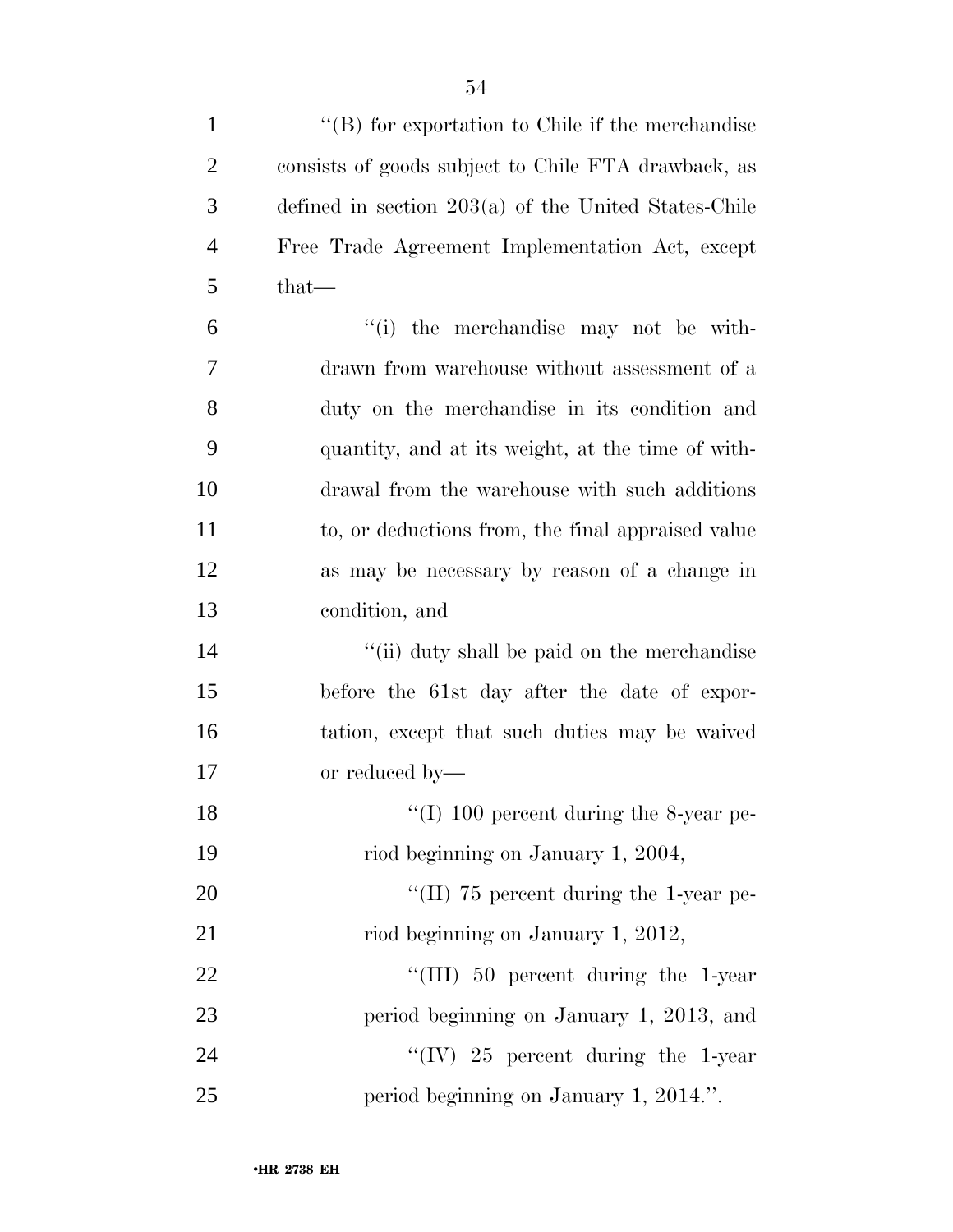(5) FOREIGN TRADE ZONES.—Section 3(a) of the Act of June 18, 1934 (commonly known as the ''Foreign Trade Zones Act''; 19 U.S.C. 81c(a)) is amended by striking the end period and inserting the following: '': *Provided further,* That no merchan- dise that consists of goods subject to Chile FTA drawback, as defined in section 203(a) of the United States-Chile Free Trade Agreement Implementation Act, that is manufactured or otherwise changed in condition shall be exported to Chile without an as- sessment of a duty on the merchandise in its condi- tion and quantity, and at its weight, at the time of its exportation (or if the privilege in the first proviso to this subsection was requested, an assessment of a duty on the merchandise in its condition and quantity, and at its weight, at the time of its admis- sion into the zone) and the payment of the assessed duty before the 61st day after the date of expor- tation of the article, except that the customs duty may be waived or reduced by (1) 100 percent during 21 the 8-year period beginning on January 1, 2004; (2) 75 percent during the 1-year period beginning on January 1, 2012; (3) 50 percent during the 1-year period beginning on January 1, 2013; and (4) 25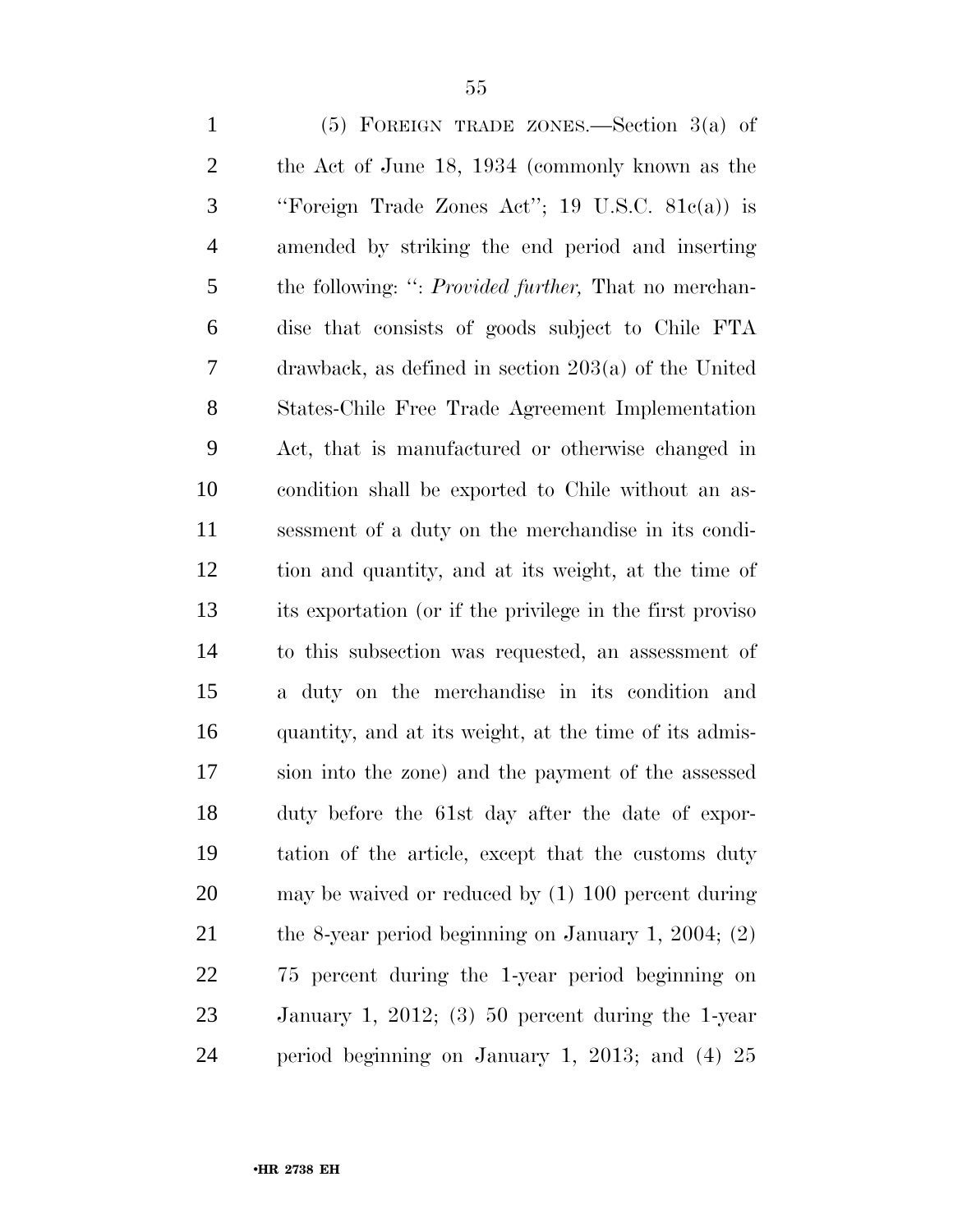percent during the 1-year period beginning on Janu-ary 1, 2014.''.

 (c) INAPPLICABILITY TO COUNTERVAILING AND ANTIDUMPING DUTIES.—Nothing in this section or the amendments made by this section shall be considered to authorize the refund, waiver, or reduction of counter- vailing duties or antidumping duties imposed on an im-ported good.

### **SEC. 204. CUSTOMS USER FEES.**

 Section 13031(b) of the Consolidated Omnibus Budg- et Reconciliation Act of 1985 (19 U.S.C. 58c(b)) is amended by inserting after paragraph (11) the following: ''(12) No fee may be charged under subsection (a) (9) or (10) with respect to goods that qualify as origi- nating goods under section 202 of the United States-Chile Free Trade Agreement Implementation Act. Any service for which an exemption from such fee is provided by rea- son of this paragraph may not be funded with money con-tained in the Customs User Fee Account.''.

 **SEC. 205. DISCLOSURE OF INCORRECT INFORMATION; DE- NIAL OF PREFERENTIAL TARIFF TREAT-MENT; FALSE CERTIFICATES OF ORIGIN.**

 (a) DISCLOSURE OF INCORRECT INFORMATION.— Section 592 of the Tariff Act of 1930 (19 U.S.C. 1592) is amended—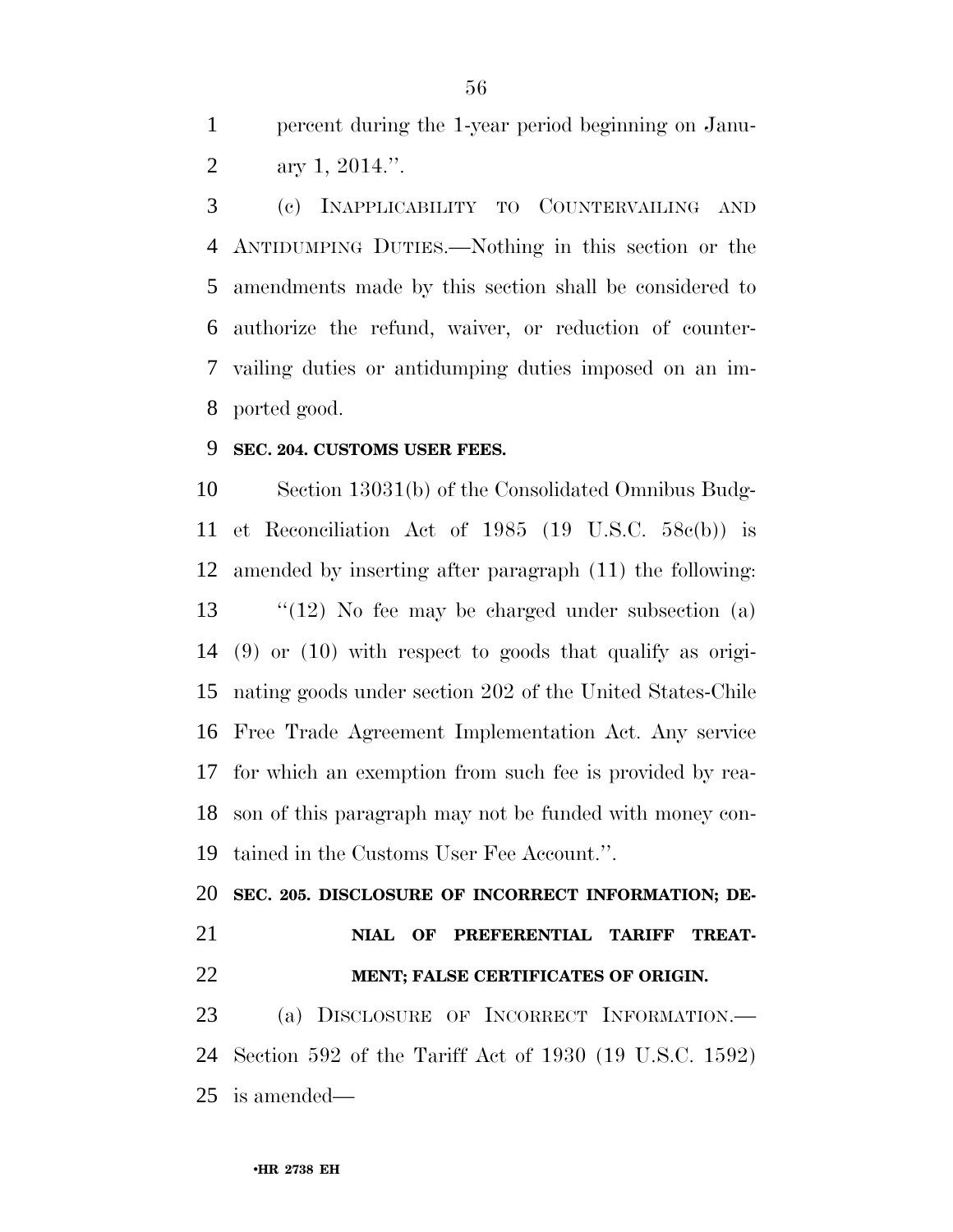| $\mathbf{1}$   | $(1)$ in subsection $(e)$ —                                  |
|----------------|--------------------------------------------------------------|
| $\overline{2}$ | $(A)$ by redesignating paragraph $(6)$ as                    |
| 3              | paragraph $(7)$ ; and                                        |
| $\overline{4}$ | $(B)$ by inserting after paragraph $(5)$ the                 |
| 5              | following new paragraph.                                     |
| 6              | "(6) PRIOR DISCLOSURE REGARDING CLAIMS                       |
| 7              | THE UNITED STATES-CHILE FREE<br><b>UNDER</b><br><b>TRADE</b> |
| 8              | AGREEMENT.—An importer shall not be subject to               |
| 9              | penalties under subsection (a) for making an incor-          |
| 10             | rect claim that a good qualifies as an originating           |
| 11             | good under section 202 of the United States-Chile            |
| 12             | Free Trade Agreement Implementation Act if the               |
| 13             | importer, in accordance with regulations issued by           |
| 14             | the Secretary of the Treasury, voluntarily makes a           |
| 15             | corrected declaration and pays any duties owing.";           |
| 16             | and                                                          |
| 17             | (2) by adding at the end the following new sub-              |
| 18             | section:                                                     |
| 19             | "(g) FALSE CERTIFICATIONS OF ORIGIN UNDER THE                |
| 20             | UNITED STATES-CHILE FREE TRADE AGREEMENT.                    |
| 21             | "(1) IN GENERAL.—Subject to paragraph $(2)$ ,                |
| 22             | it is unlawful for any person to certify falsely, by         |
| 23             | fraud, gross negligence, or negligence, in a Chile           |
| 24             | FTA Certificate of Origin (as defined in section             |
| 25             | $508(f)(1)(B)$ of this Act that a good exported from         |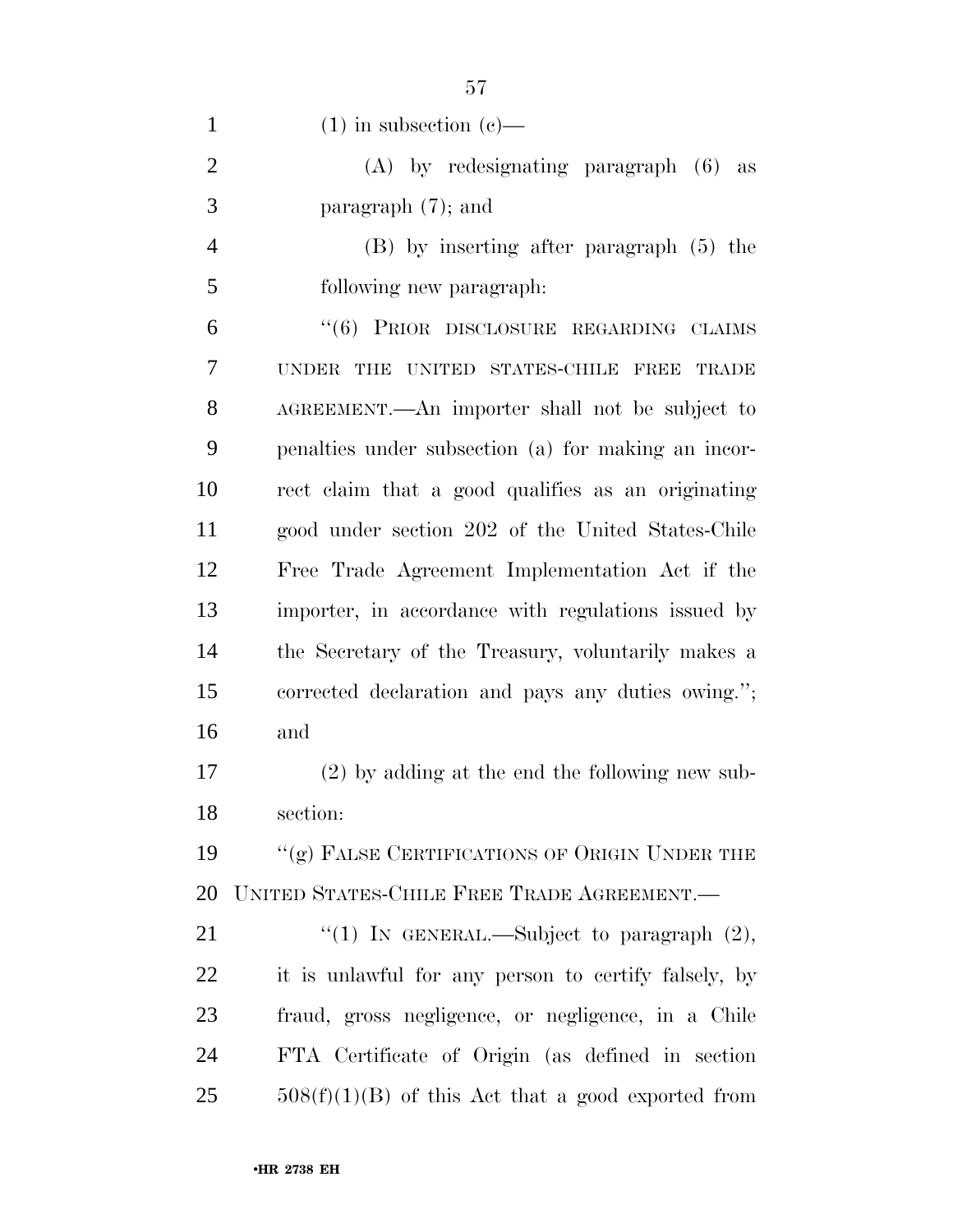| $\mathbf{1}$   | the United States qualifies as an originating good     |
|----------------|--------------------------------------------------------|
| $\overline{2}$ | under the rules of origin set out in section 202 of    |
| 3              | the United States-Chile Free Trade Agreement Im-       |
| $\overline{4}$ | plementation Act. The procedures and penalties of      |
| 5              | this section that apply to a violation of subsection   |
| 6              | (a) also apply to a violation of this subsection.      |
| 7              | "(2) IMMEDIATE AND VOLUNTARY DISCLOSURE                |
| 8              | OF INCORRECT INFORMATION.—No penalty shall be          |
| 9              | imposed under this subsection if, immediately after    |
| 10             | an exporter or producer that issued a Chile FTA        |
| 11             | Certificate of Origin has reason to believe that such  |
| 12             | certificate contains or is based on incorrect informa- |
| 13             | tion, the exporter or producer voluntarily provides    |
| 14             | written notice of such incorrect information to every  |
| 15             | person to whom the certificate was issued.             |
| 16             | "(3) EXCEPTION.—A person may not be consid-            |
| 17             | ered to have violated paragraph (1) if—                |
| 18             | $\lq\lq$ the information was correct at the            |
| 19             | time it was provided in a Chile FTA Certificate        |
| 20             | of Origin but was later rendered incorrect due         |
| 21             | to a change in circumstances; and                      |
| 22             | "(B) the person immediately and volun-                 |
| 23             | tarily provides written notice of the change in        |
| 24             | circumstances to all persons to whom the per-          |
| 25             | son provided the certificate.".                        |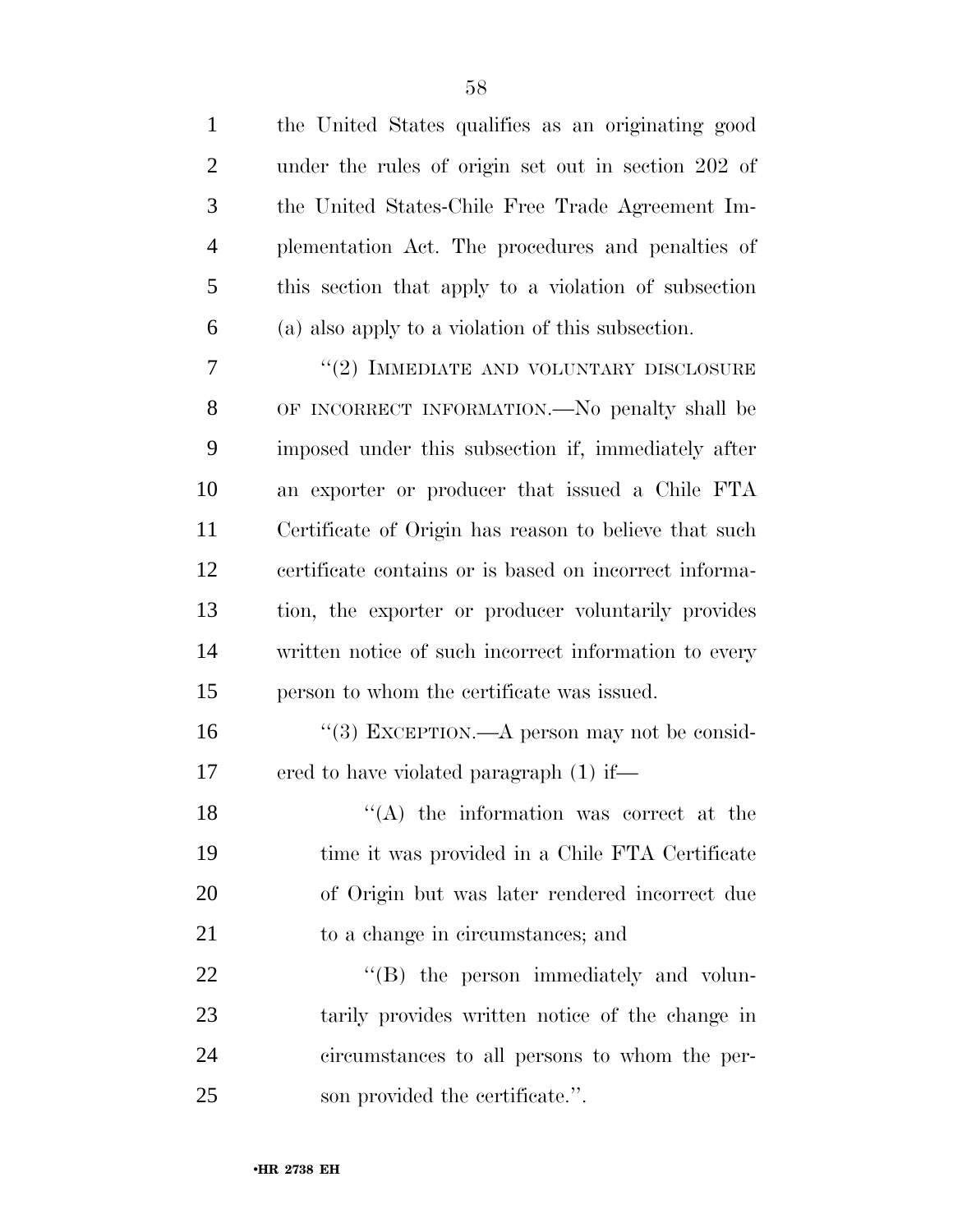(b) DENIAL OF PREFERENTIAL TARIFF TREAT- MENT.—Section 514 of the Tariff Act of 1930 (19 U.S.C. 1514) is amended by adding at the end the following new subsection:

 ''(g) DENIAL OF PREFERENTIAL TARIFF TREAT- MENT UNDER UNITED STATES-CHILE FREE TRADE AGREEMENT.—If the Bureau of Customs and Border Pro- tection or the Bureau of Immigration and Customs En- forcement finds indications of a pattern of conduct by an importer of false or unsupported representations that goods qualify under the rules of origin set out in section 202 of the United States-Chile Free Trade Agreement Im- plementation Act, the Bureau of Customs and Border Pro- tection, in accordance with regulations issued by the Sec- retary of the Treasury, may deny preferential tariff treat- ment under the United States-Chile Free Trade Agree- ment to entries of identical goods imported by that person until the person establishes to the satisfaction of the Bu- reau of Customs and Border Protection that representa- tions of that person are in conformity with such section 202.''.

### **SEC. 206. RELIQUIDATION OF ENTRIES.**

 Subsection (d) of section 520 of the Tariff Act of 1930 (19 U.S.C. 1520(d)) is amended—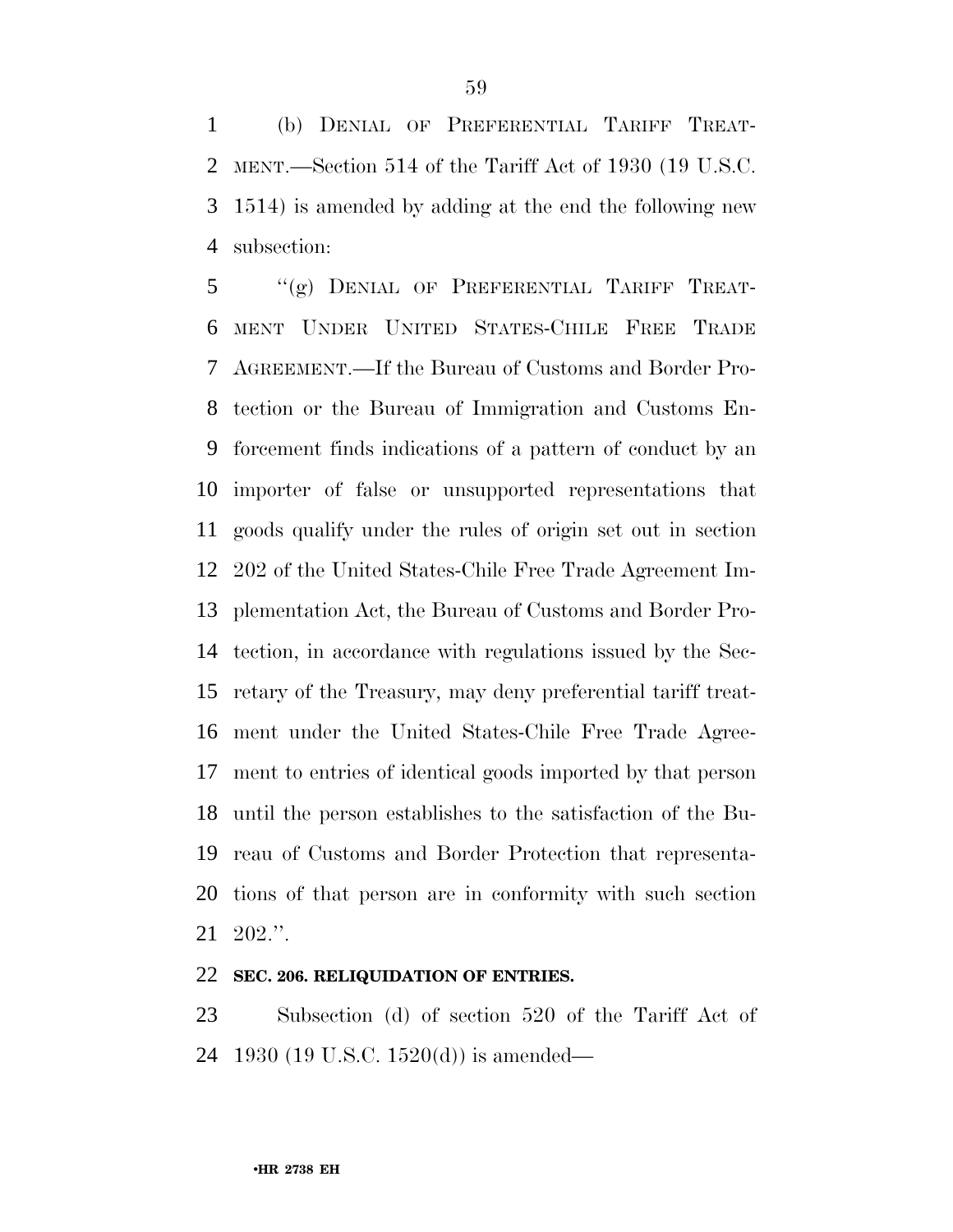1 (1) by striking "(d)" and inserting the fol- lowing: ''(d) GOODS QUALIFYING UNDER FREE TRADE AGREEMENT RULES OF ORIGIN.—''; (2) in the matter preceding paragraph (1), by inserting ''or section 202 of the United States-Chile Free Trade Agreement Implementation Act'' after 8  $"Act"$ ; (3) in paragraph (1), by striking ''those'' and inserting ''the applicable''; and (4) in paragraph (2), by inserting before the semicolon '', or other certificates of origin, as the case may be''. **SEC. 207. RECORDKEEPING REQUIREMENTS.** Section 508 of the Tariff Act of 1930 (19 U.S.C. 1508) is amended— (1) by striking the heading of subsection (b) and inserting the following: ''EXPORTATIONS TO NAFTA COUNTRIES.—''; and (2) by adding at the end the following: 21 "(f) CERTIFICATES OF ORIGIN FOR GOODS EX- PORTED UNDER THE UNITED STATES-CHILE FREE TRADE AGREEMENT.— 24 "(1) DEFINITIONS.—In this subsection: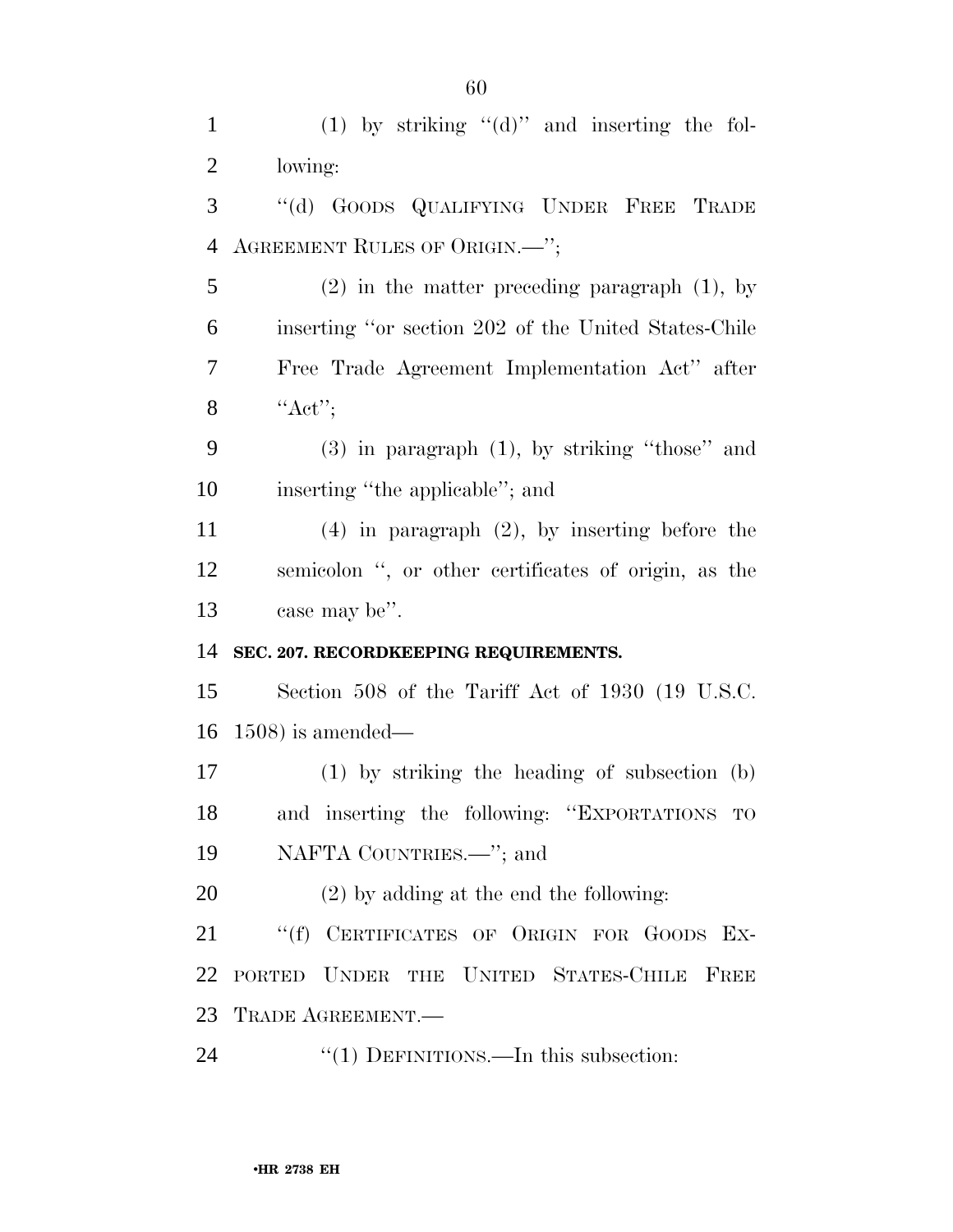| $\mathbf{1}$   | "(A) RECORDS AND SUPPORTING DOCU-                    |
|----------------|------------------------------------------------------|
| $\overline{2}$ | MENTS.—The term 'records and supporting              |
| 3              | documents' means, with respect to an exported        |
| $\overline{4}$ | good under paragraph (2), records and docu-          |
| 5              | ments related to the origin of the good,             |
| 6              | including—                                           |
| 7              | "(i) the purchase, cost, and value of,               |
| 8              | and payment for, the good;                           |
| 9              | "(ii) if applicable, the purchase, cost,             |
| 10             | and value of, and payment for, all mate-             |
| 11             | rials, including recovered goods, used in            |
| 12             | the production of the good; and                      |
| 13             | "(iii) if applicable, the production of              |
| 14             | the good in the form in which it was ex-             |
| 15             | ported.                                              |
| 16             | "(B) CHILE FTA CERTIFICATE OF ORI-                   |
| 17             | GIN.-The term 'Chile FTA Certificate of Ori-         |
| 18             | gin' means the certification, established under      |
| 19             | article 4.13 of the United States-Chile Free         |
| 20             | Trade Agreement, that a good qualifies as an         |
| 21             | originating good under such Agreement.               |
| 22             | "(2) EXPORTS TO CHILE.—Any person who                |
| 23             | completes and issues a Chile FTA Certificate of Ori- |
| 24             | gin for a good exported from the United States shall |
| 25             | make, keep, and, pursuant to rules and regulations   |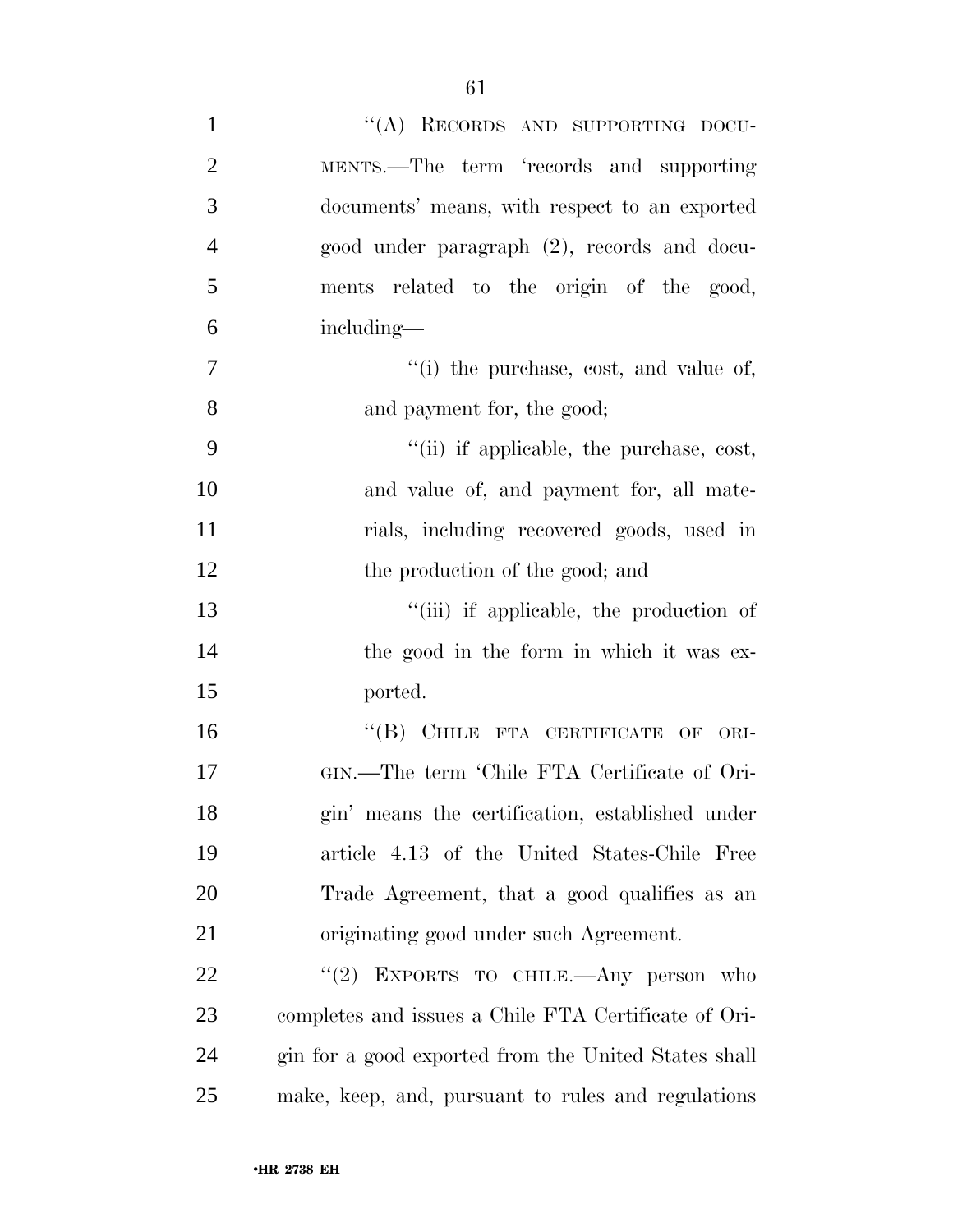promulgated by the Secretary of the Treasury, render for examination and inspection all records and supporting documents related to the origin of the good (including the Certificate or copies thereof). ''(3) RETENTION PERIOD.—Records and sup- porting documents shall be kept by the person who issued a Chile FTA Certificate of Origin for at least 5 years after the date on which the certificate was issued. ''(g) PENALTIES.—Any person who fails to retain records and supporting documents required by subsection (f) or the regulations issued to implement that subsection shall be liable for the greater of—  $\frac{1}{2}$  (1) a civil penalty not to exceed \$10,000; or 15 ''(2) the general record keeping penalty that ap- plies under the customs laws of the United States.''. **SEC. 208. ENFORCEMENT OF TEXTILE AND APPAREL RULES OF ORIGIN.** (a) ACTION DURING VERIFICATION.—If the Sec- retary of the Treasury requests the Government of Chile to conduct a verification pursuant to article 3.21 of the Agreement for purposes of determining that— (1) an exporter or producer in Chile is com-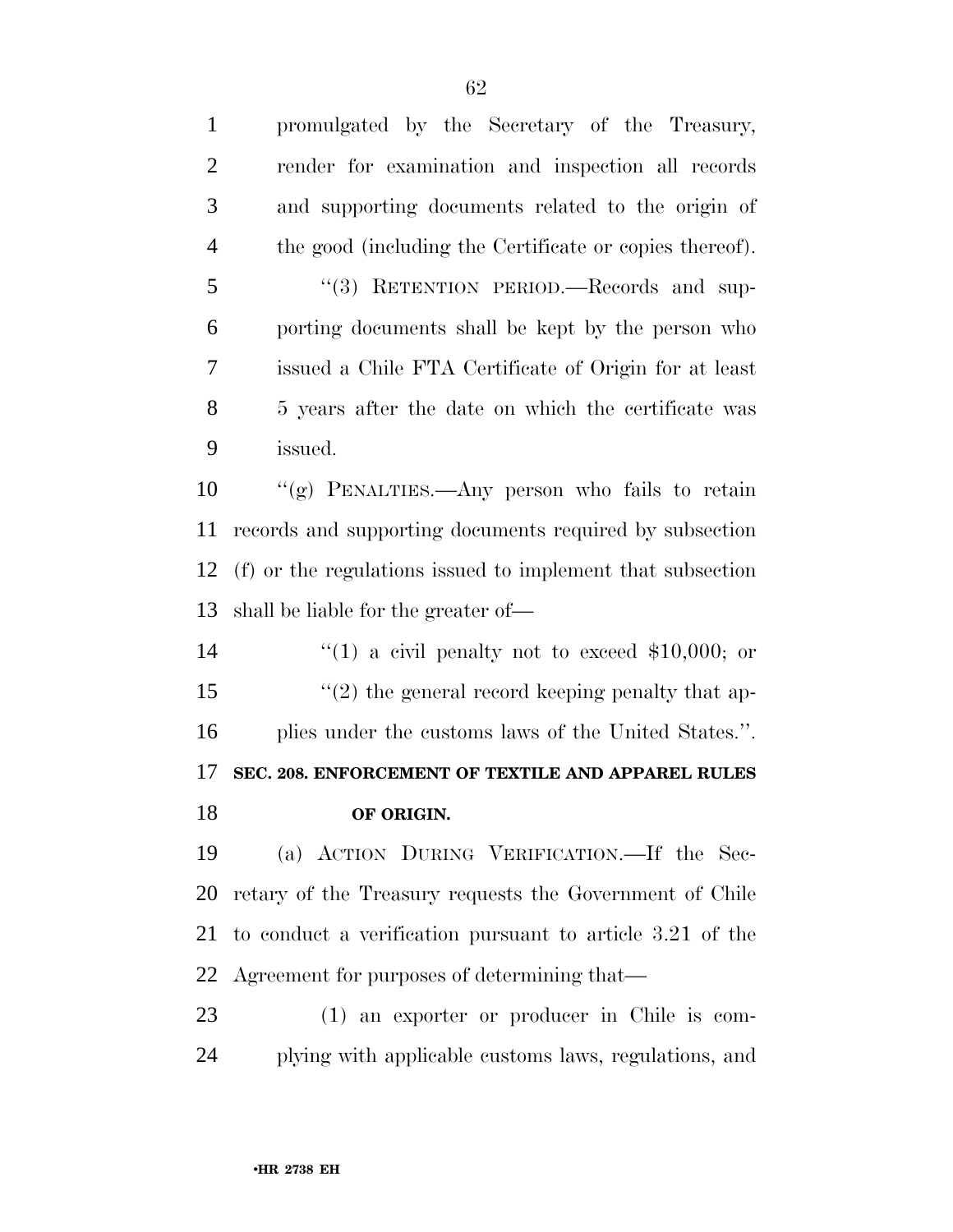| $\mathbf{1}$ | procedures regarding trade in textile and apparel             |
|--------------|---------------------------------------------------------------|
| 2            | goods, or                                                     |
| 3            | (2) claims that textile or apparel goods exported             |
| 4            | or produced by such exporter or producer—                     |
| 5            | (A) qualify as originating goods under sec-                   |
| 6            | tion 202 of this Act, or                                      |
| 7            | (B) are goods of Chile,                                       |
| 8            | are accurate,                                                 |
| 9            | the President may direct the Secretary to take appropriate    |
| 10           | action described in subsection (b) while the verification is  |
| 11           | being conducted.                                              |
| 12           | (b) APPROPRIATE ACTION DESCRIBED.—Appropriate                 |
| 13           | action under subsection (a) includes—                         |
| 14           | (1) suspension of liquidation of entries of textile           |
| 15           | and apparel goods exported or produced by the per-            |
| 16           | son that is the subject of the verification, in a case        |
| 17           | in which the request for verification was based on a          |
| 18           | reasonable suspicion of unlawful activity related to          |
| 19           | such goods; and                                               |
| 20           | $(2)$ publication of the name of the person that              |
| 21           | is the subject of the verification.                           |
| 22           | (c) ACTION WHEN INFORMATION IS<br>INSUFFI-                    |
| 23           | CIENT.—If the Secretary of the Treasury determines that       |
| 24           | the information obtained within 12 months after making        |
| 25           | a request for a verification under subsection (a) is insuffi- |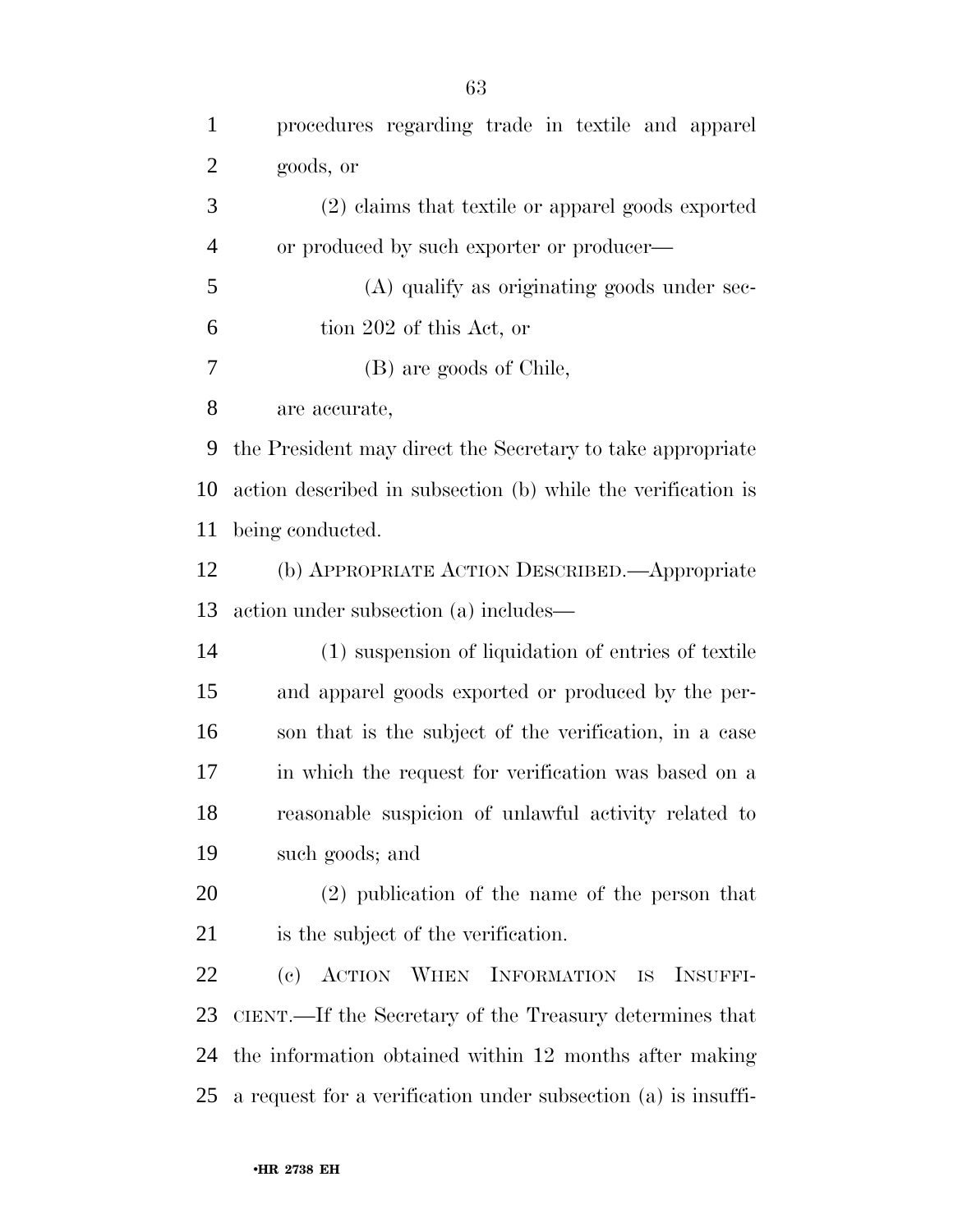cient to make a determination under subsection (a), the President may direct the Secretary to take appropriate ac- tion described in subsection (d) until such time as the Sec- retary receives information sufficient to make a deter- mination under subsection (a) or until such earlier date as the President may direct.

 (d) APPROPRIATE ACTION DESCRIBED.—Appro-priate action under subsection (c) includes—

 (1) publication of the identity of the person that is the subject of the verification;

 (2) denial of preferential tariff treatment under the Agreement to any textile or apparel goods ex- ported or produced by the person that is the subject of the verification; and

 (3) denial of entry into the United States of any textile or apparel goods exported or produced by the person that is the subject of the verification.

#### **SEC. 209. CONFORMING AMENDMENTS.**

19 Section  $508(b)(2)(B)(i)(I)$  of the Tariff Act of 1930 20 (19 U.S.C. 1508(b)(2)(B)(i)(I)) is amended—

 (1) by striking ''the last paragraph of section 311'' and inserting ''the eleventh paragraph of sec-tion 311''; and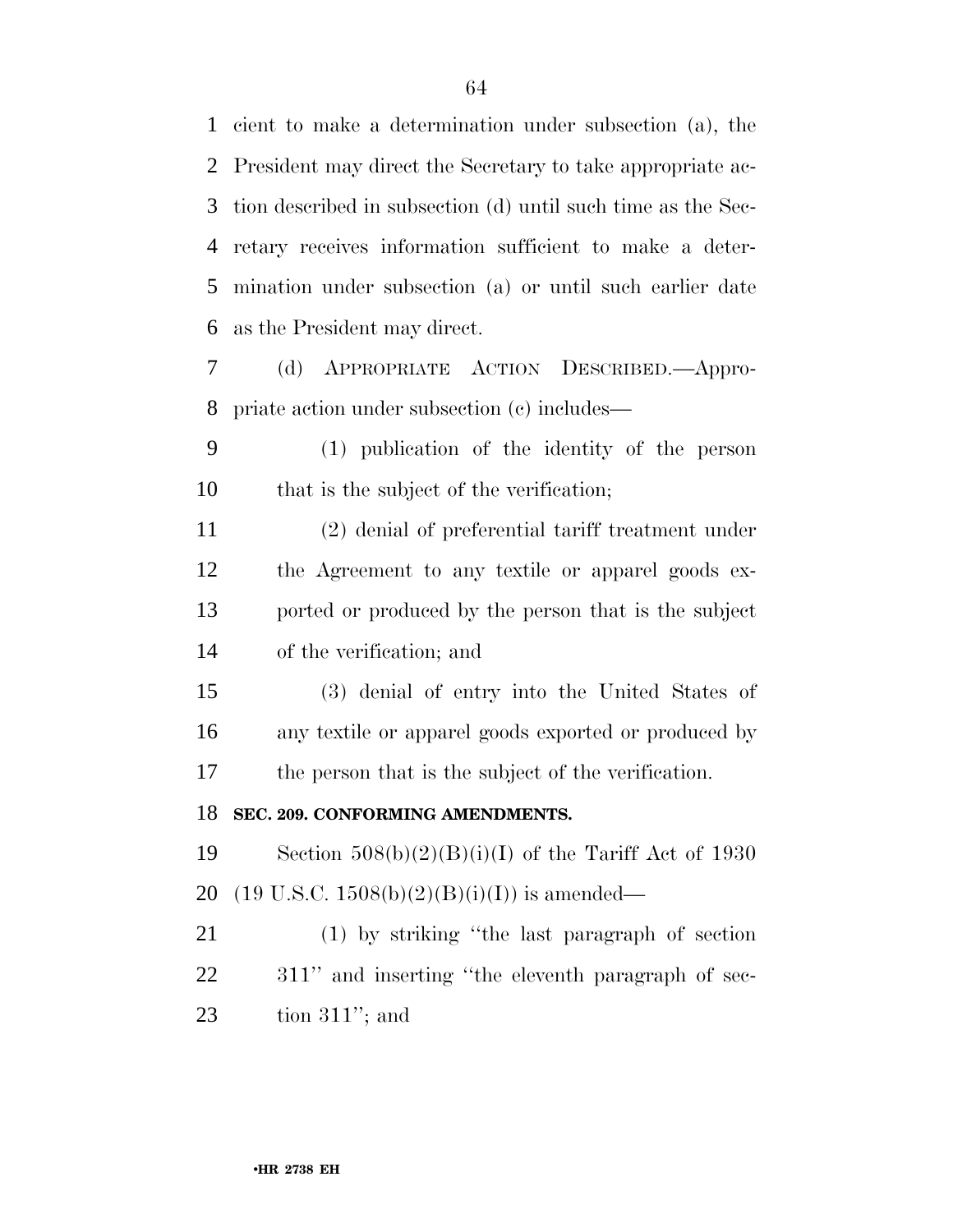| $\mathbf{1}$   | (2) by striking "the last proviso to section             |
|----------------|----------------------------------------------------------|
| $\overline{2}$ | $3(a)$ " and inserting "the proviso preceding the last   |
| 3              | proviso to section $3(a)$ .                              |
| 4              | SEC. 210. REGULATIONS.                                   |
| 5              | The Secretary of the Treasury shall prescribe such       |
| 6              | regulations as may be necessary to carry out—            |
| 7              | $(1)$ subsections $(a)$ through $(n)$ of section $202$ , |
| 8              | and sections $203$ and $204$ ;                           |
| 9              | (2) amendments made by the sections referred             |
| 10             | to in paragraph $(1)$ ; and                              |
| 11             | $(3)$ proclamations issued under section $2020$ .        |
| 12             | <b>TITLE III–RELIEF FROM</b>                             |
|                |                                                          |
| 13             | <b>IMPORTS</b>                                           |
| 14             | SEC. 301. DEFINITIONS.                                   |
| 15             | In this title:                                           |
| 16             | (1) COMMISSION.—The term "Commission"                    |
| 17             | means the United States International Trade Com-         |
| 18             | mission.                                                 |
| 19             | (2) CHILEAN ARTICLE.—The term "Chilean ar-               |
| 20             | ticle" means an article that qualifies as an origi-      |
| 21             | nating good under section $202(a)$ of this Act.          |
| 22             | (3) CHILEAN TEXTILE OR APPAREL ARTICLE.—                 |
| 23             | The term "Chilean textile or apparel article" means      |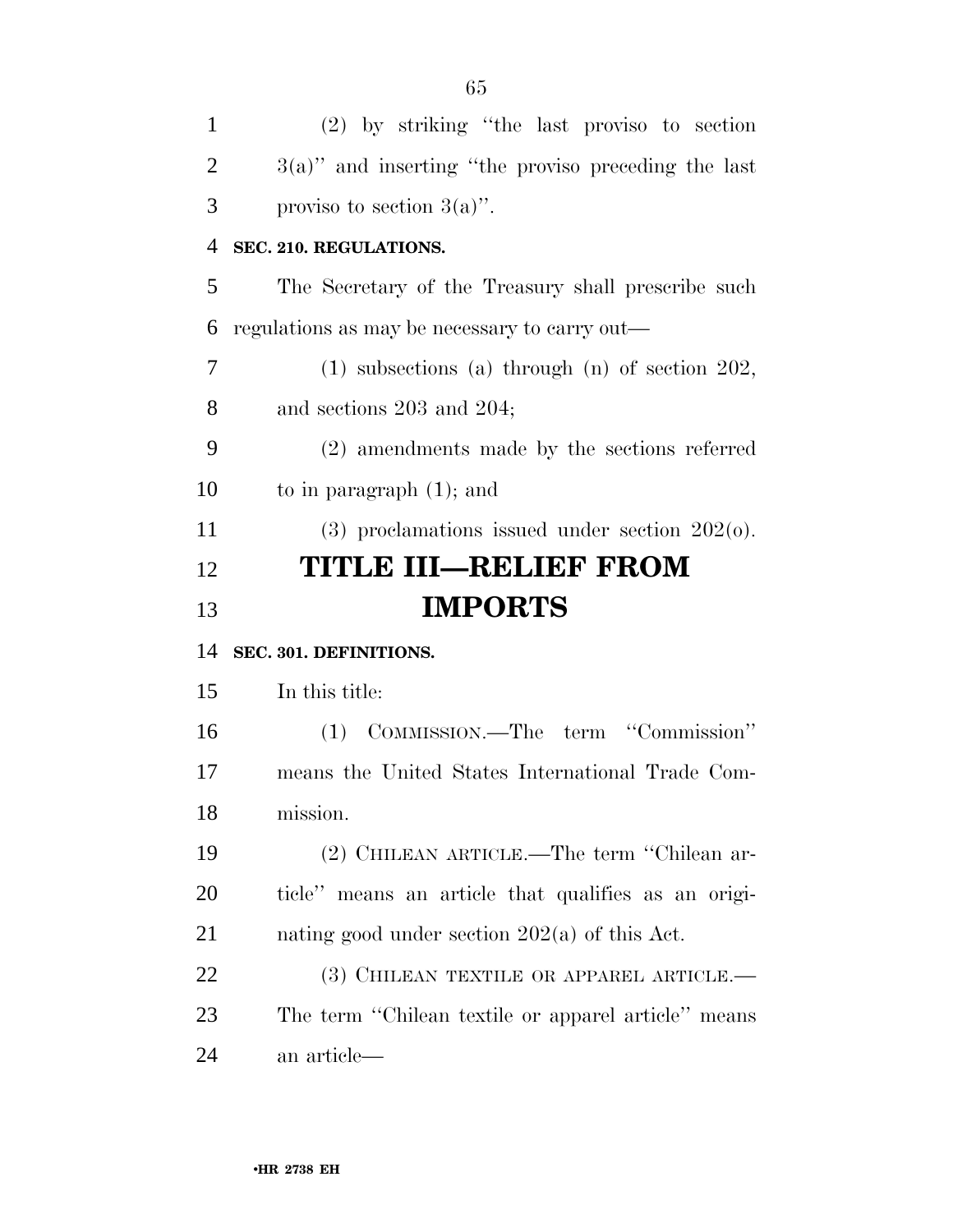(A) that is listed in the Annex to the Agreement on Textiles and Clothing referred to in section 101(d)(4) of the Uruguay Round Agreements Act (19 U.S.C. 3511(d)(4)); and (B) that is a Chilean article.

# **Subtitle A—Relief From Imports Benefiting From the Agreement**

# **SEC. 311. COMMENCING OF ACTION FOR RELIEF.**

 (a) FILING OF PETITION.—A petition requesting ac- tion under this subtitle for the purpose of adjusting to the obligations of the United States under the Agreement may be filed with the Commission by an entity, including a trade association, firm, certified or recognized union, or group of workers, that is representative of an industry. The Commission shall transmit a copy of any petition filed under this subsection to the United States Trade Rep-resentative.

 (b) INVESTIGATION AND DETERMINATION.—Upon the filing of a petition under subsection (a), the Commis- sion, unless subsection (d) applies, shall promptly initiate an investigation to determine whether, as a result of the reduction or elimination of a duty provided for under the Agreement, a Chilean article is being imported into the United States in such increased quantities, in absolute terms or relative to domestic production, and under such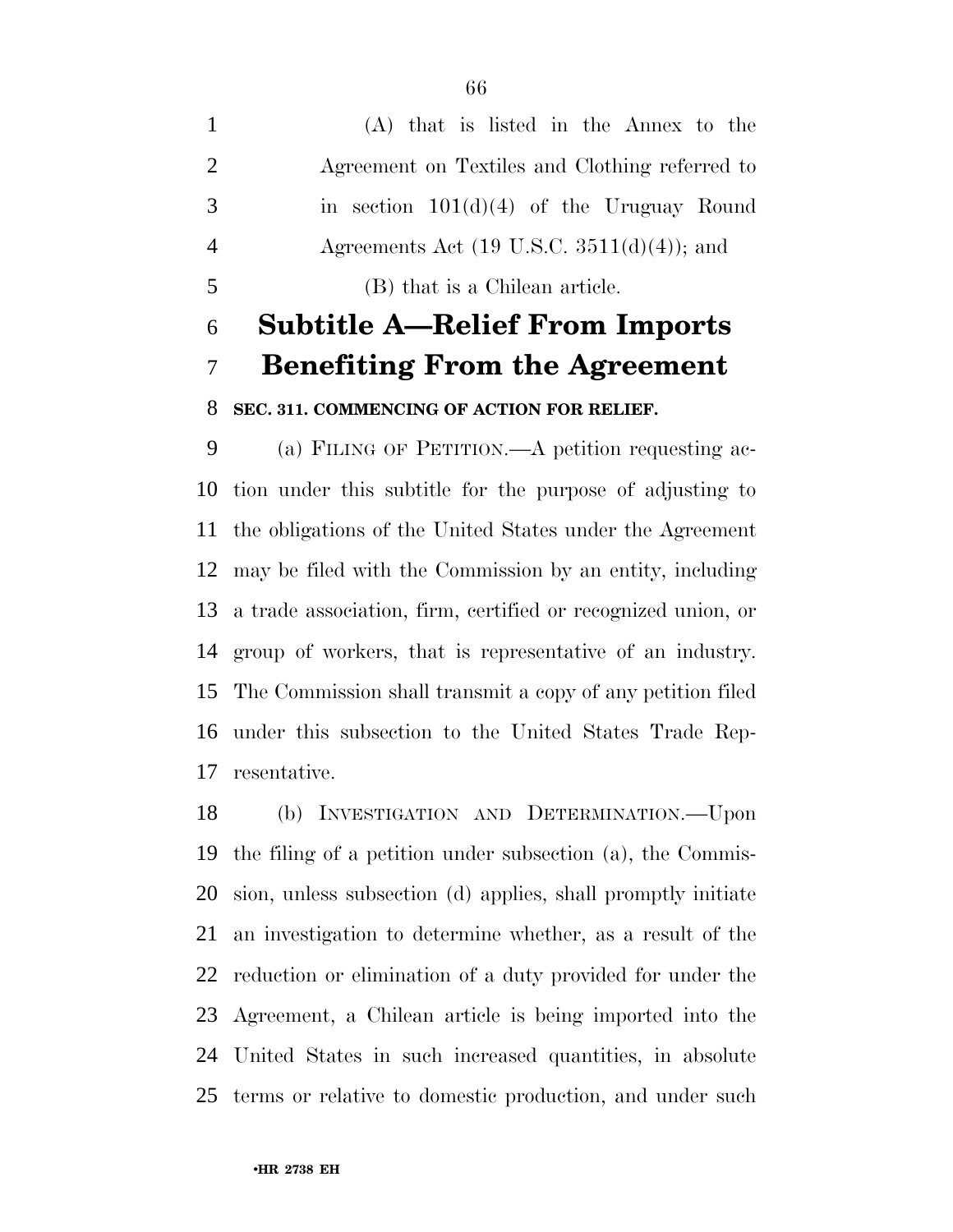conditions that imports of the Chilean article constitute a substantial cause of serious injury or threat thereof to the domestic industry producing an article that is like, or directly competitive with, the imported article.

 (c) APPLICABLE PROVISIONS.—The following provi- sions of section 202 of the Trade Act of 1974 (19 U.S.C. 2252) apply with respect to any investigation initiated under subsection (b):

 (1) Paragraphs (1)(B) and (3) of subsection (b).

- (2) Subsection (c).
- (3) Subsection (i).

 (d) ARTICLES EXEMPT FROM INVESTIGATION.—No investigation may be initiated under this section with re- spect to any Chilean article if, after the date that the Agreement enters into force, import relief has been pro- vided with respect to that Chilean article under this sub- title, or if, at the time the petition is filed, the article is subject to import relief under chapter 1 of title II of the Trade Act of 1974.

### **SEC. 312. COMMISSION ACTION ON PETITION.**

 (a) DETERMINATION.—Not later than 120 days after the date on which an investigation is initiated under sec- tion 311(b) with respect to a petition, the Commission shall make the determination required under that section.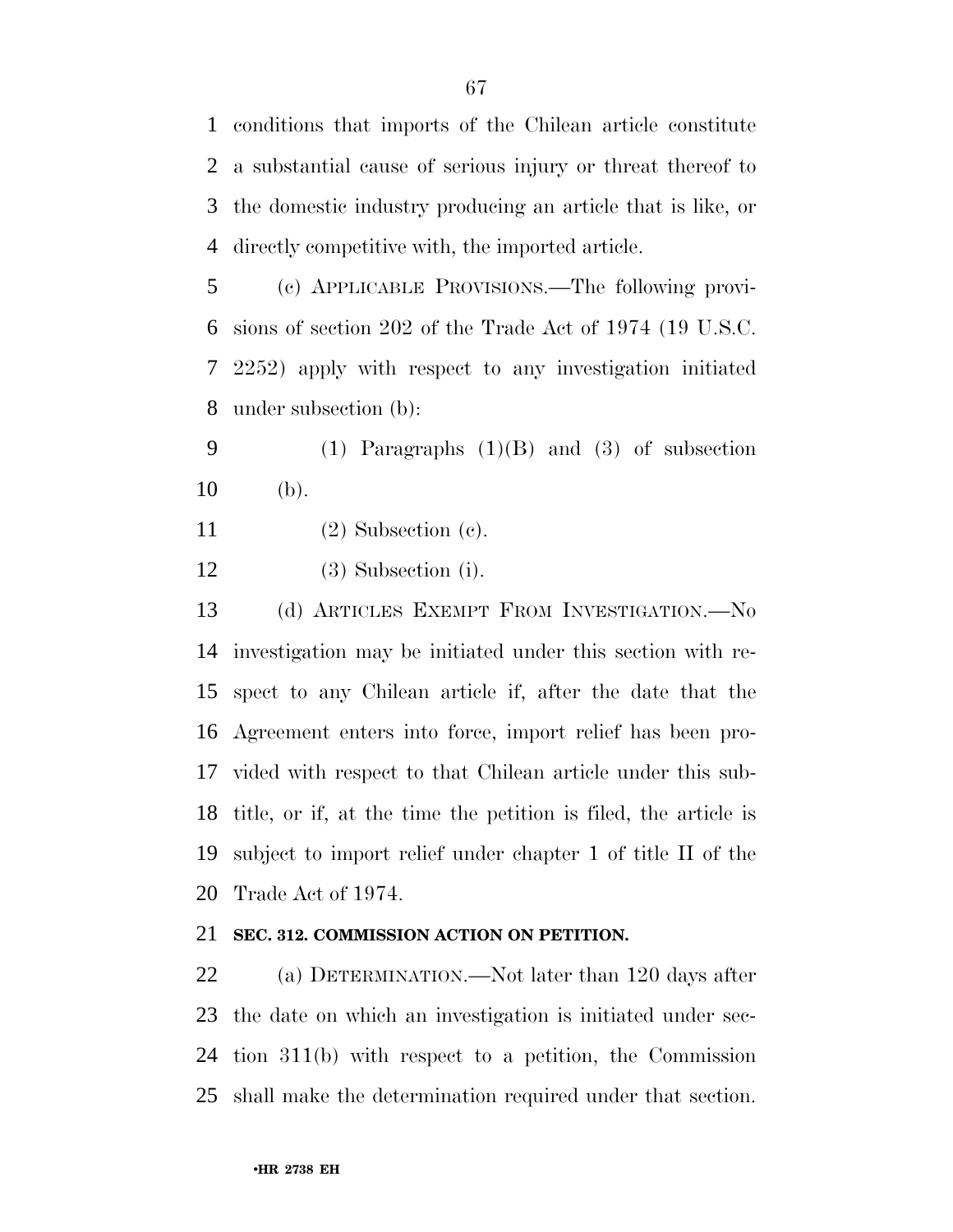(b) APPLICABLE PROVISIONS.—For purposes of this subtitle, the provisions of paragraphs (1), (2), and (3) of section 330(d) of the Tariff Act of 1930 (19 U.S.C. 4 1330(d)  $(1)$ ,  $(2)$ , and  $(3)$  shall be applied with respect to determinations and findings made under this section as if such determinations and findings were made under section 202 of the Trade Act of 1974 (19 U.S.C. 2252).

8 (c) ADDITIONAL FINDING AND RECOMMENDATION IF DETERMINATION AFFIRMATIVE.—If the determination made by the Commission under subsection (a) with respect to imports of an article is affirmative, or if the President may consider a determination of the Commission to be an affirmative determination as provided for under paragraph (1) of section 330(d) of the Tariff Act of 1930 (19 U.S.C. 1330(d)), the Commission shall find, and recommend to the President in the report required under subsection (d), the amount of import relief that is necessary to remedy or prevent the injury found by the Commission in the de- termination and to facilitate the efforts of the domestic industry to make a positive adjustment to import competi- tion. The import relief recommended by the Commission under this subsection shall be limited to the relief de- scribed in section 313(c). Only those members of the Com- mission who voted in the affirmative under subsection (a) are eligible to vote on the proposed action to remedy or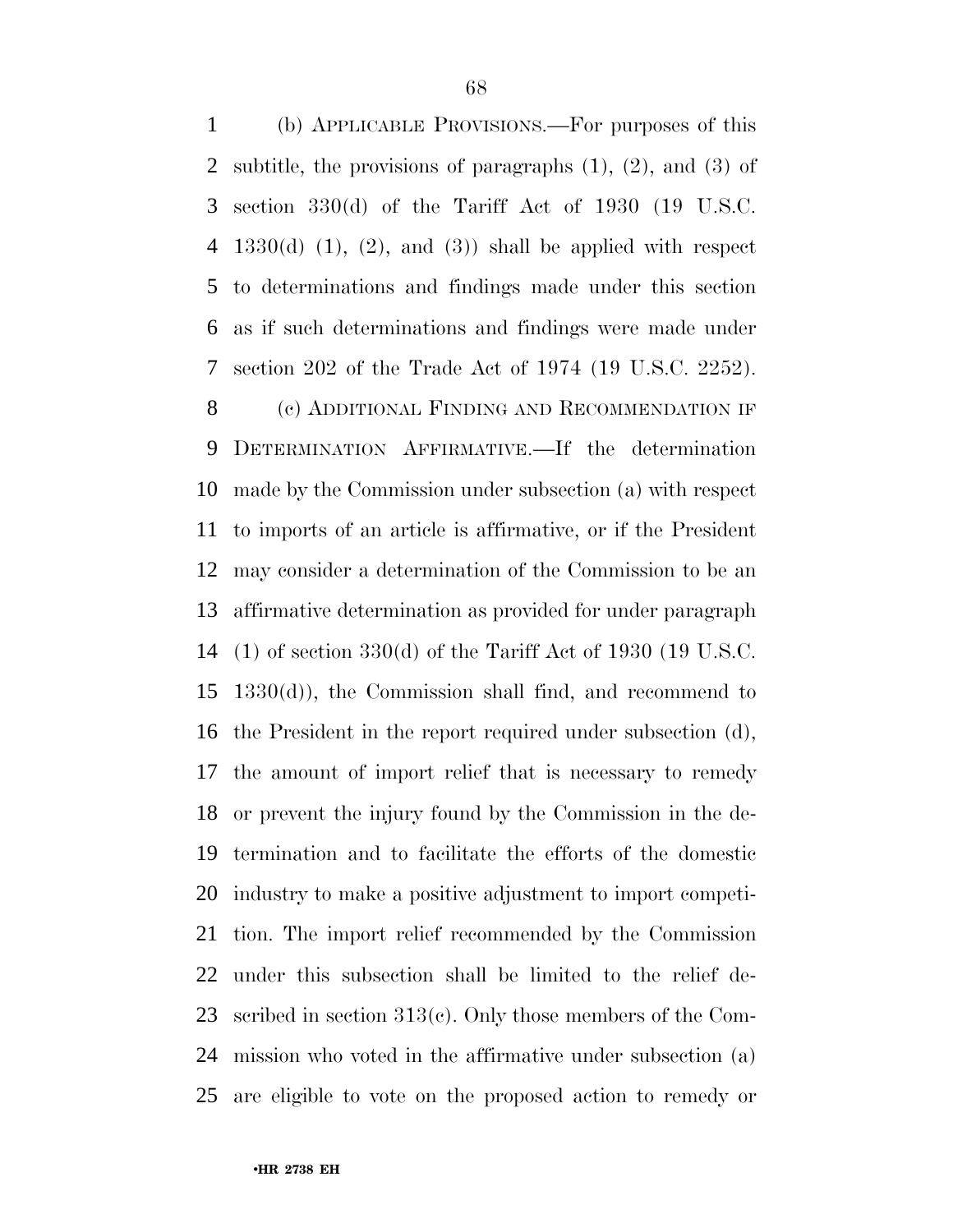prevent the injury found by the Commission. Members of the Commission who did not vote in the affirmative may submit, in the report required under subsection (d), sepa- rate views regarding what action, if any, should be taken to remedy or prevent the injury.

 (d) REPORT TO PRESIDENT.—Not later than the date that is 30 days after the date on which a determina- tion is made under subsection (a) with respect to an inves- tigation, the Commission shall submit to the President a report that includes—

 (1) the determination made under subsection (a) and an explanation of the basis for the deter-mination;

 (2) if the determination under subsection (a) is affirmative, any findings and recommendations for import relief made under subsection (c) and an ex- planation of the basis for each recommendation; and (3) any dissenting or separate views by mem- bers of the Commission regarding the determination and recommendation referred to in paragraphs (1) and (2).

 (e) PUBLIC NOTICE.—Upon submitting a report to the President under subsection (d), the Commission shall promptly make public such report (with the exception of information which the Commission determines to be con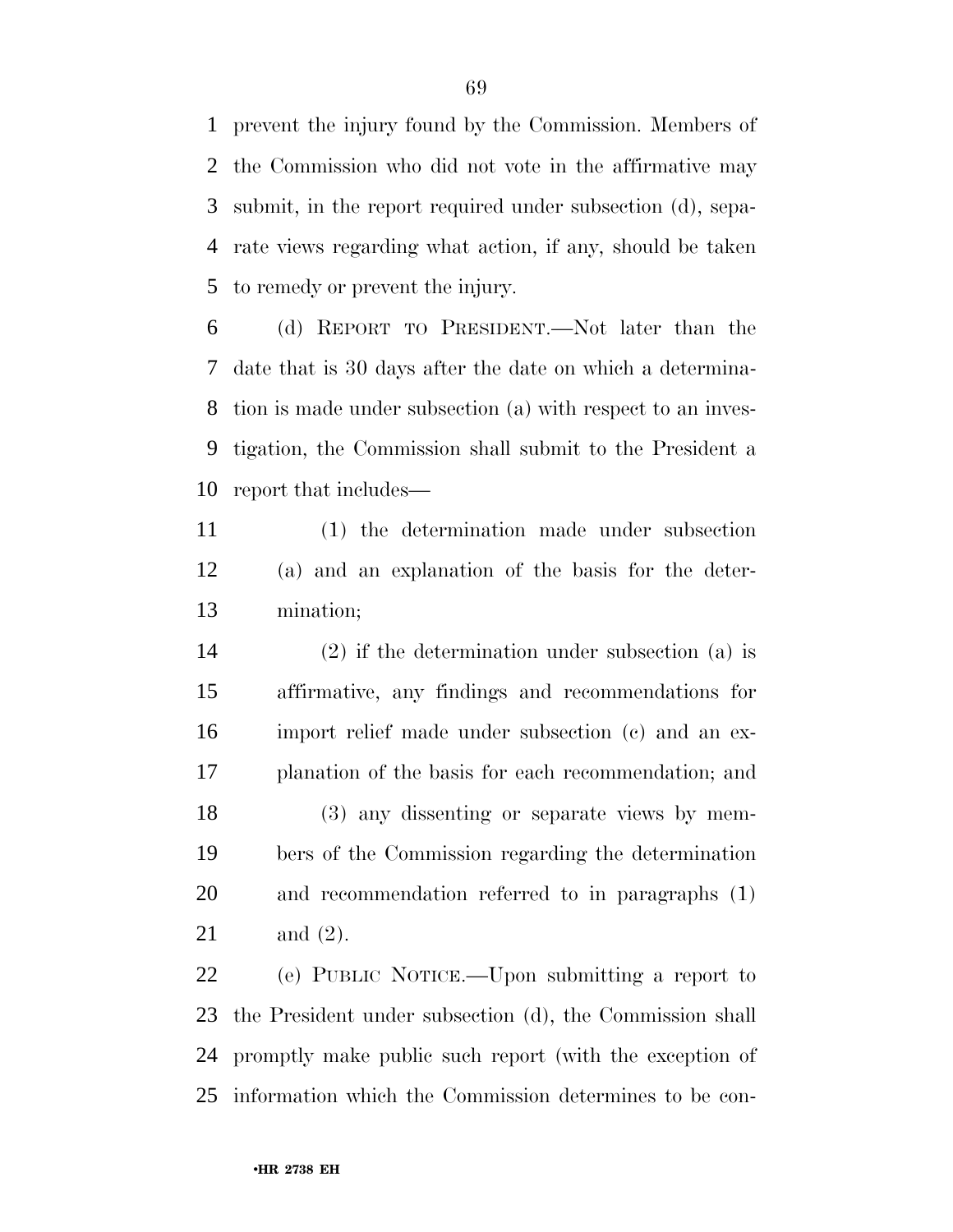fidential) and shall cause a summary thereof to be pub-lished in the Federal Register.

## **SEC. 313. PROVISION OF RELIEF.**

 (a) IN GENERAL.—Not later than the date that is 30 days after the date on which the President receives the report of the Commission in which the Commission's de-7 termination under section  $312(a)$  is affirmative, or which contains a determination under section 312(a) that the President considers to be affirmative under paragraph (1) of section 330(d) of the Tariff Act of 1930 (19 U.S.C.  $1330(d)(1)$ , the President, subject to subsection (b), shall provide relief from imports of the article that is the subject of such determination to the extent that the President de- termines necessary to remedy or prevent the injury found by the Commission and to facilitate the efforts of the do- mestic industry to make a positive adjustment to import competition.

 (b) EXCEPTION.—The President is not required to provide import relief under this section if the President determines that the provision of the import relief will not provide greater economic and social benefits than costs. 22 (c) NATURE OF RELIEF.

 (1) IN GENERAL.—The import relief that the President is authorized to provide under this section with respect to imports of an article is as follows: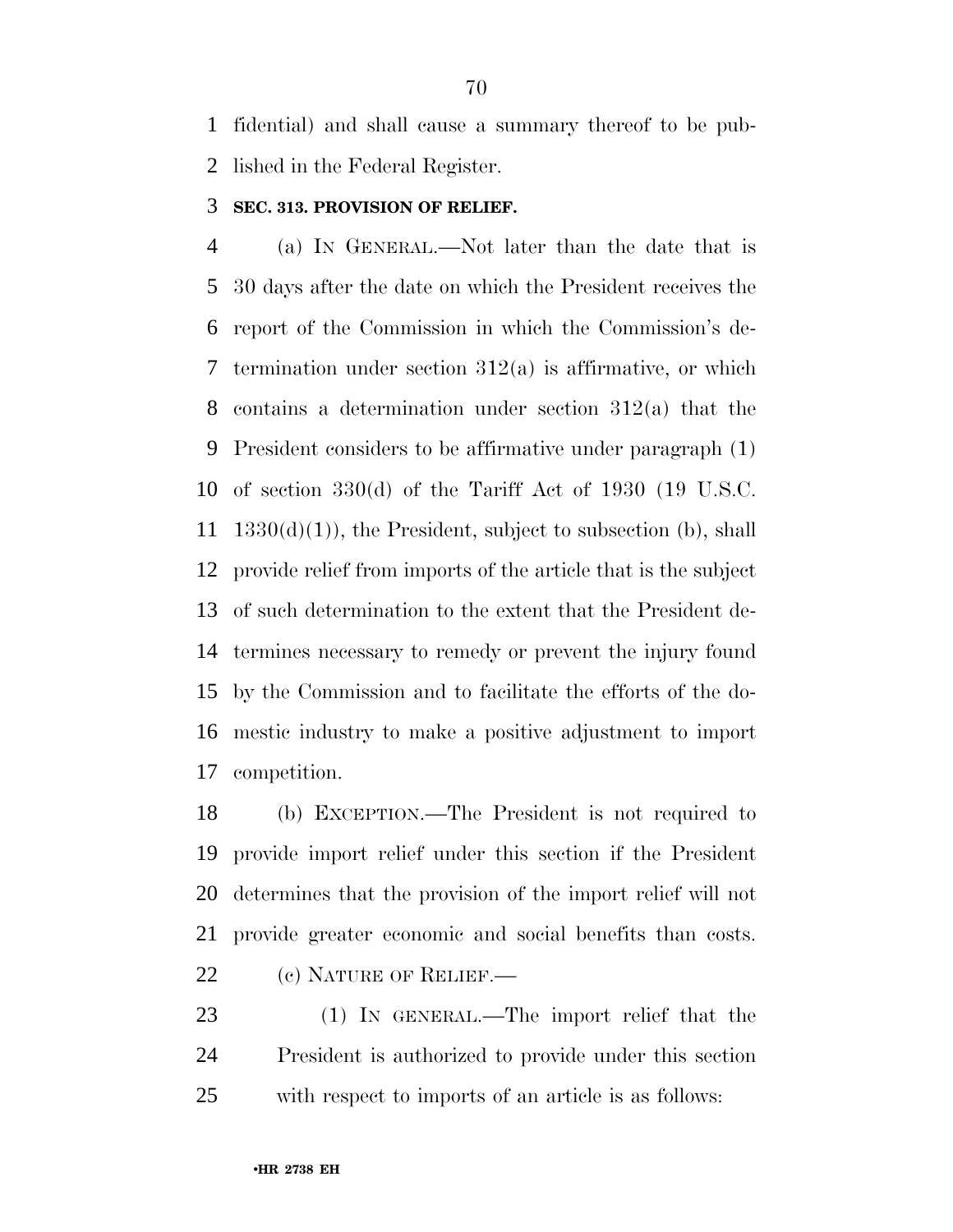| $\mathbf{1}$   | (A) The suspension of any further reduc-                |
|----------------|---------------------------------------------------------|
| $\overline{2}$ | tion provided for under Annex 3.3 of the Agree-         |
| 3              | ment in the duty imposed on such article.               |
| $\overline{4}$ | (B) An increase in the rate of duty im-                 |
| 5              | posed on such article to a level that does not          |
| 6              | exceed the lesser of-                                   |
| 7              | (i) the column 1 general rate of duty                   |
| 8              | imposed under the HTS on like articles at               |
| 9              | the time the import relief is provided; or              |
| 10             | (ii) the column 1 general rate of duty                  |
| 11             | imposed under the HTS on like articles on               |
| 12             | the day before the date on which the                    |
| 13             | Agreement enters into force.                            |
| 14             | (2) PROGRESSIVE LIBERALIZATION.—If the pe-              |
| 15             | riod for which import relief is provided under this     |
| 16             | section is greater than 1 year, the President shall     |
| 17             | provide for the progressive liberalization (described)  |
| 18             | in article $8.2(2)$ of the Agreement) of such relief at |
| 19             | regular intervals during the period of its application. |
| 20             | (d) PERIOD OF RELIEF.—                                  |
| 21             | (1) IN GENERAL.—Subject to paragraph $(2)$ ,            |
| 22             | the import relief that the President is authorized to   |
| 23             | provide under this section, including any extensions    |
| 24             | thereof, may not, in the aggregate, exceed 3 years.     |
| 25             | $(2)$ EXTENSION.—                                       |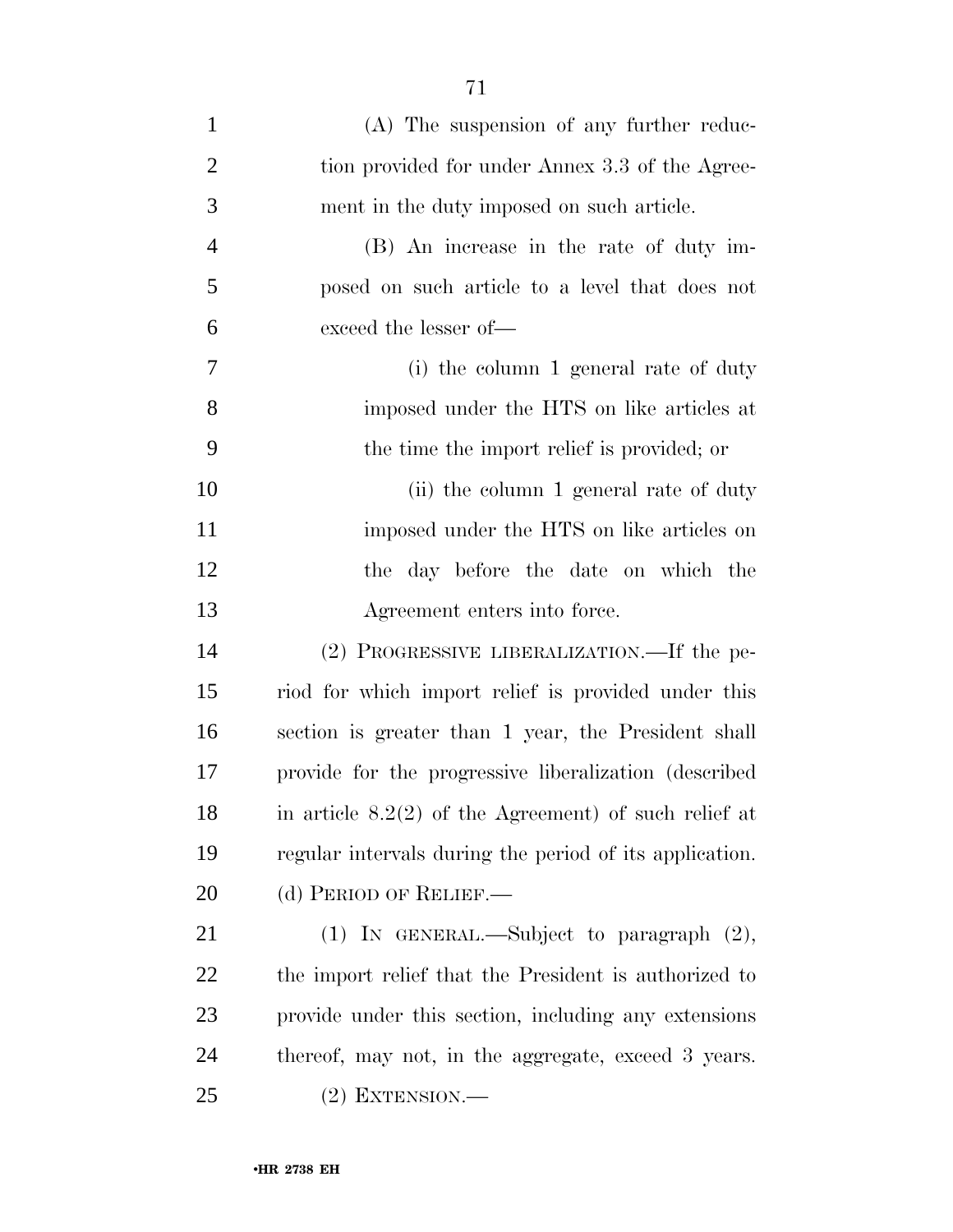| $\mathbf{1}$   | $(A)$ In GENERAL.—If the initial period for       |
|----------------|---------------------------------------------------|
| $\overline{2}$ | any import relief provided under this section is  |
| 3              | less than 3 years, the President, after receiving |
| $\overline{4}$ | an affirmative determination from the Commis-     |
| 5              | sion under subparagraph (B), may extend the       |
| 6              | effective period of any import relief provided    |
| 7              | under this section, subject to the limitation     |
| 8              | under paragraph $(1)$ , if the President deter-   |
| 9              | mines that—                                       |
| 10             | (i) the import relief continues to be             |
| 11             | necessary to remedy or prevent serious in-        |
| 12             | jury and to facilitate adjustment; and            |
| 13             | (ii) there is evidence that the industry          |
| 14             | is making a positive adjustment to import         |
| 15             | competition.                                      |
| 16             | (B) ACTION BY COMMISSION.—(i) Upon a              |
| 17             | petition on behalf of the industry concerned,     |
| 18             | filed with the Commission not earlier than the    |
| 19             | date which is 9 months, and not later than the    |
| 20             | date which is 6 months, before the date on        |
| 21             | which any action taken under subsection (a) is    |
| 22             | to terminate, the Commission shall conduct an     |
| 23             | investigation to determine whether action under   |
| 24             | this section continues to be necessary to remedy  |
| 25             | or prevent serious injury and whether there is    |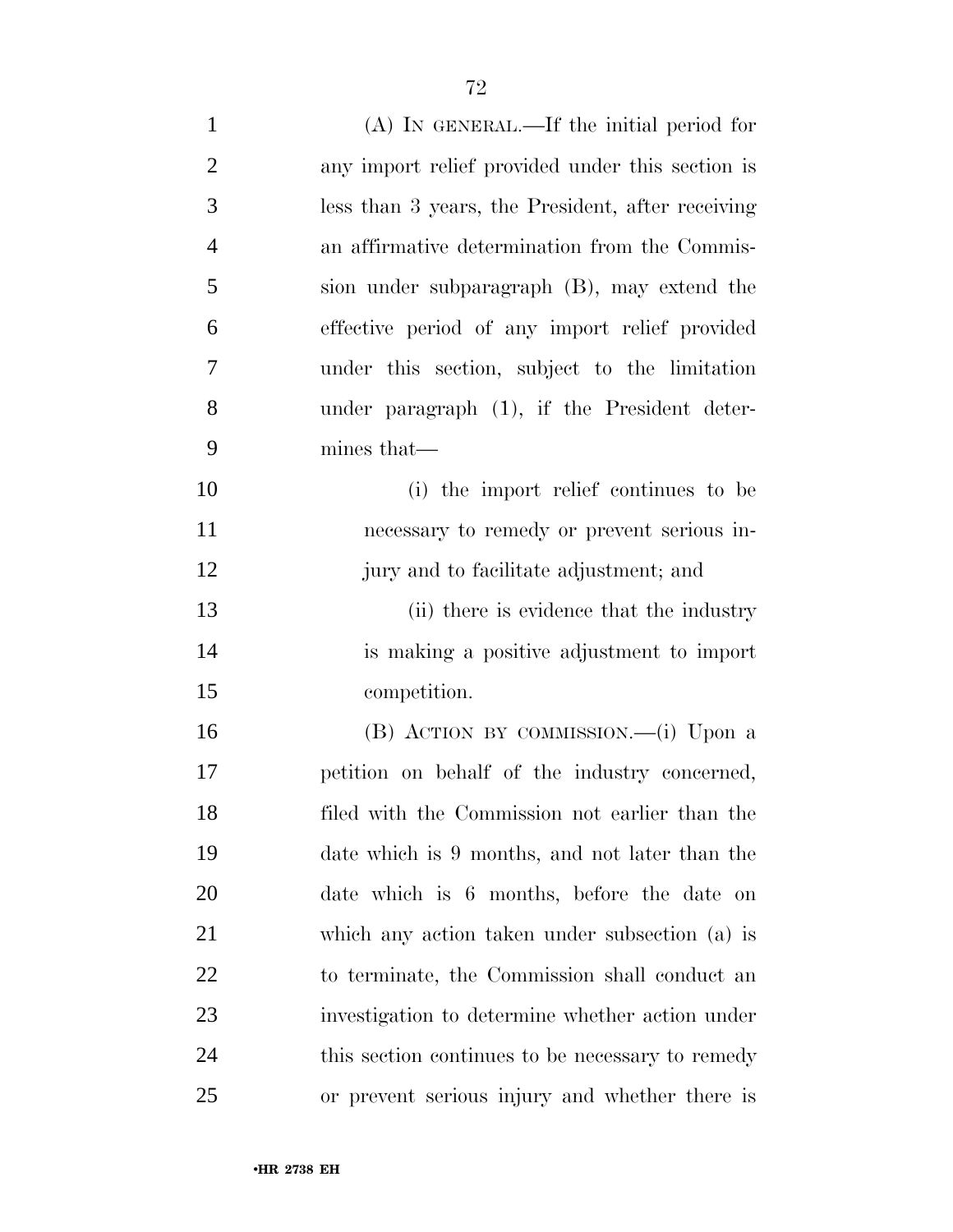evidence that the industry is making a positive adjustment to import competition.

 (ii) The Commission shall publish notice of the commencement of any proceeding under this subparagraph in the Federal Register and shall, within a reasonable time thereafter, hold a public hearing at which the Commission shall afford interested parties and consumers an op- portunity to be present, to present evidence, and to respond to the presentations of other parties and consumers, and otherwise to be heard.

 (iii) The Commission shall transmit to the President a report on its investigation and de- termination under this subparagraph not later 16 than 60 days before the action under subsection (a) is to terminate, unless the President speci-fies a different date.

 (e) RATE AFTER TERMINATION OF IMPORT RE- LIEF.—When import relief under this section is termi-nated with respect to an article—

 (1) the rate of duty on that article after such termination and on or before December 31 of the year in which such termination occurs shall be the rate that, according to the Schedule of the United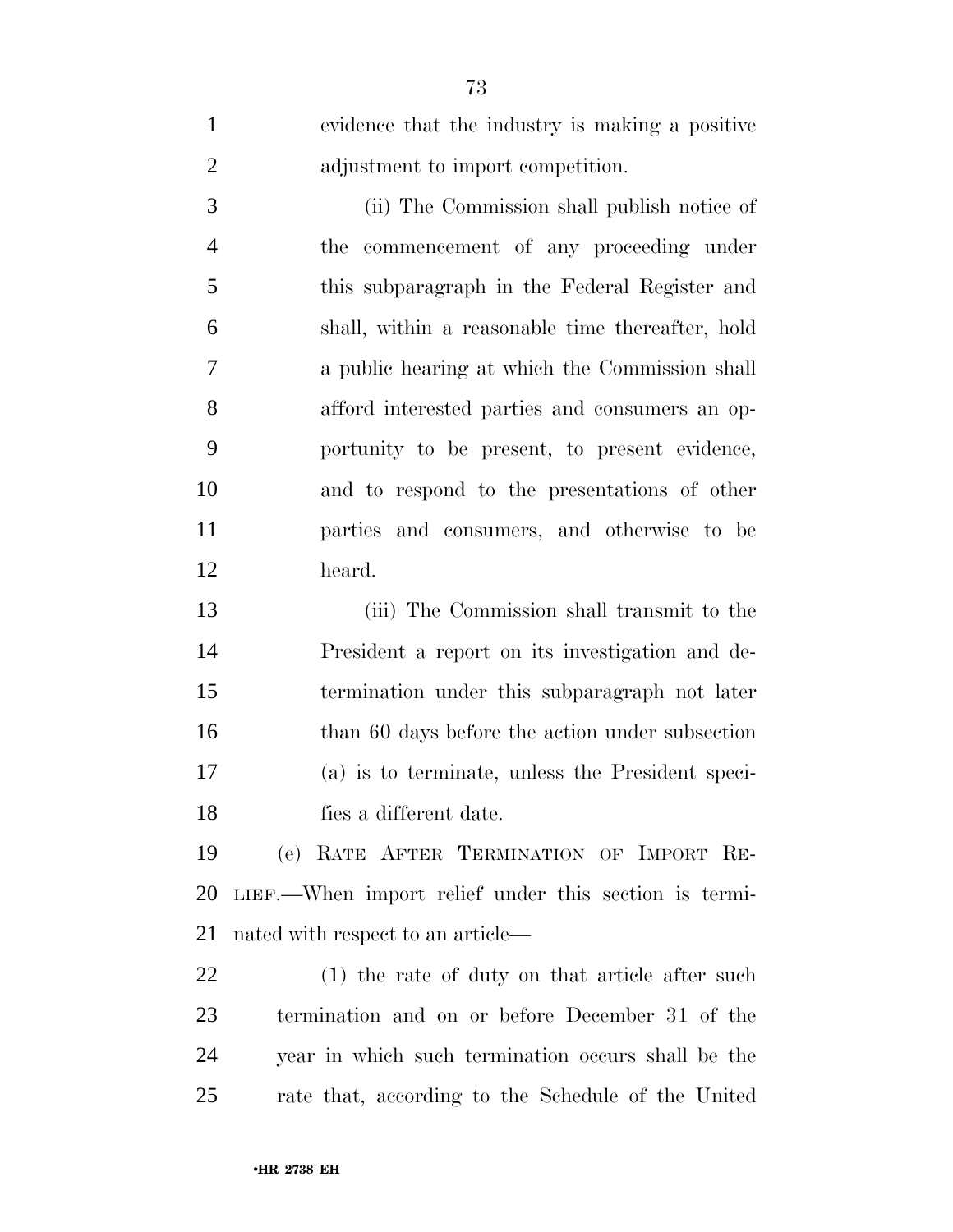| $\overline{2}$ | elimination of the tariff, would have been in effect         |
|----------------|--------------------------------------------------------------|
| 3              | 1 year after the provision of relief under subsection        |
| $\overline{4}$ | $(a)$ ; and                                                  |
| 5              | $(2)$ the rate of duty for that article after De-            |
| 6              | cember 31 of the year in which termination occurs            |
| 7              | shall be, at the discretion of the President, either—        |
| 8              | $(A)$ the applicable rate of duty for that ar-               |
| 9              | ticle set out in the Schedule of the United                  |
| 10             | States in Annex 3.3 of the Agreement; or                     |
| 11             | (B) the rate of duty resulting from the                      |
| 12             | elimination of the tariff in equal annual stages             |
| 13             | ending on the date set out in the United States              |
| 14             | Schedule in Annex 3.3 of the Agreement for the               |
| 15             | elimination of the tariff.                                   |
| 16             | (f) ARTICLES EXEMPT FROM RELIEF.—No import                   |
| 17             | relief may be provided under this section on any article     |
| 18             | subject to import relief under chapter 1 of title II of the  |
|                | 19 Trade Act of 1974.                                        |
| 20             | SEC. 314. TERMINATION OF RELIEF AUTHORITY.                   |
| 21             | (a) GENERAL RULE.—No import relief may be pro-               |
| 22             | vided under this subtitle after the date that is 10 years    |
| 23             | after the date on which the Agreement enters into force.     |
| 24             | (b) EXCEPTION.—If an article for which relief is pro-        |
| 25             | vided under this subtitle is an article for which the period |

States in Annex 3.3 of the Agreement for the staged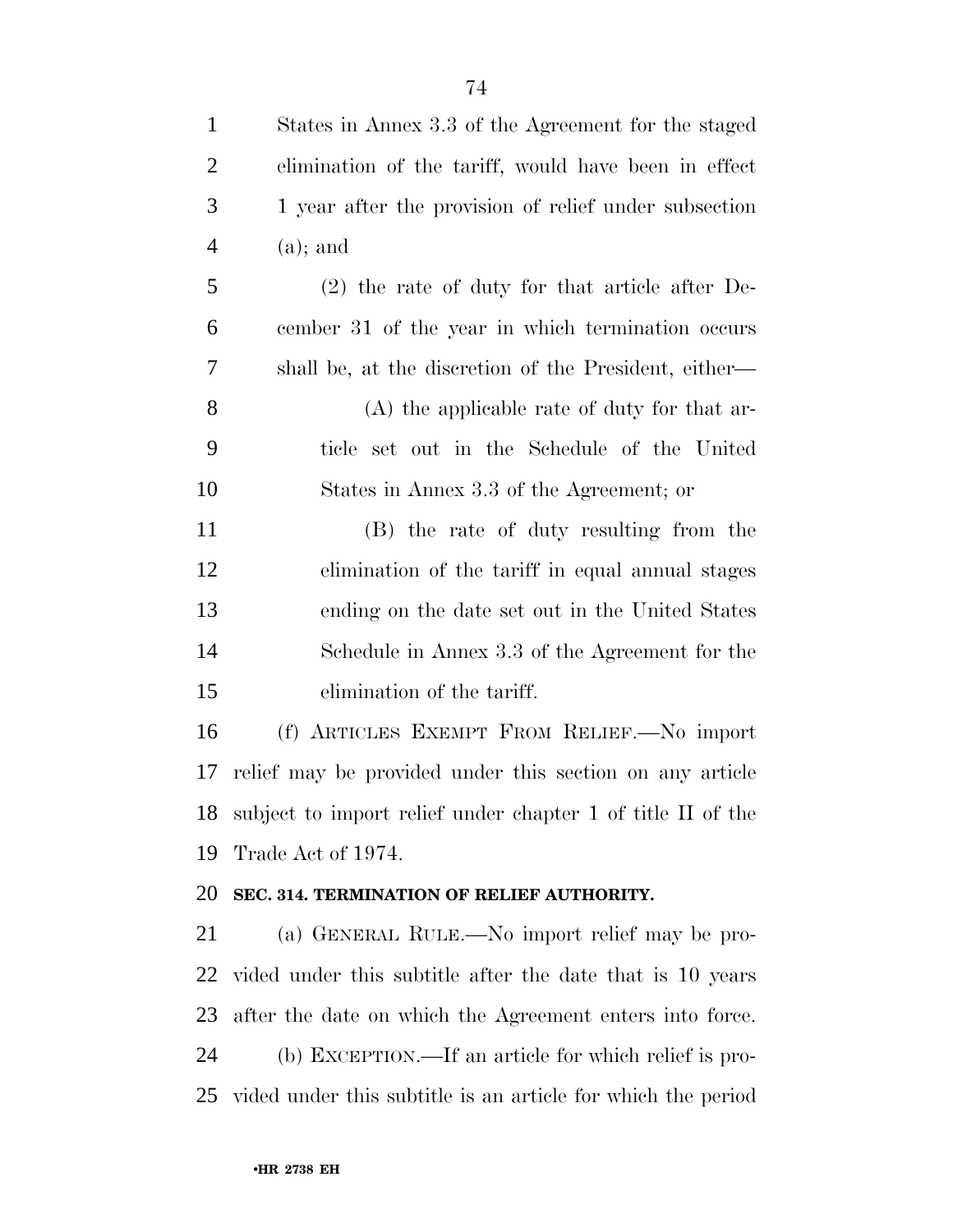for tariff elimination, set out in the Schedule of the United States to Annex 3.3 of the Agreement, is 12 years, no relief under this subtitle may be provided for that article after the date that is 12 years after the date on which the Agreement enters into force.

#### **SEC. 315. COMPENSATION AUTHORITY.**

 For purposes of section 123 of the Trade Act of 1974 (19 U.S.C. 2133), any import relief provided by the Presi- dent under section 313 shall be treated as action taken under chapter 1 of title II of such Act.

#### **SEC. 316. CONFIDENTIAL BUSINESS INFORMATION.**

 Section 202(a)(8) of the Trade Act of 1974 (19 13 U.S.C.  $2252(a)(8)$  is amended in the first sentence—

14 (1) by striking "and"; and

 (2) by inserting before the period at the end '', and title III of the United States-Chile Free Trade Agreement Implementation Act''.

## **Subtitle B—Textile and Apparel**

**Safeguard Measures**

### **SEC. 321. COMMENCEMENT OF ACTION FOR RELIEF.**

 (a) IN GENERAL.—A request under this subtitle for the purpose of adjusting to the obligations of the United States under the Agreement may be filed with the Presi- dent by an interested party. Upon the filing of a request, the President shall review the request to determine, from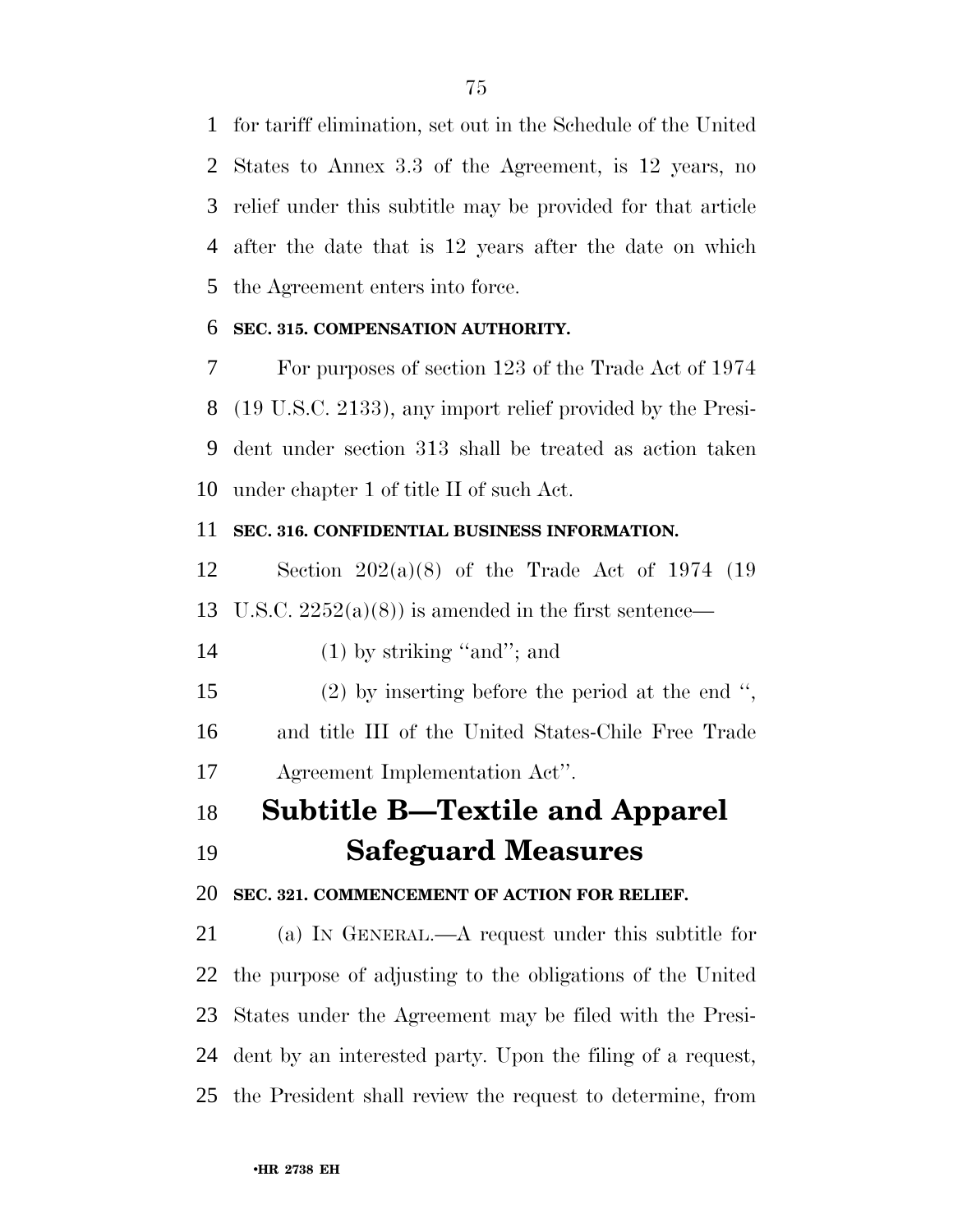information presented in the request, whether to com-mence consideration of the request.

 (b) PUBLICATION OF REQUEST.—If the President de- termines that the request under subsection (a) provides the information necessary for the request to be considered, the President shall cause to be published in the Federal Register a notice of commencement of consideration of the request, and notice seeking public comments regarding the request. The notice shall include the request and the dates by which comments and rebuttals must be received.

#### **SEC. 322. DETERMINATION AND PROVISION OF RELIEF.**

(a) DETERMINATION.—

 (1) IN GENERAL.—If a positive determination is made under section 321(b), the President shall de- termine whether, as a result of the elimination of a duty under the Agreement, a Chilean textile or ap- parel article is being imported into the United States in such increased quantities, in absolute terms or relative to the domestic market for that article, and under such conditions as to cause serious damage, or actual threat thereof, to a domestic industry pro- ducing an article that is like, or directly competitive with, the imported article.

 (2) SERIOUS DAMAGE.—In making a deter-mination under paragraph (1), the President—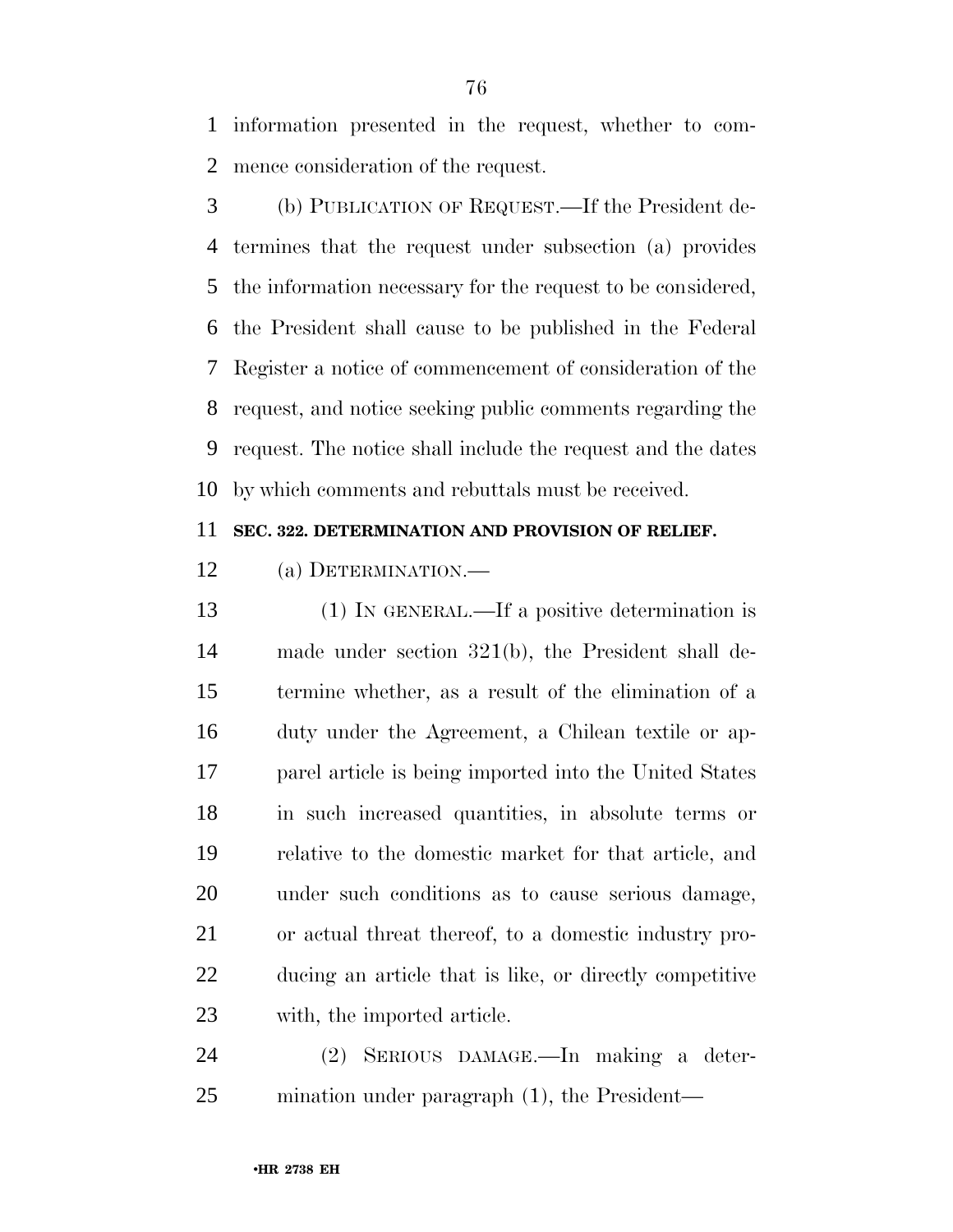(A) shall examine the effect of increased imports on the domestic industry, as reflected in changes in such relevant economic factors as output, productivity, utilization of capacity, in- ventories, market share, exports, wages, em- ployment, domestic prices, profits, and invest- ment, none of which is necessarily decisive; and (B) shall not consider changes in tech- nology or consumer preference as factors sup- porting a determination of serious damage or actual threat thereof. 12 (b) PROVISION OF RELIEF.— (1) IN GENERAL.—If a determination under subsection (a) is affirmative, the President may pro- vide relief from imports of the article that is the subject of such determination, as provided in para- graph (2), to the extent that the President deter- mines necessary to remedy or prevent the serious damage and to facilitate adjustment by the domestic industry.

 (2) NATURE OF RELIEF.—The relief that the President is authorized to provide under this sub- section with respect to imports of an article is an in- crease in the rate of duty imposed on the article to a level that does not exceed the lesser of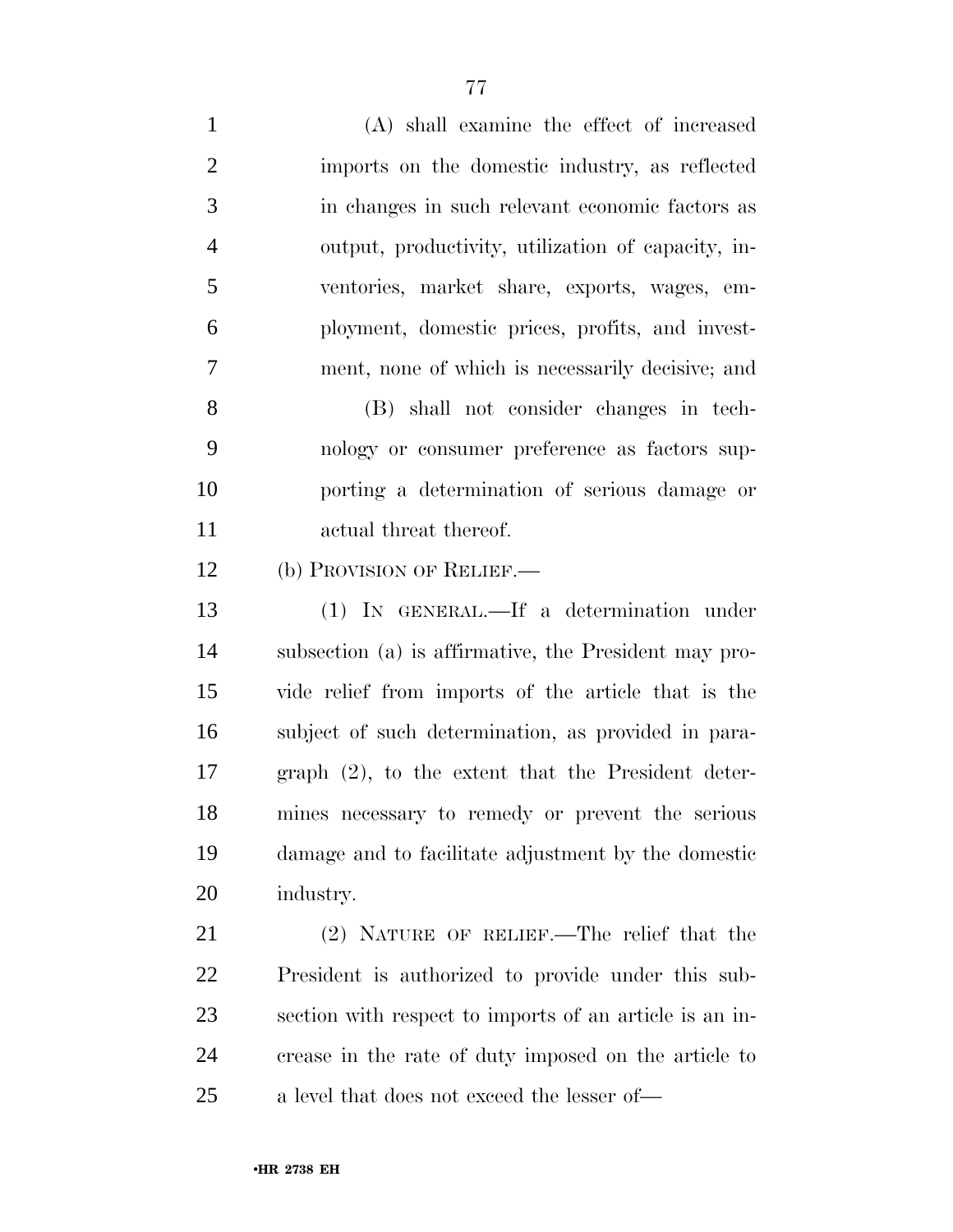(A) the column 1 general rate of duty im- posed under the HTS on like articles at the time the import relief is provided; or (B) the column 1 general rate of duty im-

 posed under the HTS on like articles on the day before the date on which the Agreement en-ters into force.

#### **SEC. 323. PERIOD OF RELIEF.**

 (a) IN GENERAL.—The import relief that the Presi- dent is authorized to provide under section 322, including any extensions thereof, may not, in the aggregate, exceed 3 years.

 (b) EXTENSION.—If the initial period for any import relief provided under this section is less than 3 years, the President may extend the effective period of any import relief provided under this section, subject to the limitation set forth in subsection (a), if the President determines that—

 (1) the import relief continues to be necessary to remedy or prevent serious damage and to facili-tate adjustment; and

 (2) there is evidence that the industry is mak-ing a positive adjustment to import competition.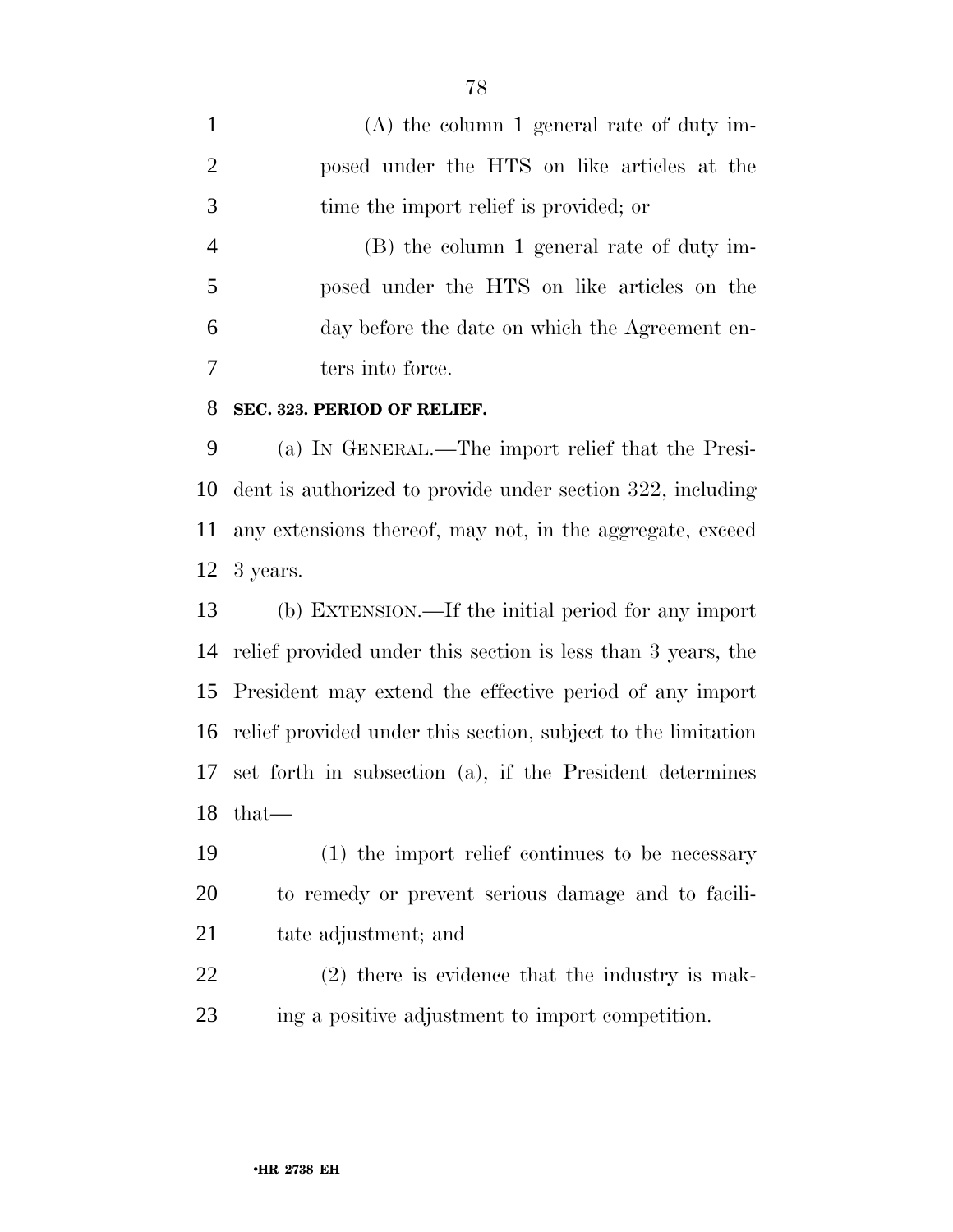#### **SEC. 324. ARTICLES EXEMPT FROM RELIEF.**

 The President may not provide import relief under this subtitle with respect to any article if import relief pre- viously has been provided under this subtitle with respect to that article.

#### **SEC. 325. RATE AFTER TERMINATION OF IMPORT RELIEF.**

 When import relief under this subtitle is terminated with respect to an article, the rate of duty on that article shall be duty-free.

#### **SEC. 326. TERMINATION OF RELIEF AUTHORITY.**

 No import relief may be provided under this subtitle with respect to any article after the date that is 8 years after the date on which duties on the article are eliminated pursuant to the Agreement.

#### **SEC. 327. COMPENSATION AUTHORITY.**

 For purposes of section 123 of the Trade Act of 1974 (19 U.S.C. 2133), any import relief provided by the Presi- dent under this subtitle shall be treated as action taken under chapter 1 of title II of that Act.

#### **SEC. 328. BUSINESS CONFIDENTIAL INFORMATION.**

 The President may not release information which the President considers to be confidential business informa- tion unless the party submitting the confidential business information had notice, at the time of submission, that such information would be released by the President, or such party subsequently consents to the release of the in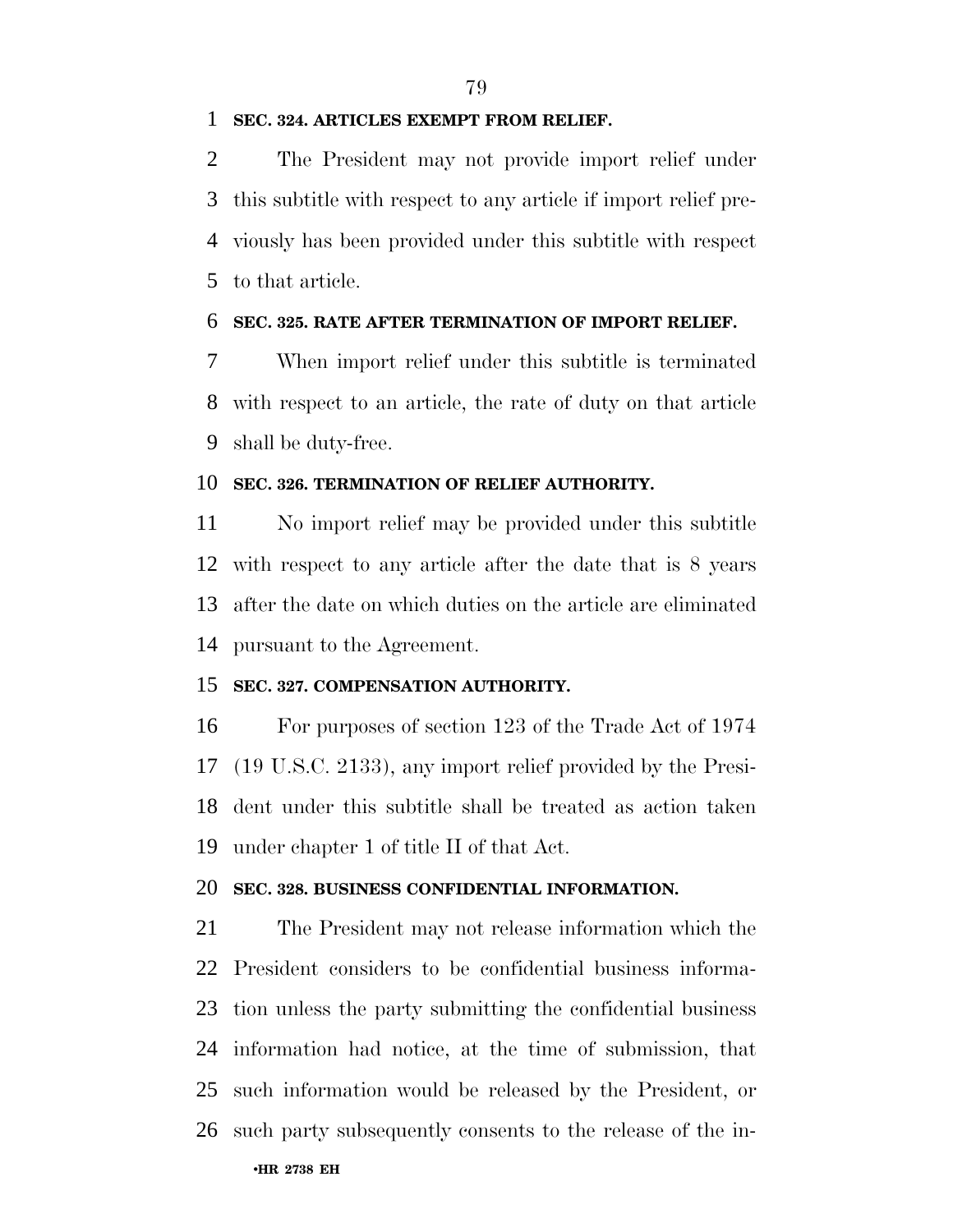formation. To the extent business confidential information is provided, a nonconfidential version of the information shall also be provided, in which the business confidential information is summarized or, if necessary, deleted.

# **TITLE IV—TEMPORARY ENTRY OF BUSINESS PERSONS**

#### **SEC. 401. NONIMMIGRANT TRADERS AND INVESTORS.**

 Upon a basis of reciprocity secured by the Agree- ment, an alien who is a national of Chile (and any spouse 10 or child (as defined in section  $101(b)(1)$  of the Immigra-11 tion and Nationality Act  $(8 \text{ U.S.C. } 1101(b)(1))$  of such alien, if accompanying or following to join the alien) may, if otherwise eligible for a visa and if otherwise admissible into the United States under the Immigration and Nation- ality Act (8 U.S.C. 1101 et seq.), be considered to be clas-16 sifiable as a nonimmigrant under section  $101(a)(15)(E)$ 17 of such Act  $(8 \text{ U.S.C. } 1101(a)(15)(E))$  if entering solely for a purpose specified in clause (i) or (ii) of such section 19 101(a)(15)(E). For purposes of this section, the term "na- tional'' has the meaning given such term in article 14.9 of the Agreement.

## **SEC. 402. NONIMMIGRANT PROFESSIONALS; LABOR ATTES-TATIONS.**

(a) NONIMMIGRANT PROFESSIONALS.—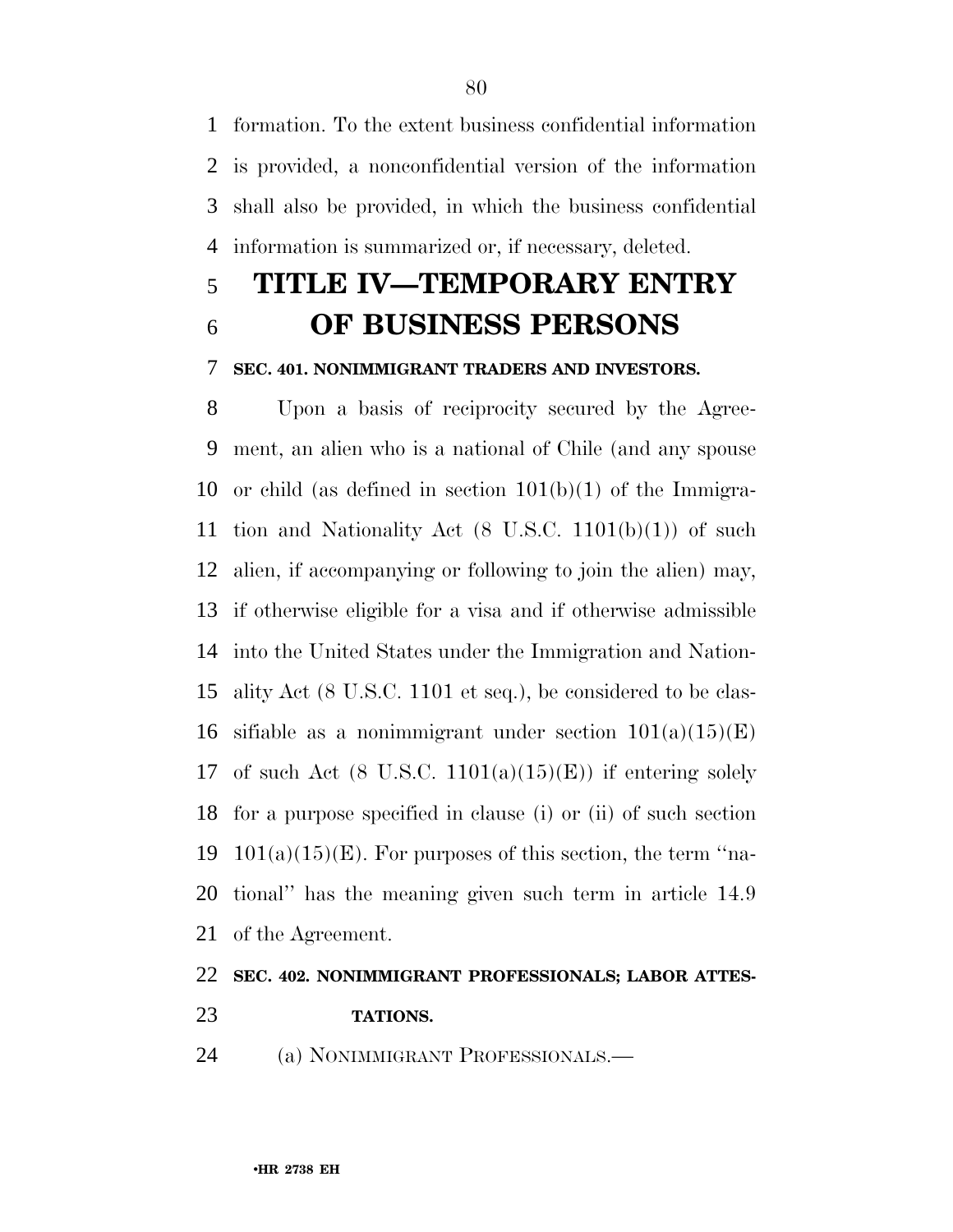1 (1) DEFINITIONS.—Section  $101(a)(15)(H)(i)(b)$  of the Immigration and Nationality Act (8 U.S.C.  $1101(a)(15)(H)(i)(b)$  is amended by striking  $"212(n)(1)$ , or (c)" and inserting " $212(n)(1)$ , or (b1) who is entitled to enter the United States under and in pursuance of the provisions of an agreement 7 listed in section  $214(g)(8)(A)$ , who is engaged in a specialty occupation described in section 214(i)(3), and with respect to whom the Secretary of Labor de- termines and certifies to the Secretary of Homeland Security and the Secretary of State that the intend- ing employer has filed with the Secretary of Labor 13 an attestation under section  $212(t)(1)$ , or  $(e)$ ". (2) ADMISSION OF NONIMMIGRANTS.—Section 214 of the Immigration and Nationality Act (8 U.S.C. 1184) is amended— (A) in subsection (i)— (i) in paragraph (1), by striking ''For

 purposes'' and inserting ''Except as pro-20 vided in paragraph  $(3)$ , for purposes"; and 21 (ii) by adding at the end the fol-lowing:

23  $\text{``(3)}$  For purposes of section  $101(a)(15)(H)(i)(b1)$ , the term 'specialty occupation' means an occupation that requires—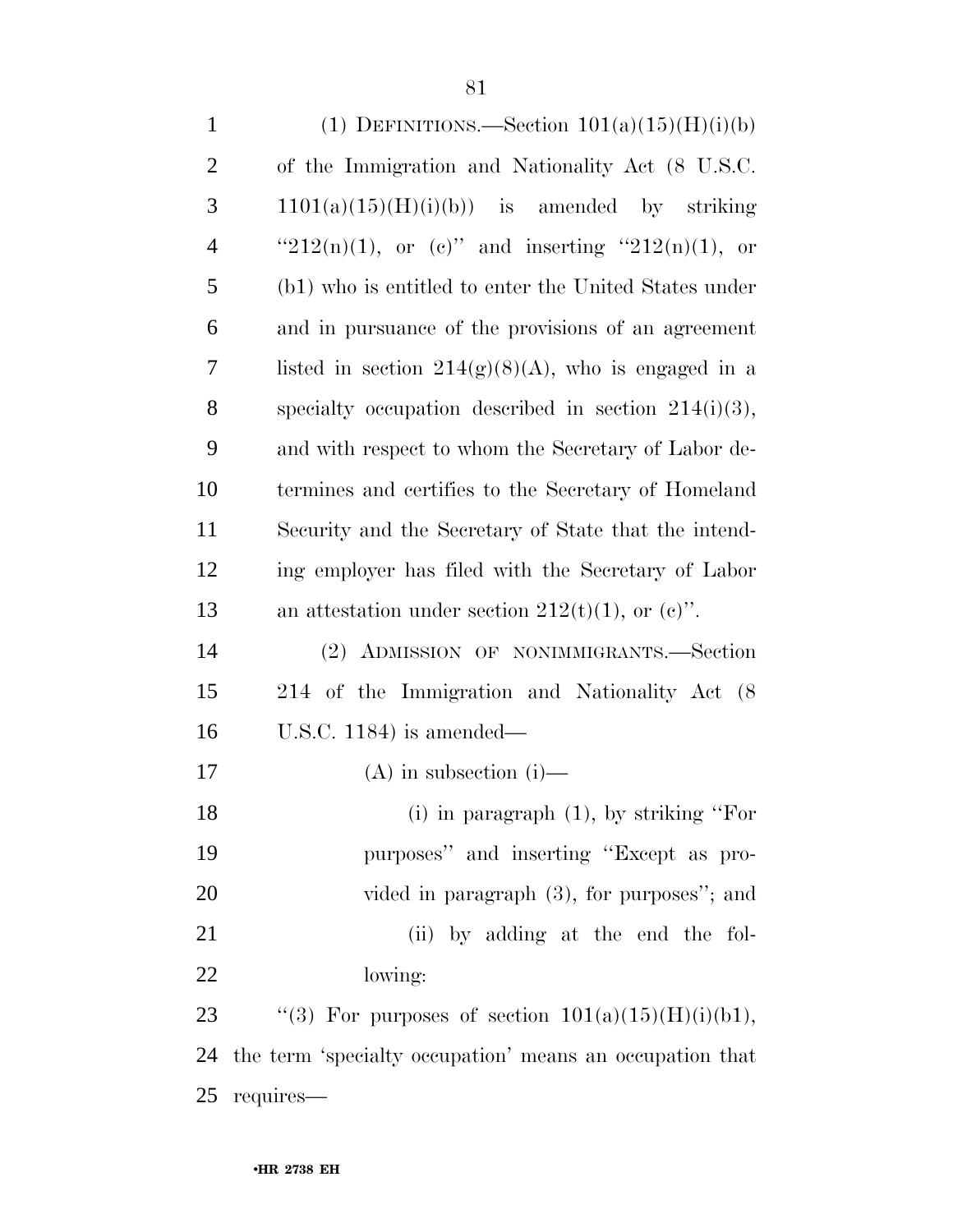| $\mathbf{1}$   | "(A) theoretical and practical application of a              |
|----------------|--------------------------------------------------------------|
| $\overline{2}$ | body of specialized knowledge; and                           |
| 3              | "(B) attainment of a bachelor's or higher de-                |
| $\overline{4}$ | gree in the specific specialty (or its equivalent) as a      |
| $\mathfrak{S}$ | minimum for entry into the occupation in the United          |
| 6              | States."; and                                                |
| $\overline{7}$ | $(B)$ in subsection $(g)$ , by adding at the end             |
| 8              | the following:                                               |
| 9              | $\lq(8)(\mathrm{A})$ The agreement referred to in section    |
| 10             | $101(a)(15)(H)(i)(b1)$ is the United States-Chile Free       |
| 11             | Trade Agreement.                                             |
| 12             | $\lq\lq (B)(i)$ The Secretary of Homeland Security shall es- |
| 13             | tablish annual numerical limitations on approvals of initial |
| 14             | applications by aliens for admission under section           |
| 15             | 101(a)(15)(H)(i)(b1).                                        |
| 16             | "(ii) The annual numerical limitations described in          |
| 17             | clause (i) shall not exceed 1,400 for nationals of Chile for |
| 18             | any fiscal year. For purposes of this clause, the term 'na-  |
| 19             | tional' has the meaning given such term in article 14.9      |
| 20             | of the United States-Chile Free Trade Agreement.             |
|                |                                                              |

21 "(iii) The annual numerical limitations described in clause (i) shall only apply to principal aliens and not to the spouses or children of such aliens.

 ''(iv) The annual numerical limitation described in 25 paragraph  $(1)(A)$  is reduced by the amount of the annual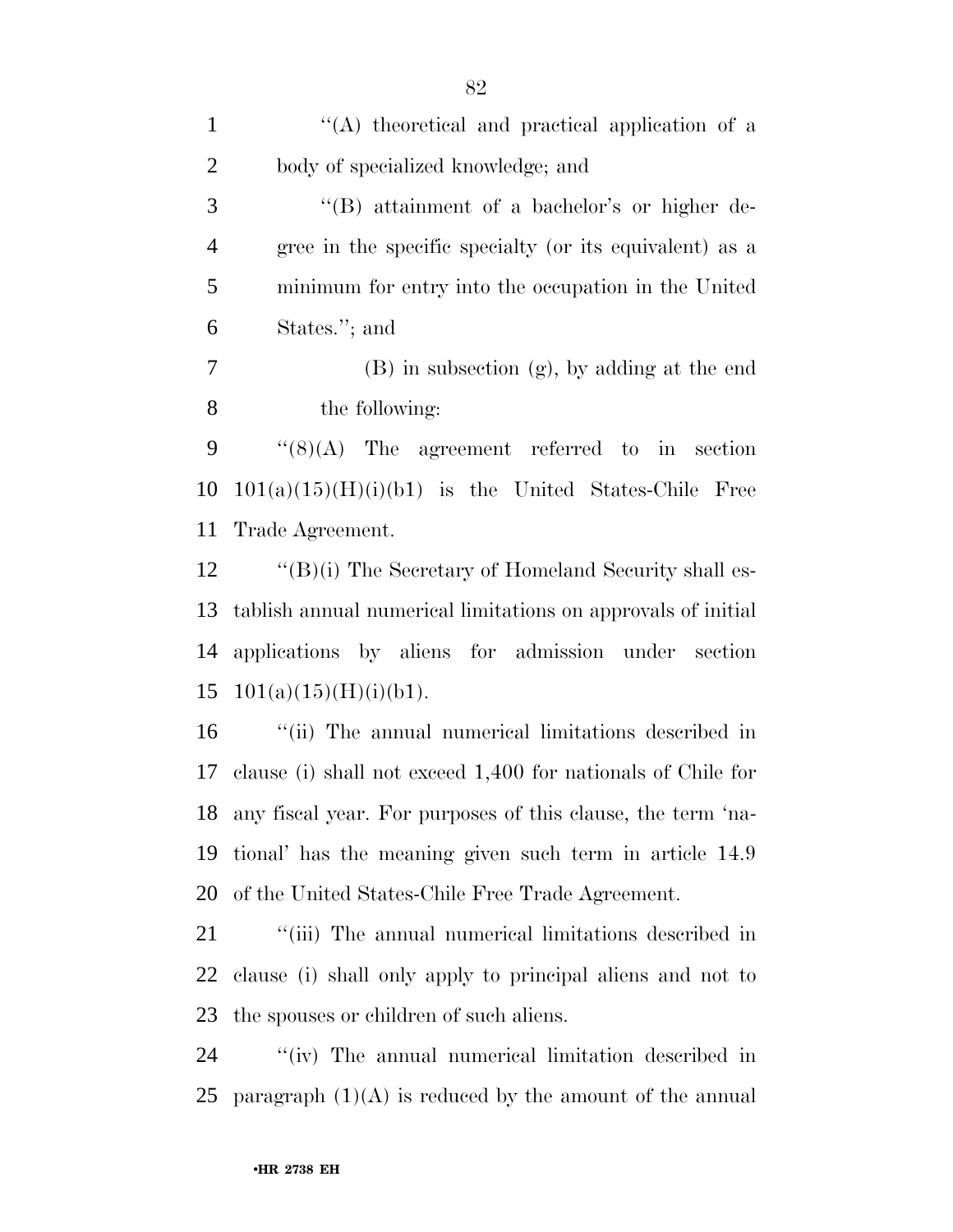numerical limitations established under clause (i). How- ever, if a numerical limitation established under clause (i) has not been exhausted at the end of a given fiscal year, the Secretary of Homeland Security shall adjust upwards 5 the numerical limitation in paragraph  $(1)(A)$  for that fis- cal year by the amount remaining in the numerical limita- tion under clause (i). Visas under section 8 101(a)(15)(H)(i)(b) may be issued pursuant to such ad- justment within the first 45 days of the next fiscal year to aliens who had applied for such visas during the fiscal year for which the adjustment was made.

 ''(C) The period of authorized admission as a non-13 immigrant under section  $101(a)(15)(H)(i)(b1)$  shall be 1 year, and may be extended, but only in 1-year increments. After every second extension, the next following extension shall not be granted unless the Secretary of Labor had determined and certified to the Secretary of Homeland Se- curity and the Secretary of State that the intending em- ployer has filed with the Secretary of Labor an attestation 20 under section  $212(t)(1)$  for the purpose of permitting the nonimmigrant to obtain such extension.

 ''(D) The numerical limitation described in para-23 graph  $(1)(A)$  for a fiscal year shall be reduced by one for each alien granted an extension under subparagraph (C)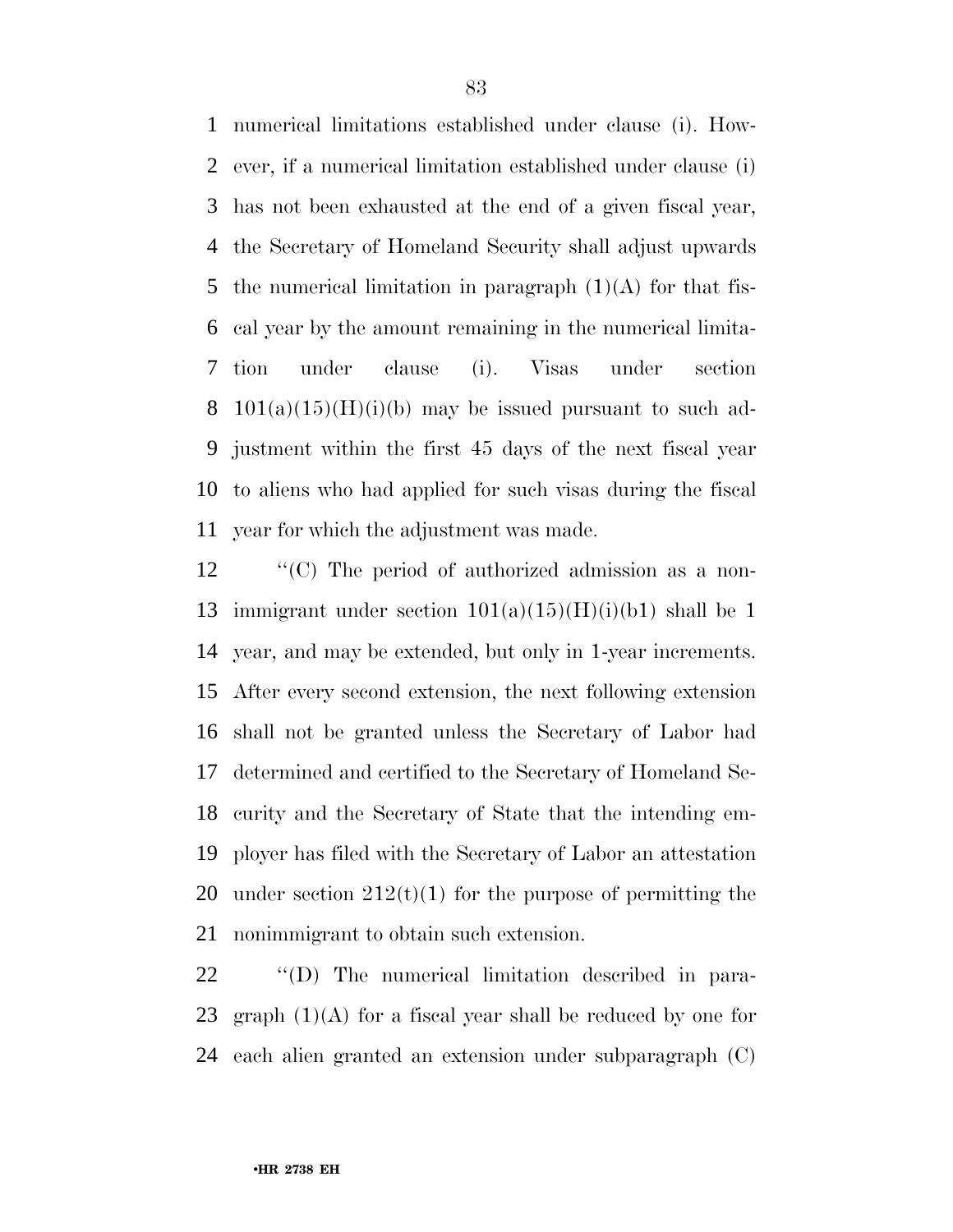during such year who has obtained 5 or more consecutive prior extensions.''.

 (b) LABOR ATTESTATIONS.—Section 212 of the Im- migration and Nationality Act (8 U.S.C. 1182) is amended—

 (1) by redesignating the subsection (p) added by section 1505(f) of Public Law 106–386 (114 Stat. 1526) as subsection (s); and

(2) by adding at the end the following:

 ''(t)(1) No alien may be admitted or provided status 11 as a nonimmigrant under section  $101(a)(15)(H)(i)(b1)$  in an occupational classification unless the employer has filed with the Secretary of Labor an attestation stating the fol-lowing:

15 "(A) The employer—

16 "(i) is offering and will offer during the period of authorized employment to aliens ad- mitted or provided status under section  $101(a)(15)(H)(i)(b1)$  wages that are at least—  $\frac{1}{2}$  (I) the actual wage level paid by the employer to all other individuals with simi- lar experience and qualifications for the specific employment in question; or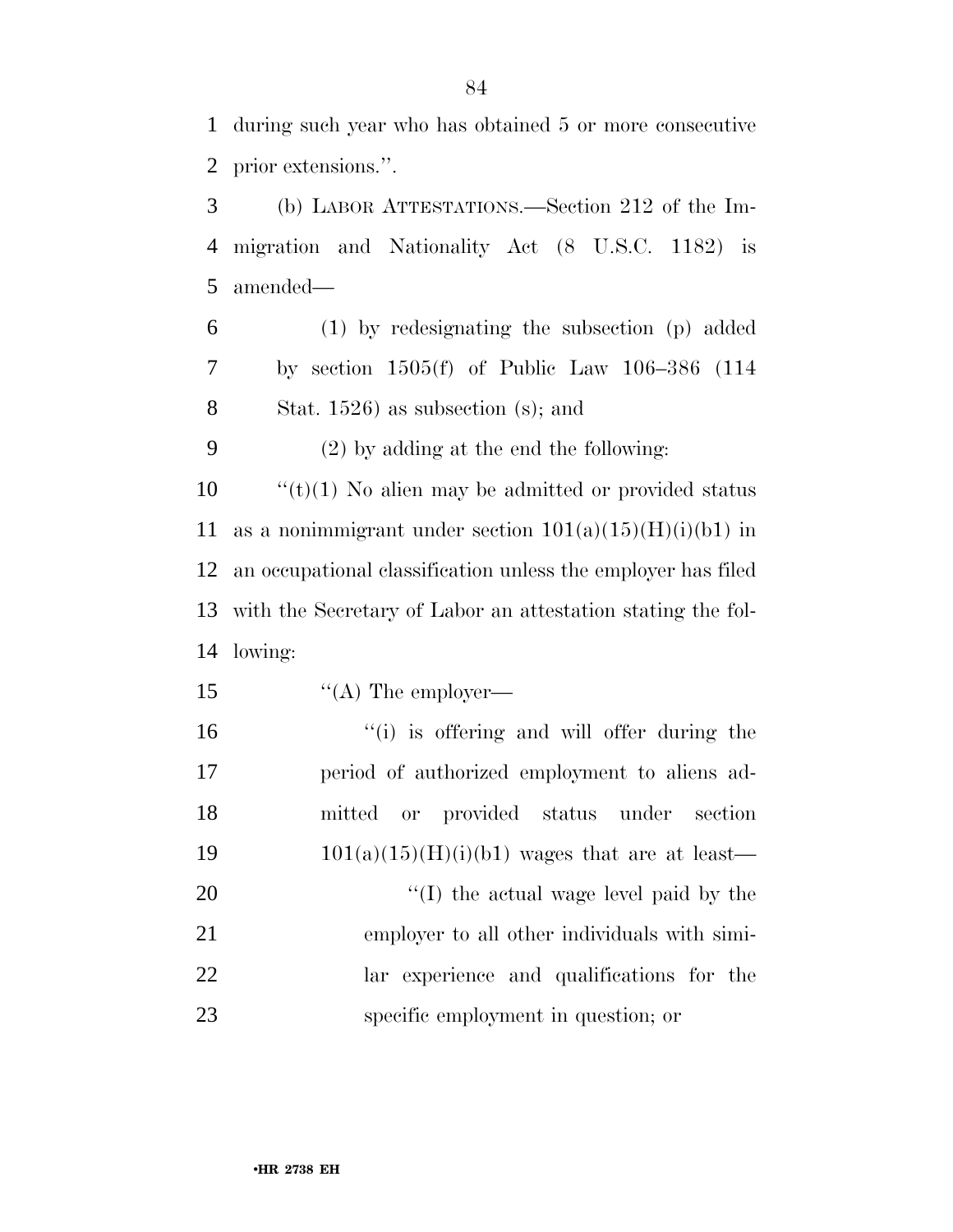| $\mathbf{1}$   | $\lq$ (II) the prevailing wage level for the          |
|----------------|-------------------------------------------------------|
| $\overline{2}$ | occupational classification in the area of            |
| 3              | employment,                                           |
| $\overline{4}$ | whichever is greater, based on the best informa-      |
| 5              | tion available as of the time of filing the attes-    |
| 6              | tation; and                                           |
| $\overline{7}$ | "(ii) will provide working conditions for             |
| 8              | such a nonimmigrant that will not adversely af-       |
| 9              | fect the working conditions of workers similarly      |
| 10             | employed.                                             |
| 11             | "(B) There is not a strike or lockout in the          |
| 12             | course of a labor dispute in the occupational classi- |
| 13             | fication at the place of employment.                  |
| 14             | "(C) The employer, at the time of filing the          |
| 15             | attestation-                                          |
| 16             | "(i) has provided notice of the filing under          |
| 17             | this paragraph to the bargaining representative       |
| 18             | (if any) of the employer's employees in the oc-       |
| 19             | cupational classification and area for which          |
| 20             | aliens are sought; or                                 |
| 21             | "(ii) if there is no such bargaining rep-             |
| 22             | resentative, has provided notice of filing in the     |
| 23             | occupational classification through such meth-        |
| 24             | ods as physical posting in conspicuous locations      |
| 25             | at the place of employment or electronic notifi-      |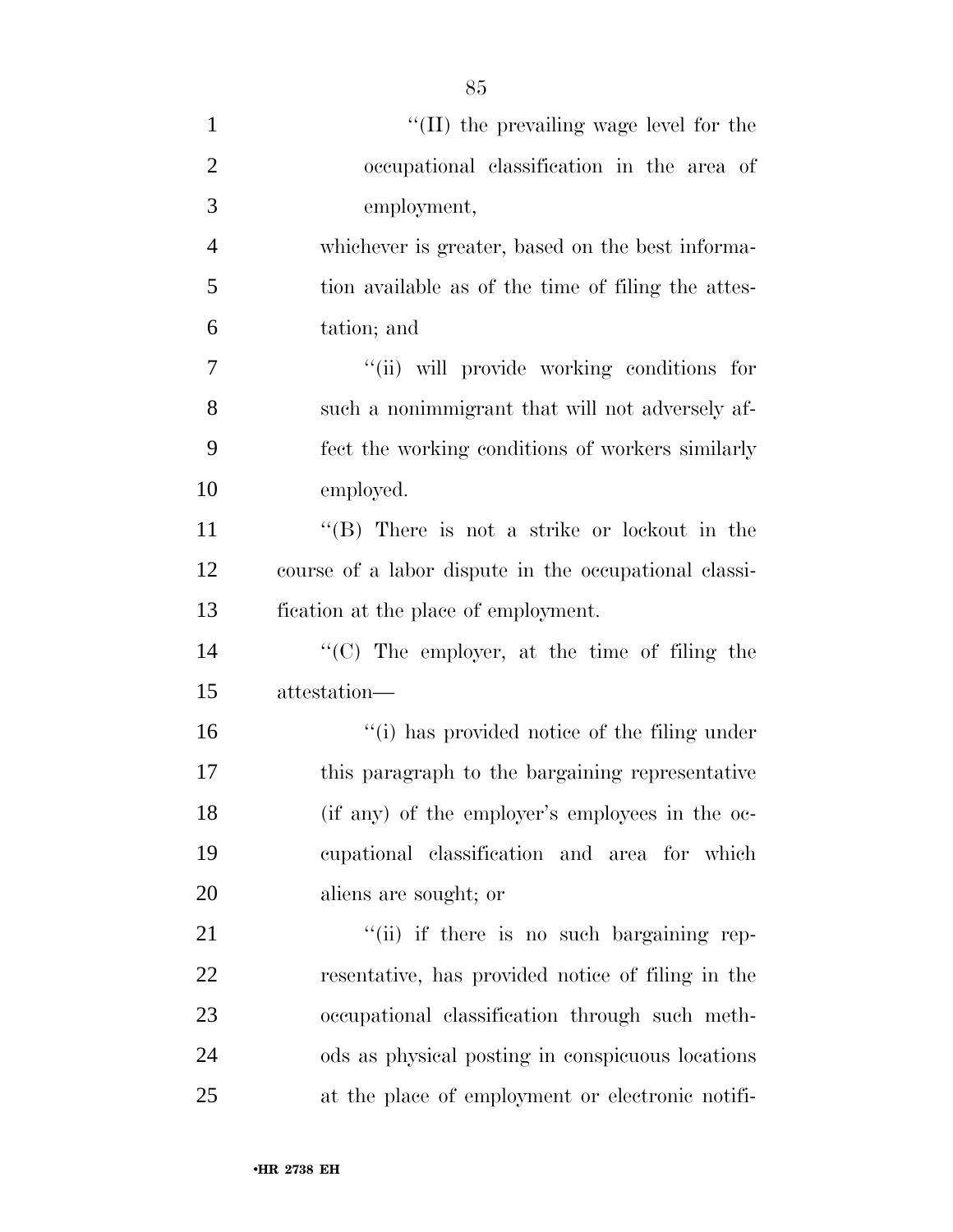|               | cation to employees in the occupational classi- |
|---------------|-------------------------------------------------|
| $\mathcal{L}$ | fication for which nonimmigrants under section  |
| $\mathcal{R}$ | $101(a)(15)(H)(i)(b1)$ are sought.              |

 ''(D) A specification of the number of workers sought, the occupational classification in which the workers will be employed, and wage rate and condi-tions under which they will be employed.

 $\langle (2)(A)$  The employer shall make available for public examination, within one working day after the date on which an attestation under this subsection is filed, at the employer's principal place of business or worksite, a copy of each such attestation (and such accompanying docu-ments as are necessary).

 ''(B)(i) The Secretary of Labor shall compile, on a current basis, a list (by employer and by occupational clas- sification) of the attestations filed under this subsection. Such list shall include, with respect to each attestation, the wage rate, number of aliens sought, period of intended employment, and date of need.

20 "(ii) The Secretary of Labor shall make such list available for public examination in Washington, D.C.

 $\bullet$  "(C) The Secretary of Labor shall review an attesta- tion filed under this subsection only for completeness and obvious inaccuracies. Unless the Secretary of Labor finds that an attestation is incomplete or obviously inaccurate,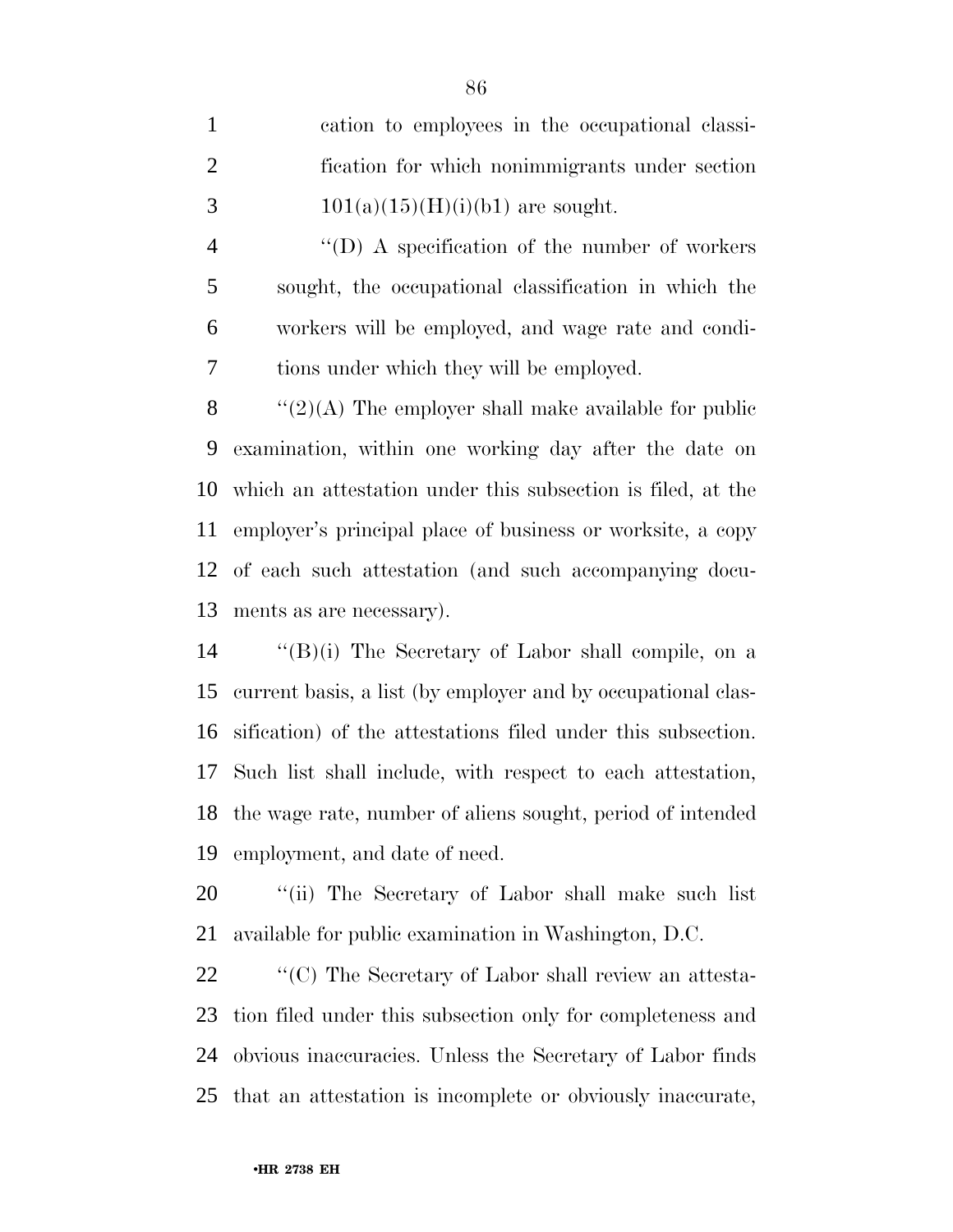the Secretary of Labor shall provide the certification de-2 scribed in section  $101(a)(15)(H)(i)(b1)$  within 7 days of the date of the filing of the attestation.

 ''(3)(A) The Secretary of Labor shall establish a process for the receipt, investigation, and disposition of complaints respecting the failure of an employer to meet a condition specified in an attestation submitted under this subsection or misrepresentation by the employer of material facts in such an attestation. Complaints may be filed by any aggrieved person or organization (including bargaining representatives). No investigation or hearing shall be conducted on a complaint concerning such a fail- ure or misrepresentation unless the complaint was filed not later than 12 months after the date of the failure or misrepresentation, respectively. The Secretary of Labor shall conduct an investigation under this paragraph if there is reasonable cause to believe that such a failure or misrepresentation has occurred.

 ''(B) Under the process described in subparagraph (A), the Secretary of Labor shall provide, within 30 days after the date a complaint is filed, for a determination as to whether or not a reasonable basis exists to make a find- ing described in subparagraph (C). If the Secretary of Labor determines that such a reasonable basis exists, the Secretary of Labor shall provide for notice of such deter-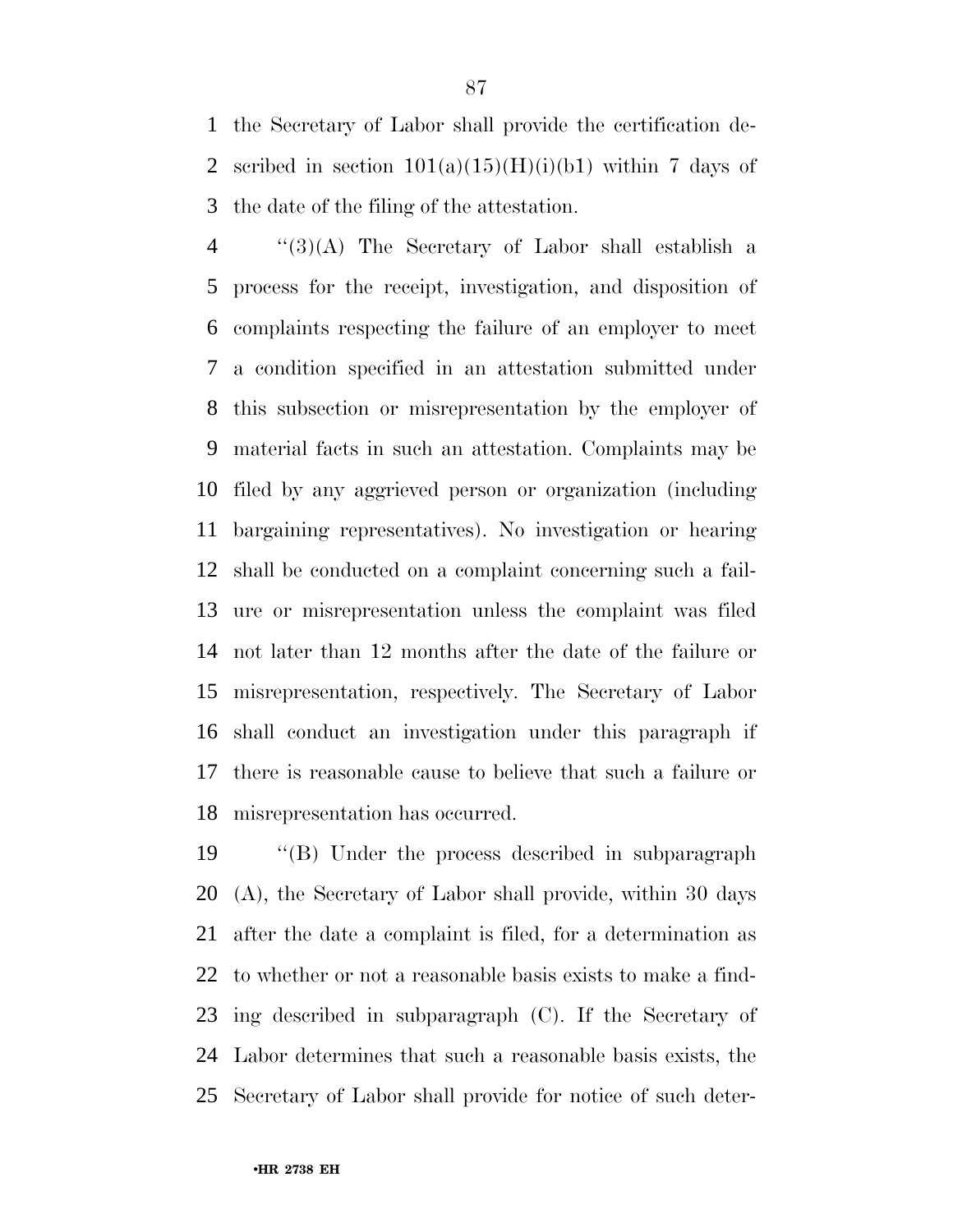mination to the interested parties and an opportunity for a hearing on the complaint, in accordance with section 556 of title 5, United States Code, within 60 days after the date of the determination. If such a hearing is requested, the Secretary of Labor shall make a finding concerning the matter by not later than 60 days after the date of the hearing. In the case of similar complaints respecting the same applicant, the Secretary of Labor may consoli- date the hearings under this subparagraph on such com-plaints.

 ''(C)(i) If the Secretary of Labor finds, after notice and opportunity for a hearing, a failure to meet a condi- tion of paragraph (1)(B), a substantial failure to meet a 14 condition of paragraph  $(1)(C)$  or  $(1)(D)$ , or a misrepresen-tation of material fact in an attestation—

 ''(I) the Secretary of Labor shall notify the Sec- retary of State and the Secretary of Homeland Secu- rity of such finding and may, in addition, impose such other administrative remedies (including civil monetary penalties in an amount not to exceed \$1,000 per violation) as the Secretary of Labor de-termines to be appropriate; and

23 ''(II) the Secretary of State or the Secretary of Homeland Security, as appropriate, shall not ap-prove petitions or applications filed with respect to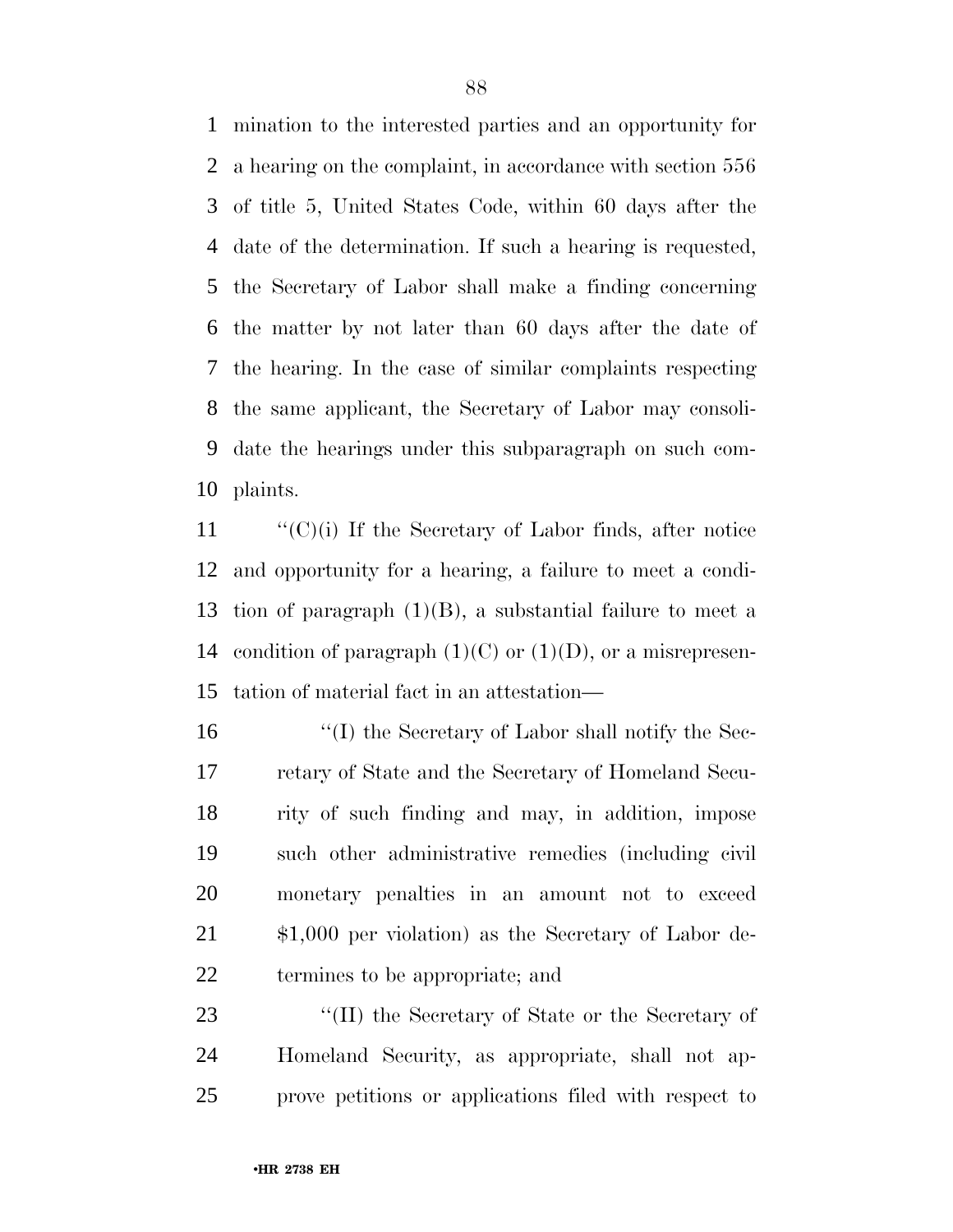| employer under section $204$ , $214(e)$ , or<br>that          |
|---------------------------------------------------------------|
| $101(a)(15)(H)(i)(b1)$ during a period of at least 1          |
|                                                               |
| year for aliens to be employed by the employer.               |
| "(ii) If the Secretary of Labor finds, after notice and       |
| opportunity for a hearing, a willful failure to meet a condi- |
| tion of paragraph (1), a willful misrepresentation of mate-   |
| rial fact in an attestation, or a violation of clause (iv)—   |
| "(I) the Secretary of Labor shall notify the Sec-             |
| retary of State and the Secretary of Homeland Secu-           |
| rity of such finding and may, in addition, impose             |
| such other administrative remedies (including civil           |
| monetary penalties in an amount not to exceed                 |
| $$5,000$ per violation) as the Secretary of Labor de-         |
| termines to be appropriate; and                               |
| "(II) the Secretary of State or the Secretary of              |
| Homeland Security, as appropriate, shall not ap-              |
| prove petitions or applications filed with respect to         |
| employer under section $204$ , $214(e)$ , or<br>that          |
| $101(a)(15)(H)(i)(b1)$ during a period of at least 2          |
| years for aliens to be employed by the employer.              |
| "(iii) If the Secretary of Labor finds, after notice and      |
| opportunity for a hearing, a willful failure to meet a condi- |
| tion of paragraph (1) or a willful misrepresentation of ma-   |
| terial fact in an attestation, in the course of which failure |
|                                                               |

or misrepresentation the employer displaced a United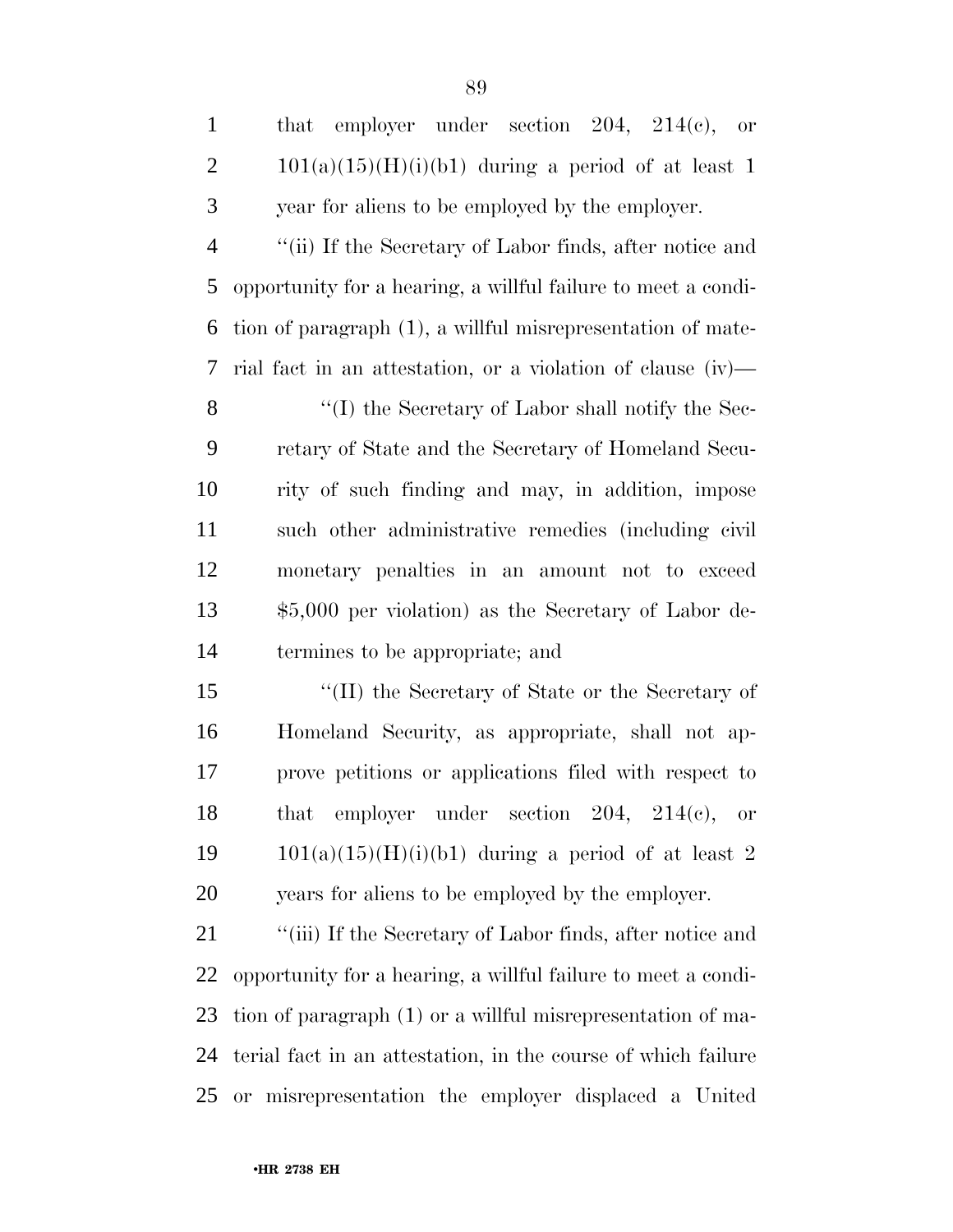States worker employed by the employer within the period beginning 90 days before and ending 90 days after the date of filing of any visa petition or application supported by the attestation—

 ''(I) the Secretary of Labor shall notify the Sec- retary of State and the Secretary of Homeland Secu- rity of such finding and may, in addition, impose such other administrative remedies (including civil monetary penalties in an amount not to exceed \$35,000 per violation) as the Secretary of Labor de-termines to be appropriate; and

12 ''(II) the Secretary of State or the Secretary of Homeland Security, as appropriate, shall not ap- prove petitions or applications filed with respect to that employer under section 204, 214(c), or  $16 \qquad 101(a)(15)(H)(i)(b1)$  during a period of at least 3 years for aliens to be employed by the employer.

 ''(iv) It is a violation of this clause for an employer who has filed an attestation under this subsection to in- timidate, threaten, restrain, coerce, blacklist, discharge, or in any other manner discriminate against an employee (which term, for purposes of this clause, includes a former employee and an applicant for employment) because the employee has disclosed information to the employer, or to any other person, that the employee reasonably believes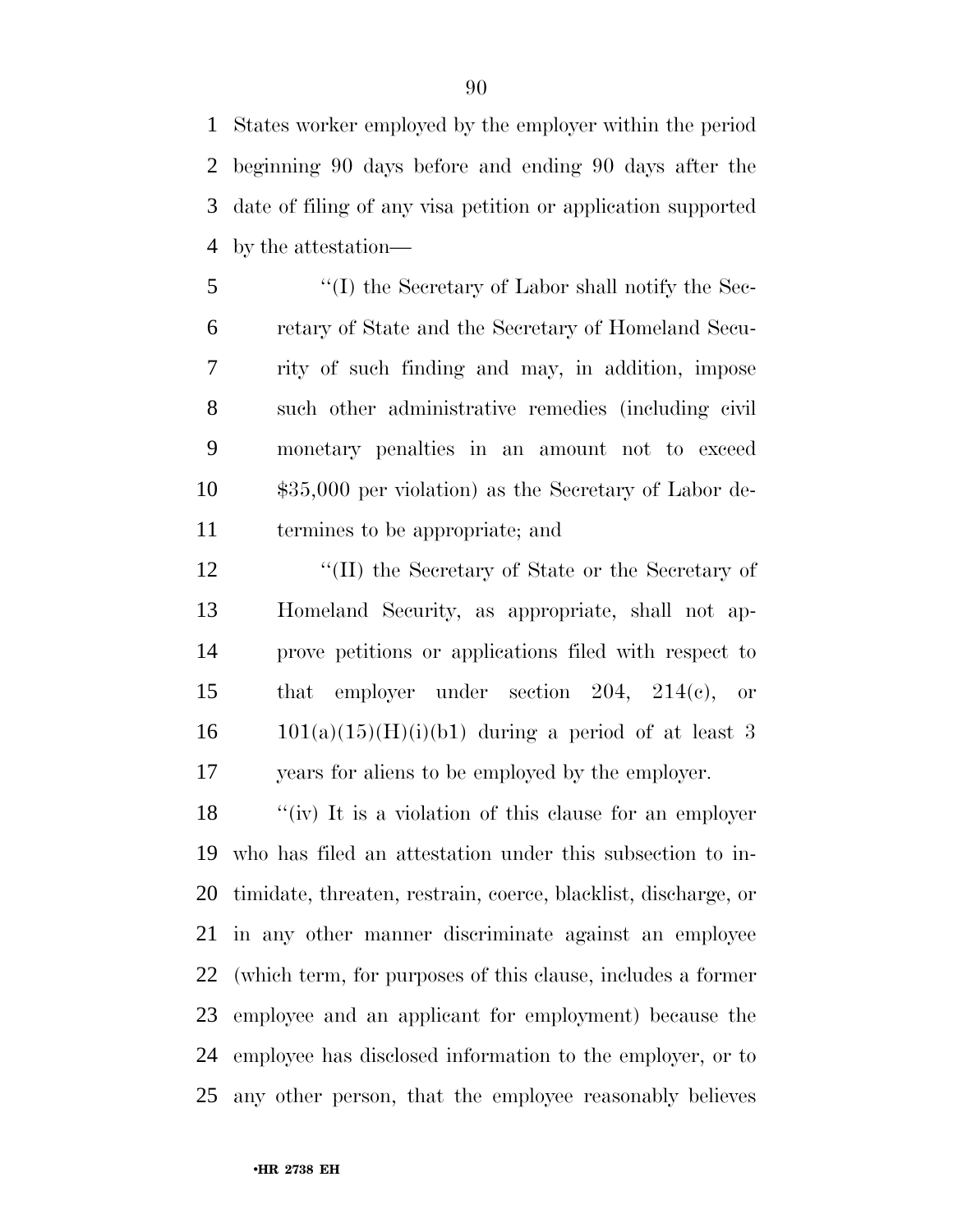evidences a violation of this subsection, or any rule or reg- ulation pertaining to this subsection, or because the em- ployee cooperates or seeks to cooperate in an investigation or other proceeding concerning the employer's compliance with the requirements of this subsection or any rule or regulation pertaining to this subsection.

 ''(v) The Secretary of Labor and the Secretary of Homeland Security shall devise a process under which a 9 nonimmigrant under section  $101(a)(15)(H)(i)(b1)$  who files a complaint regarding a violation of clause (iv) and is otherwise eligible to remain and work in the United States may be allowed to seek other appropriate employ- ment in the United States for a period not to exceed the maximum period of stay authorized for such non-immigrant classification.

 $\qquad$  "(vi)(I) It is a violation of this clause for an employer who has filed an attestation under this subsection to re-18 quire a nonimmigrant under section  $101(a)(15)(H)(i)(b1)$  to pay a penalty for ceasing employment with the employer prior to a date agreed to by the nonimmigrant and the employer. The Secretary of Labor shall determine whether a required payment is a penalty (and not liquidated dam-ages) pursuant to relevant State law.

 ''(II) If the Secretary of Labor finds, after notice and opportunity for a hearing, that an employer has committed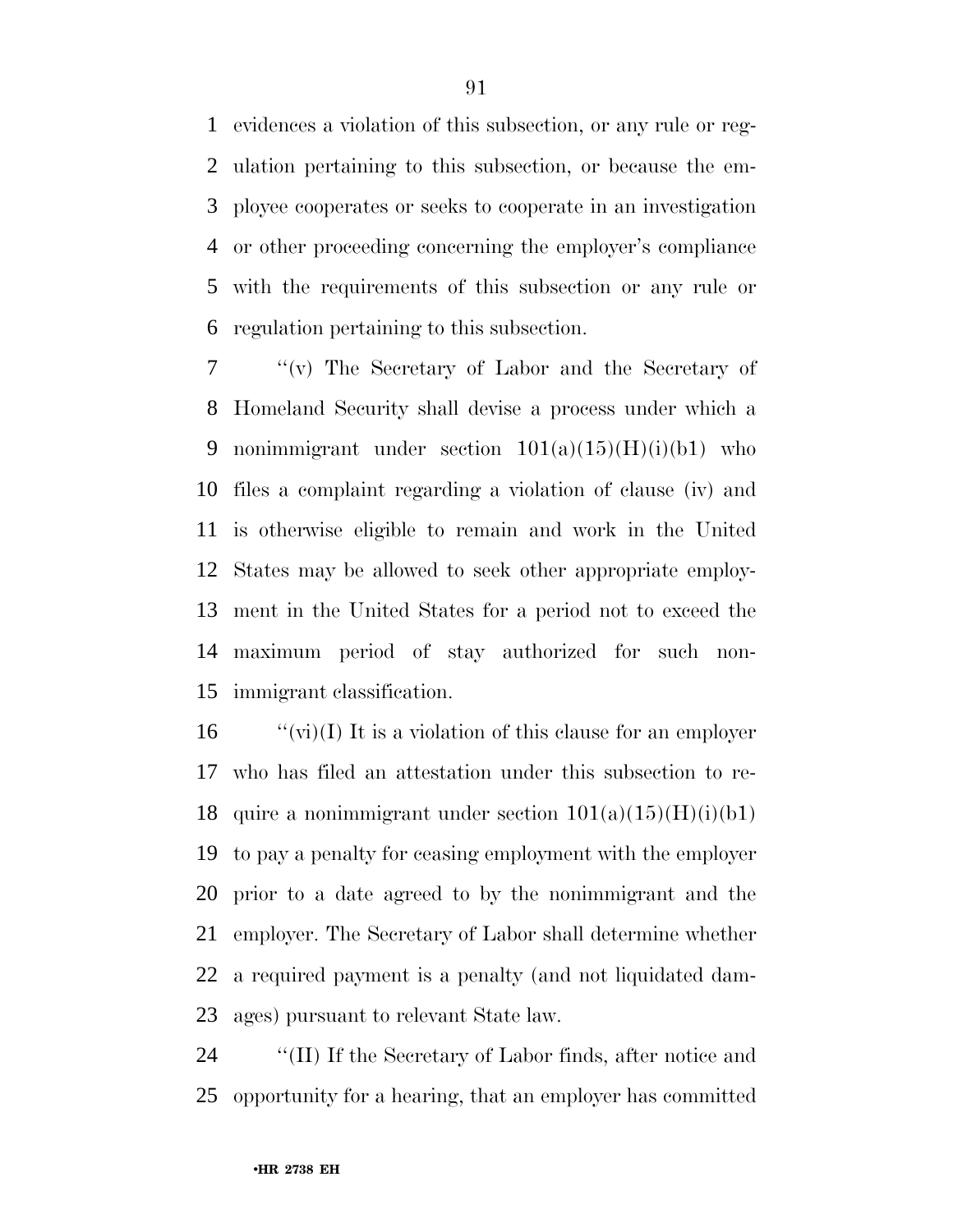a violation of this clause, the Secretary of Labor may im- pose a civil monetary penalty of \$1,000 for each such vio- lation and issue an administrative order requiring the re- turn to the nonimmigrant of any amount paid in violation of this clause, or, if the nonimmigrant cannot be located, requiring payment of any such amount to the general fund of the Treasury.

 ''(vii)(I) It is a failure to meet a condition of para-9 graph  $(1)(A)$  for an employer who has filed an attestation under this subsection and who places a nonimmigrant 11 under section  $101(a)(15)(H)(i)(b1)$  designated as a full- time employee in the attestation, after the nonimmigrant has entered into employment with the employer, in non- productive status due to a decision by the employer (based on factors such as lack of work), or due to the non- immigrant's lack of a permit or license, to fail to pay the nonimmigrant full-time wages in accordance with para-18 graph  $(1)(A)$  for all such nonproductive time.

 ''(II) It is a failure to meet a condition of paragraph  $(1)(A)$  for an employer who has filed an attestation under this subsection and who places a nonimmigrant under sec-22 tion  $101(a)(15)(H)(i)(b1)$  designated as a part-time em- ployee in the attestation, after the nonimmigrant has en- tered into employment with the employer, in nonproduc-tive status under circumstances described in subclause (I),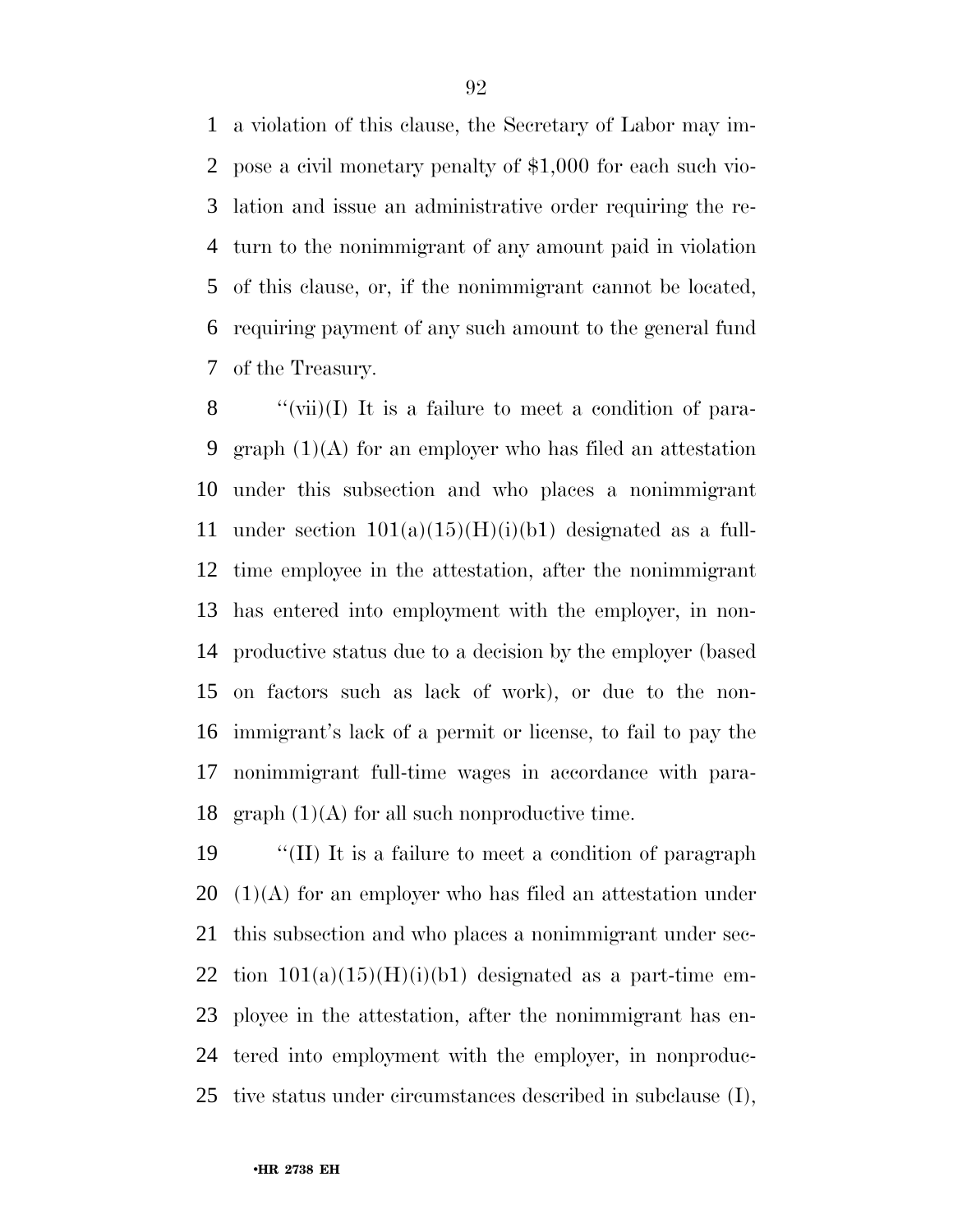to fail to pay such a nonimmigrant for such hours as are designated on the attestation consistent with the rate of pay identified on the attestation.

 ''(III) In the case of a nonimmigrant under section  $101(a)(15)(H)(i)(b1)$  who has not yet entered into employ- ment with an employer who has had approved an attesta- tion under this subsection with respect to the non- immigrant, the provisions of subclauses (I) and (II) shall apply to the employer beginning 30 days after the date the nonimmigrant first is admitted into the United States, or 60 days after the date the nonimmigrant becomes eligi- ble to work for the employer in the case of a nonimmigrant who is present in the United States on the date of the approval of the attestation filed with the Secretary of Labor.

 ''(IV) This clause does not apply to a failure to pay wages to a nonimmigrant under section 18 101(a)(15)(H)(i)(b1) for nonproductive time due to non- work-related factors, such as the voluntary request of the nonimmigrant for an absence or circumstances rendering the nonimmigrant unable to work.

 ''(V) This clause shall not be construed as prohibiting an employer that is a school or other educational institu- tion from applying to a nonimmigrant under section  $25 \text{ } 101(a)(15)(H)(i)(b1)$  an established salary practice of the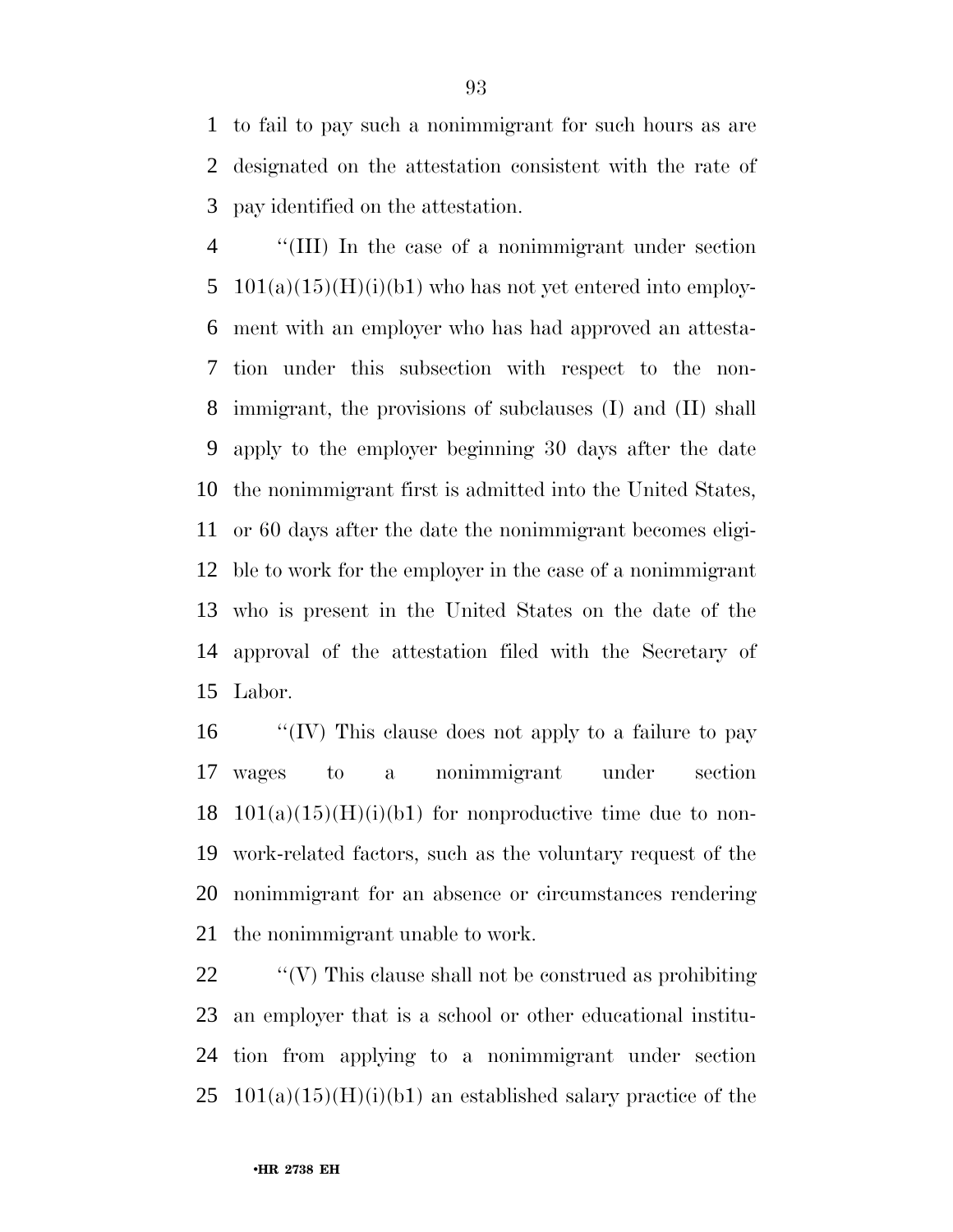employer, under which the employer pays to non-2 immigrants under section  $101(a)(15)(H)(i)(b1)$  and United States workers in the same occupational classifica- tion an annual salary in disbursements over fewer than 12 months, if—

 ''(aa) the nonimmigrant agrees to the com- pressed annual salary payments prior to the com-mencement of the employment; and

 ''(bb) the application of the salary practice to the nonimmigrant does not otherwise cause the non- immigrant to violate any condition of the non- immigrant's authorization under this Act to remain in the United States.

 ''(VI) This clause shall not be construed as super-seding clause (viii).

 ''(viii) It is a failure to meet a condition of paragraph (1)(A) for an employer who has filed an attestation under this subsection to fail to offer to a nonimmigrant under 19 section  $101(a)(15)(H)(i)(b1)$ , during the nonimmigrant's period of authorized employment, benefits and eligibility for benefits (including the opportunity to participate in health, life, disability, and other insurance plans; the op- portunity to participate in retirement and savings plans; and cash bonuses and non-cash compensation, such as stock options (whether or not based on performance)) on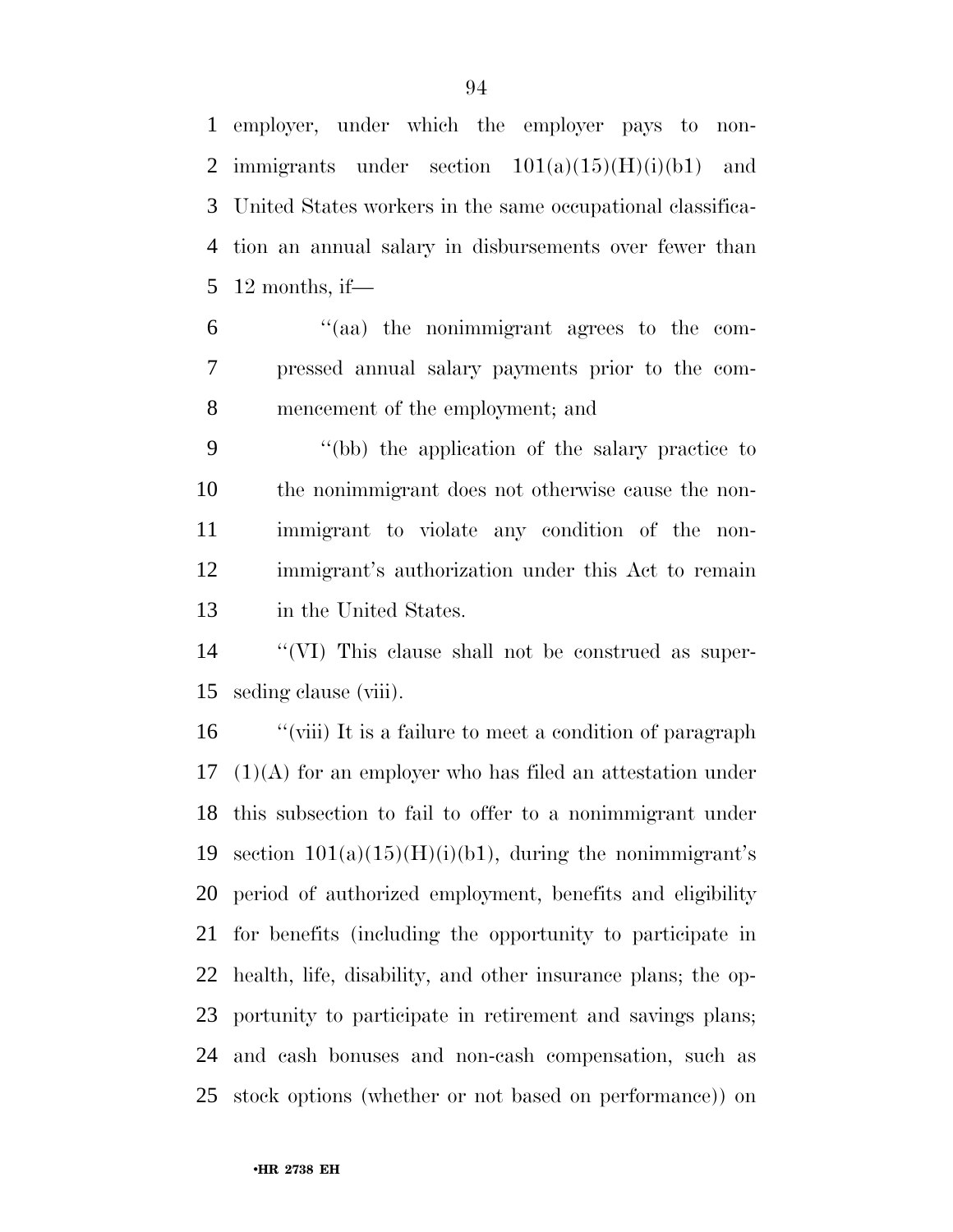the same basis, and in accordance with the same criteria, as the employer offers to United States workers.

 ''(D) If the Secretary of Labor finds, after notice and opportunity for a hearing, that an employer has not paid wages at the wage level specified in the attestation and required under paragraph (1), the Secretary of Labor shall order the employer to provide for payment of such amounts of back pay as may be required to comply with the requirements of paragraph (1), whether or not a pen-alty under subparagraph (C) has been imposed.

 ''(E) The Secretary of Labor may, on a case-by-case basis, subject an employer to random investigations for a period of up to 5 years, beginning on the date on which the employer is found by the Secretary of Labor to have committed a willful failure to meet a condition of para- graph (1) or to have made a willful misrepresentation of material fact in an attestation. The authority of the Sec- retary of Labor under this subparagraph shall not be con- strued to be subject to, or limited by, the requirements of subparagraph (A).

 ''(F) Nothing in this subsection shall be construed as superseding or preempting any other enforcement-re- lated authority under this Act (such as the authorities under section 274B), or any other Act.

25 "(4) For purposes of this subsection: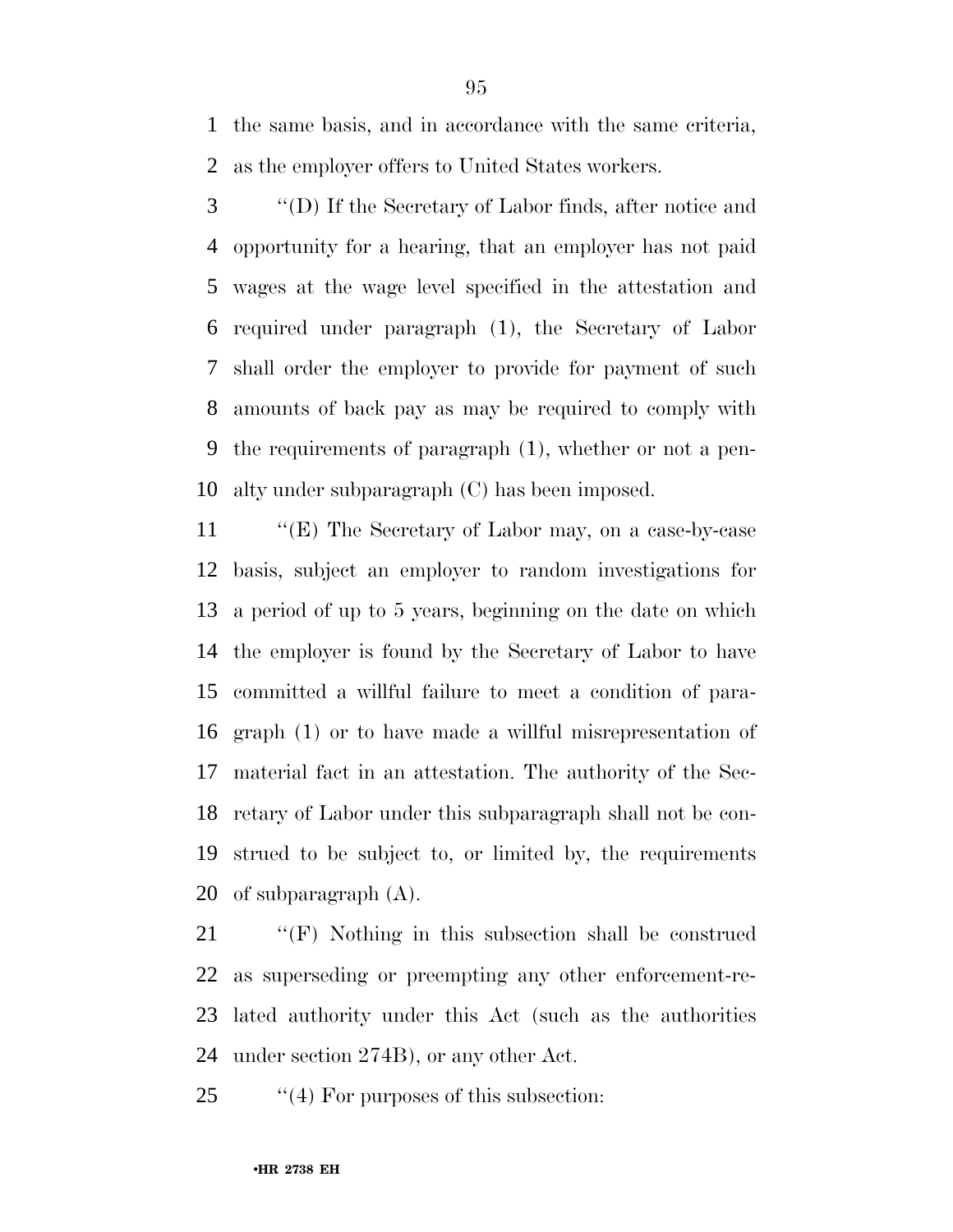1 ''(A) The term 'area of employment' means the area within normal commuting distance of the work- site or physical location where the work of the non-4 immigrant under section  $101(a)(15)(H)(i)(b1)$  is or will be performed. If such worksite or location is within a Metropolitan Statistical Area, any place within such area is deemed to be within the area of employment.

 ''(B) In the case of an attestation with respect to one or more nonimmigrants under section 101(a)(15)(H)(i)(b1) by an employer, the employer is considered to 'displace' a United States worker from a job if the employer lays off the worker from a job that is essentially the equivalent of the job for which the nonimmigrant or nonimmigrants is or are sought. A job shall not be considered to be essen- tially equivalent of another job unless it involves es- sentially the same responsibilities, was held by a United States worker with substantially equivalent qualifications and experience, and is located in the same area of employment as the other job.

22  $\langle (C)(i) \rangle$  The term 'lays off', with respect to a worker—

24 ''(I) means to cause the worker's loss of employment, other than through a discharge for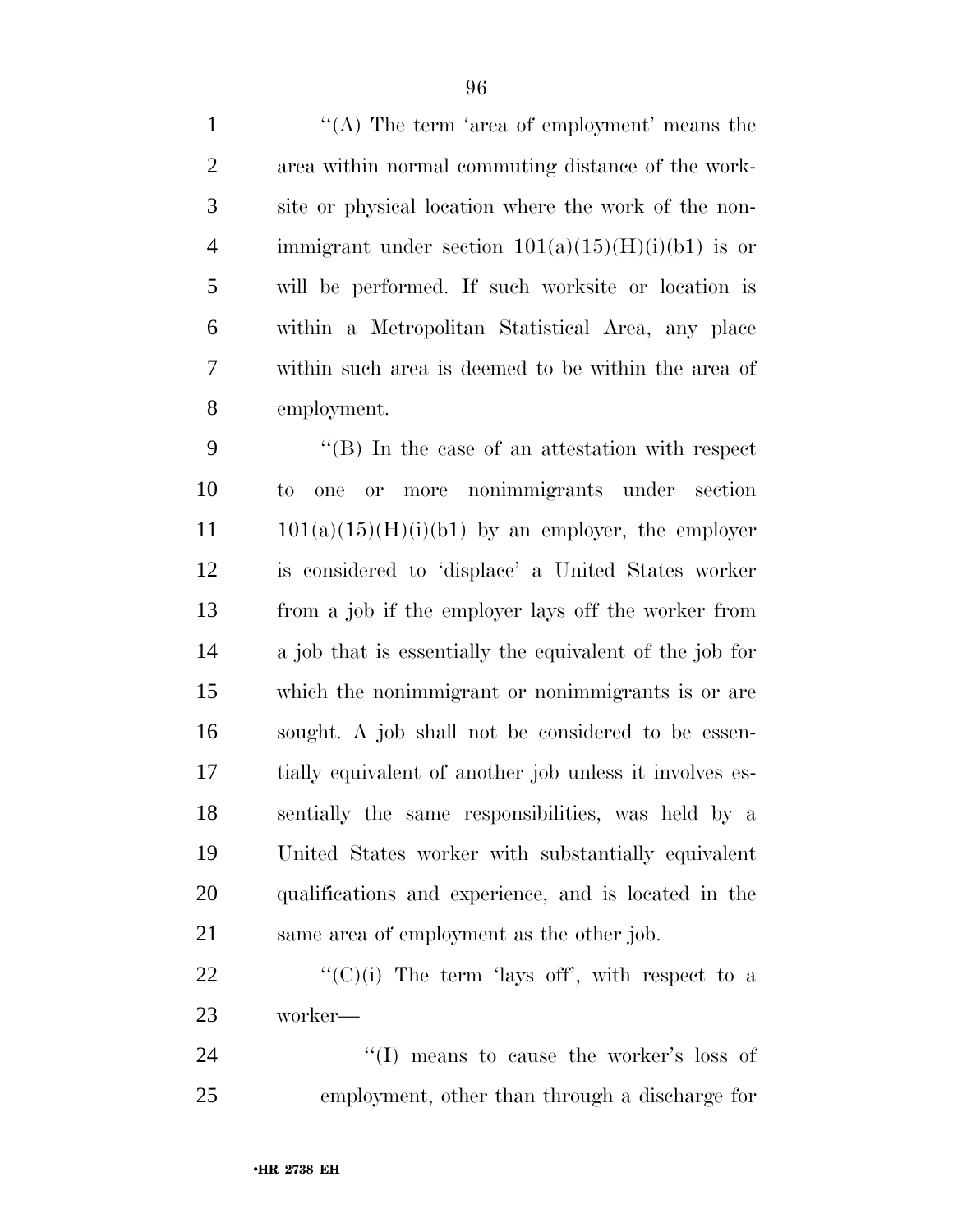inadequate performance, violation of workplace rules, cause, voluntary departure, voluntary re- tirement, or the expiration of a grant or con- tract; but ''(II) does not include any situation in which the worker is offered, as an alternative to such loss of employment, a similar employment opportunity with the same employer at equiva- lent or higher compensation and benefits than the position from which the employee was dis- charged, regardless of whether or not the em-12 ployee accepts the offer. ''(ii) Nothing in this subparagraph is intended to limit an employee's rights under a collective bar- gaining agreement or other employment contract. 16 ''(D) The term 'United States worker' means an employee who— 18 ''(i) is a citizen or national of the United States; or  $\frac{1}{1}$  (ii) is an alien who is lawfully admitted for permanent residence, is admitted as a ref- ugee under section 207 of this title, is granted asylum under section 208, or is an immigrant otherwise authorized, by this Act or by the Sec-retary of Homeland Security, to be employed.''.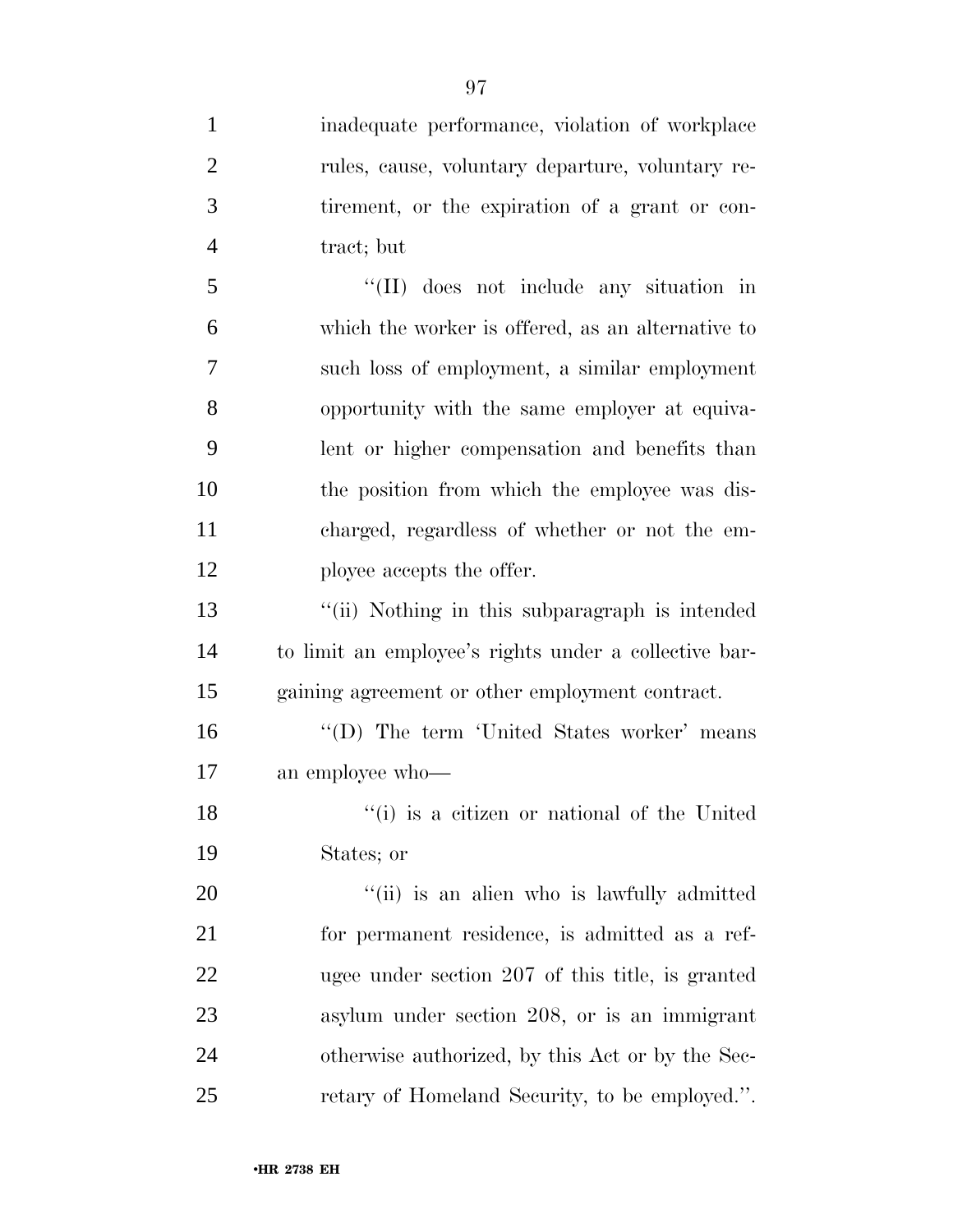•**HR 2738 EH**

 (c) SPECIAL RULE FOR COMPUTATION OF PRE-2 VAILING WAGE.—Section  $212(p)(1)$  of the Immigration 3 and Nationality Act  $(8 \text{ U.S.C. } 1182(p)(1))$  is amended by 4 striking  $\binom{1}{1}$ (A)(i)(II) and (a)(5)(A)'' and inserting 5  $\text{``}(a)(5)(A), (n)(1)(A)(i)(II), and (t)(1)(A)(i)(II)$ ".

(d) FEE.—

 (1) IN GENERAL.—Section 214(c) of the Immi- gration and Nationality Act (8 U.S.C. 1184(c)) is amended by adding at the end the following:

 $\qquad$  "(11)(A) Subject to subparagraph (B), the Secretary of Homeland Security or the Secretary of State, as appro- priate, shall impose a fee on an employer who has filed an attestation described in section 212(t)—

14 ''(i) in order that an alien may be initially granted nonimmigrant status described in section 16  $101(a)(15)(H)(i)(b1)$ ; or

17 ''(ii) in order to satisfy the requirement of the 18 second sentence of subsection  $(g)(8)(C)$  for an alien having such status to obtain certain extensions of stay.

 ''(B) The amount of the fee shall be the same as the amount imposed by the Secretary of Homeland Security under paragraph (9), except that if such paragraph does not authorize such Secretary to impose any fee, no fee shall be imposed under this paragraph.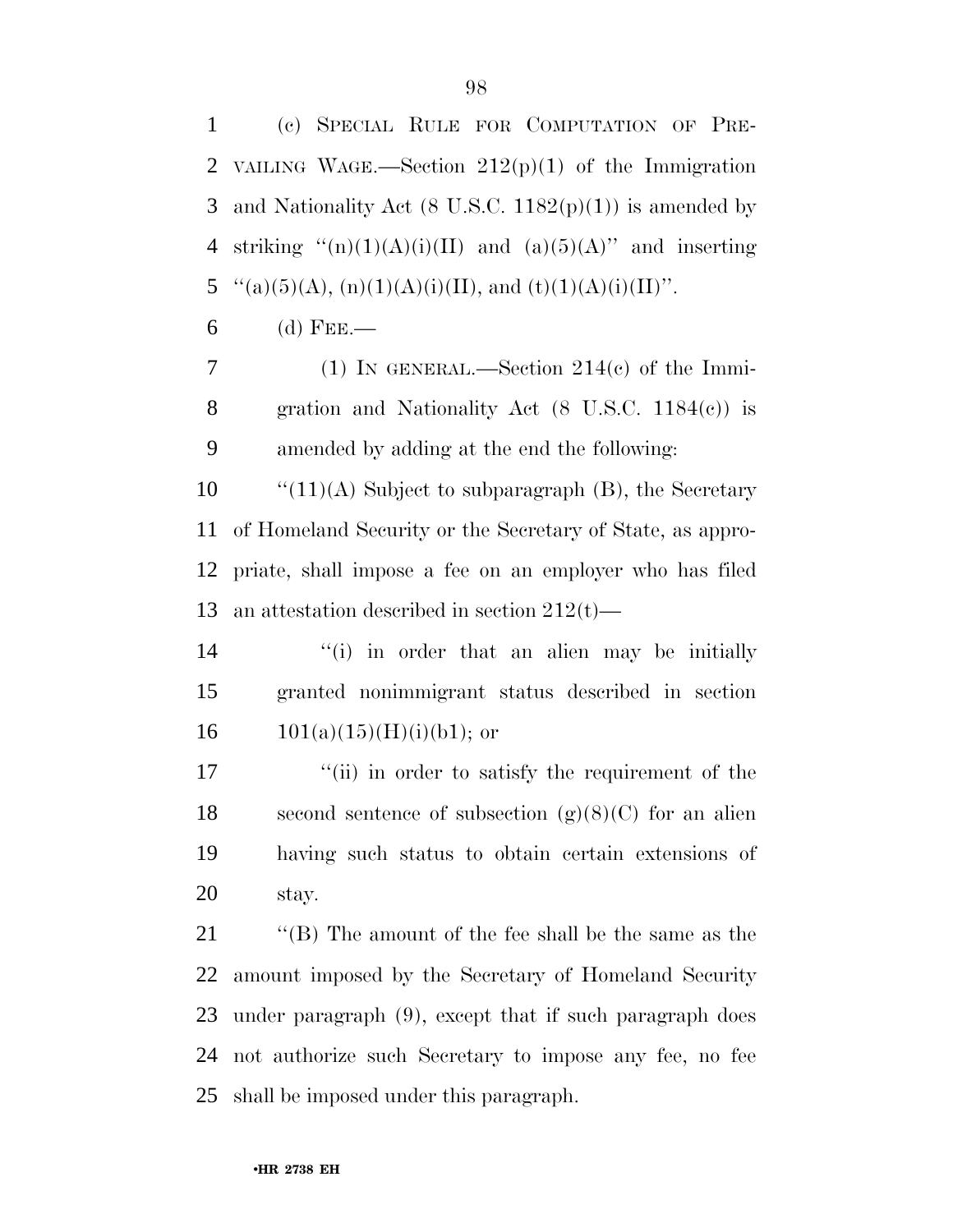''(C) Fees collected under this paragraph shall be de- posited in the Treasury in accordance with section  $3 \quad 286(s)$ .".

4 (2) USE OF FEE.—Section  $286(s)(1)$  of the Im-5 migration and Nationality Act  $(8 \text{ U.S.C. } 1356(\text{s})(1))$ 6 is amended by striking "section  $214(e)(9)$ ." and in- serting ''paragraphs (9) and (11) of section 8  $214(e)$ .".

#### **SEC. 403. LABOR DISPUTES.**

 Section 214(j) of the Immigration and Nationality Act (8 U.S.C. 1184(j)) is amended—

12 (1) by striking "(j)" and inserting "(j)(1)";

 (2) by striking ''this subsection'' each place such term appears and inserting ''this paragraph''; and

(3) by adding at the end the following:

 ''(2) Notwithstanding any other provision of this Act 18 except section  $212(t)(1)$ , and subject to regulations pro- mulgated by the Secretary of Homeland Security, an alien who seeks to enter the United States under and pursuant to the provisions of an agreement listed in subsection  $22 \text{ (g)}(8)$ (A), and the spouse and children of such an alien if accompanying or following to join the alien, may be de- nied admission as a nonimmigrant under subparagraph 25 (E), (L), or (H)(i)(b1) of section  $101(a)(15)$  if there is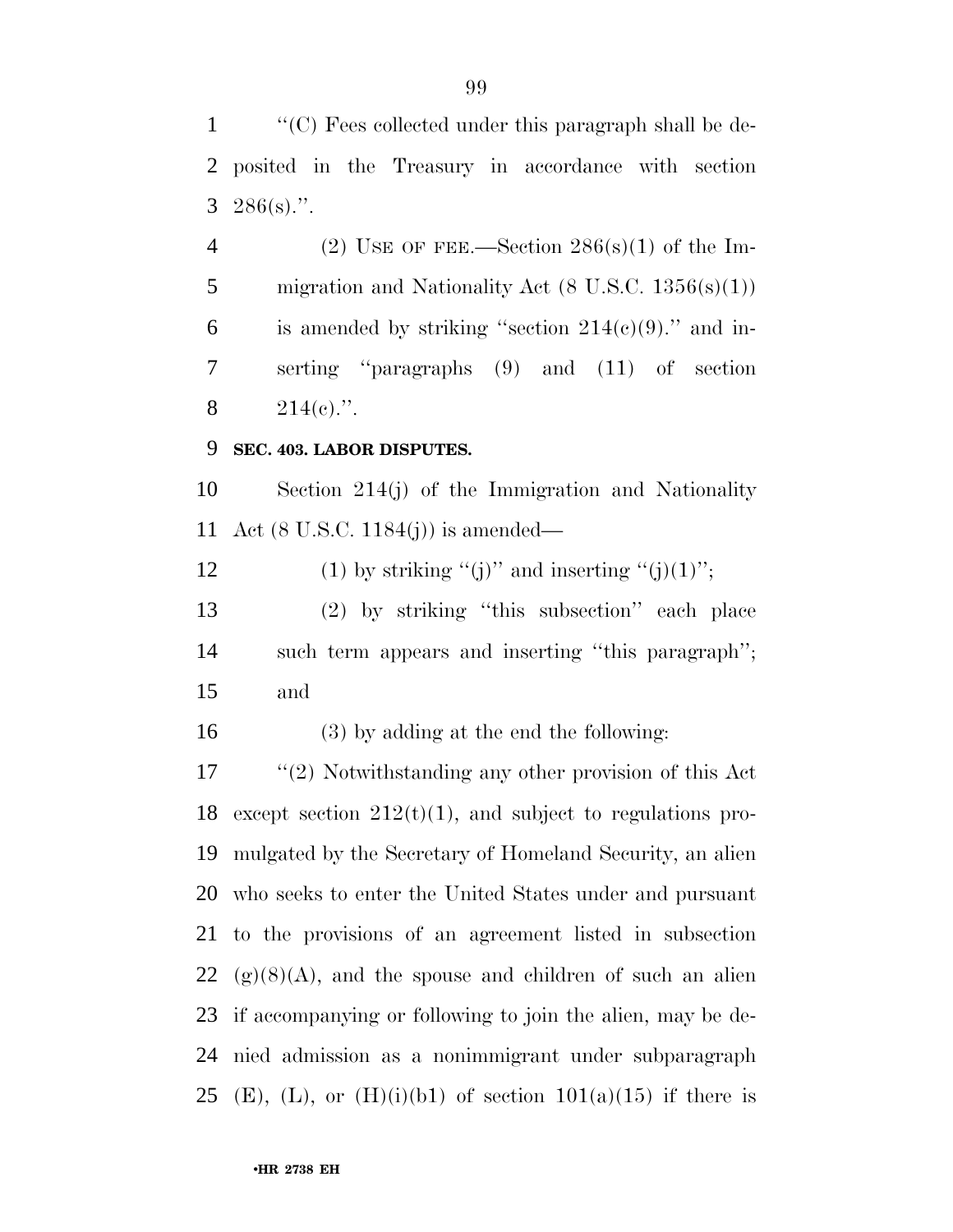in progress a labor dispute in the occupational classifica- tion at the place or intended place of employment, unless such alien establishes, pursuant to regulations promul- gated by the Secretary of Homeland Security after con- sultation with the Secretary of Labor, that the alien's entry will not affect adversely the settlement of the labor dispute or the employment of any person who is involved in the labor dispute. Notice of a determination under this paragraph shall be given as may be required by such agreement.''.

#### **SEC. 404. CONFORMING AMENDMENTS.**

 Section 214 of the Immigration and Nationality Act (8 U.S.C. 1184) is amended—

 (1) in subsection (b), by striking ''(other than a nonimmigrant described in subparagraph (H)(i), 16 (L), or (V) of section  $101(a)(15)$ " and inserting ''(other than a nonimmigrant described in subpara-18 graph (L) or (V) of section  $101(a)(15)$ , and other than a nonimmigrant described in any provision of 20 section  $101(a)(15)(H)(i)$  except subclause (b1) of 21 such section)";

22 (2) in subsection  $(e)(1)$ , by striking "section 23 101(a)(15)(H), (L), (O), or  $(P)(i)$ " and inserting ''subparagraph (H), (L), (O), or (P)(i) of section